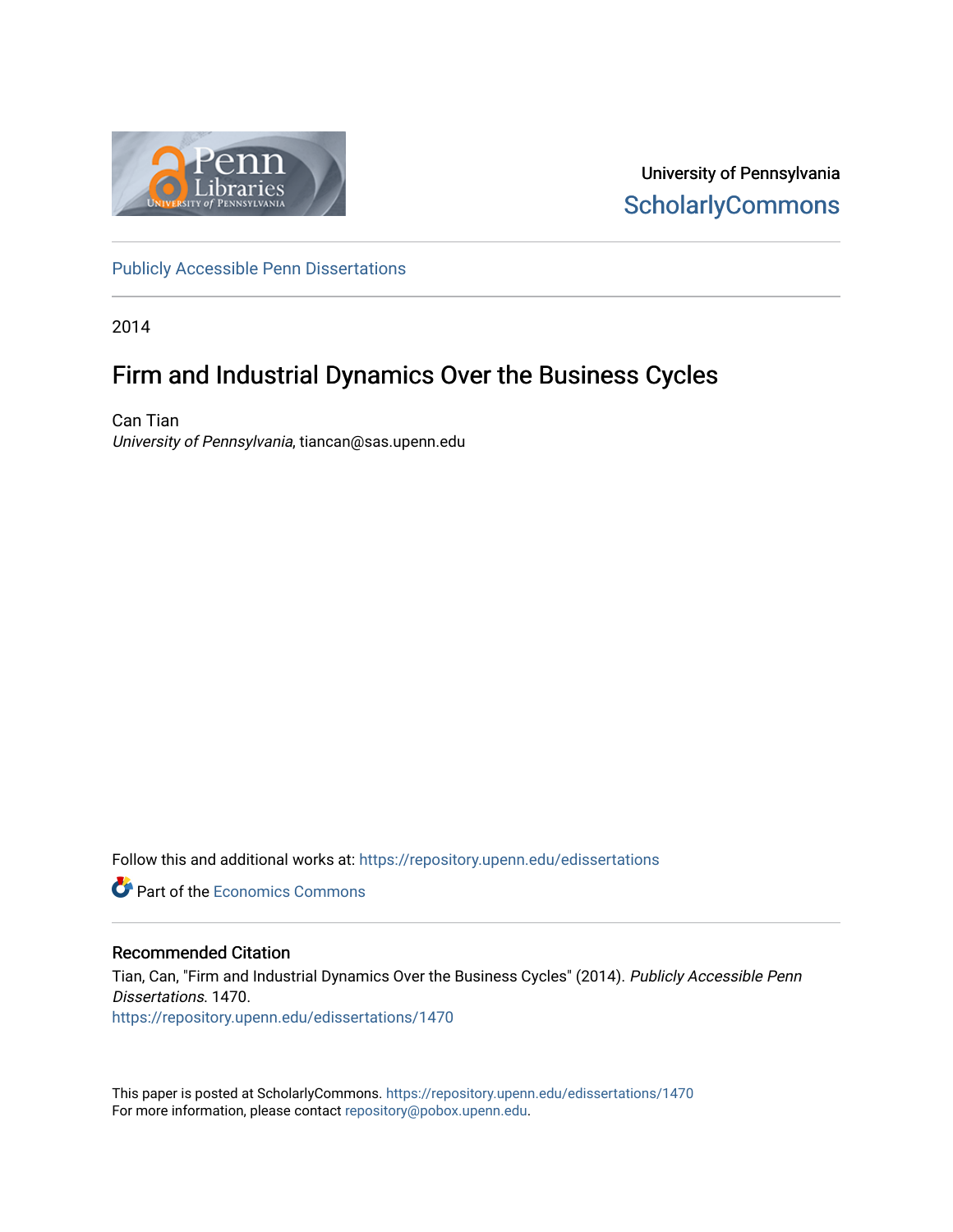### Firm and Industrial Dynamics Over the Business Cycles

### Abstract

This dissertation consists of three essays. In Chapter 1, we proposes a dynamic multi-sector production network model in which firms receive news on the future product-specific demand of a representative household. Since production takes time and firms in the production sectors are connected via inputoutput links, news on the future final demand of an individual product changes firms' forecasts of their future sales, creating economy-wide effects named as forecast shocks. Forecast shocks are transferred upwards through the supplier-customer connections in the network, from the buyer of an input good to the producer. The model explains the asymmetry in the transmission of individual shocks in the network and how shocks to the expectations generate real, persistent effects. The equilibrium is analytically solved and calibrated to the U.S. economy. Quantitative analysis then follows to examine the model performance. In Chapter 2, we incorporate a firm's project choice decision into a firm dynamics model with business cycle features to explain this empirical finding both qualitatively and quantitatively. In particular, all projects available have the same expected flow return and differ from one another only in the riskiness level. The endogenous option of exiting the market and limited funding for new investment jointly play an important role in motivating firms' risk-taking behavior. The model predicts that relatively small firms are more likely to take risk and that the cross-sectional productivity dispersion, measured as the variance/standard deviation of firm-level profitability, is larger in recessions. In Chapter 3, we consider the impact of job rotation in a directed search model in which firm sizes are endogenously determined, and match quality is initially unknown. In a large firm, job rotation allows the firm to at least partially ameliorate losses from mismatches of workers to jobs. As a result, in the unique equilibrium, large firms have higher labor productivity and lower separation rate. In contrast to the standard directed search model with multi-vacancy firms, this model can generate a positive correlation between firm size and wage without introducing exogenous productivity shocks or a non-concave production function.

Degree Type Dissertation

Degree Name Doctor of Philosophy (PhD)

Graduate Group **Economics** 

First Advisor Dirk Krueger

Subject Categories **Economics**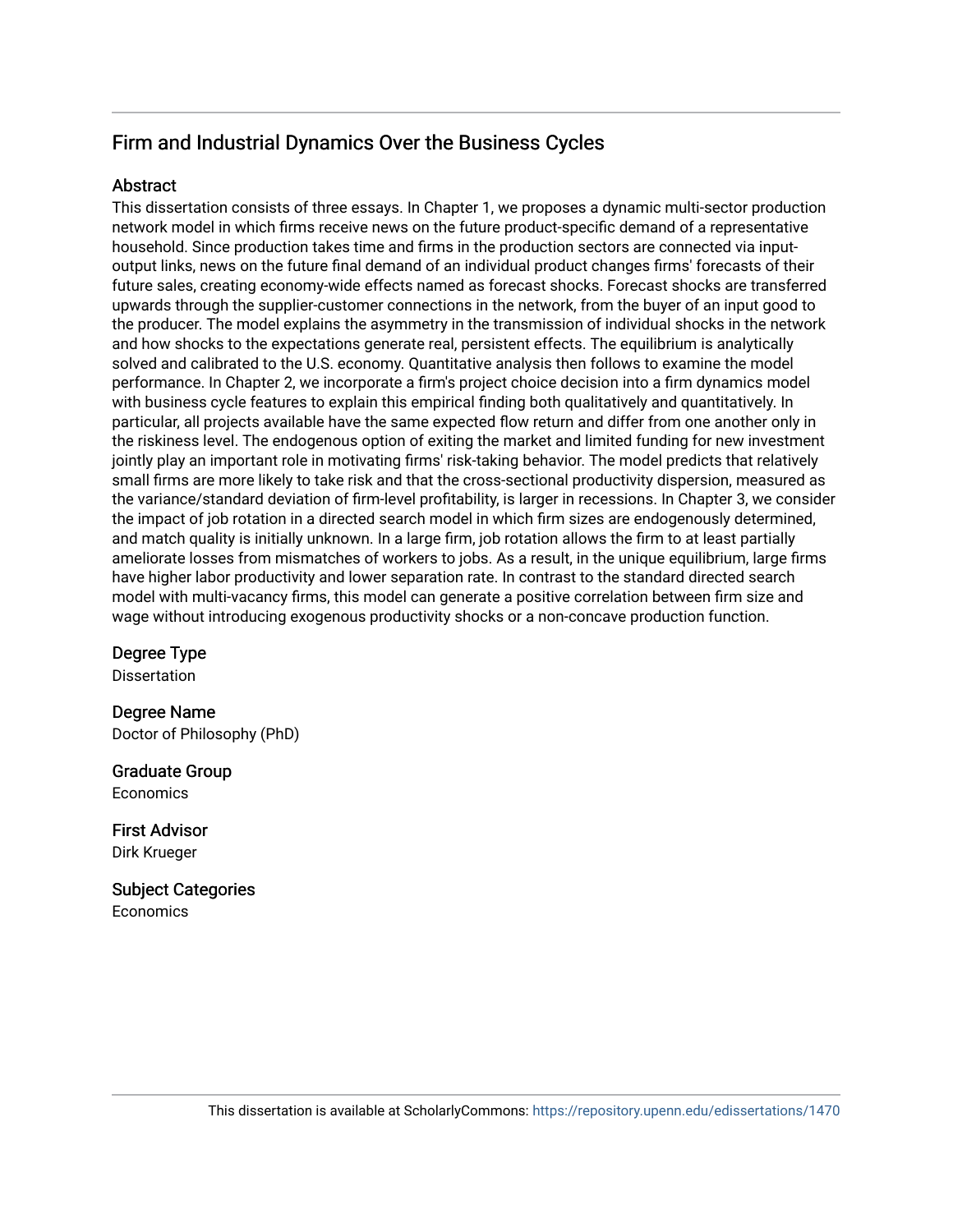# FIRM AND INDUSTRIAL DYNAMICS OVER THE BUSINESS CYCLES

### Can Tian

### A DISSERTATION

in

### Economics

Presented to the Faculties of the University of Pennsylvania

in

Partial Fulfillment of the Requirements for the

Degree of Doctor of Philosophy

2014

Supervisor of Dissertation

Dirk Krueger, Professor of Economics

Graduate Group Chairperson

George J. Mailath, Walter H. Annenberge Professor in the Social Science

Dissertation Committee

Harold L. Cole, Professor of Economics

Iourii Manovskii, Associate Professor of Economics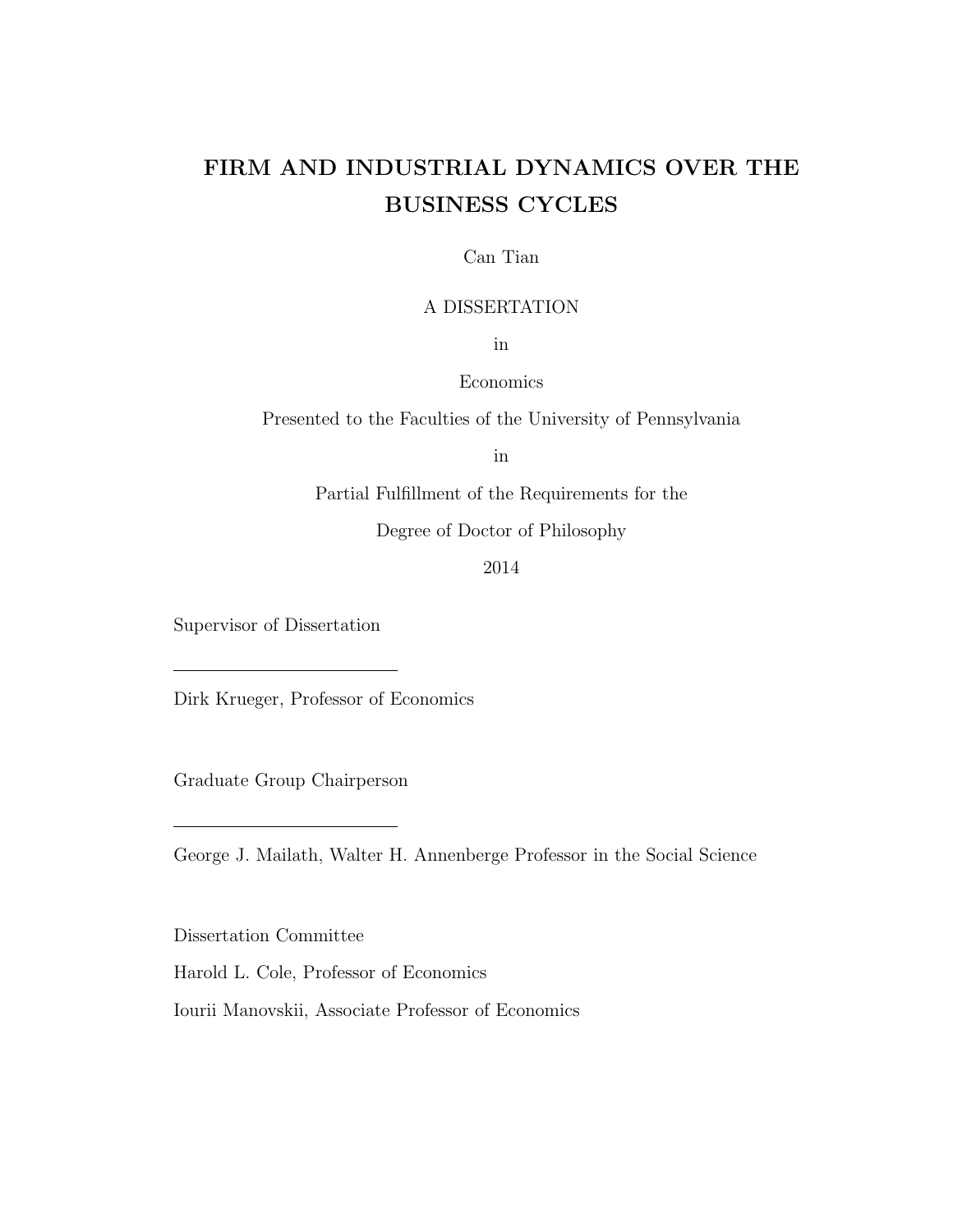# FIRM AND INDUSTRIAL DYNAMICS OVER THE BUSINESS CYCLES **COPYRIGHT**

2014

Can Tian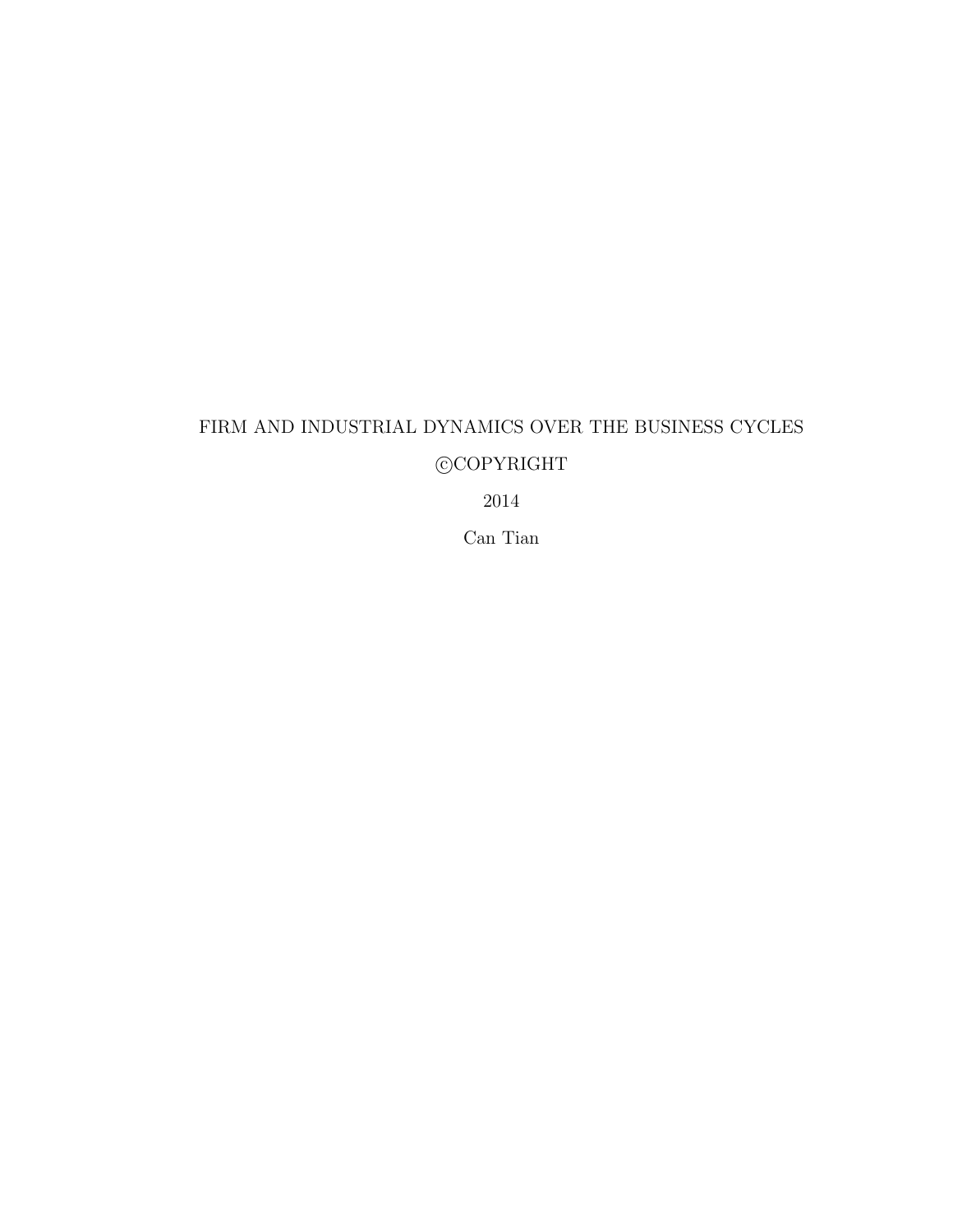To Fei Li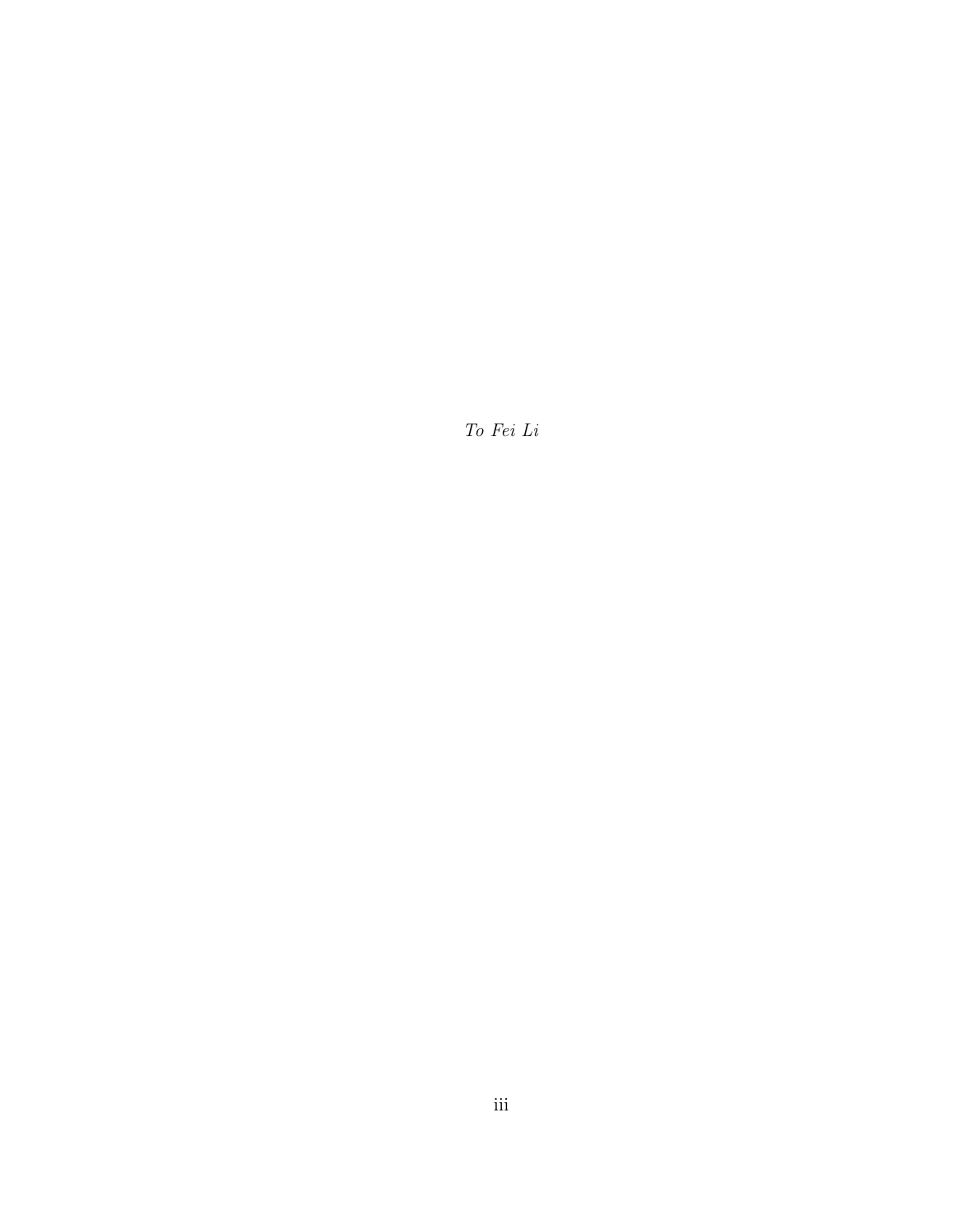#### ABSTRACT

### FIRM AND INDUSTRIAL DYNAMICS OVER THE BUSINESS CYCLES

#### Can Tian

#### Dirk Krueger

This dissertation consists of three essays. In Chapter 1, we proposes a dynamic multi-sector production network model in which firms receive news on the future product-specific demand of a representative household. Since production takes time and firms in the production sectors are connected via input-output links, news on the future final demand of an individual product changes firms' forecasts of their future sales, creating economy-wide effects named as forecast shocks. Forecast shocks are transferred upwards through the supplier-customer connections in the network, from the buyer of an input good to the producer. The model explains the asymmetry in the transmission of individual shocks in the network and how shocks to the expectations generate real, persistent effects. The equilibrium is analytically solved and calibrated to the U.S. economy. Quantitative analysis then follows to examine the model performance. In Chapter 2, we incorporate a firm's project choice decision into a firm dynamics model with business cycle features to explain this empirical finding both qualitatively and quantitatively. In particular, all projects available have the same expected flow return and differ from one another only in the riskiness level. The endogenous option of exiting the market and limited funding for new investment jointly play an important role in motivating firms' risktaking behavior. The model predicts that relatively small firms are more likely to take risk and that the cross-sectional productivity dispersion, measured as the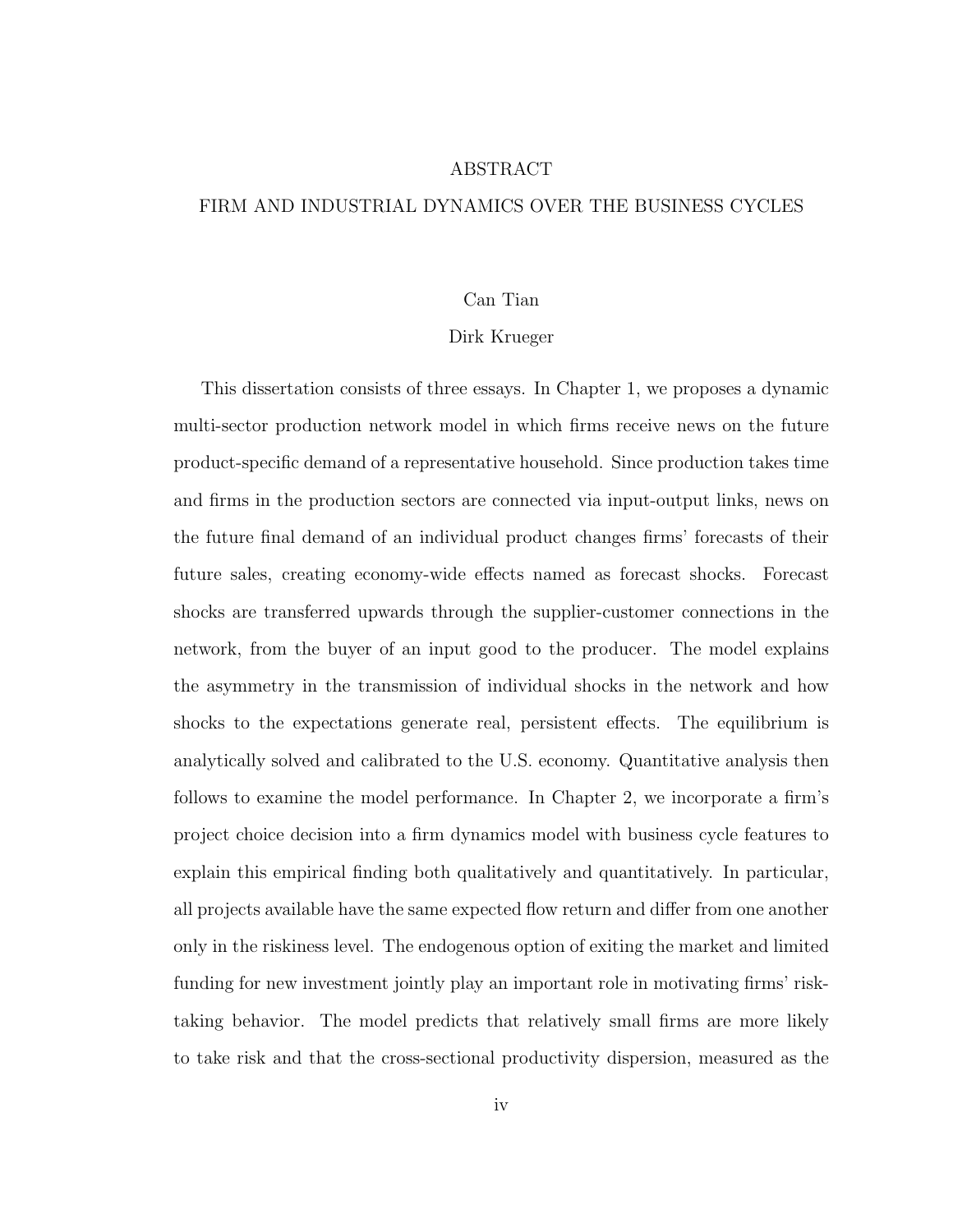variance/standard deviation of firm-level profitability, is larger in recessions. In Chapter 3, we consider the impact of job rotation in a directed search model in which firm sizes are endogenously determined, and match quality is initially unknown. In a large firm, job rotation allows the firm to at least partially ameliorate losses from mismatches of workers to jobs. As a result, in the unique equilibrium, large firms have higher labor productivity and lower separation rate. In contrast to the standard directed search model with multi-vacancy firms, this model can generate a positive correlation between firm size and wage without introducing exogenous productivity shocks or a non-concave production function.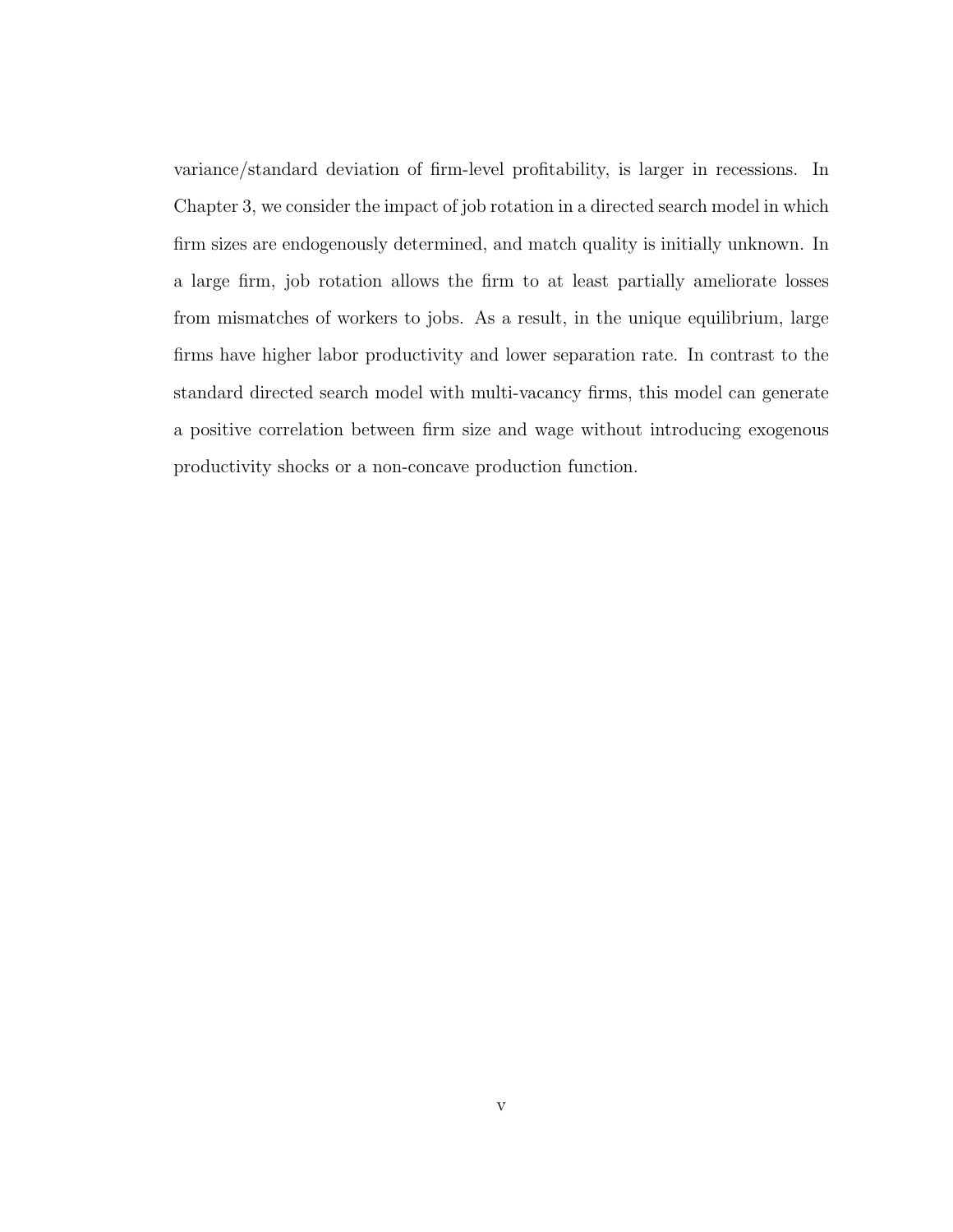# **Contents**

| 1 |     |       | <b>Forecast Shocks in Production Networks</b>           | $\mathbf{1}$   |
|---|-----|-------|---------------------------------------------------------|----------------|
|   | 1.1 |       |                                                         | $\mathbf{1}$   |
|   |     | 1.1.1 |                                                         | $\overline{7}$ |
|   | 1.2 |       |                                                         | 9              |
|   |     | 1.2.1 |                                                         | 9              |
|   |     | 1.2.2 |                                                         | 13             |
|   |     | 1.2.3 |                                                         | 16             |
|   | 1.3 |       |                                                         | 21             |
|   |     | 1.3.1 |                                                         | 21             |
|   |     | 1.3.2 | News about Product-Specific Demand As the Driving Force | 22             |
|   |     | 1.3.3 |                                                         | 29             |
|   | 1.4 |       |                                                         | 34             |
|   |     | 1.4.1 |                                                         | 34             |
|   |     | 1.4.2 |                                                         | 36             |
|   |     | 1.4.3 |                                                         | 39             |
|   | 1.5 |       |                                                         | 46             |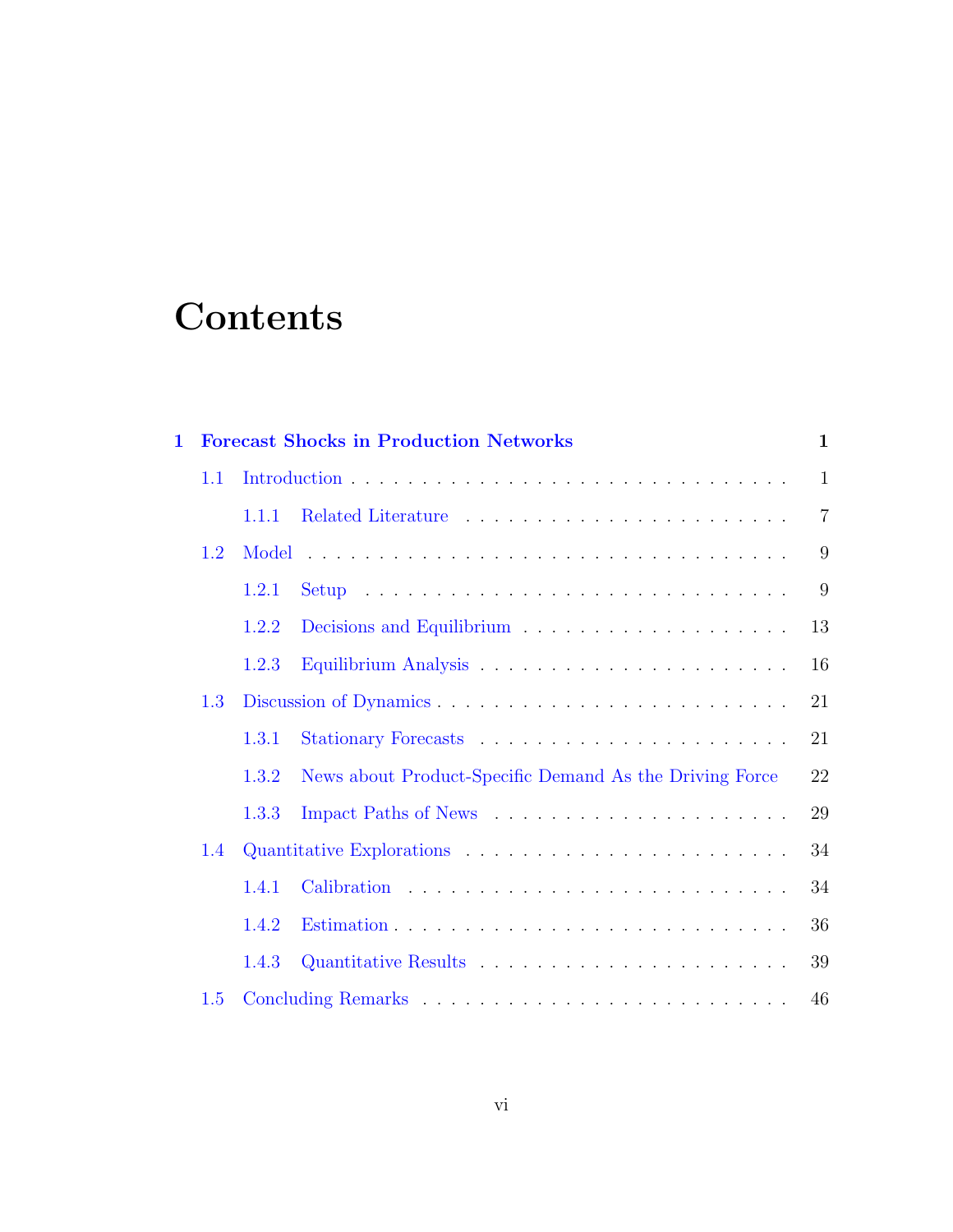| $\overline{2}$ |     | <b>Endogenous Productivity Dispersion over the Business Cycles</b> | 49  |
|----------------|-----|--------------------------------------------------------------------|-----|
|                | 2.1 |                                                                    | 49  |
|                | 2.2 |                                                                    | 55  |
|                | 2.3 |                                                                    | 60  |
|                |     | 2.3.1                                                              | 62  |
|                |     | 2.3.2                                                              | 64  |
|                |     | 2.3.3                                                              | 68  |
|                | 2.4 |                                                                    | 72  |
|                |     | 2.4.1                                                              | 72  |
|                |     | 2.4.2                                                              | 75  |
|                |     | 2.4.3                                                              | 79  |
|                |     | 2.4.4                                                              | 81  |
|                |     | 2.4.5                                                              | 85  |
|                |     | 2.4.6                                                              | 91  |
|                | 2.5 |                                                                    | 94  |
| 3              |     | Directed Search and Job Rotation                                   | 95  |
|                | 3.1 |                                                                    | 95  |
|                | 3.2 |                                                                    | 98  |
|                |     | $3.2.1$ Setup                                                      | 98  |
|                |     | 3.2.2                                                              | 100 |
|                |     | 3.2.3                                                              | 110 |
|                | 3.3 | Vacancy Yield and Informative Interview                            | 114 |
|                | 3.4 |                                                                    | 117 |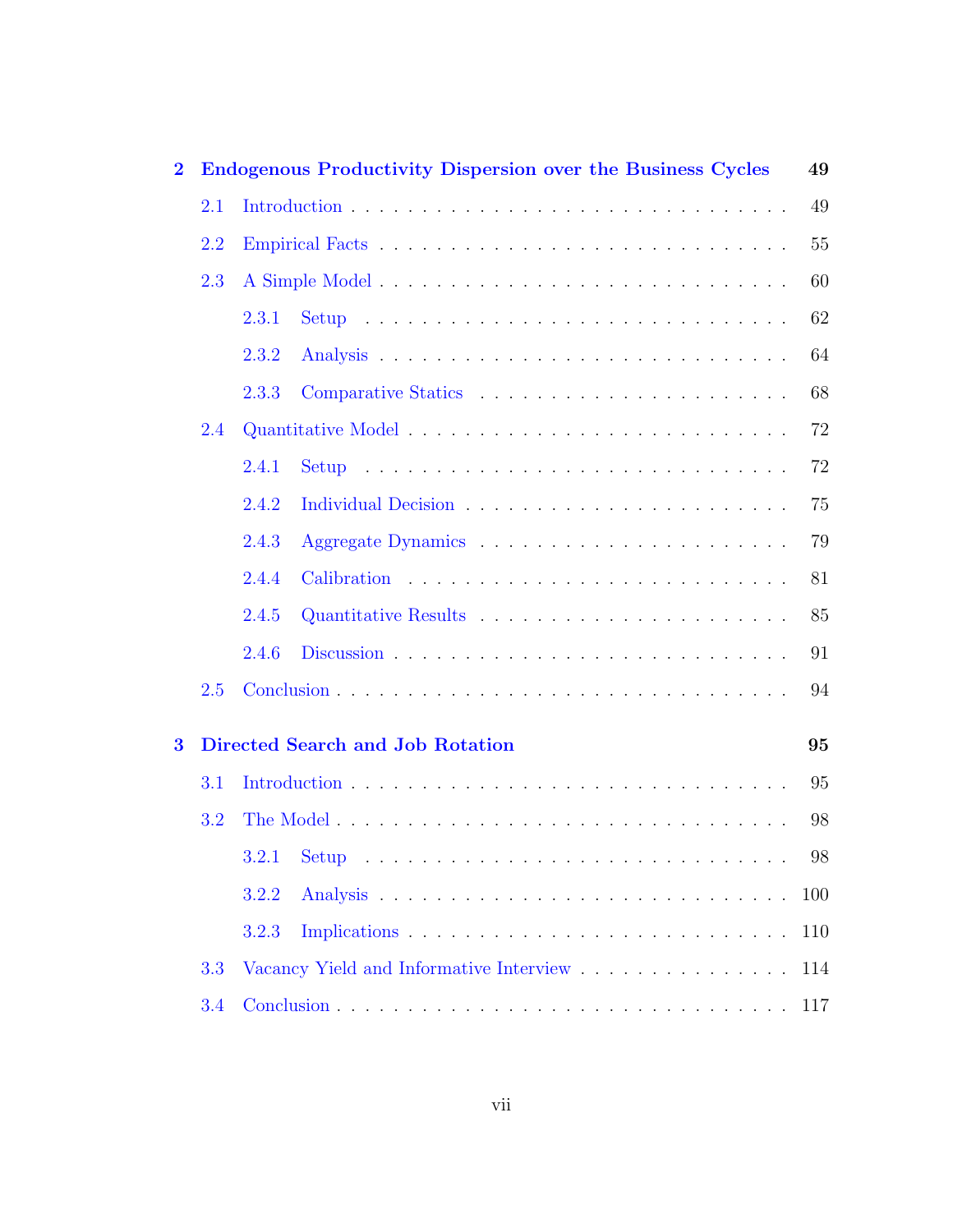|  | A Appendix for Chapter 1                      | 118 |
|--|-----------------------------------------------|-----|
|  |                                               |     |
|  |                                               |     |
|  |                                               |     |
|  |                                               |     |
|  | A.2.1 Data Description and Transformation 120 |     |
|  |                                               |     |
|  | A.2.3 NAICS Code and Industry Description 127 |     |
|  | <b>B</b> Appendix for Chapter 2               | 131 |
|  | C Appendix for Chapter 3                      | 133 |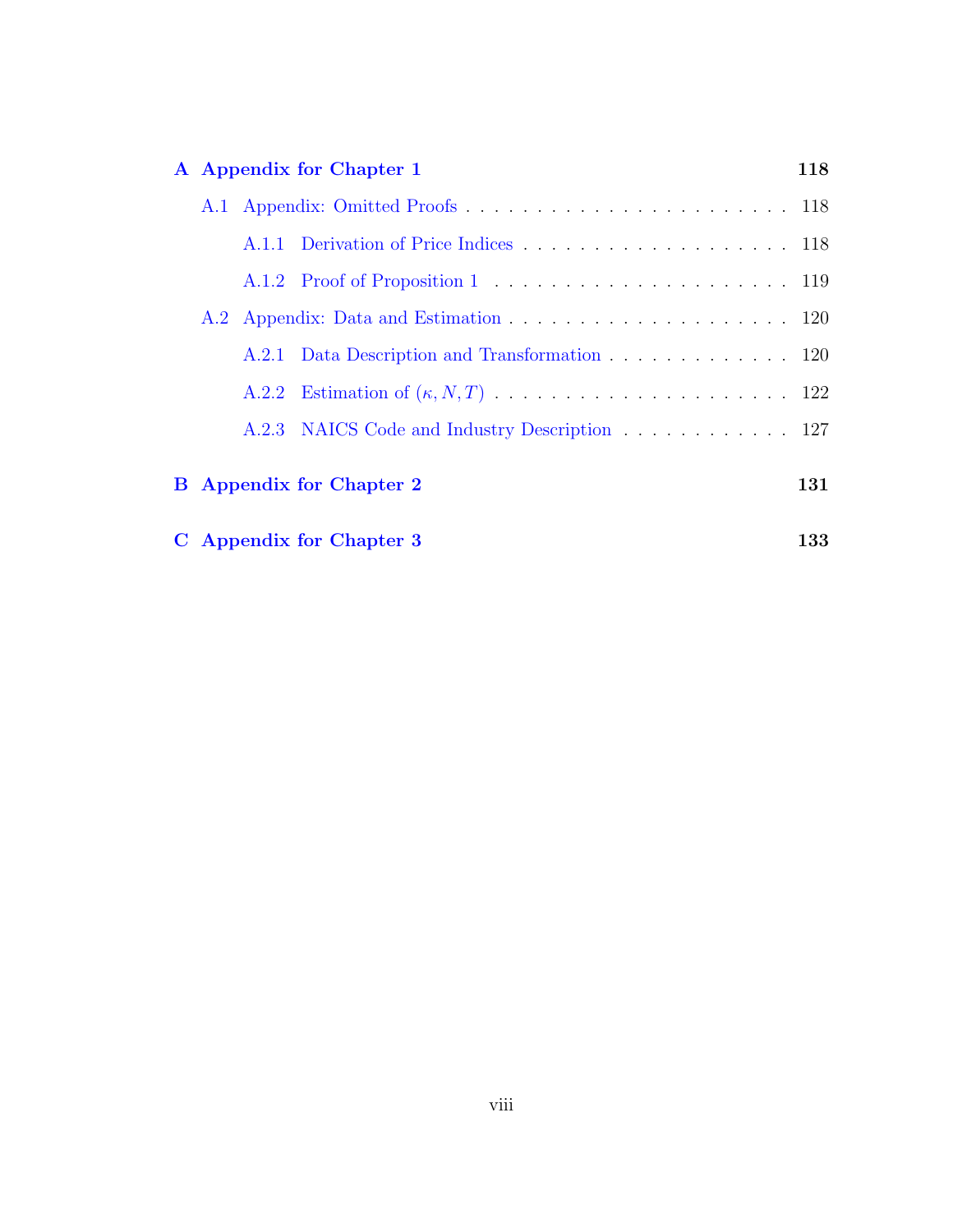# List of Tables

| 1.1     |                                                         | 35 |
|---------|---------------------------------------------------------|----|
| 1.2     |                                                         | 39 |
| 1.3     |                                                         | 40 |
| 1.4     |                                                         | 41 |
| 1.5     |                                                         | 43 |
| 1.6     |                                                         | 44 |
| $1.7\,$ | Volatility in Aggregate Solow Residuals                 | 45 |
| 2.1     | Correlations Between Dispersion and Cyclical Indicators | 59 |
| 2.2     | Entry and Exit Rates in Manufacturing Sector            | 61 |
| 2.3     |                                                         | 83 |
| 2.4     | Moments Generated from Model and Targets                | 85 |
| 2.5     |                                                         | 87 |
| 2.6     | Additional Moments: Transition Rates                    | 92 |
| 2.7     |                                                         | 93 |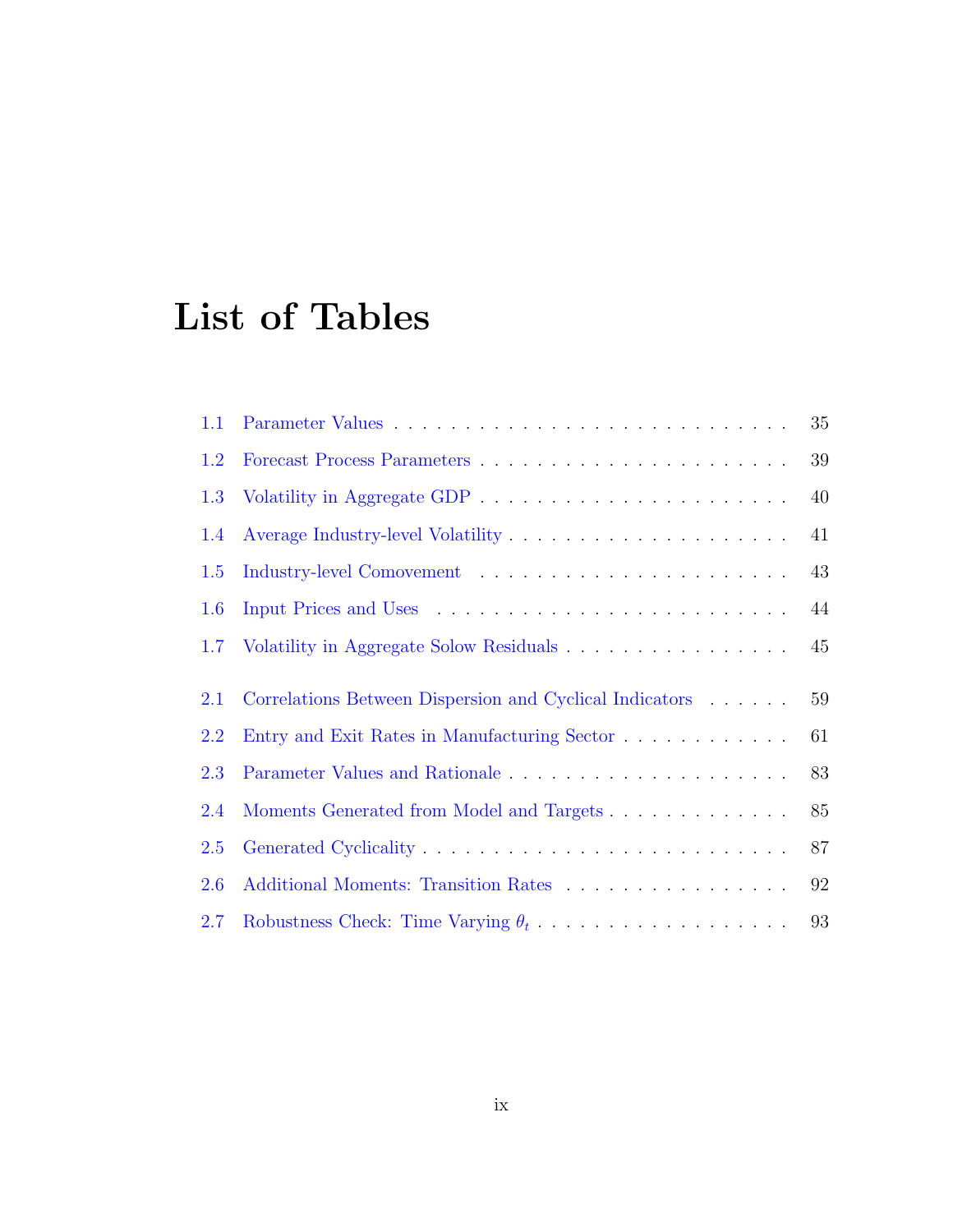# List of Figures

| 1.1 | Vehicle Buying Conditions (VBC) and Industrial Production (IP) of    |                 |
|-----|----------------------------------------------------------------------|-----------------|
|     |                                                                      | 3               |
| 1.2 | Cross-Correlogram: VBC(t) versus IP 3361-3 $(t-50, t+50)$            | $\overline{4}$  |
| 1.3 | Industrial Production: NAICS Sectors 3361-3, 331, and 332.           | $\overline{4}$  |
| 1.4 | Cross-Correlogram: VBC(t) versus IP 331, IP 332 $(t-50, t+50)$       |                 |
|     | and IP 3361-3 (t) versus IP 331, IP 332 $(t - 50, t + 50)$           | $5\phantom{.0}$ |
| 1.5 | Response of forecasts $f_{jt}$ on the selected chain                 | 31              |
| 1.6 |                                                                      | 32              |
| 1.7 |                                                                      | 33              |
|     |                                                                      |                 |
| 2.1 | Cyclical Indicators and Variances in TFP                             | 57              |
| 2.2 | Cyclical Behavior of Entry and Exit in Manufacturing Sector by Size. | 62              |
| 2.3 |                                                                      | 64              |
| 2.4 | Continuation Values as Functions of Control Variable $k_0$ .         | 66              |
| 2.5 |                                                                      | 71              |
| 2.6 |                                                                      | 74              |
| 2.7 | Simulated Sequences of Entry and Exit Rates.                         | 88              |
| 2.8 | Simulated Sequences of Productivity dispersion and Risky Fraction.   | 89              |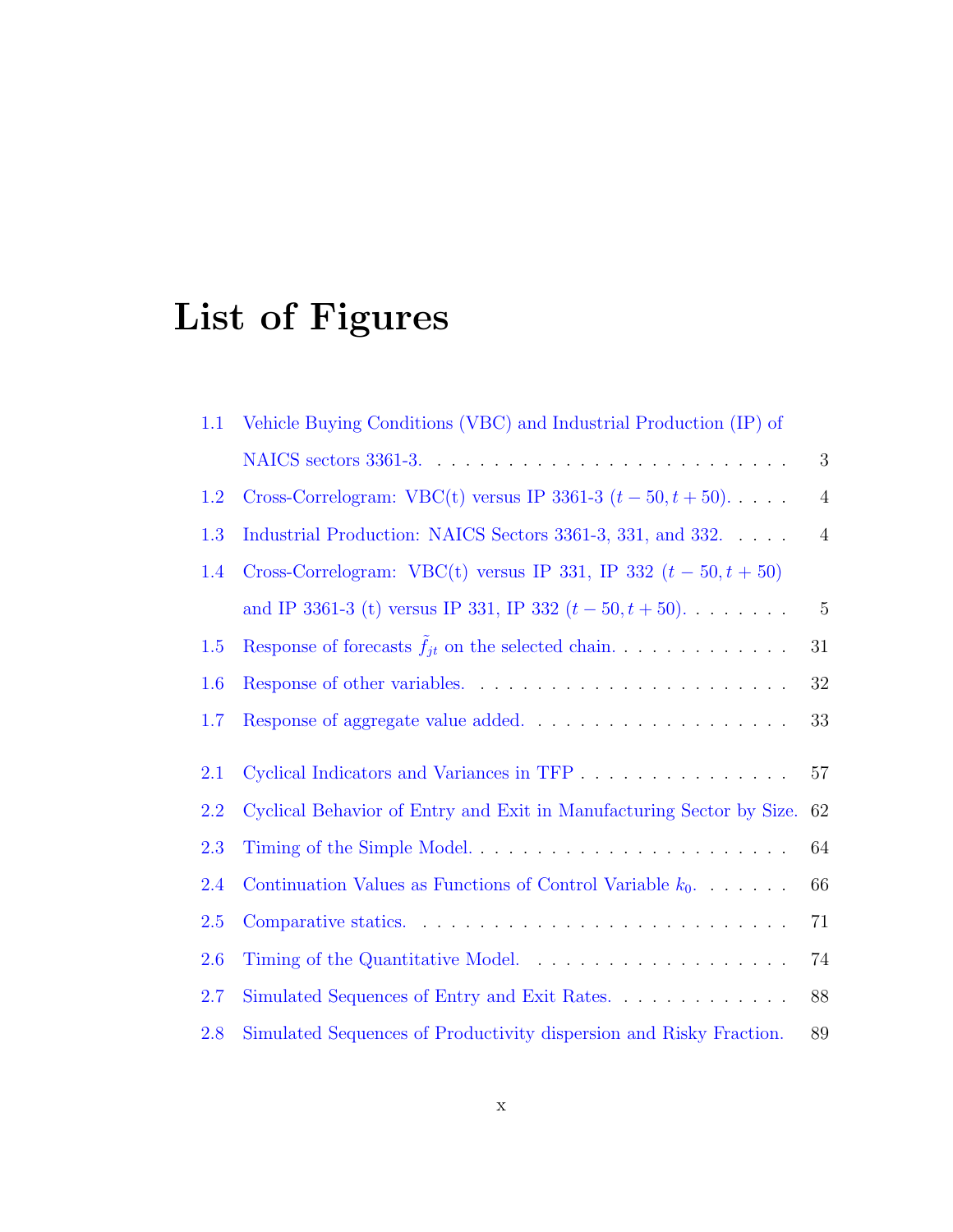| 3.2 Vacancy Yield and Wage Ratio at Different $\rho$ , C, and $\delta$ 116 |  |
|----------------------------------------------------------------------------|--|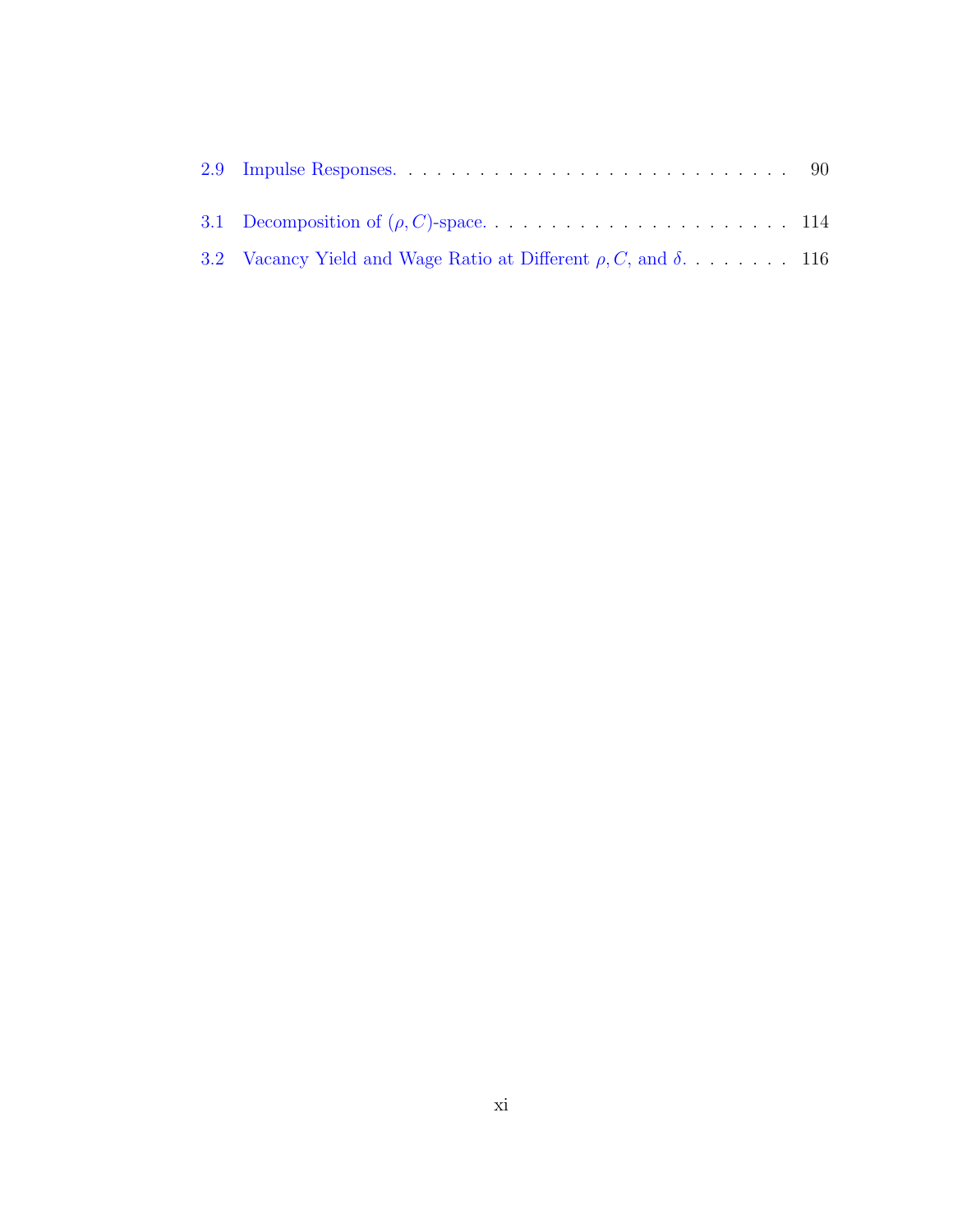# <span id="page-13-0"></span>Chapter 1

# Forecast Shocks in Production **Networks**

### <span id="page-13-1"></span>1.1 Introduction

A key theme of macroeconomics is the search for the causes of aggregate economic fluctuations. While many model the driving force as shocks to aggregate fundamentals, a large branch of literature, pioneered by Long and Plosser (1983) and Jovanovic (1987), attributes the observed aggregate fluctuations to a micro origin. Idiosyncratic shocks at the firm- or industry-level can explain the observed aggregate economic fluctuation to a large extent. However, this literature typically overlooks the non-trivial role of the topology of the customer-supplier network in determining the direction of the transmission of idiosyncratic shocks. For example, Shea (2002) and Conley and Dupor (2011) show that, at the sectorial level, the demand-side linkage is more important. More recently, Kelly, Lustig, and Van Nieuwerburgh (2013) suggest that firm volatility data favor firm-level shock trans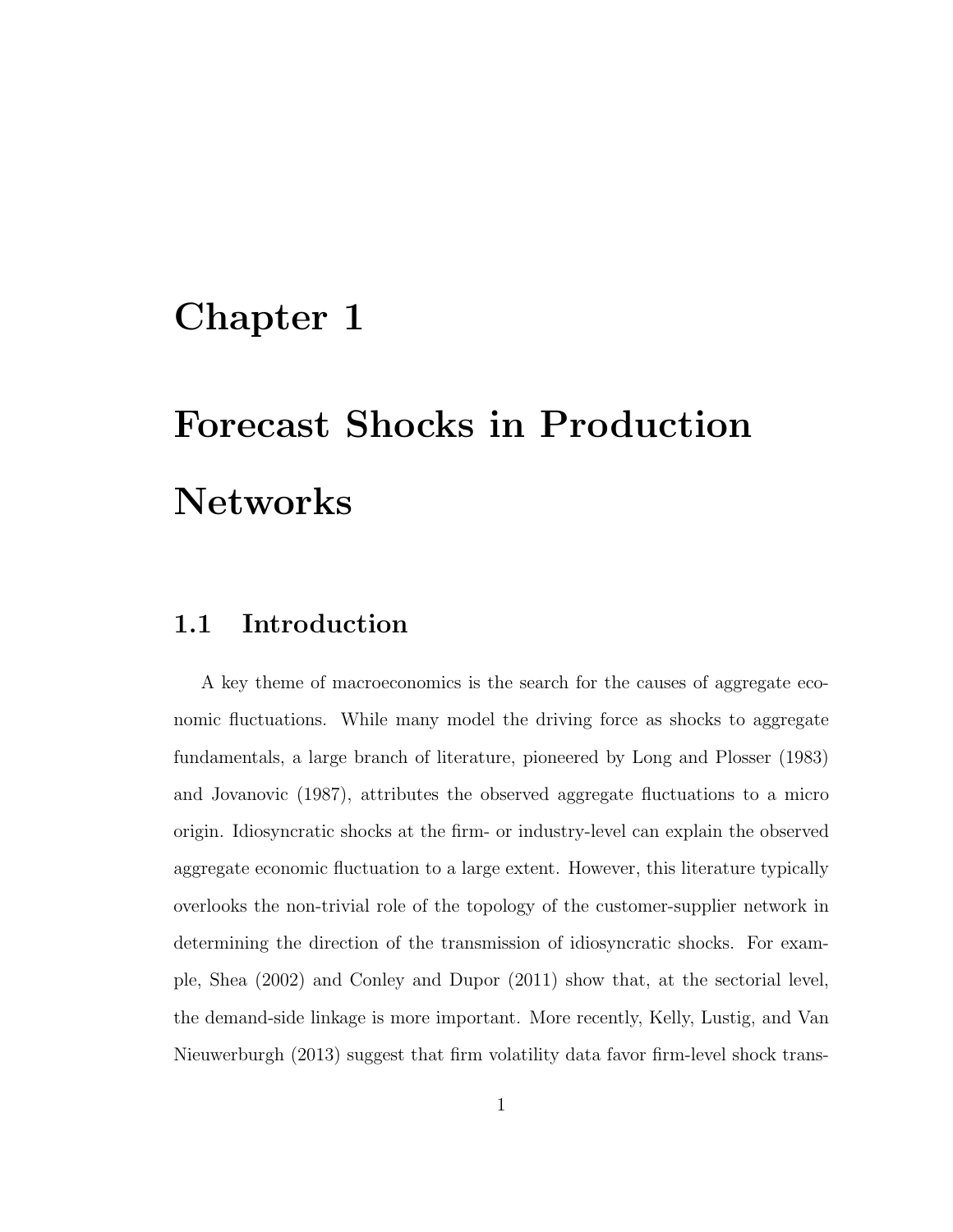mission in the customer-to-supplier direction over the opposite.

This paper introduces forecast shocks into the dynamic framework of Long and Plosser (1983) and addresses the paths of shock transmission. In particular, I assume that in each period, agents in the economy observe a common external signal (news) on the consumer's preference for different products in the future. Firms forecast their sales relative to the total value added in the following period. Since each sector has to decide its inputs one period ahead, in equilibrium, the formation of their forecasts has a recursive structure and every current forecast in fact summarizes future forecasts. Once agents in the economy at period  $t_0$  observe the news and anticipate a change in forecast by sector  $i$  in the future at period  $t_0 + T$ , such anticipation will immediately show up in the formation of currentperiod forecasts by relevant sectors. Specifically, anticipating the change in forecast by sector i at  $t_0+T$ , i's direct upstream sectors (suppliers) will change their forecasts accordingly at  $t_0 + T - 1$ , which in turn leads the suppliers' suppliers to adjust their forecasts at  $t_0 + T - 2$ , and so forth. Hence, a path of transmission of fluctuation from the downstream sectors to the upstream sectors is constructed. Notice that in my model, once external news of the demand arrives, all agents in the economy receive such information. As a result, there is no heterogenous information issue in my model.

The input-output network plays a dual role in this model. In the formation of forecasts, shocks to future forecasts are transferred upwards through the suppliercustomer connections in the network, from the buyer of an input good to the producer. The shares of industrial sales then reflect the updated forecasts, which have real effects on levels of output, consumption, input, etc. There is also a conventional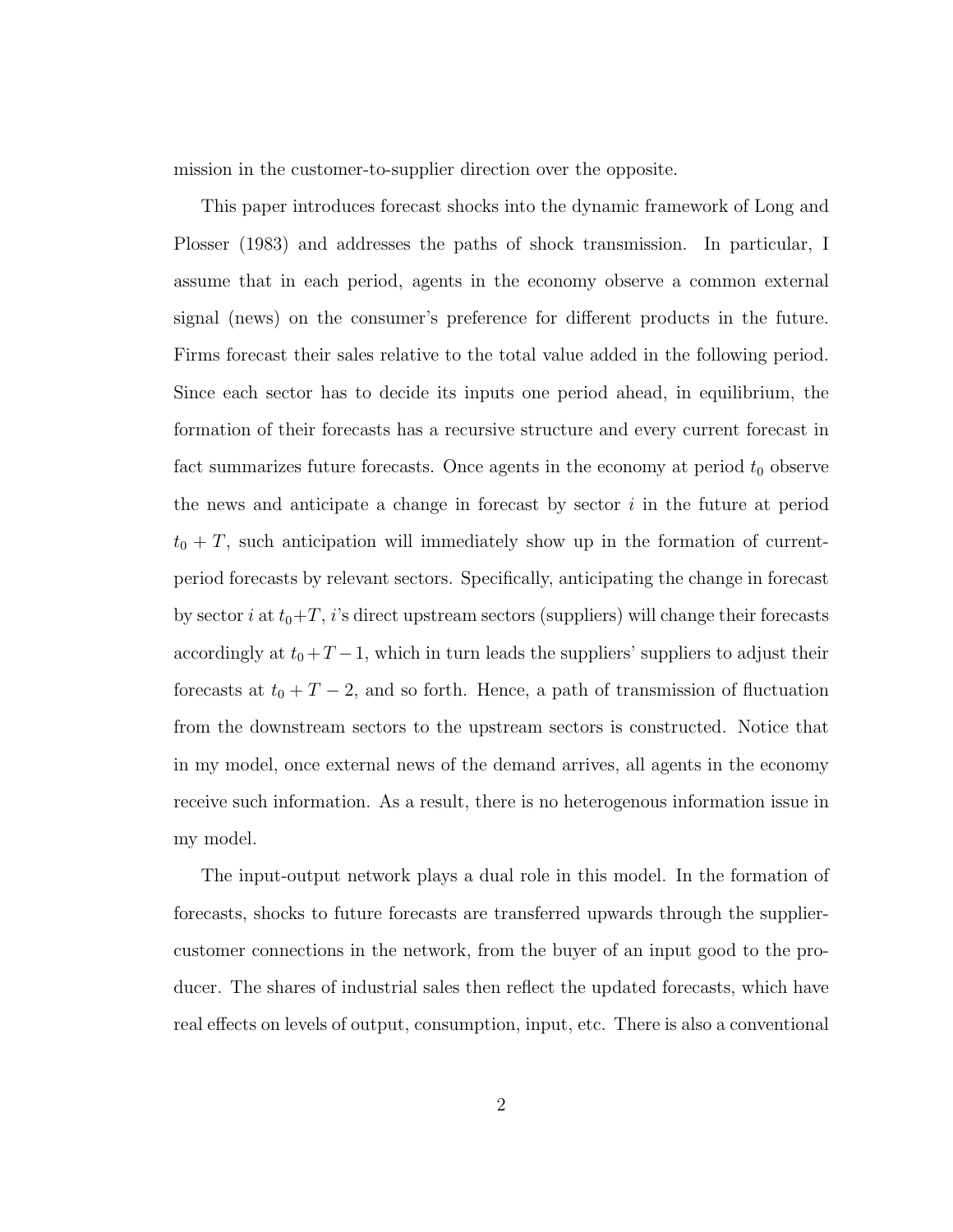<span id="page-15-0"></span>

Figure 1.1: Vehicle Buying Conditions (VBC) and Industrial Production (IP) of NAICS sectors 3361-3. The top panel shows the raw, demeaned data of the two sequences and the bottom two panels are the HP trends and residuals with monthly smoother 14400. Red line: monthly VBC from Jan 1985 to Mar 2013. Blue line: monthly IP 3361-3 from Jan 1986 to Aug 2013.

role in the transmission of real effects. Any shock that changes the current-period output of a sector will have a prolonged effect on the economy through the oneperiod-ahead input choices downwards to its customer sectors. This is also how productivity shocks are transferred.

This paper treats the news on demand as a source of aggregate volatility. In particular, I focus on the shocks to the expectation of product-specific demand which can lead to changes in real economic activities. In general, the future demand of households depends on many factors such as their income, the price of the product, their expectations of the prices of the product in the future, and fiscal policy. Consider motor vehicle production as an example. As part of the Survey of Consumers conducted by University of Michigan, the time series of indices of Buying Condi-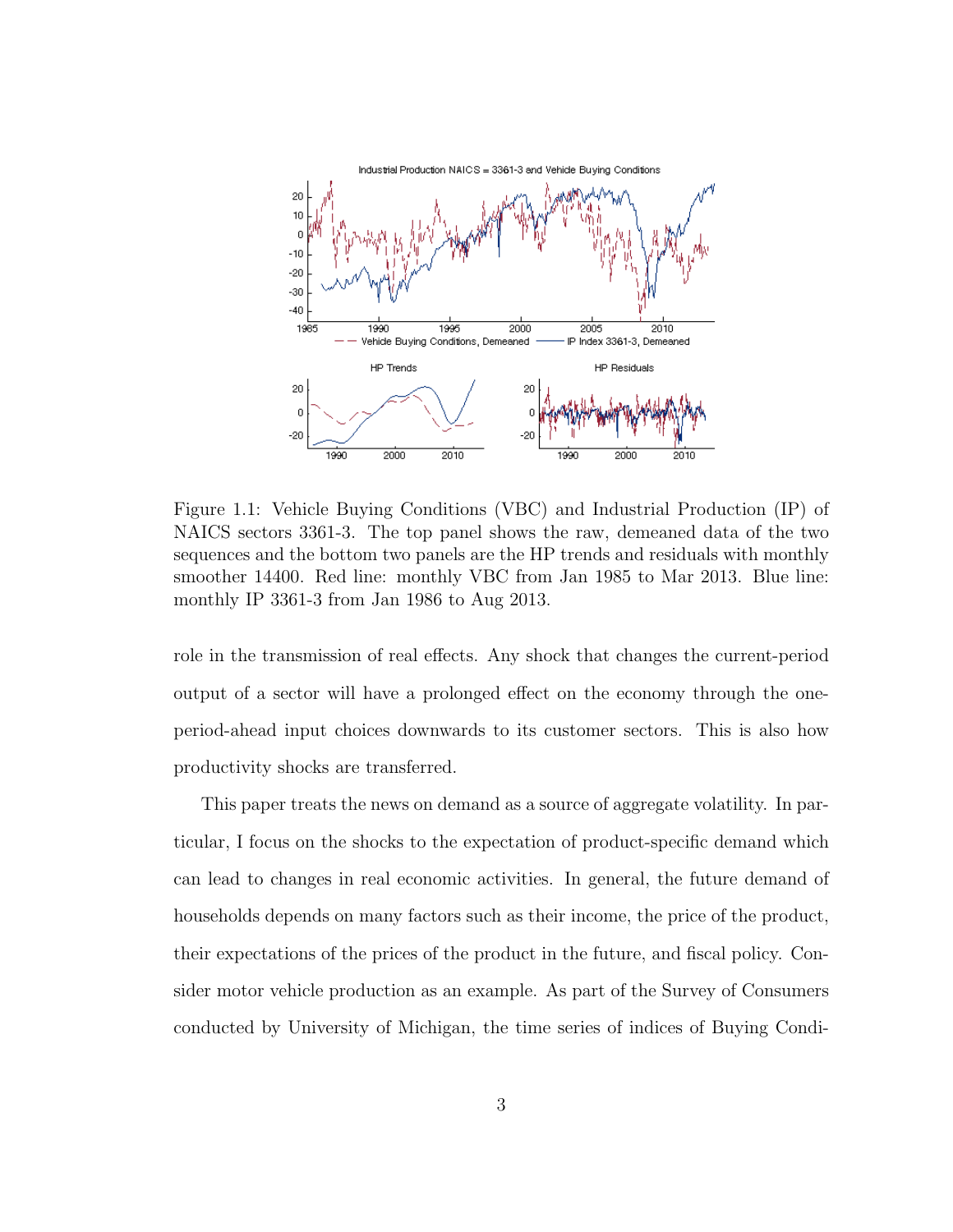<span id="page-16-0"></span>

Figure 1.2: Cross-Correlogram: VBC(t) versus IP 3361-3  $(t - 50, t + 50)$ . The correlation coefficients achieve their maximum around k=10. This indicates that the VBC leads the production.

<span id="page-16-1"></span>

Figure 1.3: Industrial Production: NAICS Sectors 3361-3, 331, and 332 from Jan 1986 to Aug 2013. The top panel shows the raw data of the three sequences and the bottom two panels are the HP trends and residuals with monthly smoother 14400.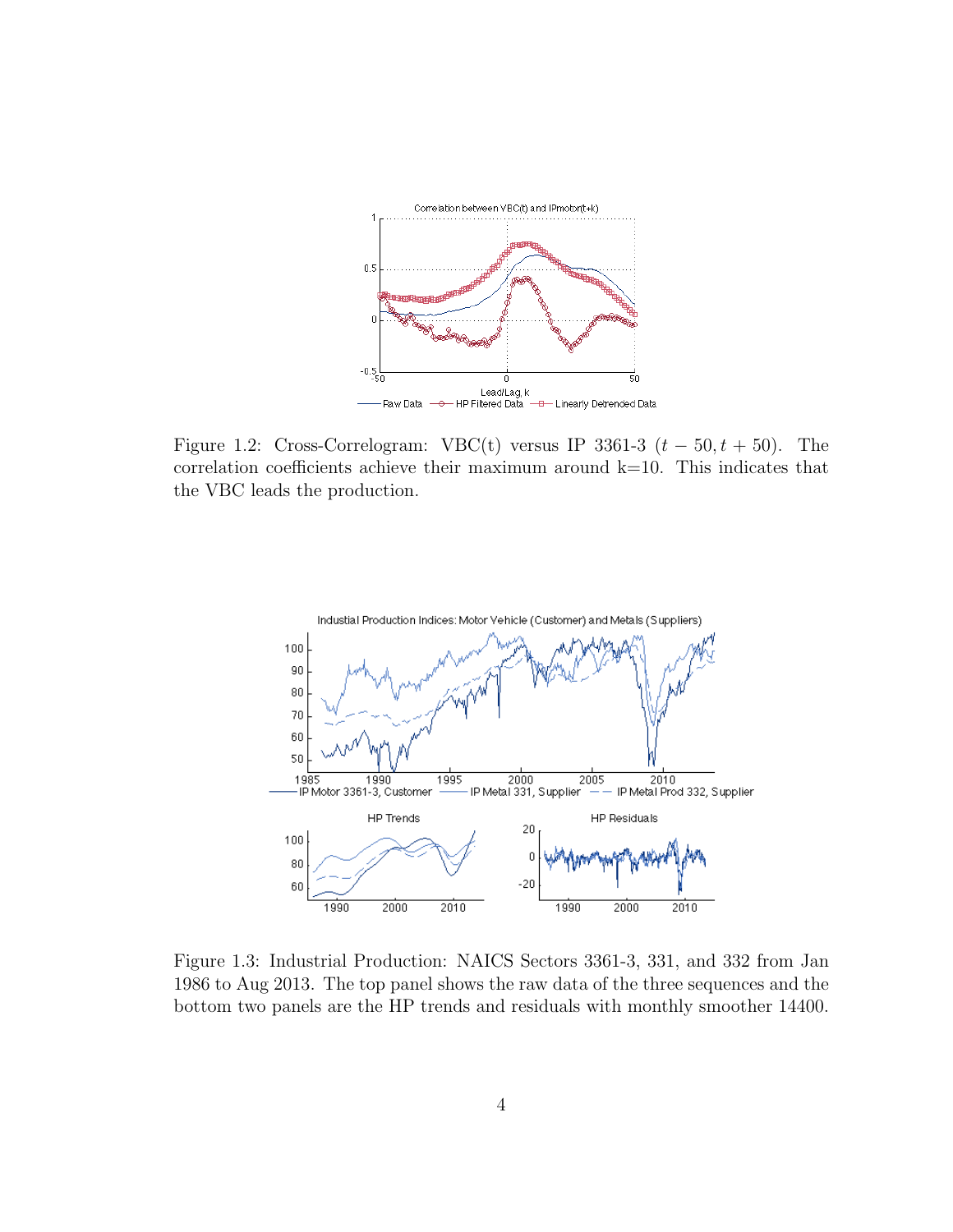<span id="page-17-0"></span>

Figure 1.4: Cross-Correlogram: VBC(t) versus IP 331, IP 332  $(t-50, t+50)$  and IP 3361-3 (t) versus IP 331, IP 332  $(t-50, t+50)$ .

tions for Vehicles (henceforth VBC) show the consumers' willingness to by and/or the economic conditions of buying household motor vehicles in the following year.<sup>[1](#page-17-1)</sup> I interpret this indicator as the expected demand for motor vehicles. Figure [1.1](#page-15-0) plots the co-movement between the monthly VBC and the monthly index for industrial production of NAICS sectors 3361-3, producers of motor vehicles. The time series data of indices for industrial production are part of the G.17 series, calculated and released by the Board of Governors of the Federal Reserve System. The VBC, or the expected demand, seems to lead the output of motor vehicles when the data are in their raw form, HP filtered, or even in the trend. Reporting the cross-correlogram between these two series, Figure [1.2](#page-16-0) confirms the lead/lag relationship. I then turn to the major suppliers of inputs required by vehicle producers. In fact, around

<span id="page-17-1"></span><sup>&</sup>lt;sup>1</sup>In the survey, consumers are asked the following question: "Speaking now of the automobile market – do you think the next 12 months or so will be a good time or a bad time to buy a vehicle, such as a car, pickup, van, or sport utility vehicle?" Among the consumers who feel it will be a good time to buy a vehicle, low loan interest rates and low price expectation are among the main reasons cited for buying one.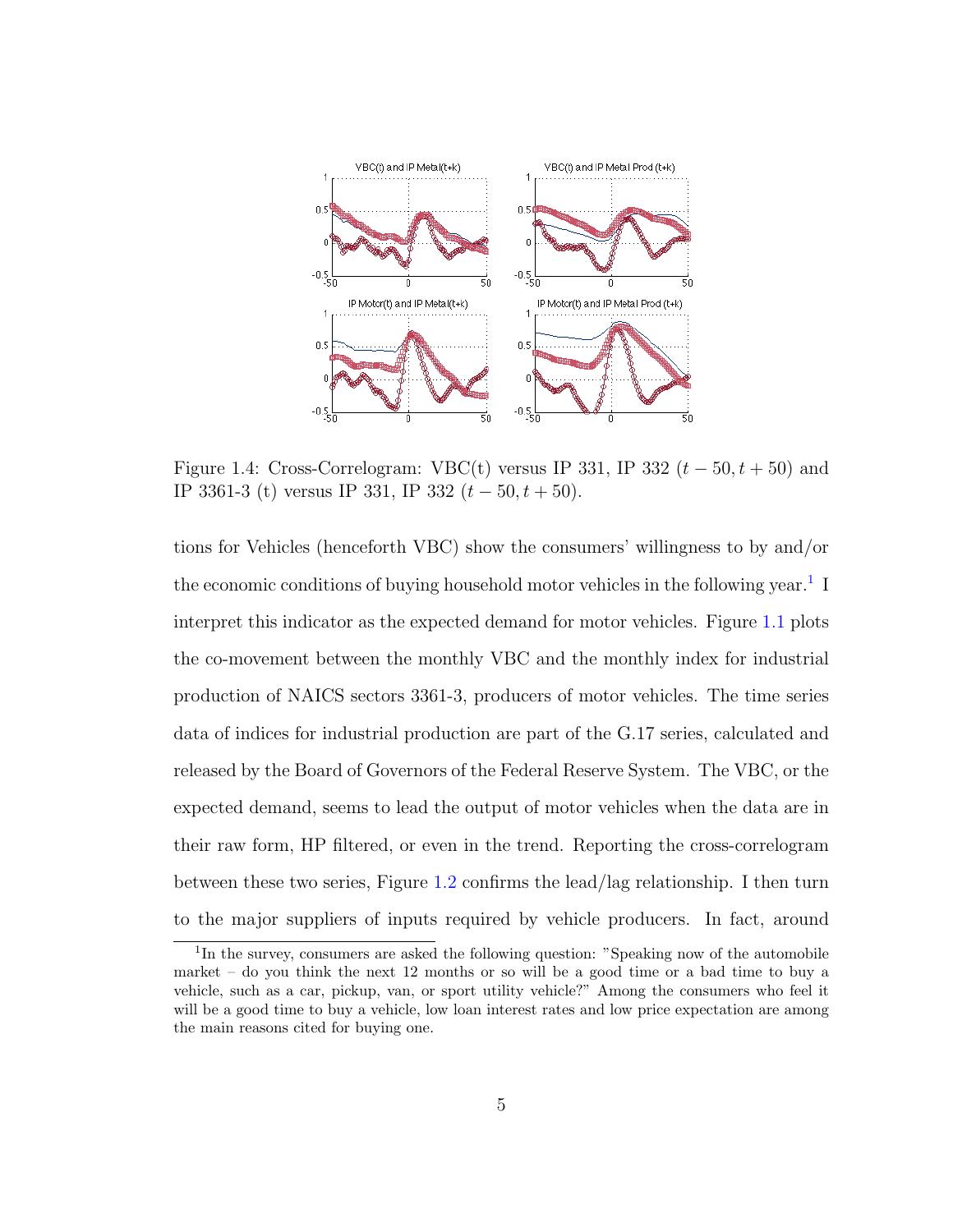38.8% of the input expenditure of this sector is spent on its own products, 9.3% on fabricated metal products, and 8.6% on primary metals, which are products of NAICS sectors 332 and 331, respectively. Not surprisingly, the suppliers' output levels comove with that of the customer, as shown by Figure [1.3.](#page-16-1) Additionally, the top two panels of Figure [1.4](#page-17-0) depict the lead/lag relationship between VBC and the output of each supplier sector. Figure [1.4](#page-17-0) shows a similar pattern to Figure [1.2.](#page-16-0) This evidence supports my claim that the expectation regarding the demand for a certain product, in this example, vehicles, has real impact not only on the producer but also on the producer's input suppliers. The bottom two panels of Figure [1.4](#page-17-0) show that the outputs of the two supplier sectors also comove with that of the customer sector. Meanwhile, the positive relationship between the lagged output of the suppliers and the current output of the customer, albeit weak, suggests a timing difference between the input purchase and the production, as assumed by Long and Plosser (1983).

The forecast shocks feature upward transmission direction, contrary to the downward transmission of productivity shocks in the same model. In reality, one expects the shock transmission through the supplier-customer links to move in both directions, instead of uni-directionally. However, recent empirical studies provide evidence that suggests the upward direction from the customer to the supplier is more important. Estimating structural equilibrium models, Shea (2002) finds that demand-side linkage is important in generating output comovement at the sector level, hence the upward transmission of sector-specific shock is important at the aggregate level. Conley and Dupor (2003) find the strongest evidence for complementarity when sectors are "close" to each other according to a distance measure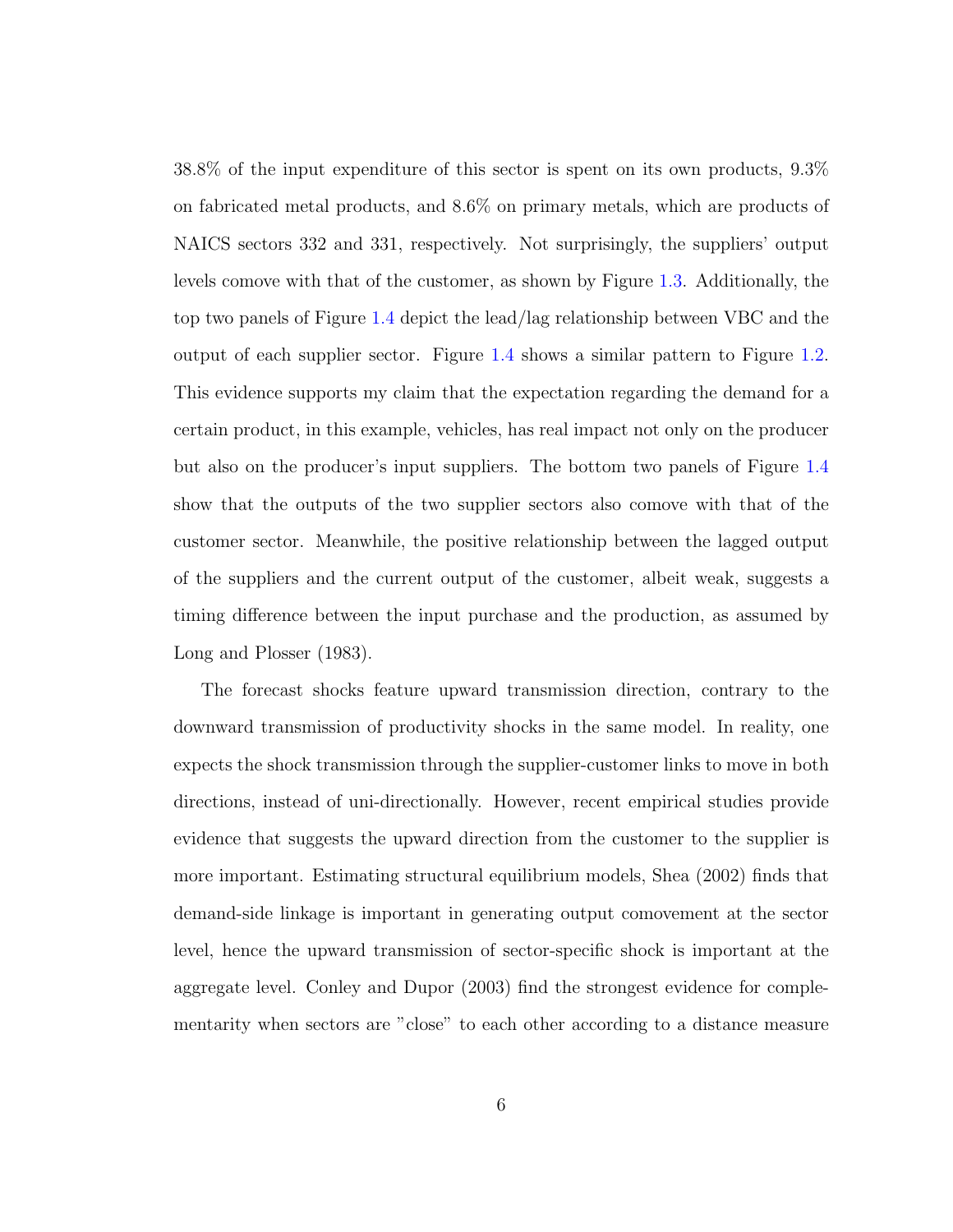that captures Shea's demand-side linkage. At the firm level, Kelly, Lustig and Van Nieuwerburgh (2013) suggest that upstream shock propagation provides a better description of firm volatility data than downstream. Among publicly traded firms, Cohen and Frazzini (2008) find evidence of "customer momentum", that is, predictable stock return for the supplier firm when there are shocks to its linked customer firms. Additionally, they show that present customer shocks have significant predictability over the supplier's future real activity while the predictability does not exist without the link.

In the main model, I assume that the source of the forecast fluctuation is driven by news shocks based on the consumers' product-specific preference in the future. The news is received by all agents in the economy, so there is no asymmetric information across agents. I solve the model analytically and use the U.S. Bureau of Economic Analysis (BEA) Annual Industrial Accounts to calibrate the model and quantitatively illustrate the importance of forecast dynamics. Using the calibrated model, I compute the sector-specific forecast sequences from the standard use tables between 1997 and 2012. Under the assumptions that final consumption shares follow the Dirichlet distribution and that the news follows the multinomial distribution, I estimate the parameters for the processes and simulate the model. The quantitative analysis shows that, without any productivity shock, the model can generate non-trivial fluctuations in the economic activity both at the aggregate level and at the industry level. The model shows limited success in capturing the comovement between industries. The news also explains the positive relationship between the input prices and input uses. Last but not least, the model demonstrates how volatility in the aggregate productivity measured as Solow residual can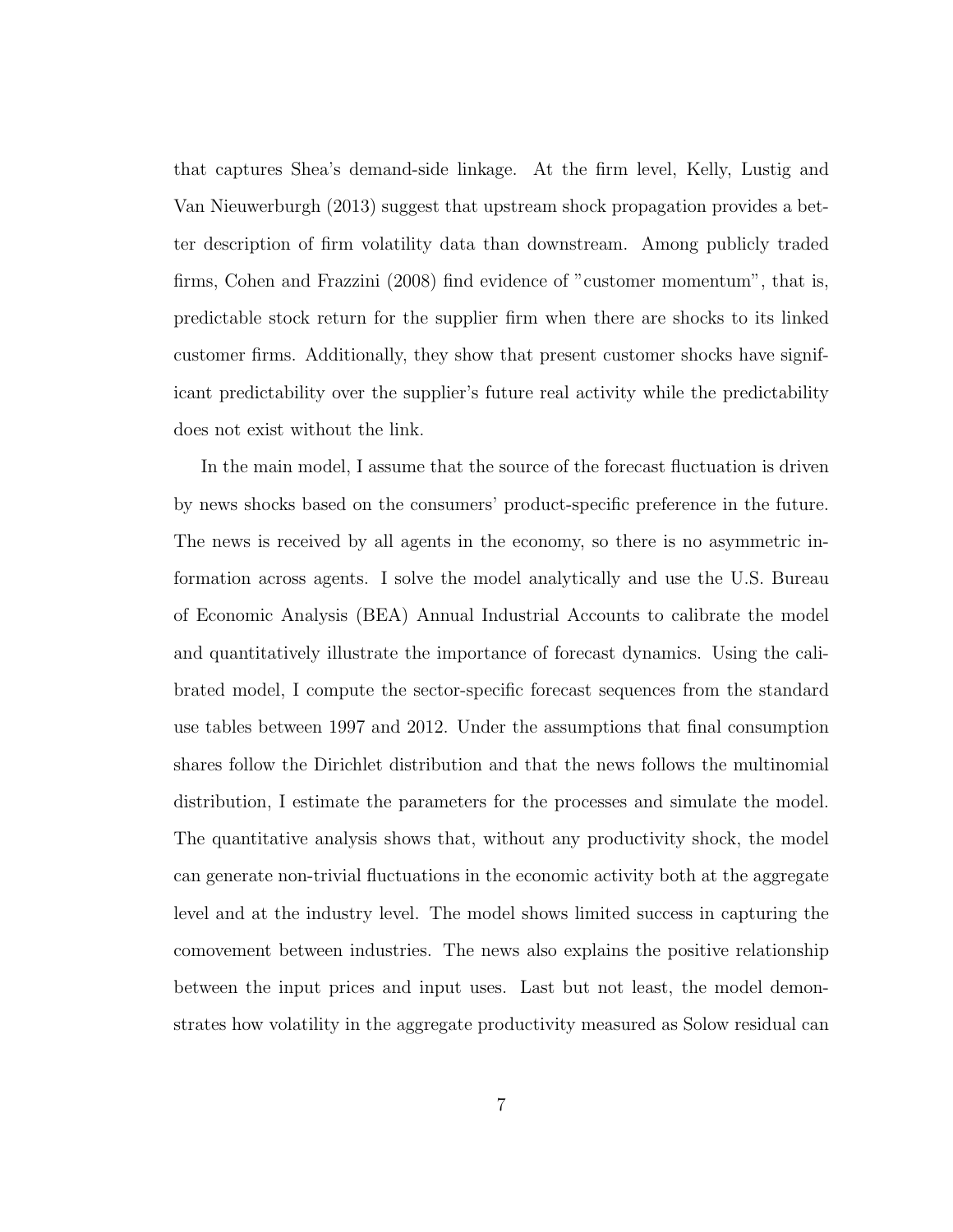be observed even though no productivity shock is present.

### <span id="page-20-0"></span>1.1.1 Related Literature

First, my paper is directly related to the multi-industry real business cycle models. There is a longstanding debate: Can idiosyncratic *productivity* fluctuations cause business cycles at the aggregate level. To the best of my knowledge, Long and Plosser (1983) develop the first model to study this issue. Horvath (1998, 2000) and Dupor (1999) introduce capital accumulation into Long and Plosser (1983). However, this literature ignores that the aggregation of idiosyncratic shock critically depends on the topology of the input-output network. Hence, there is an emerging literature that studies the role of the topology of the input-output network in macroeconomics. Acemoglu et al. (2012) consider a static multi-sector model and study the role of the input-output network in the aggregation of idiosyncratic productivity shock in different sectors. They show that independent idiosyncratic shocks in different sectors cannot offset each other when the network is asymmetric. In contrast to the previous literature, my paper studies news shock instead of productivity shock. In Long and Plosser (1983)'s framework, the productivity shock does not affect the share of sales. However, the share changes over time, which indicates the existence of another source of fluctuation. I introduce sector-specific forecast shock. I also study how the network structure determines the transmission mechanism of sector-specific forecast shocks. Unlike Horvath (1998, 2000) and Dupor (1999), the dynamics in my model come purely from the information and time-to-produce mechanism instead of from capital accumulation. In addition, in my model, the forecast shock is transmitted from the downstream sectors to the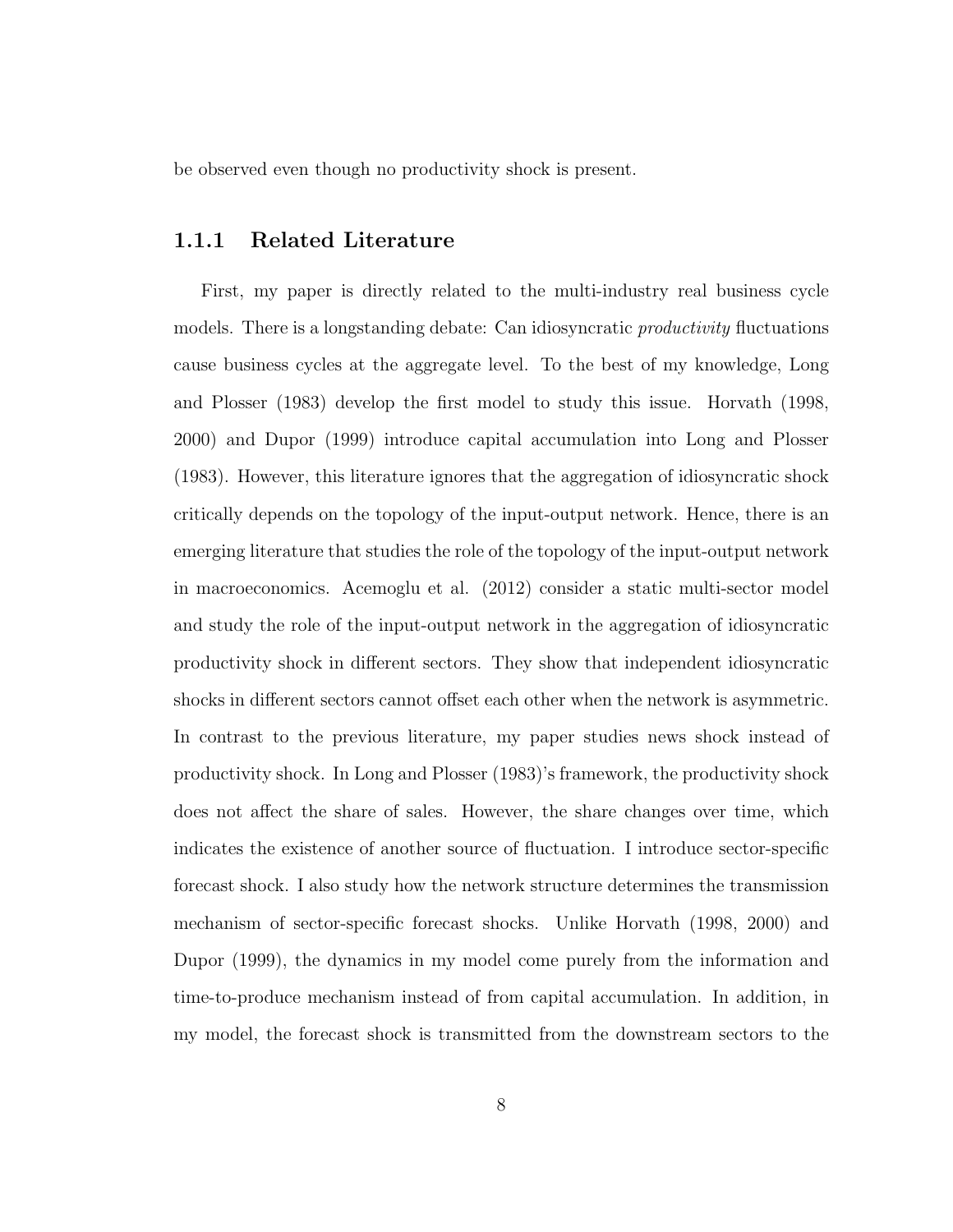upstream sectors, which is consistent with the recent firm-level empirical studies by Kelly, Lustig and Van Nieuwerburgh (2013).

The comovement between industries is a feature of the business cycles and is in itself a crucial topic with in the multi-industry literature, e.g., Shea (2002), Conley and Dupor (2003), Foerster et al. (2011), and recently Atalay (2013). While most of the papers focus on the importance of the sectoral links in propagating productivity shocks, I focus on the shocks originating from the demand side. In fact, the quantitative analysis in this paper shows that positive relationship in economic activity between industries can come from cross-sectionally negatively correlated news. Additionally, while Atalay (2013) interprets the fluctuation in an industry's input expenditure share and its positive correlation with input prices as an evidence for non Cobb-Douglas production technology, I demonstrate in the quantitative analysis that the forecast shocks can be another explanation.

Second, in my paper, shocks come from the demand side, either the consumer's contemporaneous preference or the news about future preference. Hence, my paper is also related to the notion of demand side driven business cycles. Baxter and King (1991) first introduced demand shocks into a neoclassical framework with a representative production sector, in which the demand shocks can partially explain the U.S. business cycles in the presence of increasing returns to scale technology and/or productivity shocks.

Third, my paper clearly relates to the news literature, see Lorenzoni (2011) for a detailed survey. In this literature, one assumes that the consumers and firms receive expectation shock on the technology in the future, and studies how the news shock affects the demand and output. In my model, however, the functional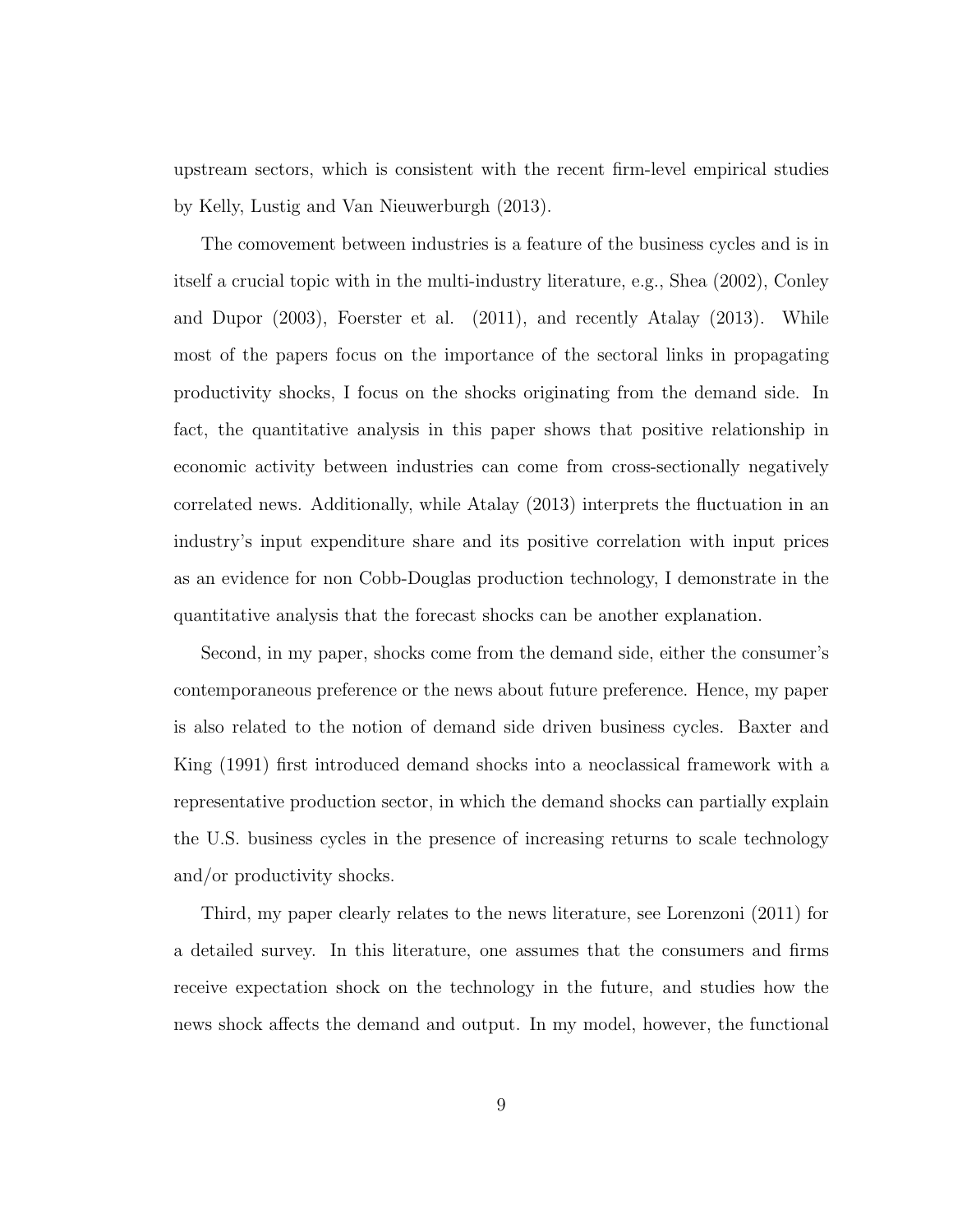assumption on the production functions and the utility function prevents the productivity news from having any effect, in order to highlight the roles of news about future preference.

The rest of this paper is organized as follows. In section [1.2,](#page-22-0) I present the model and its equilibria. In section [1.3,](#page-34-0) I discuss the dynamics of forecast in the equilibrium. In section [1.4,](#page-48-0) I calibrate the model and quantitatively explore the importance of forecast shock. Section [1.5](#page-61-0) concludes. The appendix contains the omitted proofs and detailed description of the data and the estimation process.

### <span id="page-22-0"></span>1.2 Model

### <span id="page-22-1"></span>1.2.1 Setup

I consider a neoclassical multi-sector model following Long and Plosser (1983). Time is discrete with infinite horizon,  $t = 0, 1, 2, \dots$  The economy consists of n competitive industries denoted by  $\{1, 2, ..., n\}$ , each of which produces a distinct type of good. Each good can be consumed by consumers or used as an input for the production of other goods in the following period.

**Firms**. There is a representative firm in each of the n industries. At time t, the production of good  $i$  by industry  $i$  requires labor hired at  $t$  and a variety of goods as inputs, the amount of which is determined in the previous period. Each firm employs a time-invarying Cobb-Douglas production technology with constant returns to scale. In addition, the production at each sector is subject to some idiosyncratic productivity shock. Specifically, the technology of industry i transforms  $h_{it}$  units of labor and  $x_{ijt-1}$  units of pre-determined amount of good j,  $\forall j = 1, ..., n$ , into  $y_{it}$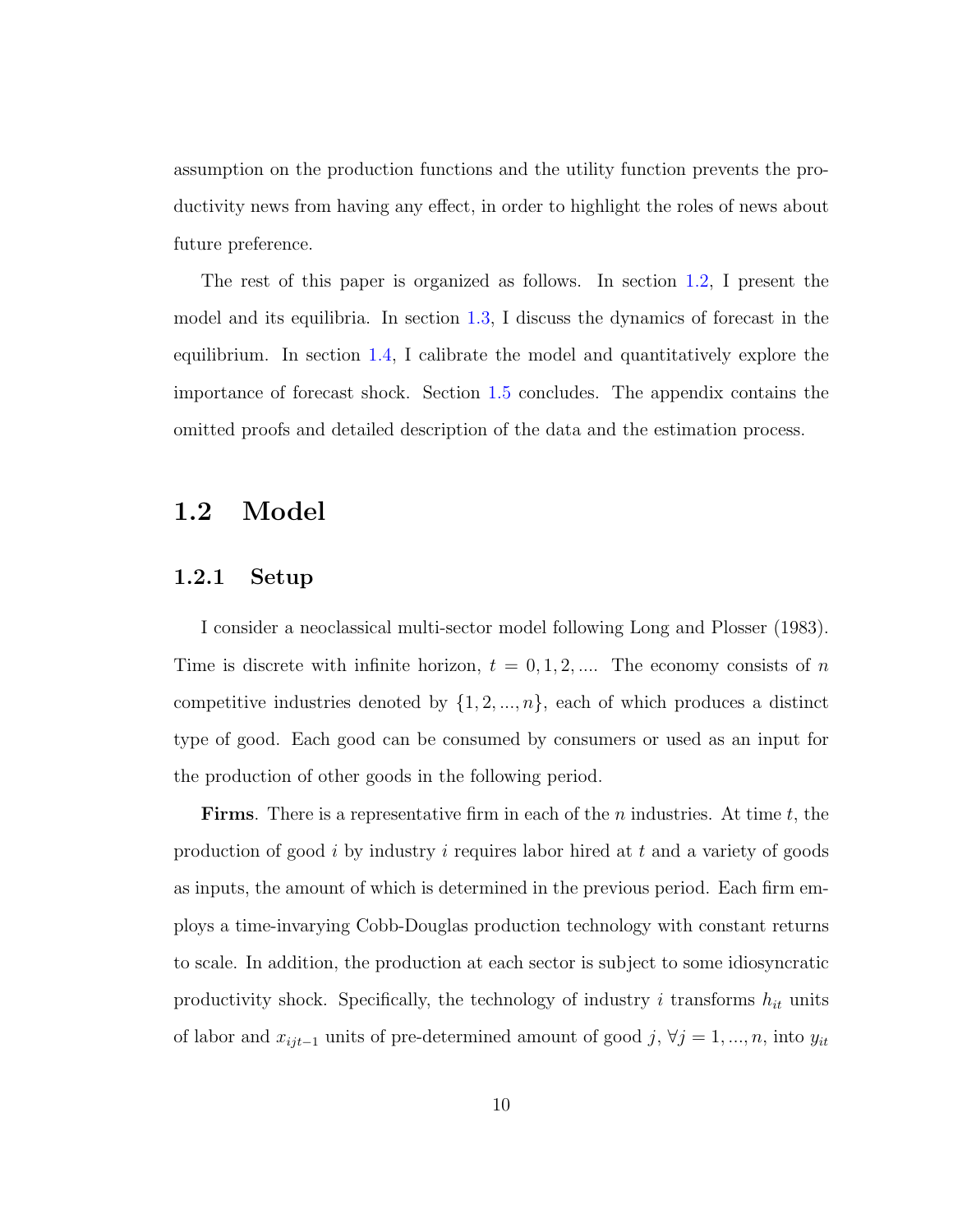units of output, determined by

$$
y_{it} = z_{it} h_{it}^{1-\alpha_i} \prod_j x_{ijt-1}^{\alpha_i \omega_{ij}}
$$

where  $z_{it}$  is the realized productivity term. Define the productivity vector at time t as  $\mathbf{z}_t = (z_{1t}, ..., z_{nt})'$ , which is drawn from a stationary process,

$$
\mathbf{z}_t \sim \Xi^z\left(\cdot|\mathbf{z}_{t-1}\right)
$$

with uncoditional mean  $\mathbf{z} = (z_1, ..., z_n)$ 

$$
E\left(\mathbf{z}_t\right)=\mathbf{z}.
$$

 $\alpha_i \in (0,1)$  is i's total share of input use and  $1 - \alpha_i$  is the labor share. Note that, in absence of capital, labor is the only value-added input for each industry. Out of *i*'s total input use, the share of *j*'s product as input is  $\omega_{ij} \geq 0$ , which captures the importance of good j in producing i. When  $\omega_{ij} > 0$ , industry i is a customer of good  $j$  and industry  $j$  is a supplier. The constant returns to sale technologies require that  $\sum_j \omega_{ij} = 1$  for each industry *i*. Define

$$
\mathbf{A} = \begin{bmatrix} \alpha_1 & & & \\ & \alpha_2 & & \\ & & \ddots & \\ & & & \alpha_n \end{bmatrix}, \Omega = \begin{bmatrix} \omega_{11} & \omega_{12} & \cdots & \omega_{1n} \\ \omega_{21} & \omega_{22} & \cdots & \omega_{2n} \\ \vdots & \vdots & & \vdots \\ \omega_{n1} & \omega_{n2} & \cdots & \omega_{nn} \end{bmatrix}
$$

 $\Omega$  determines the production architecture, which is in fact a directed network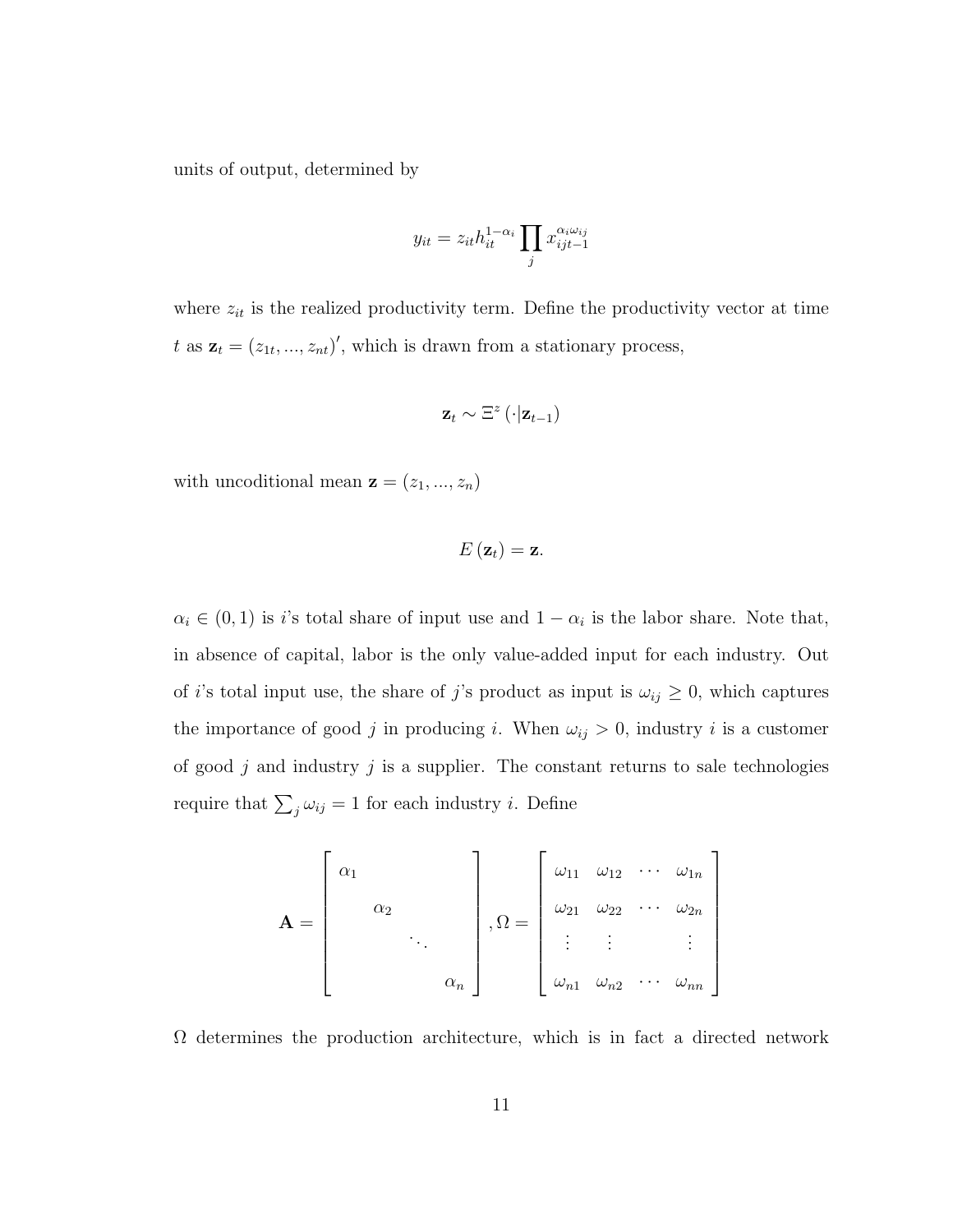amongst all industries with weighted links, in which the direction is simply that of the flow of input goods. The importance of a link from industry  $j$  to  $i$  is captured by the value of  $\omega_{ij}$ . Generically,  $\Omega$  is an asymmetric matrix.

In each period t, firm i receives flow profit  $\pi_{it}$ , which is the sales of good i minus the labor compensation and the input purchase for production in the following period:

$$
\pi_{it} = p_{it}y_{it} - w_{it}h_{it} - \sum_{j} p_{jt}x_{ijt}.
$$

The GDP produced by this industry is equivalent to the value-added generated by this industry, which consists of the profit  $\pi_{it}$  and the labor compensation  $w_{it}h_{it}$ .

Consumers. In addition to the firms, there is a representative long-lived household that gains utility from consuming a variety of goods and supplies labor to each sector. The preference (flow payoff) is modeled as

$$
\eta_t \sum_i \theta_{it} u(c_{it}) - \sum_i v(h_{it}),
$$

where  $\eta_t$  is the aggregate preference parameter,  $\theta_{it}$  governs the good-*i*-specific preference,  $c_{it}$  is the amount of good i consumed at time t, and  $h_{it}$  is the labor supplied to the firm in industry *i* at *t*. Assume the preference parameter  $\eta_t > 0$  follows a Markovian process such that

$$
\eta_{t+1} \sim \Xi^{\eta}(\cdot | \eta_t)
$$
, and  $E\left(\frac{\eta_{t+1}}{\eta_t}\right) = E\left(\frac{\eta_{t+1}}{\eta_t} | \eta_t\right) = 1$ .

The utility takes the logarithm form,  $u(c) = \ln c$ , and the disutility of working,  $v(h) = h^{1+\epsilon}/(1+\epsilon)$ ,  $\epsilon \geq 0$ . Let vector  $\theta_t$  summarize product-specific preference parameters at time t such that  $\theta_t = (\theta_{1t}, \theta_{2t}, ..., \theta_{nt})'$  and  $\sum_{i=1}^n \theta_{it} = 1, \theta_{it} \geq 0$ .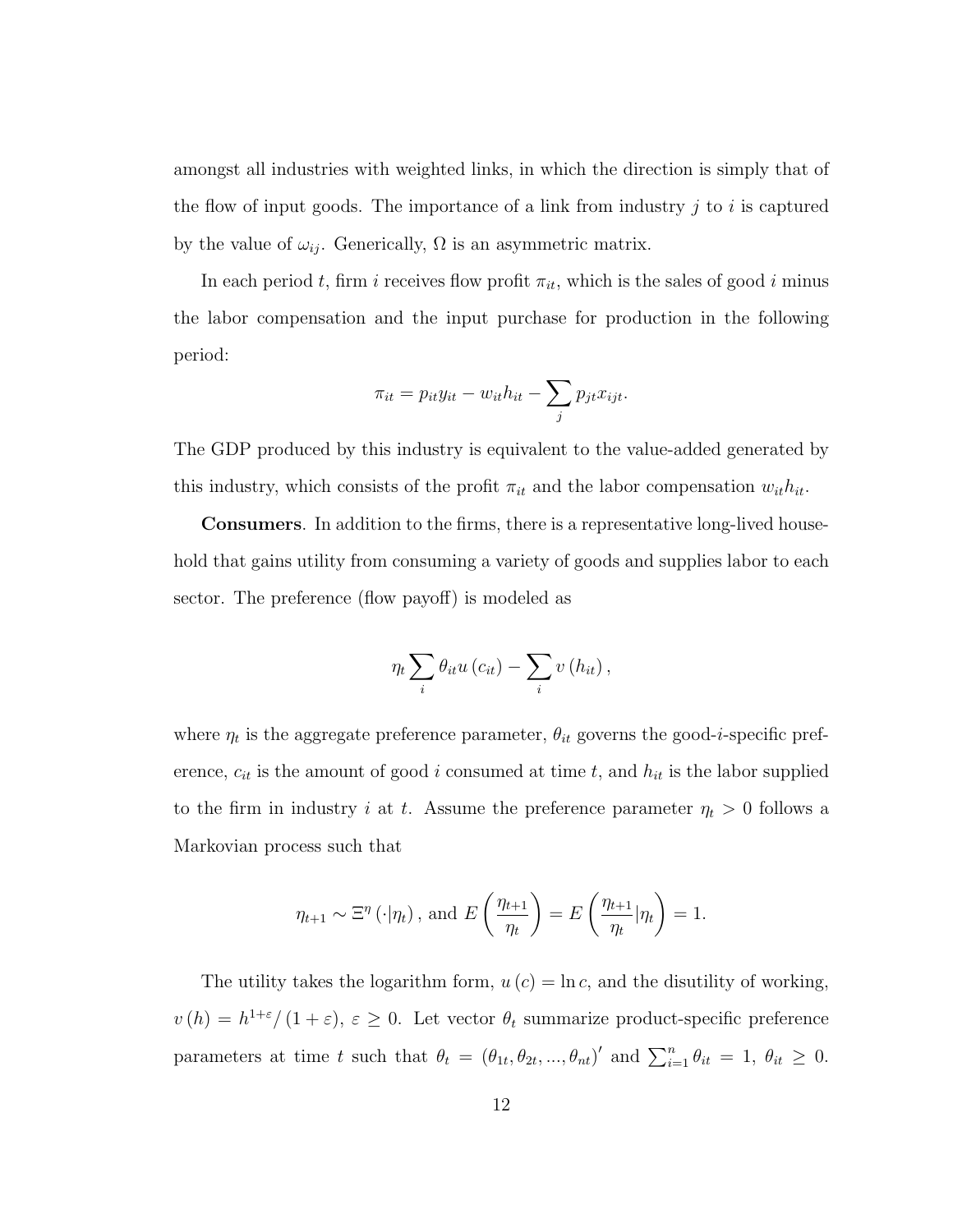Assume that nature draws all  $\{\theta_t\}_{t=0}^{+\infty}$  at the beginning of time while all agents in the economy share a common prior belief that  $\theta_t$  is independent and identically distributed over time, with the expectation  $\theta = (\theta_1, ..., \theta_n)'$ , and  $\sum_{i=1}^n \theta_i = 1, \theta_i \ge 0$ , ∀i,

$$
\theta_t \sim \Xi^{\theta}(\cdot)
$$
, and  $E(\theta_t) = \theta$ 

As will be shown later,  $\theta_{it}$  is the equilibrium share of consumption expenditure on good  $i$  at time  $t$ . The household receives labor income and all profits and discounts the future at rate  $\beta \in (0,1)$ . To ensure the uniqueness of the equilibrium that is defined in due course, the following assumption on parameter matrices invertibility is required.

**Assumption 1.**  $(I - \beta \Omega'$ **A**) is invertible, where I is the identity matrix. A sufficient condition is that  $\lim_{k\to\infty} (\beta \Omega' \mathbf{A})^k = 0$ .

**Information Structure.** Assume that at any time  $t$ , all agents share a common information set  $\mathcal{I}_t$ . The economy evolves according to the following timeline. At the beginning of period  $t$ , firms in each sector inherit from the previous period the input goods,  ${x_{ijt-1}}_{j=1}^n$  for all sector *i*. All shocks to fundamentals of the current period are realized and become observable, including  $(\{z_{it}, \theta_{it}\}_{i=1}^n, \eta_t)$ . At the same time, agents in this economy receive a set of signals  $M_t$  from an exogenous source and the information set updates such that  $\mathcal{I}_t = \mathcal{I}_{t-1} \cup \{\{z_{it}, \theta_{it}\}_{i=1}^n, \eta_t; M_t\}$ . I assume the signals contain information about future product-specific demand. The specific form of the signals  $M_t$  will be discussed with greater detail in due course. However, it is worth noting that  $M_t$  is commonly known by all parties in the economy, so there is no heterogenous information in my model. Seeing the wages and prices,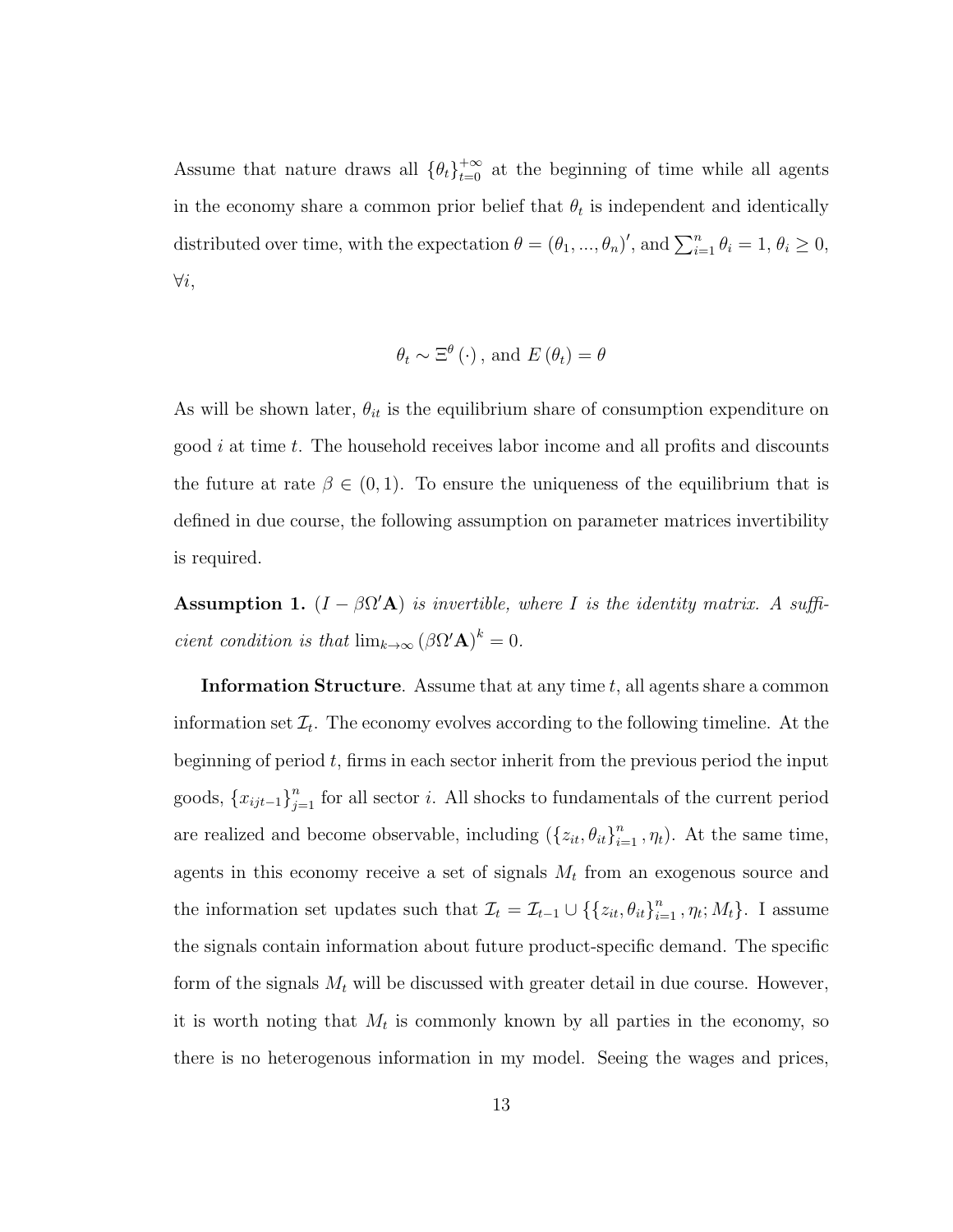firms of all sectors make employment choices and the household provides labor to each sector. Production takes place. Firms decide on input purchase for production in the next period while the household buys the basket of goods for consumption.

### <span id="page-26-0"></span>1.2.2 Decisions and Equilibrium

**Household's Choice**. At each time t, after the realization of  $\eta_t$  and  $\theta_t$ , the household takes wages  ${w_{it}}_i$ , prices  ${p_{it}}_i$ , and profits  ${\pi_{it}}_i$  as given and chooses labor supply  $\{h_{it}\}\$ and consumption bundle  $\{c_{it}\}\$ subject to the budget constraint:

$$
\sum p_{it}c_{it} \le \sum w_{it}h_{it} + \sum \pi_{it}.
$$
\n(1.1)

The equality of the constraint holds in equilibrium, equating the total consumption expenditure on the left hand side to the total value added on the right hand side. Therefore, under the model specification, the aggregate GDP is the same as the aggregate consumption expenditure. Let  $\lambda_t$  be the Lagrangian multiplier of this constraint, then household maximization yields the following first order conditions:

$$
\beta^t h_{it}^\varepsilon = \lambda_t w_{it} \tag{1.2}
$$

$$
\beta^t \eta_t \theta_{it} = \lambda_t p_{it} c_{it.} \tag{1.3}
$$

It is convenient to define the consumption index  $C_t$  and the ideal price index  $P_t^C$ such that  $P_t^C C_t = \sum_i p_{it} c_{it}$ , <sup>[2](#page-26-1)</sup>

$$
C_t = \prod_i c_{it}^{\theta_{it}}, P_t^C = \prod_i \left(\frac{p_{it}}{\theta_{it}}\right)^{\theta_{it}}.
$$

<span id="page-26-1"></span> ${}^{2}$ See Appendix A1 for the derivation.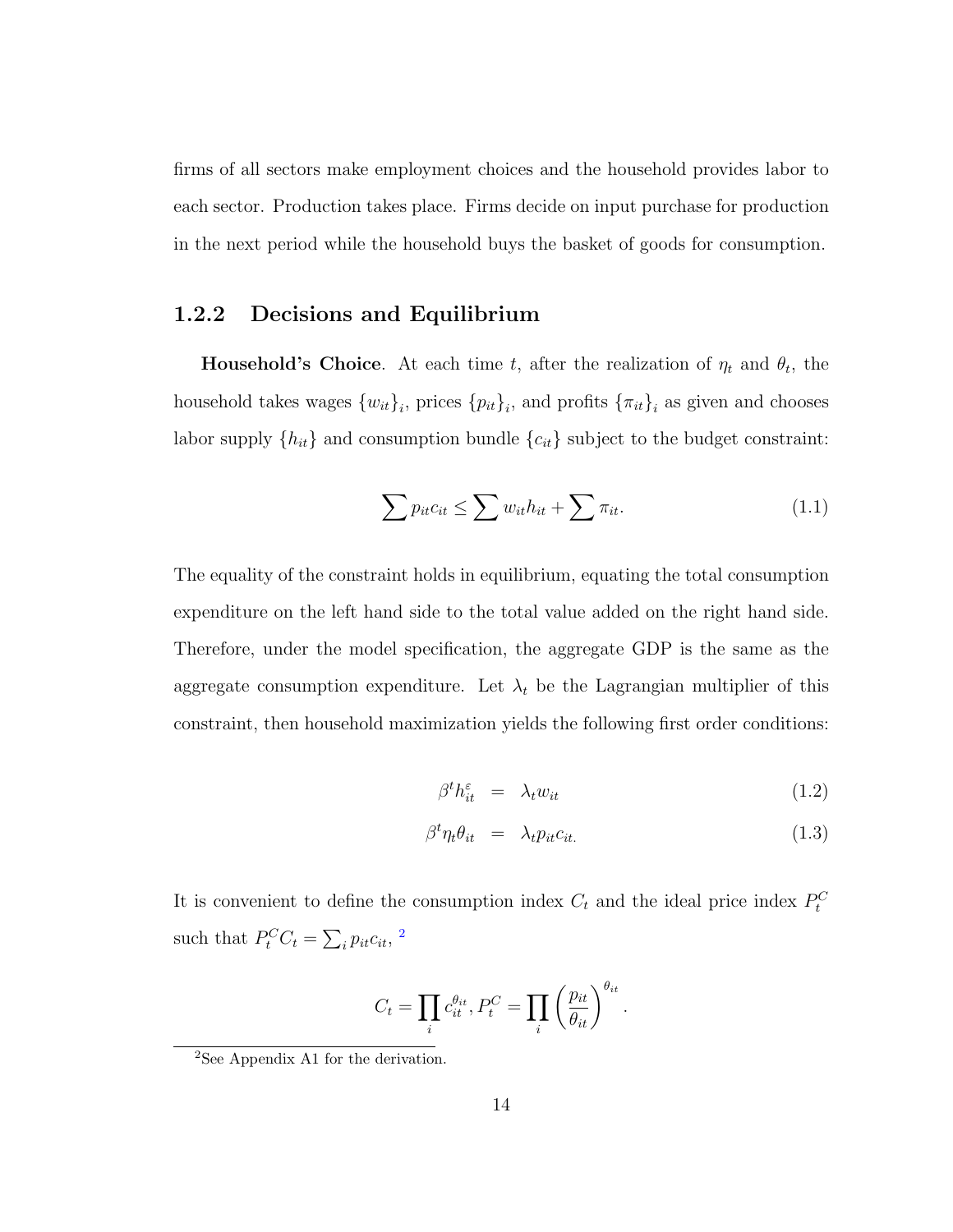Given price  $\{p_{it}\}\$ and wage  $\{w_{it}\}\$ , the household's demand  $\{c_{it}\}\$ and labor supply  $\{h_{it}\}$  can be rewritten as follows.

$$
p_{it}c_{it} = \theta_{it}P_t^C C_t \tag{1.4}
$$

$$
h_{it}^{1+\varepsilon} = \eta_t \frac{w_{it} h_{it}}{P_t^C C_t} \tag{1.5}
$$

$$
\lambda_t = \beta^t \frac{\eta_t}{P_t^C C_t} \tag{1.6}
$$

Firms' Choice. At each time t, after the realization of  $z_{it}$ , firm i chooses labor demand  $l_{it}$  for current production and buys inputs  $\{x_{ijt}\}_j$  for future production to maximize profit, facing wage  $w_{it}$  and prices  ${p_{jt}}_j$  and expecting a discount factor  $\Lambda_{t,t+1}$ . Define firm *i*'s sales at time *t* as

$$
s_{it} = p_{it} y_{it}.\tag{1.7}
$$

Firm i's labor demand is given as follows:

$$
w_{it}h_{it} = (1 - \alpha_i) s_{it}.
$$

Firm i also needs to decide on the expenditure on each input good j,  $x_{ijt}$ , based on the expectation on its next-period sales,

$$
p_{jt} x_{ijt} = \alpha_i \omega_{ij} E_t \left( \Lambda_{t,t+1} s_{i,t+1} \right). \tag{1.8}
$$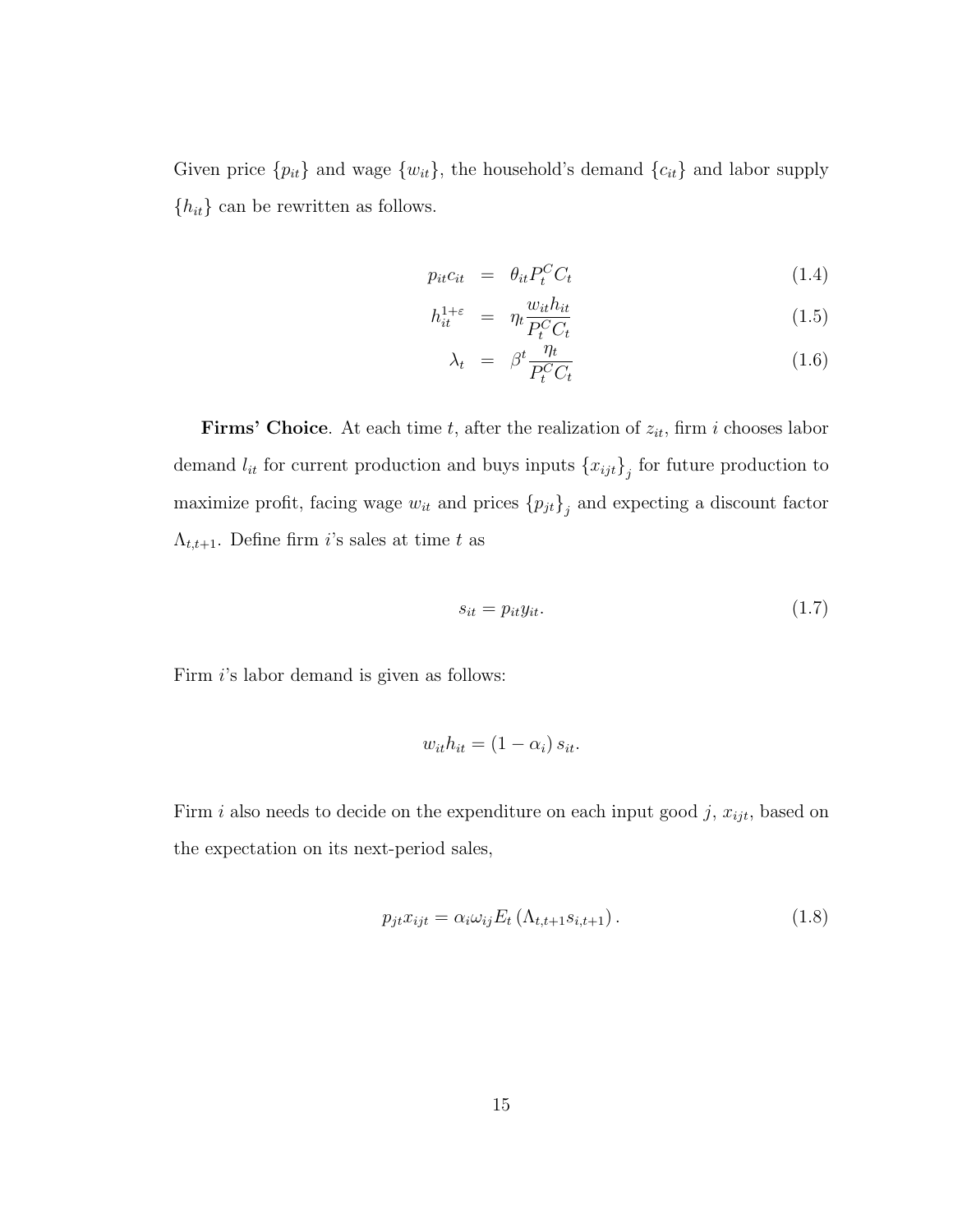Define the total input expenditure of firm i at time t as  $u_{it}$ ,

$$
u_{it} = \sum_{j} p_{jt} x_{ijt}.
$$
\n(1.9)

Firms form expectations based on the common information set at time  $t, \mathcal{I}_t$ , which summarizes all previous signals  $\{M_{\tau}\}_{\tau \leq t}$ . Denote  $E_t(\cdot) = E(\cdot | \mathcal{I}_t)$ . Given the price  ${p_{jt}}$  and the current information set  $\mathcal{I}_t$ , one can rewrite firm i's input demand  ${x_{ijt}}$  as follows:

<span id="page-28-0"></span>
$$
p_{jt} x_{ijt} = \omega_{ij} u_{it} \tag{1.10}
$$

$$
u_{it} = \alpha_i E_t (\Lambda_{t,t+1} s_{i,t+1}). \tag{1.11}
$$

At equilibrium, a firm's discount factor is consistent with the household's intertemporal concern,

<span id="page-28-1"></span>
$$
\Lambda_{t,t+1} = \frac{\lambda_{t+1}}{\lambda_t} = \beta \frac{\eta_{t+1}}{\eta_t} \frac{P_t^C C_t}{P_{t+1}^C C_{t+1}}.
$$
\n(1.12)

Hence, combining equations  $(1.11)$  and  $(1.12)$  yields the following Euler equation:

<span id="page-28-2"></span>
$$
\frac{u_{it}}{P_t^C C_t} = \beta \alpha_i E_t \left( \frac{\eta_{t+1}}{\eta_t} \frac{s_{i,t+1}}{P_{t+1}^C C_{t+1}} \right). \tag{1.13}
$$

The Euler equation establishes each firm's inter temporal decision. The left hand side is the total input expenditure made by industry  $i$  at time  $t$  relative to the aggregate value added at that time, where the right hand side is the expected and discounted gain from next period's sales by making that expenditure. It is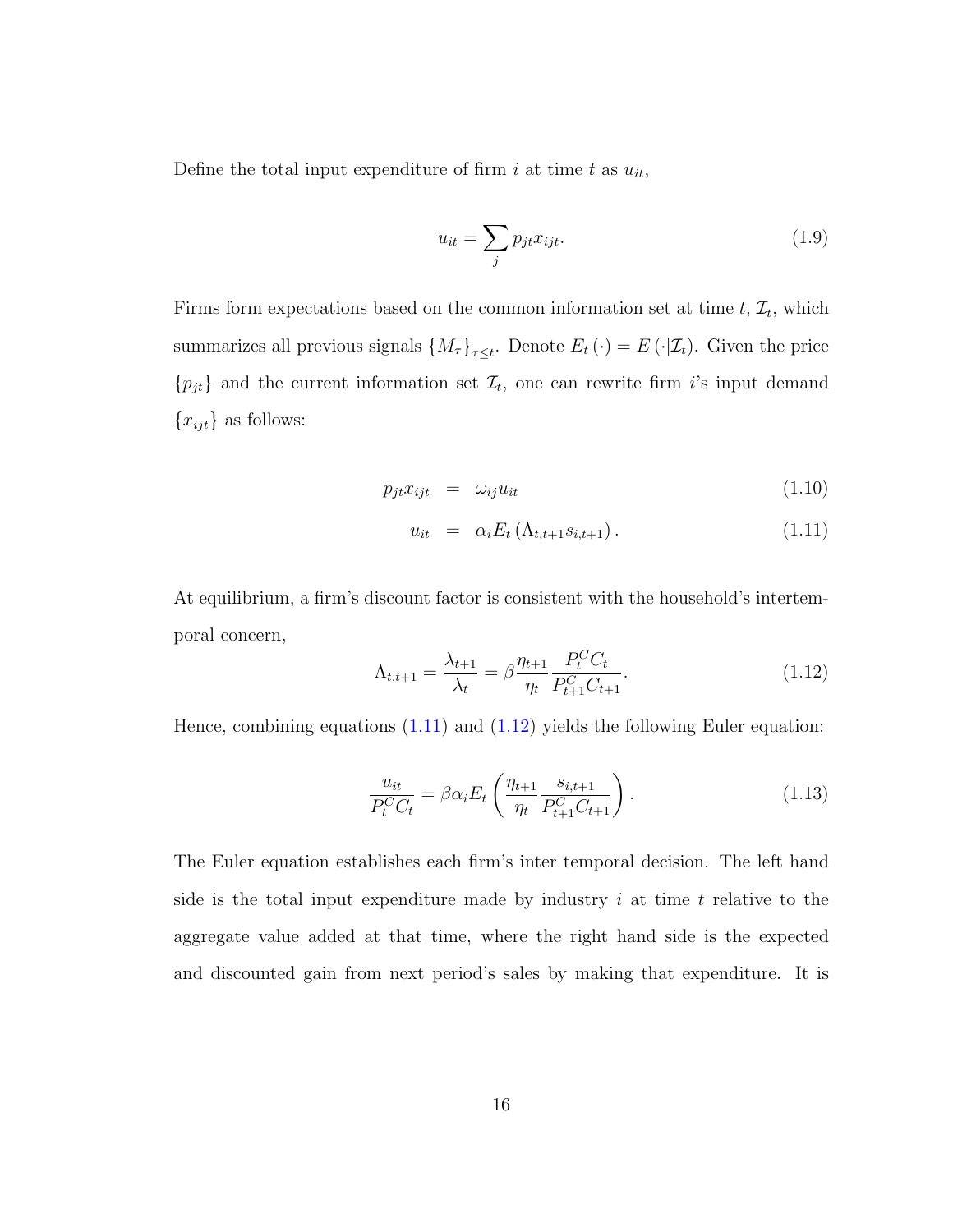convenient to define firm  $i$ 's one-period-ahead forecast at  $t$  as

<span id="page-29-1"></span>
$$
\tilde{f}_{it} = E_t \left( \frac{\eta_{t+1}}{\eta_t} \frac{s_{i,t+1}}{P_{t+1}^C C_{t+1}} \right). \tag{1.14}
$$

Notice that firms form their expectations based on a common information set that includes previous and current news  $\{M_{\tau}\}_{\tau \leq t}$ , so the arrival of news in each period affects firms' decisions by changing their expectations.

Formally, the equilibrium concept is defined as follows.

Definition 1. A Competitive Equilibrium consists of a list of wages and prices  $\left\{ \{w_{it}, p_{it}\}_{i=1}^n \right\}_{t=0}^{\infty}, \ all locations \left\{ \left\{ h_{it}, c_{it}, (x_{ijt})_{j=1}^n, y_{it} \right\}_{i=1}^n \right\}$  $\Big\}^{\infty}$ , associated with forecasts  $\left\{\left\{\tilde{f}_{it}\right\}_{i=1}^{n}\right\}_{t=0}^{\infty}$  and information sets  $\{\mathcal{I}_t\}_{t=0}^{\infty}$ , such that  $\int_{-\infty}^{\infty}$ and information sets  $\{\mathcal{I}_t\}_{t=0}^{\infty}$ , such that for each period t, (1) agents form their forecasts  $\left\{ \tilde{f}_{it}\right\} _{i=1}^{n}$  based on  $\mathcal{I}_{t}$ , (2) household optimize given prices and firms optimize given prices and  $(x_{ijt-1})_{i,j=1}^n$ , (3) wages clear all labor markets, (4) product prices clear goods markets,  $c_{it} + \sum_j x_{jit} = y_{it}$ ,  $\forall i$ , and (5) information set evolves based on the realizations of exogenous processes and the law of motions of forecasts are consistent with agents' optimal choices and markets-clearing conditions.

### <span id="page-29-0"></span>1.2.3 Equilibrium Analysis

The model equilibrium has analytical solutions. I show in this subsection that on the equilibrium path, the forecasts shape the decisions of the agents. Importantly, for each firm representing each industry, the forecasts of its customer industries crucially determine its action.

**Proposition 1.** On the equilibrium path, at any time t, given  $\left\{ \tilde{f}_{jt}\right\} _{j}$ ,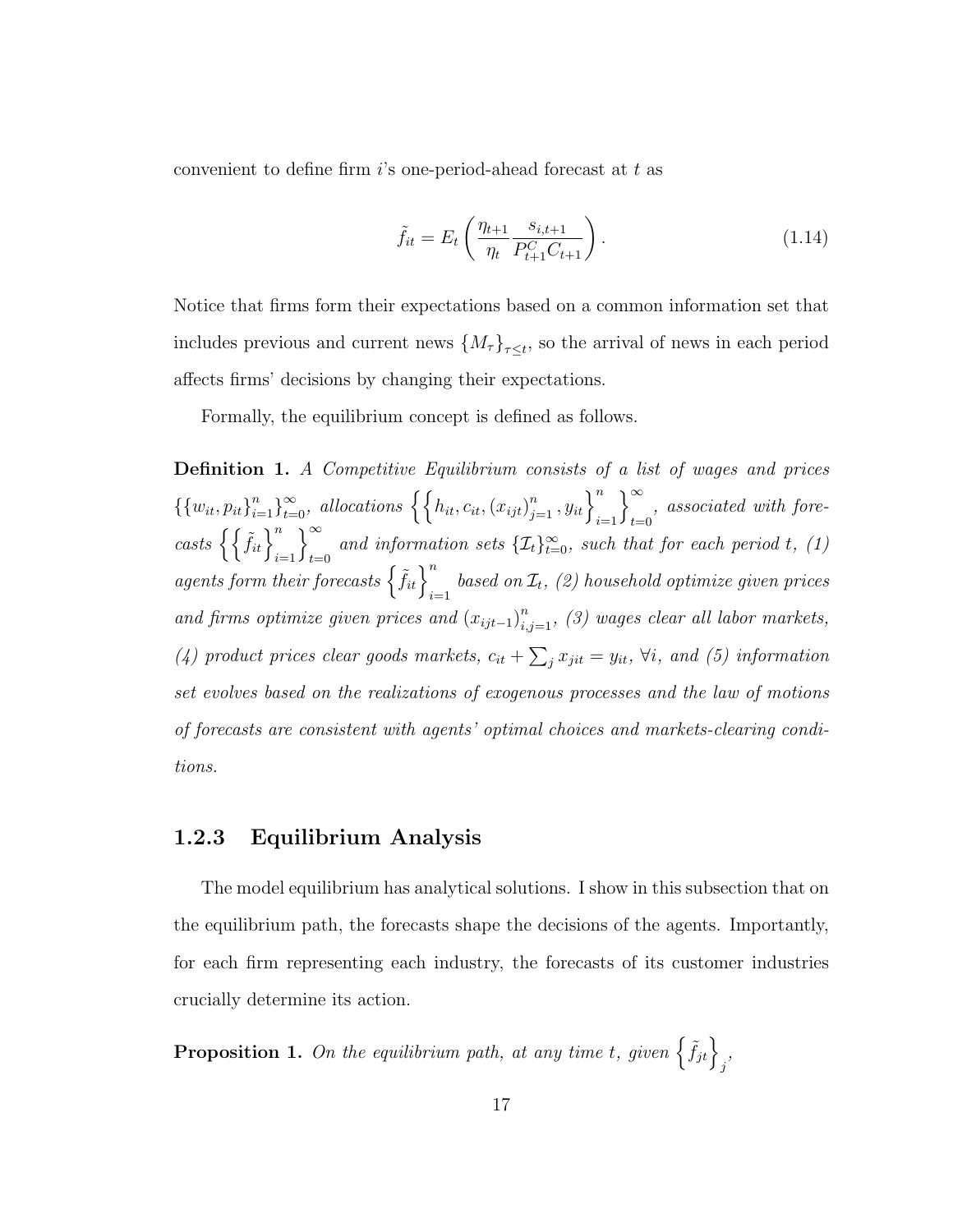1. the ratio of industry i's total input expenditure to the aggregate value added is determined by

<span id="page-30-0"></span>
$$
\frac{u_{it}}{P_t^C C_t} = \beta \alpha_i \tilde{f}_{it},\tag{1.15}
$$

2. the ratio of industry i's total sales to the aggregate value added is determined by

<span id="page-30-1"></span>
$$
\frac{s_{it}}{P_t^C C_t} = \theta_{it} + \beta \sum_j \alpha_j \omega_{ji} \tilde{f}_{jt}, \forall i.
$$
 (1.16)

The proof can be found in the appendix. Equation  $(1.15)$  is simply the Euler equation  $(1.13)$  for each industry i, which states that the input expenditure depends on the forecast of sales in the next period. According to equation [\(1.16\)](#page-30-1), the revenue of sector i from the sales of its product i depends on two parts: final consumption of product  $i$  by the household and  $i$ 's customer sectors' forecasts of their future sales. Since production takes time, the forecast of a customer  $j$ 's sales in the next period determines  $j$ 's use of product  $i$  as input purchased in the current period. Therefore, for the supplier of a product, the customers' forecasts matter. For the purpose of GDP accounting, it is also useful to define the value added  $v_{it}$  generated by each industry  $i$  at time  $t$ ,

$$
v_{it} = s_{it} - u_{it} = \pi_{it} + w_{it} h_{it}.
$$
\n(1.17)

Then it is straightforward to see that the total value added  $V_t$  is the same as the total consumption expenditure by the household,  $V_t = \sum_i v_{it} = P_t^C C_t$ , and that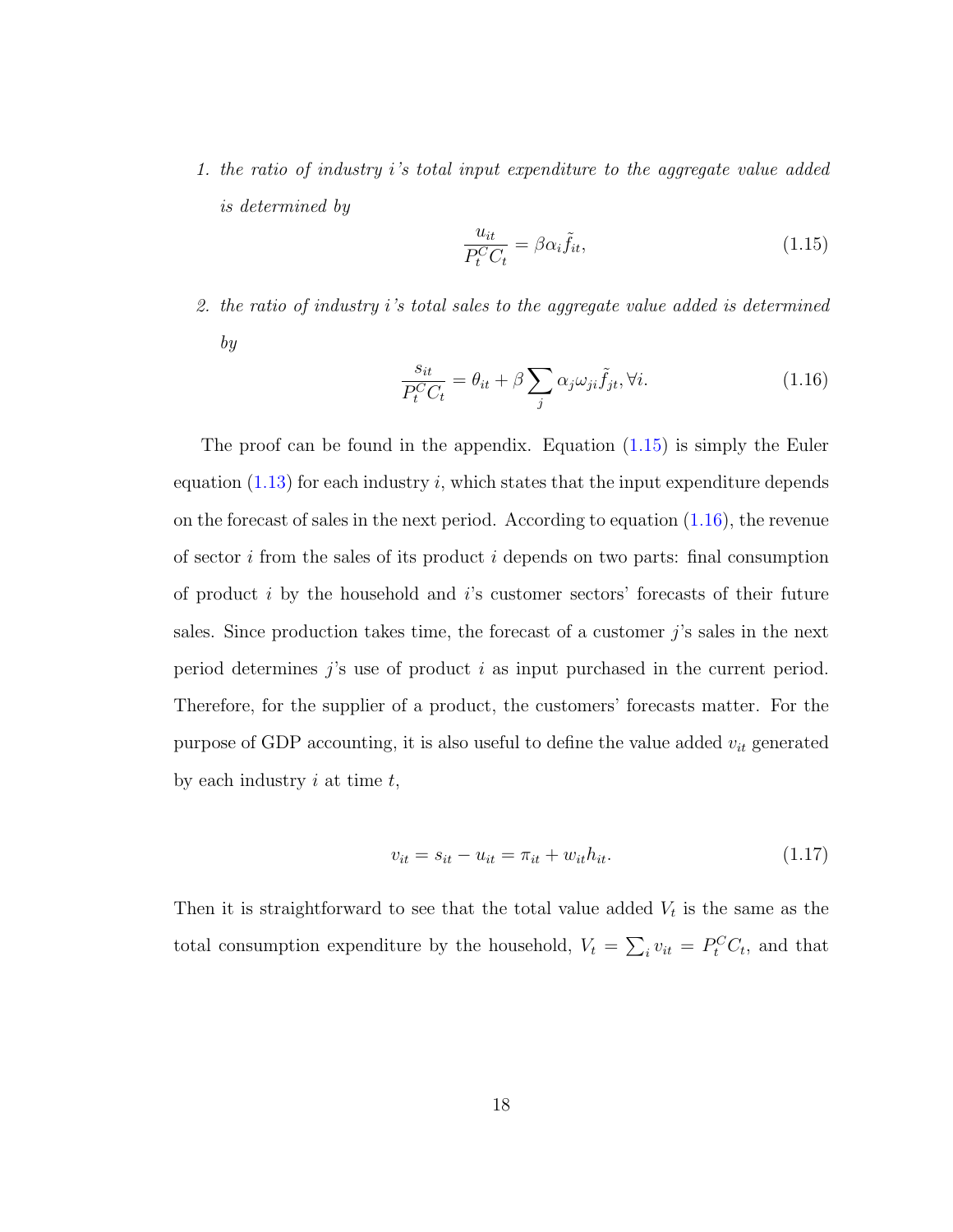each industry i contributes the following fraction to the aggregate GDP,

$$
\frac{v_{it}}{P_t^C C_t} = \theta_{it} + \beta \left( \sum_j \alpha_j \omega_{ji} \tilde{f}_{jt} - \alpha_i \tilde{f}_{it} \right), \forall i.
$$
 (1.18)

Given the forecasts, the real equilibrium allocations are uniquely pinned down. The labor hired by sector  $i$  is determined by

$$
h_{it} = \left[ (1 - \alpha_i) \, \eta_t \left( \theta_{it} + \beta \sum_j \alpha_j \omega_{ji} \tilde{f}_{jt} \right) \right]^{\frac{1}{1+\varepsilon}},
$$

where the forecasts of the customer sectors future sales have a real effect in the supplier sector's employment decision. Consequently, the current level of labor then determines real output of sector  $i$  given the inputs purchased in the previous period

$$
y_{it} = z_{it} h_{it}^{1-\alpha_i} X_{it-1}^{\alpha_i},
$$

where the input index  $X_{it-1}$  is defined as  $X_{it-1} = \prod_j x_{ijt}^{\omega_{ij}}$  $\frac{\omega_{ij}}{ijt-1}$ . The final consumption of product  $i$  by the household is a fraction of sector  $i$ 's output,

$$
c_{it} = y_{it} \frac{\theta_{it}}{\theta_{it} + \beta \sum \alpha_j \omega_{ji} \tilde{f}_{jt}},
$$

and *i*'s customer sector  $j$  gets  $x_{jit}$  as input,

$$
x_{jit} = y_{it} \frac{\beta \alpha_j \omega_{ji} \tilde{f}_{jt}}{\theta_{it} + \beta \sum \alpha_k \omega_{ki} \tilde{f}_{kt}}.
$$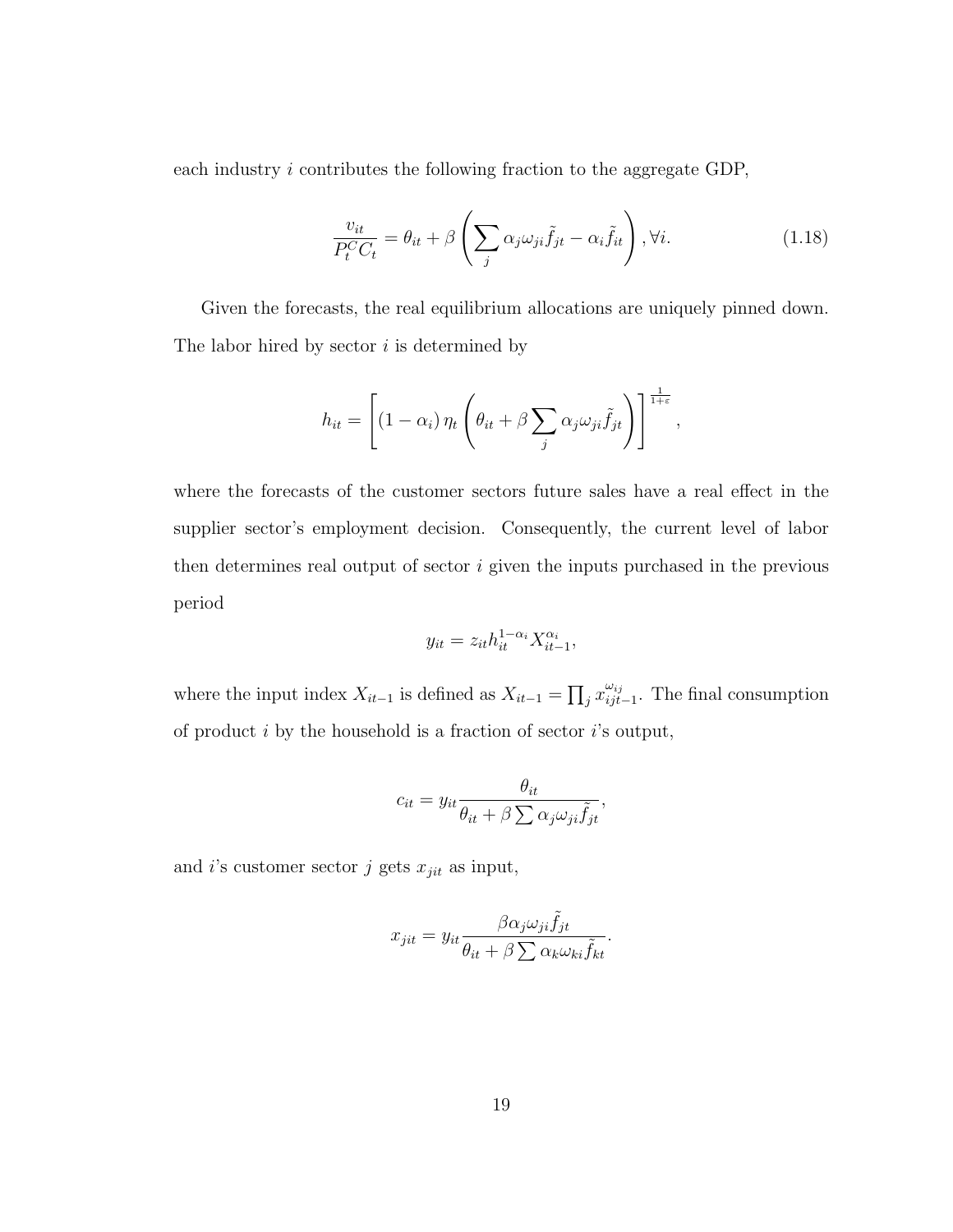The forecasts also determine the cross-sectional distribution of industrial sales:

$$
\frac{s_{it}}{\sum_{j} s_{jt}} = \frac{\theta_{it} + \beta \sum_{j} \alpha_j \omega_{ji} \tilde{f}_{jt}}{1 + \beta \sum_{j} \alpha_j \tilde{f}_{jt}}.
$$
\n(1.19)

The price of good *i* relative to good *j* is also set, as  $p_{it}/p_{jt} = (s_{it}/y_{it})/(s_{jt}/y_{jt})$ , and so is the case for relative wages,  $w(it)/w_{jt}$ . To normalize the prices level, the ideal consumption price index is set to be one in each period,  $P_t^C = 1$ . Hence, the real aggregate GDP in each period is actually the total consumption index,  $C_t$ .

Now we turn to the forecasts. Define the combined vector of forecasts at time t as  $\tilde{\mathbf{f}}_t$  such that  $\tilde{\mathbf{f}}_t = (\tilde{f}_{1t},...,\tilde{f}_{nt})$ . The following theorem establishes the recursive formation of the one-period-ahead forecasts.

Theorem 1. The equilibrium forecast of each sector summarizes the expectation of its future share in consumption and the future forecasts of its customer sectors:

$$
\tilde{\mathbf{f}}_{t} = E_{t} \left( \theta_{t+1} \right) + \beta \Omega' \mathbf{A} E_{t} \left( \tilde{\mathbf{f}}_{t+1} \right). \tag{1.20}
$$

*Proof.* Combining  $(1.14)$  and  $(1.16)$  yields:

$$
\tilde{f}_{it} = E_t \left( \frac{\eta_{t+1}}{\eta_t} \left( \theta_{it+1} + \beta \sum_j \alpha_j \omega_{ji} \tilde{f}_{jt+1} \right) \right)
$$
\n
$$
= E_t \theta_{it+1} + \beta \sum_j \alpha_j \omega_{ji} E_t \left( \tilde{f}_{jt+1} \right). \tag{1.21}
$$

The second equality holds because of the assumption that, conditional on  $\mathcal{I}_t$ , the change in the aggregate preference parameter  $\eta_{t+1}/\eta_t$  is independent of both  $\{\theta_{i\tau}\}_{\tau>t}$ and future  $\{\eta_{\tau+1}/\eta_{\tau}\}_{\tau>t}$ , and therefore,  $\eta_{t+1}/\eta_t$  is also independent of future forecasts  $\left\{ \tilde{f}_{i\tau}\right\} _{\tau>t}$ .  $\Box$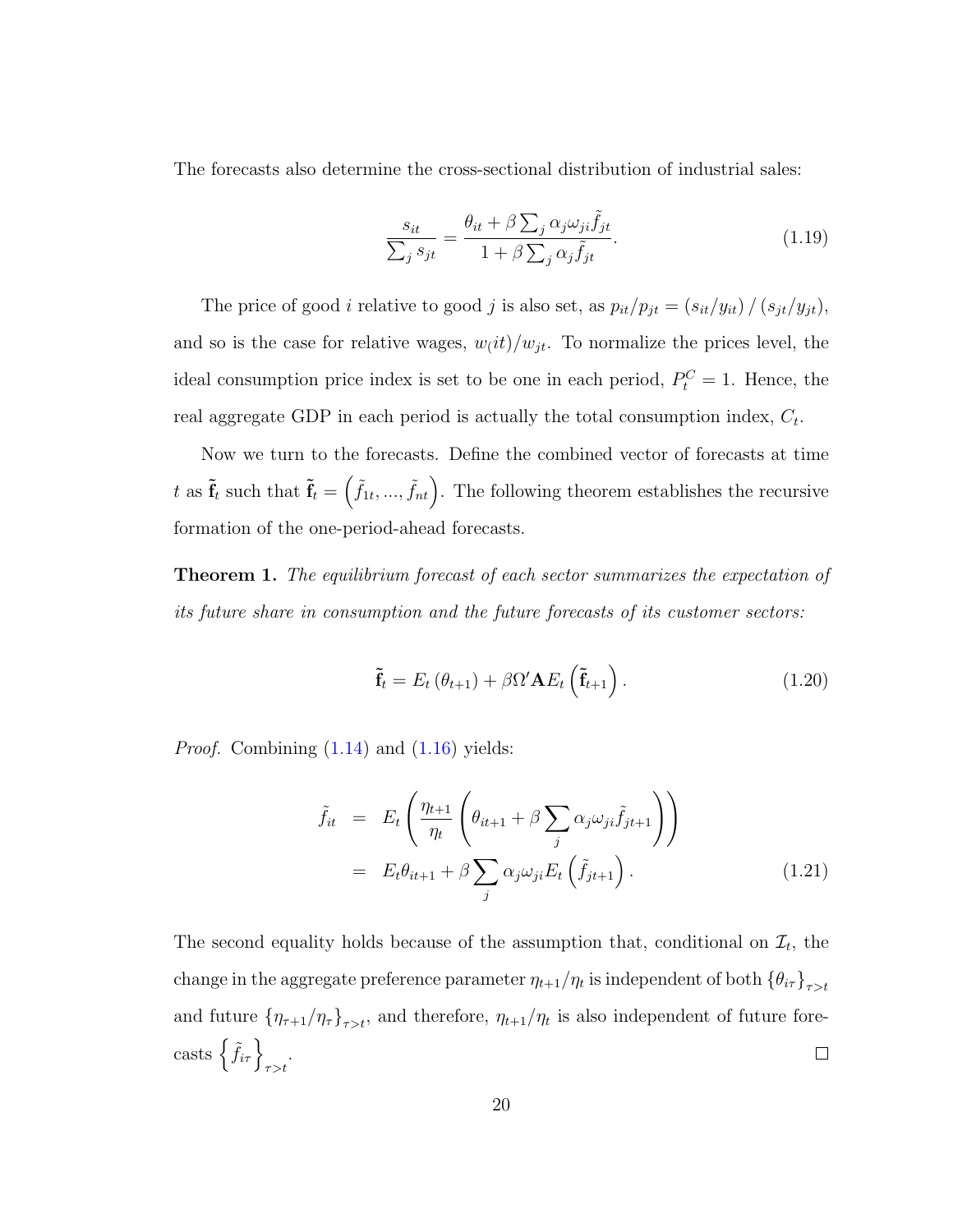The theorem states that, for any sector  $i$ , at any time  $t$ , the equilibrium oneperiod-ahead forecast  $f_{it}$  has a recursive feature in that it summarizes sector *i*'s beliefs about future forecasts by other sectors. In fact, the impact of  $j$ 's future forecast on i is weighted by the importance of j's input use of good i, that is, the production function parameter  $\alpha_i \omega_{ii}$ . In other words, the more industry j's production relies on good  $i$  as an input, the more industry  $i$  values its belief about j's forecasts.

Note that the productivity shocks play no role in the formation of forecasts. Under the functional-form assumptions of the household's preference and the production technologies, both of which are in the Cobb-Douglas forms, the effects of productivity shocks on allocations and on prices cancel each other out completely. Therefore, the forecast of a sector's future sales summarize only the expectation of future demands of its product, by the household and by the customer sectors. This also eliminates the potential room for signals about future productivities.

Comparative Statics. Here I analyze some simple comparative statics with respect to sector-specific productivity and aggregate demand shock. First of all, the productivity term of sector i at time  $t$ ,  $z_{it}$ , has a direct impact on its output,  $y_{it}$ , on the consumption of good i,  $c_{it}$ , on the price of good i,  $p_{it}$ , and on other industries' intermediary use of good i,  $x_{jit}$ ,  $\forall j$ . Other conditions held equal, an increase in  $z_{it}$  leads to increases in  $y_{it}$ ,  $c_{it}$ , and  $x_{jit}$ ,  $\forall j$  such that  $\omega_{ji} > 0$ . It also leads to a decrease in  $p_{it}$ . Because of the assumptions on the functional forms of the household preference and the production technology of the firms, the impacts of any change in productivity in prices  $\{p_{it}\}\$  and in levels  $\{y_{it}, c_{it}, \{x_{jit}\}_j\}$  completely cancel each other out. Hence, changes in productivity do not show in the price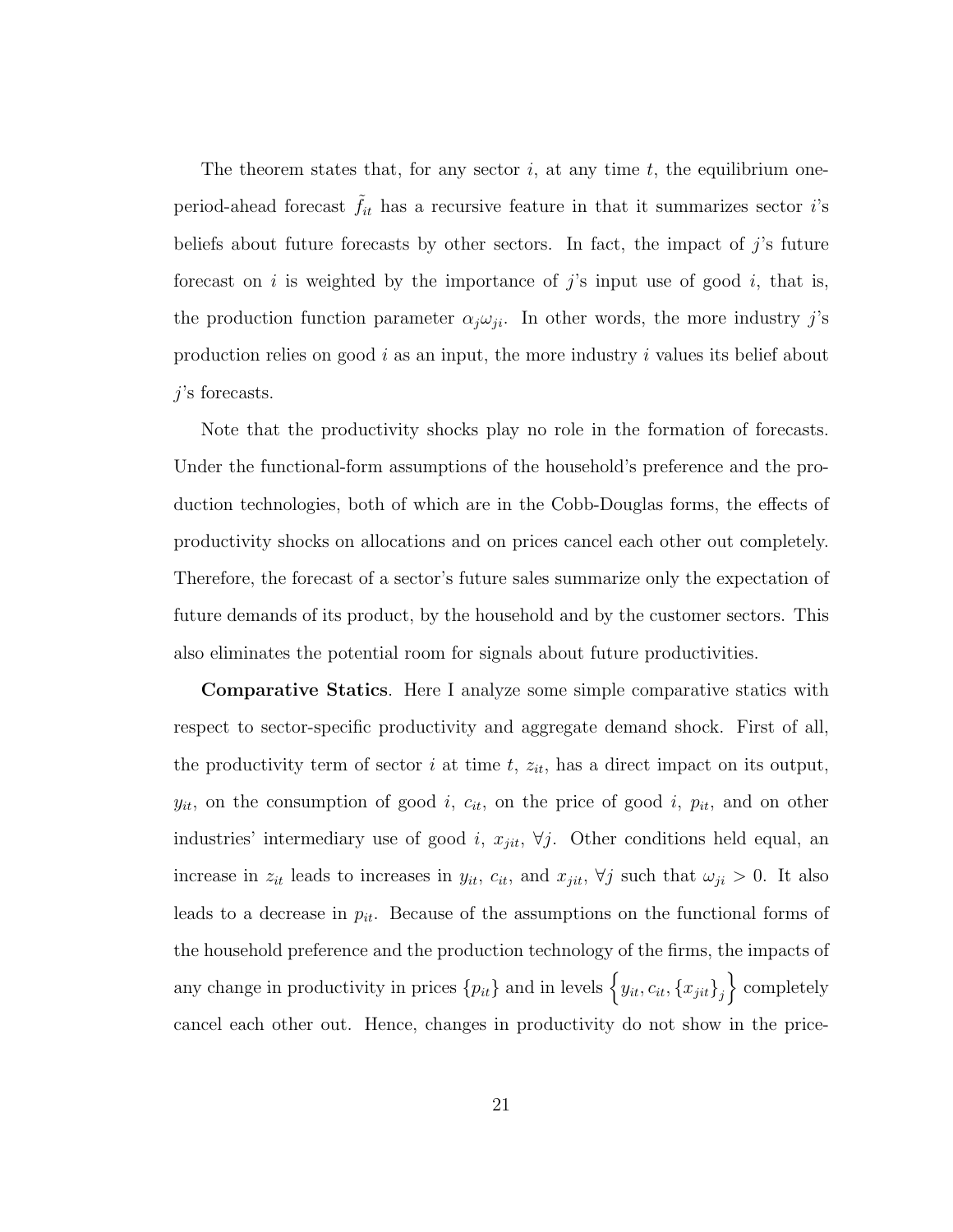adjusted terms, that is, sales  $\{s_{it}\}\$ , consumption expenditures  $\{p_{it}c_{it}\}\$ , and input purchases  $\{p_{it}x_{jit}\}$ . Moreover, a change in the productivity of a specific sector propagates to other sectors through the input choices in a downstream direction, traveling only from the producer of a certain product to its immediate customers and then to these customers' customers. Second, while similar in direction to the productivity term, a change in  $\eta_t$  affects all industries as well as the household. Furthermore, the scale of the impact differs from industry to industry or good to good.

### <span id="page-34-0"></span>1.3 Discussion of Dynamics

### <span id="page-34-1"></span>1.3.1 Stationary Forecasts

As a benchmark, it is worthwhile to characterize the equilibrium path on which there is no external signal,  $M_t = \emptyset$ ,  $\forall t$ . Under the current assumptions on the stochastic processes, the lack of further information ensures a time-invariant sequence of forecasts,  $\tilde{\mathbf{f}}_t = \tilde{\mathbf{f}}$ , where  $\tilde{\mathbf{f}} = (\tilde{f}_1, ..., \tilde{f}_n)'$ . The form of the stationary forecasts is established in the following corollary to Theorem 1.

Corollary 1. The stationary forecasts satisfy the following equation,

$$
\tilde{\mathbf{f}} = (I - \beta \Omega' \mathbf{A})^{-1} \theta
$$

then  $\tilde{\mathbf{f}}$  is the unique set of time-invariant forecasts on the stationary equilibrium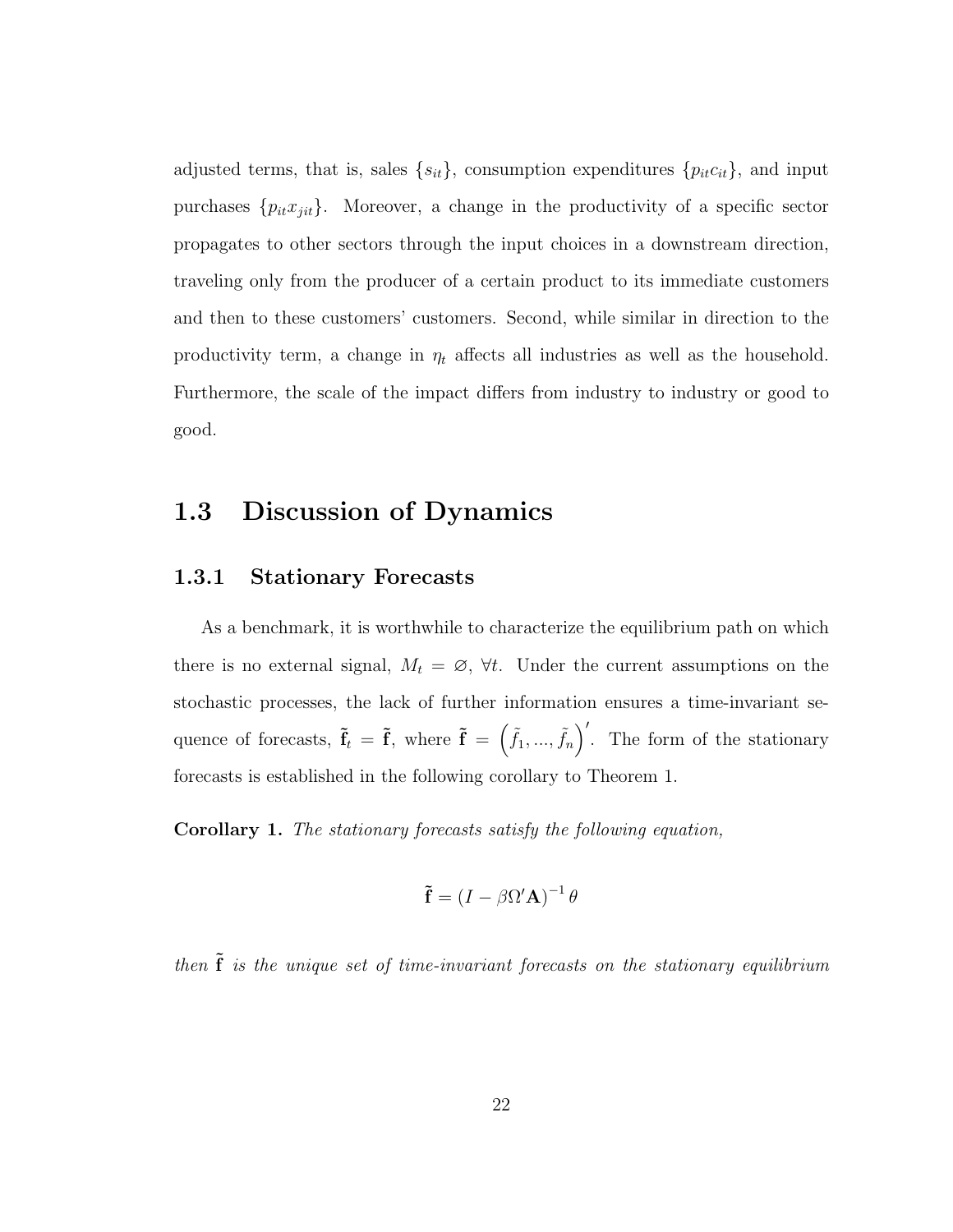path on which  $M_t = \emptyset$ ,  $\forall t$ . Equivalently written,

$$
\tilde{f}_i = \theta_i + \beta \sum_j \alpha_j \omega_{ji} \tilde{f}_j.
$$

Note that, because of the assumptions on Cobb-Douglas production technologies and utility function, any productivity shock that can change  $z_{it}$  (which in turn changes  $y_{it}$ ) is fully absorbed in prices. The case in which  $\{z_{it}\}\$ is the only source of variation is the one studied by Long and Plosser (1983). In the absence of forecast shocks, the distribution of sales across sectors  $\{s_{it}\}\$ is constant over time regardless of sector-specific productivity shocks or shocks to the news on future productivity.

A more special case is the steady state of the economy when all processes are set at the determinant mean levels, namely,  $z_t = mathbf{z}$ ,  $\eta_t = \eta$ , and  $\theta_t = \theta$ ,  $\forall t$ . The steady state will serve as the starting point in the quantitative exploration.

**Proposition 2.** The equilibrium outcome at the steady state of the economy consists of  $\{h_i, y_i, c_i, \{x_{ji}\}_j\}$  and prices  $\{p_i, w_i\}$  such that

- 1. The labor supply at any industry i is  $h_i = \left[ (1 \alpha_i) \eta \tilde{f}_i \right]^{\frac{1}{1+\varepsilon}}$ ;
- 2. For any industry  $i$ , given the steady state output  $y_i$ , the consumption of product i,  $c_i$ , and sector j's use of product i as input,  $x_{ji}$ , are given by

$$
c_i = \frac{\theta_i}{\tilde{f}_i} y_i,
$$
  

$$
x_{ji} = \beta \alpha_j \omega_{ji} \frac{\tilde{f}_j}{\tilde{f}_i} y_i;
$$

3. The set of steady state outputs  $\{y_i\}$  is the unique solution to the following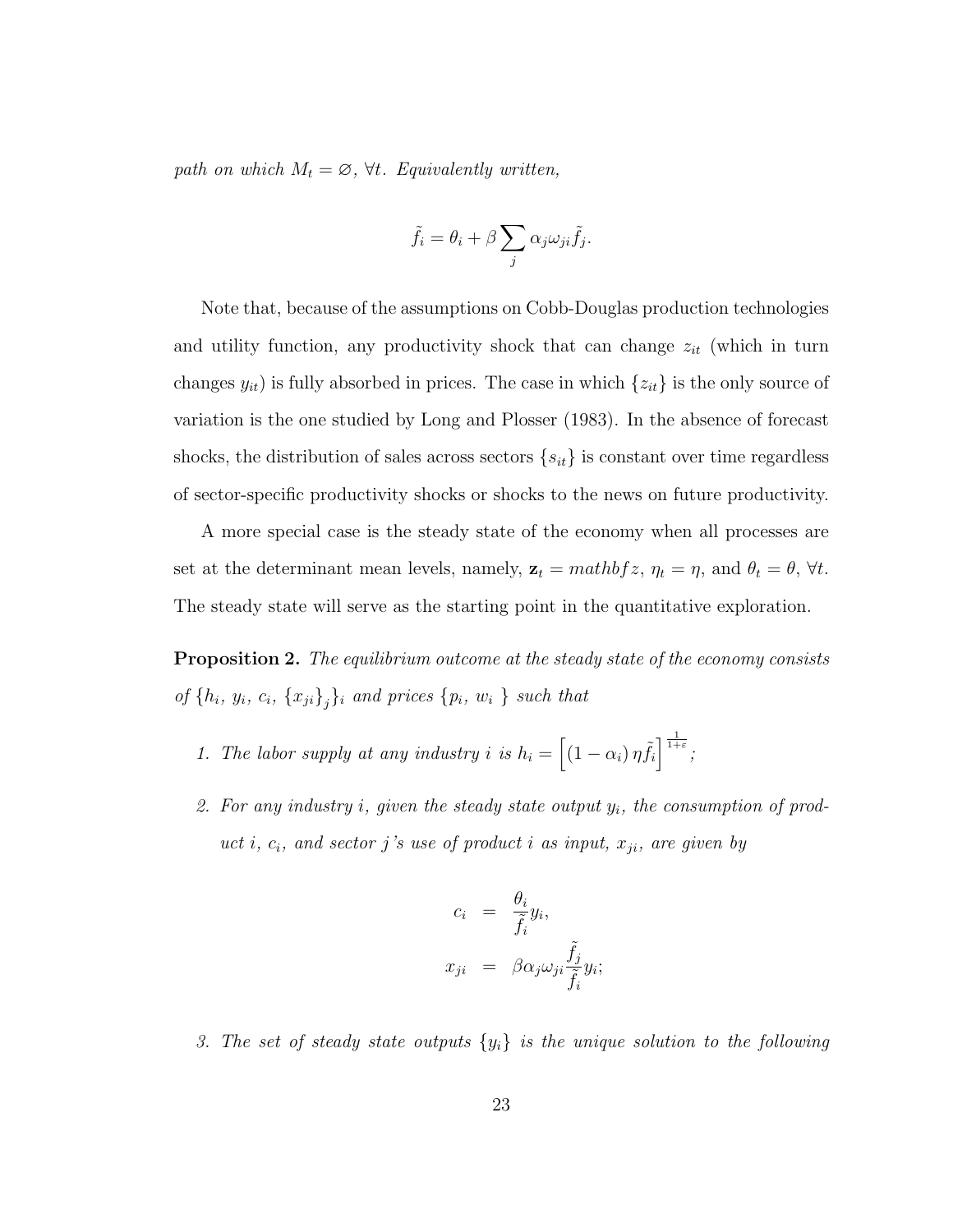system

$$
y_i = z_i h_i^{1-\alpha_i} \prod_j \left( \beta \alpha_i \omega_{ij} \frac{\tilde{f}_i}{\tilde{f}_j} y_j \right)^{\alpha_i \omega_{ij}}, \forall i.
$$

4. The relationship between wages and between prices satisfies

$$
\frac{w_i}{w_j} = \frac{h_j}{h_i} \frac{(1 - \alpha_i) \tilde{f}_i}{(1 - \alpha_j) \tilde{f}_j},
$$
  

$$
\frac{p_i}{p_j} = \frac{y_j}{y_i} \tilde{f}_i
$$

# 1.3.2 News about Product-Specific Demand As the Driving Force

In the introductory example of motor vehicle production, the series of indices for Vehicle Buying Conditions can be viewed as a measure of the consumers' expected buying capacity of household motor vehicles. Under the lens of this model, this buying capacity of a particular good corresponds to product-specific demand, which is captured by the expectation of the equilibrium consumption share of this good. Therefore, in this subsection, I model the external signals as shocks that can change the expectation of future consumption shares.

Recall the recursive formation of the forecasts

$$
\tilde{\mathbf{f}}_{t} = E_{t}(\theta_{t+1}) + \beta \Omega' \mathbf{A} E_{t} \left( \tilde{\mathbf{f}}_{t+1} \right)
$$
\n
$$
= E_{t}(\theta_{t+1}) + \beta \Omega' \mathbf{A} E_{t} (\theta_{t+2}) + \beta^{2} (\Omega' \mathbf{A})^{2} E_{t} (\theta_{t+3}) + \dots
$$
\n(1.22)

hence for any sector i, the expected sales-value added ratio  $\tilde{f}_{it}$  summarizes the expectations of all future consumption distribution,  $\{\theta_{t+\tau}\}_{\tau=1}^{\infty}$ . The weights depend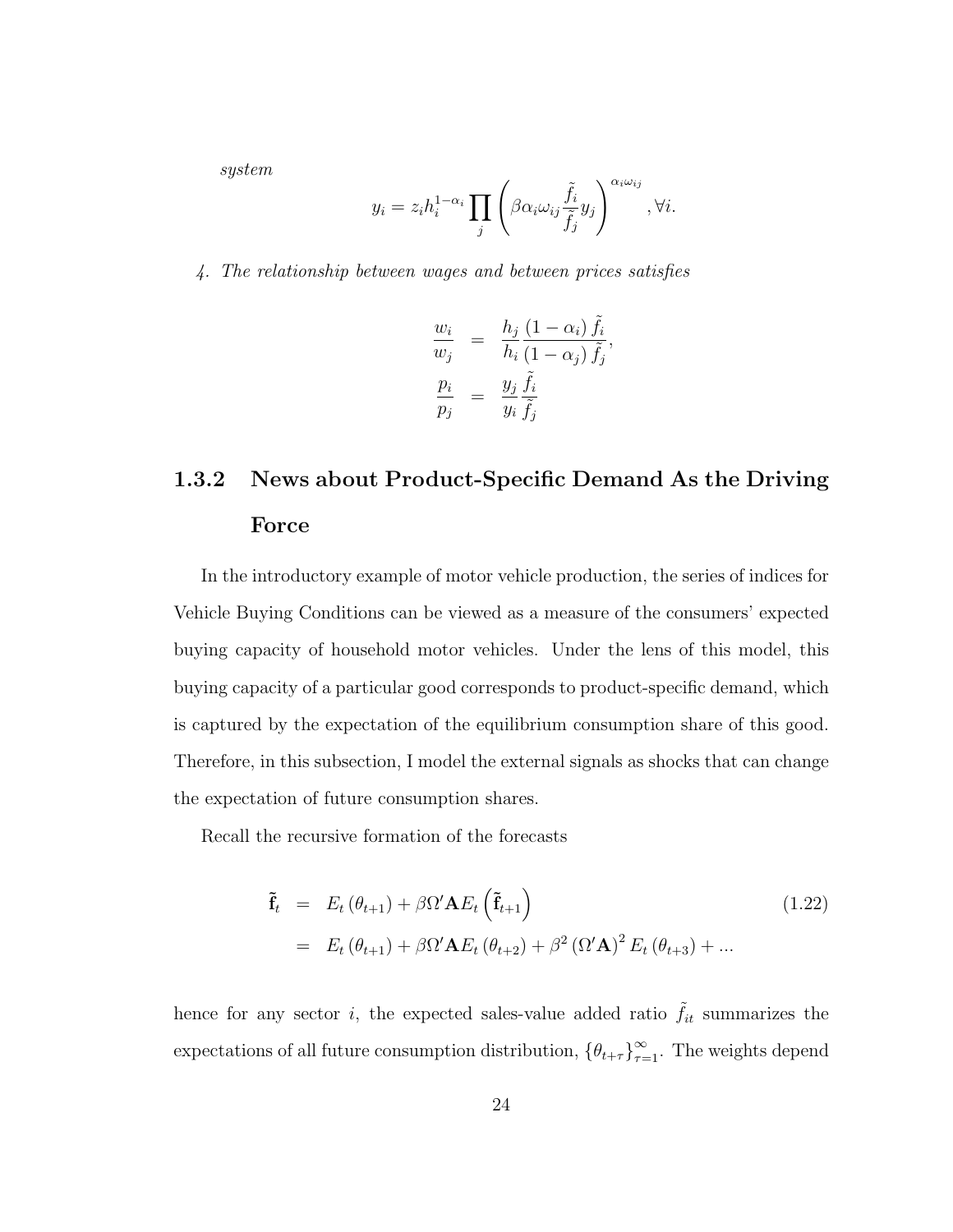on the input-output structure and the discount factor. To understand the recursive structure of expectations, consider the decision of a specific sector i whose  $f_{it}$  is given by

$$
\tilde{f}_{it} = E_t (\theta_{i,t+1}) + \beta \sum_j \alpha_j \omega_{ji} E_t (\theta_{j,t+2}) + \beta^2 \sum_j \sum_{j'} \alpha_j \omega_{ji} \alpha_{j'} \omega_{j'j} E_t (\theta_{j',t+3}) + \dots
$$

where the first term  $E_t(\theta_{i,t+1})$  is the one-period-ahead forecast of sector i's own consumption share; the second term  $\beta \sum_j \alpha_j \omega_{ji} E_t (\theta_{j,t+2})$  is the time-discounted weighted sum of i's customers' two-period-ahead forecasts, weighted by the importance of product i in the production of customer j's output; the third term  $\beta^2 \sum_j \sum_{j'} \alpha_j \omega_{ji} \alpha_{j'} \omega_{j'j} E_t (\theta_{j',t+3})$  is the discounted weighted sum of three-periodahead forecasts of i's customers' customers, twice weighted; and so on for further terms.

To formalize the process of updating beliefs while preserving the tractability of the model, consider a specific form of the set of external signals  $M_t$  received at time  $t$  such that  $M_t$  contains information about future product-specific consumption demand that arrives T periods ahead,  $T \geq 1$ . Specifically,

$$
M_t = \left\{\mathbf{m}^t_{t+1}, \mathbf{m}^t_{t+2}, ..., \mathbf{m}^t_{t+T}\right\}
$$

such that for each  $\tau = 1, ..., T$ ,  $\mathbf{m}_{t+\tau}^{t}$  is drawn independently from a distribution determined by  $\theta_{t+\tau}$ ,

$$
\mathbf{m}_{t+\tau}^{t} \sim \Xi^m\left(\cdot|\theta_{t+\tau}\right)
$$

All sectors receive the same signals in each period and update their expectations of  $\theta_{t+\tau}$ .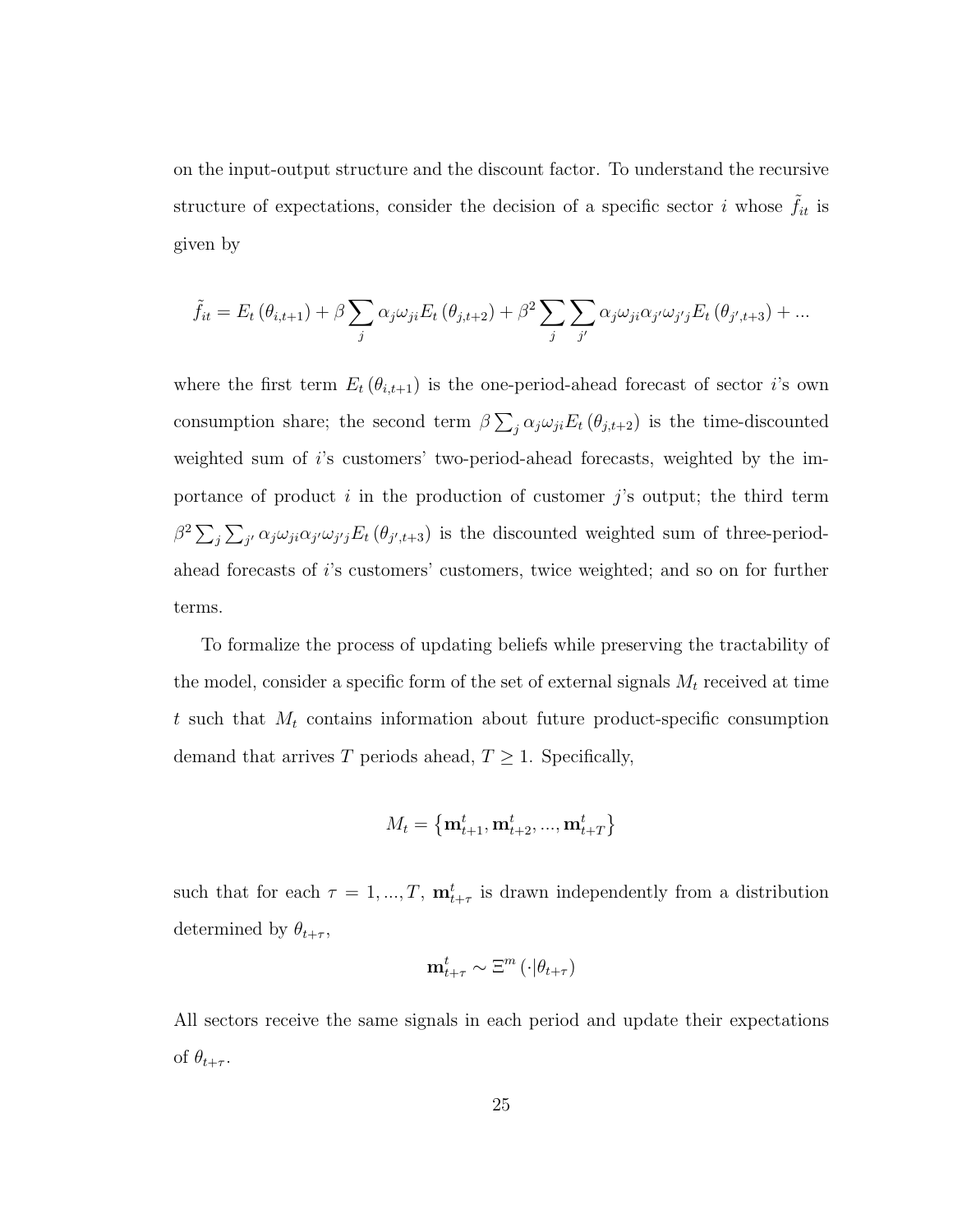The structure of the signal set is designed to capture the idea that agents receive information and form expectations of future demand. The information is allowed to accumulate over time and the forecasts get more precise as available information grows. For example, comparing the current forecasts of demand for cars in one year and demand for cars in five years, one should expect the former to be more reliable because there are more signals observed. The assumption of multinomial signals is for technical simplicity. It accompanies the common prior Dirichlet distribution of product-specific preference vector  $\theta_{t+\tau}$  so that the updated posterior of the preference vector remains a Dirichlet distribution, which allows for simple explicit expression of the updated expectations. I do not wish to over-emphasize this functional form assumption on the signals for it merely complements the Dirichlet distribution in a Bayesian updating process.

At each time t,  $\mathcal{I}_t$  contains  $T - \tau + 1$  signals of  $\theta_{t+\tau}$ ,  $1 \leq \tau \leq T$ , which are  $\operatorname{m}_{t+\tau}^{t-(T-\tau)}$  $_{t+\tau}^{t-(T-\tau)},\; \mathbf{m}_{t+\tau}^{t-(T-\tau)+1}$  $t^{t-(T-\tau)+1}_{t+\tau}$ , ..., and  $\mathbf{m}_{t+\tau}^t$ . For example,  $\mathbf{m}_{t+T}^t$  is the only signal vector of  $\theta_{t+T}$  at time t, and there are T signal vectors of  $\theta_{t+1}$ , of which the first one was received  $T - 1$  periods earlier. In fact, the explicit forms of the posterior expectations are given by:

$$
E_t (\theta_{t+1}) = E \left( \theta_{t+1} | \mathbf{m}_{t+1}^{t-(T-1)}, \mathbf{m}_{t+1}^{t-(T-2)}, ..., \mathbf{m}_{t+1}^t \right)
$$
  
\n
$$
E_t (\theta_{t+2}) = E \left( \theta_{t+2} | \mathbf{m}_{t+2}^{t-(T-2)}, \mathbf{m}_{t+2}^{t-(T-3)}, ..., \mathbf{m}_{t+2}^t \right)
$$
  
\n
$$
\vdots
$$
  
\n
$$
E_t (\theta_{t+T}) = E (\theta_{t+T} | \mathbf{m}_{t+T}^t).
$$

The longer the time horizon, the less precise the available information is.  $\mathcal{I}_t$  does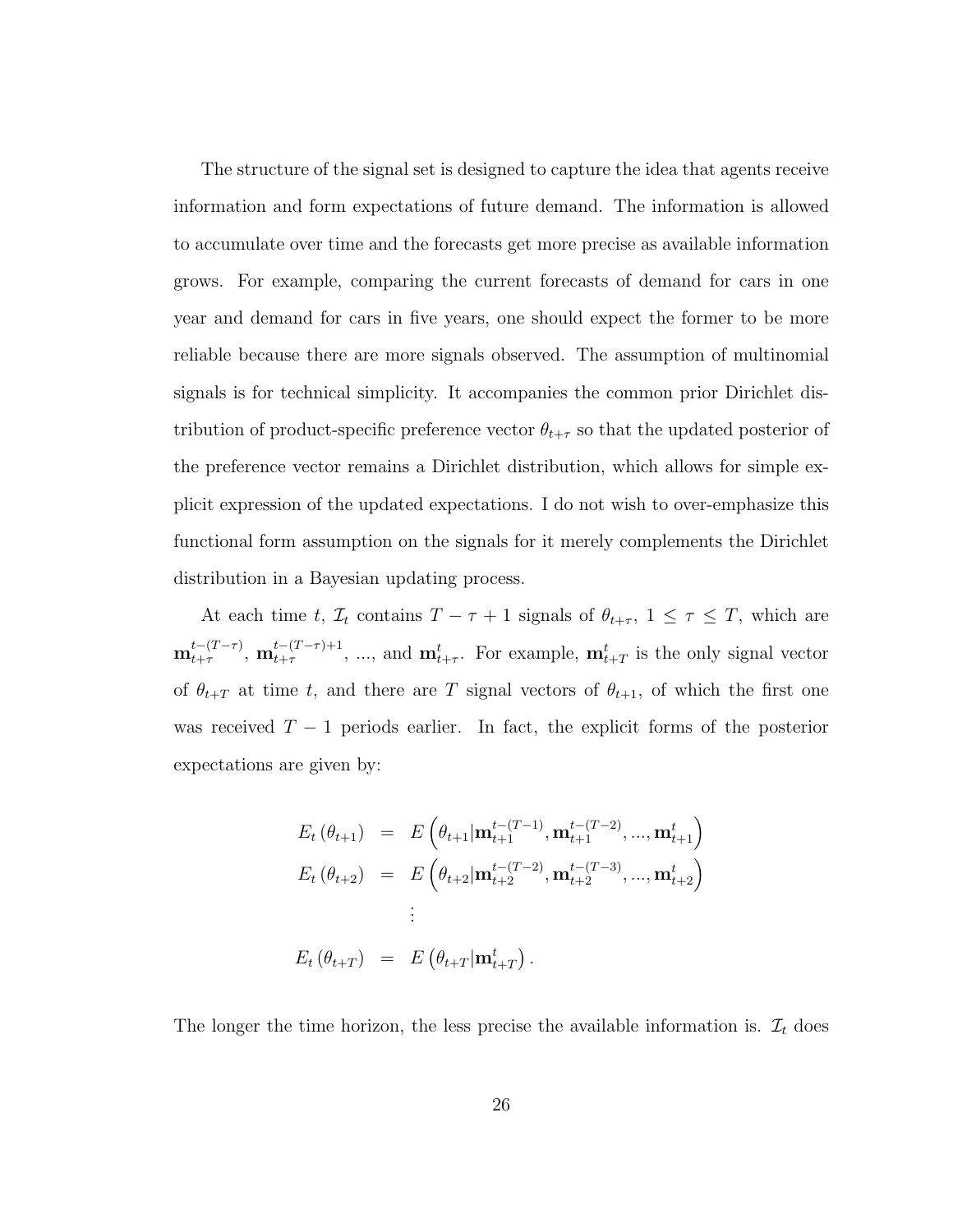not contain any additional information on future periods beyond  $t + T$  besides the prior distribution of consumption shares. Therefore,

$$
\tilde{\mathbf{f}}_t = \sum_{\tau=1}^T \beta^{\tau-1} (\Omega' \mathbf{A})^{\tau-1} E_t (\theta_{t+\tau}) + \beta^T (\Omega' \mathbf{A})^T \tilde{\mathbf{f}}.
$$

I call the changes in the expectations  $E_t(\theta_{t+\tau})$  the result of forecast shocks, which in turn affect the forecasts and decisions of firms. Under the assumption of a common information set, I am able to maintain tractability of the model and step aside from the complexity of extracting information from prices and higher order beliefs when agents have heterogeneous information. The forecast shocks have the following features. First, he shocks to expectations have real impact because agents are forward-looking in making decisions. In particular, the forecasts enter the input purchase decisions of firms due to the timing restriction that requres the firms to decide on the amount of inputs without knowing future prices. In principle, the news on future productivity should affect the current decisions via the same intertemporal-concern channel. However, under the functional assumptions of this model, the expected change in productivity and the expected change in price cancel each other out. Therefore, I can isolate the effect of the novel news-on-demand shocks. Second, the shocks are transmitted upwards from customers to suppliers through the input-output links and these are the only upward-transmitting shocks under the model specifications. In reality, shock transmission in the economy is more plausibly bi-directional than either downwards only or upwards only and this should be the case for transmission of productivity shocks, news shocks, or other shocks. In the static variant of this model studied by Acemoglu et al. (2012), the productivity shocks have immediate impact on real output of both upstream and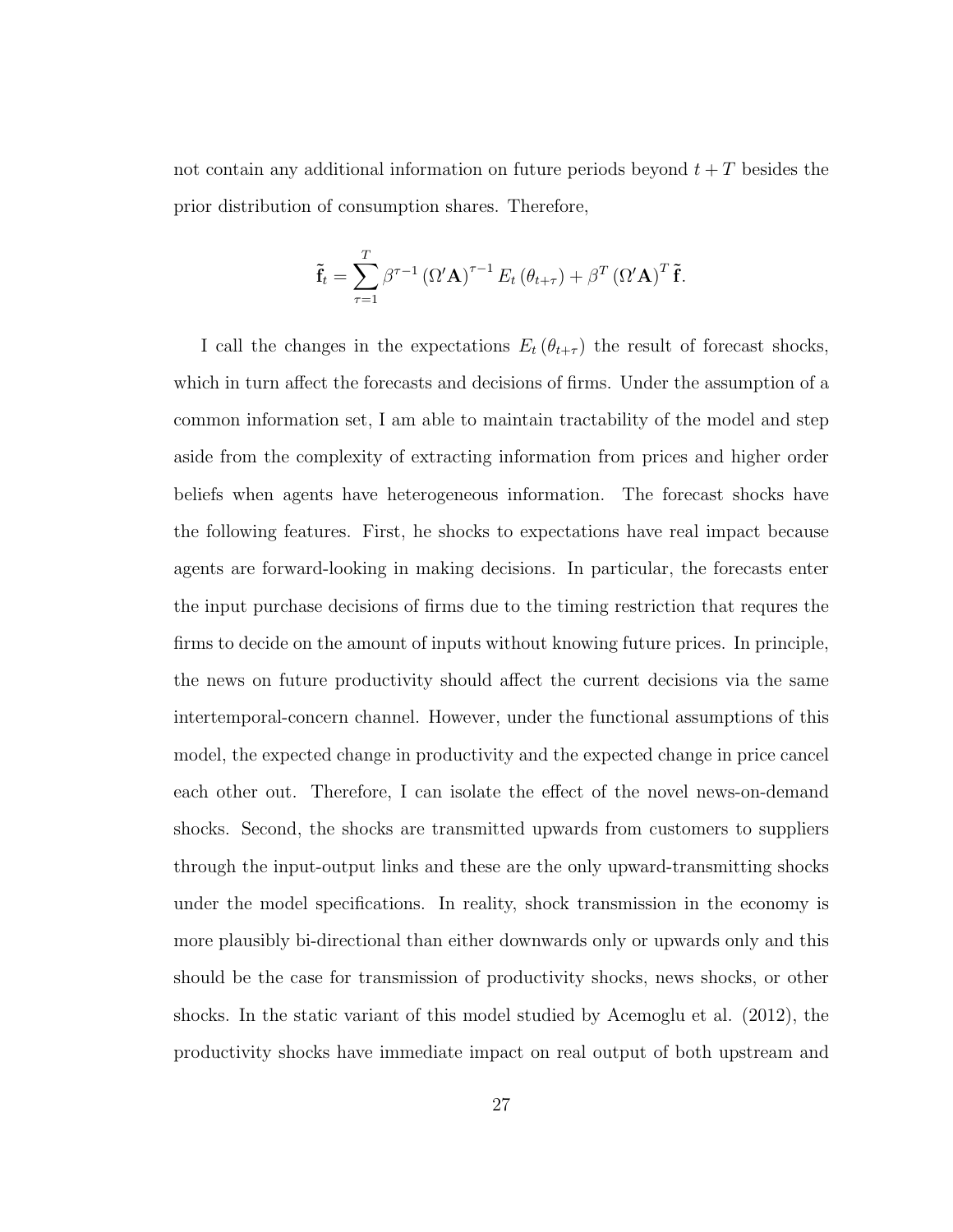downstream sectors because of market clearing prices. Third, the shocks affect the size distribution of the sectors and have decaying and lasting real effects over time. Compared to productivity shocks and news shocks to productivity, which cannot generate changes in the distribution of sectors' sales shares, the effects of forecast shocks on prices and on quantities do not cancel each other out. Hence they show in sales, consumption expenditure, input expenditure, etc. Moreover, the effects on quantities last and decay over time through the firms' input purchase decisions. Lastly, in addition to its more conventional role in prolonging and propagating real effects on outputs, the input-output structure plays an essential role in determining the scale and direction of a forecast shock. Suppose a signal in favor of sector  $j'$ arrives at time t such that all agents expect that the consumer will spend relatively more on good j' at time  $t + \tau$ , hence  $E_t(\theta_{j',t+\tau})$  goes up by  $\Delta_{j'}$  (and surely the expectations of consumption shares on other goods will decrease accordingly). The scale and direction of the impact of this change depends both on the position of sector  $j'$  in the production network and on how large  $\tau$  is. Notice that the influence of the change  $\Delta_{j'}$  varies as a result of two simultaneous effects as  $\tau$  becomes larger: (1) the change will affect more sectors through the input-output connection in the upstream direction, while (2) the weight on  $\Delta_{j'}$  gets smaller and more heavily discounted. Furthermore, the shocks to expectations of the future, even the distant future, have prolonged real effects through the input purchase decisions. The net effect of such a change is further discussed and demonstrated quantitatively in the simulation section.

Unlike the demand parameter  $\eta_t$  and the productivity indices  $\{z_{it}\}_i$ , both of which are conventional in the business cycle literature and directly affect the funda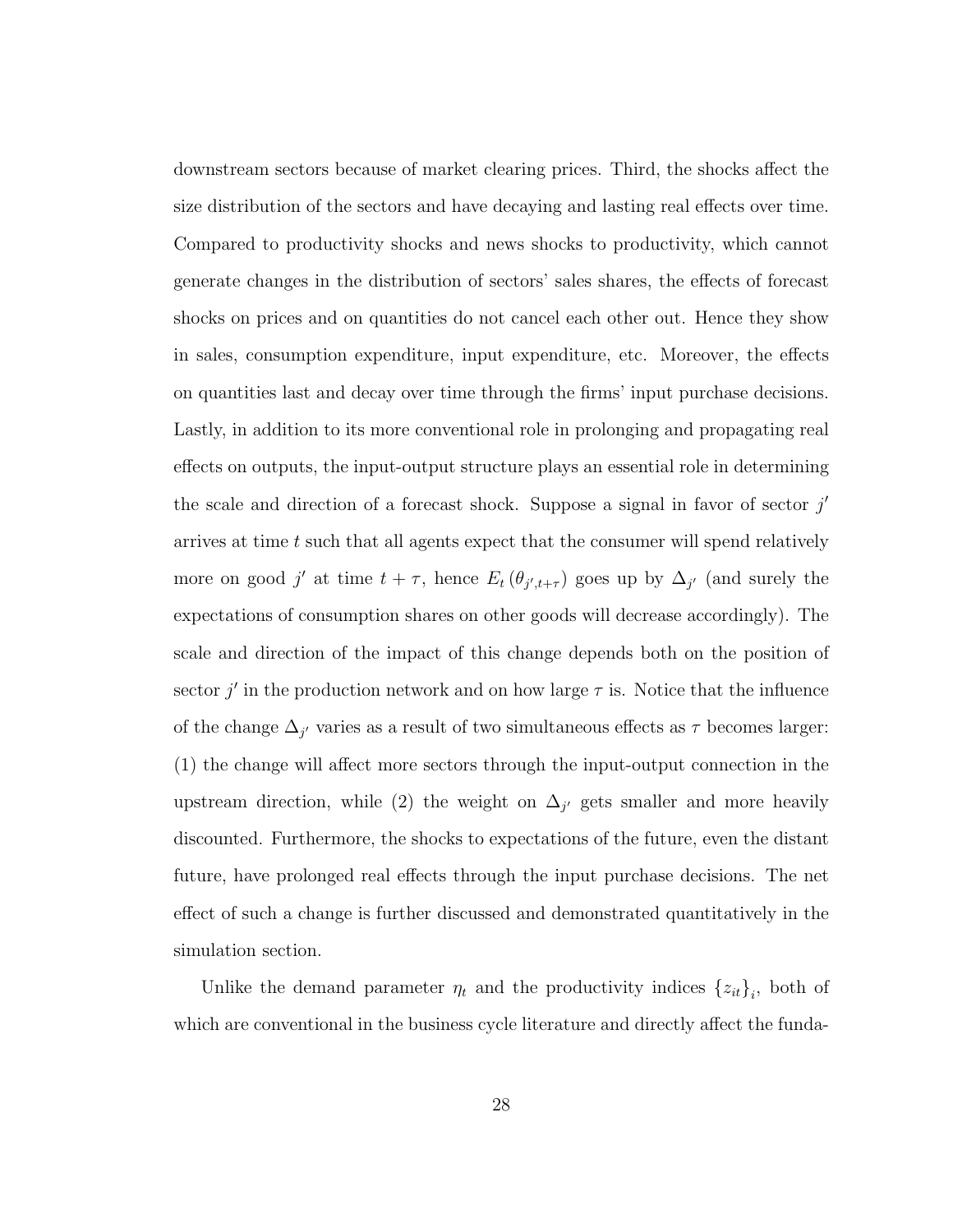mentals, the forecast shocks and the interplay between forecast shocks and inputoutput connections are newly introduced in this paper. Moreover, they are not explicitly related to any of the current fundamental variables in the economy, but rather reflect the future economic conditions. The formation of forecasts also captures the second role the supplier-customer network plays in reality: it allows communication of information between a supplier and a customer when trading. In a very stylized fashion, the forecast formation process shows how a firm or an industry gathers and exploits information from its business activity, and how it makes production and input purchase decisions based on this information.

Notice that external signals affect the economic activities only by changing agents' forecasts, and the change of forecasts is driven by the arrival of external signals only. Consequently, one can understand how the arrival of external signals affects the economy by studying how the changes in forecasts affect the economy. In the following analysis, I show that the sector specific forecast  $\hat{f}_{it}$  has a non-trivial effect both on the distribution of sales and on total output. Not only does  $f_{it}$  affect industry  $i$ , but it also has a direct impact on other industries that are connected to  $i$  through the input-output link. Sector  $i$ 's output is increasing in its own forecast  $f_{it}$ . Also, sector j's output is increasing in i's forecast if sector i uses product j as an input. In other words, the impact of one sector's forecast on the output level of another sector goes upstream from a customer  $(i)$  of a certain product  $(j)$  to its producer  $(j)$ .

$$
\frac{dy_{it}}{d\tilde{f}_{it}} > 0
$$
\nand\n
$$
\frac{dy_{jt}}{d\tilde{f}_{it}} > 0 \text{ if } \alpha_i \omega_{ij} > 0
$$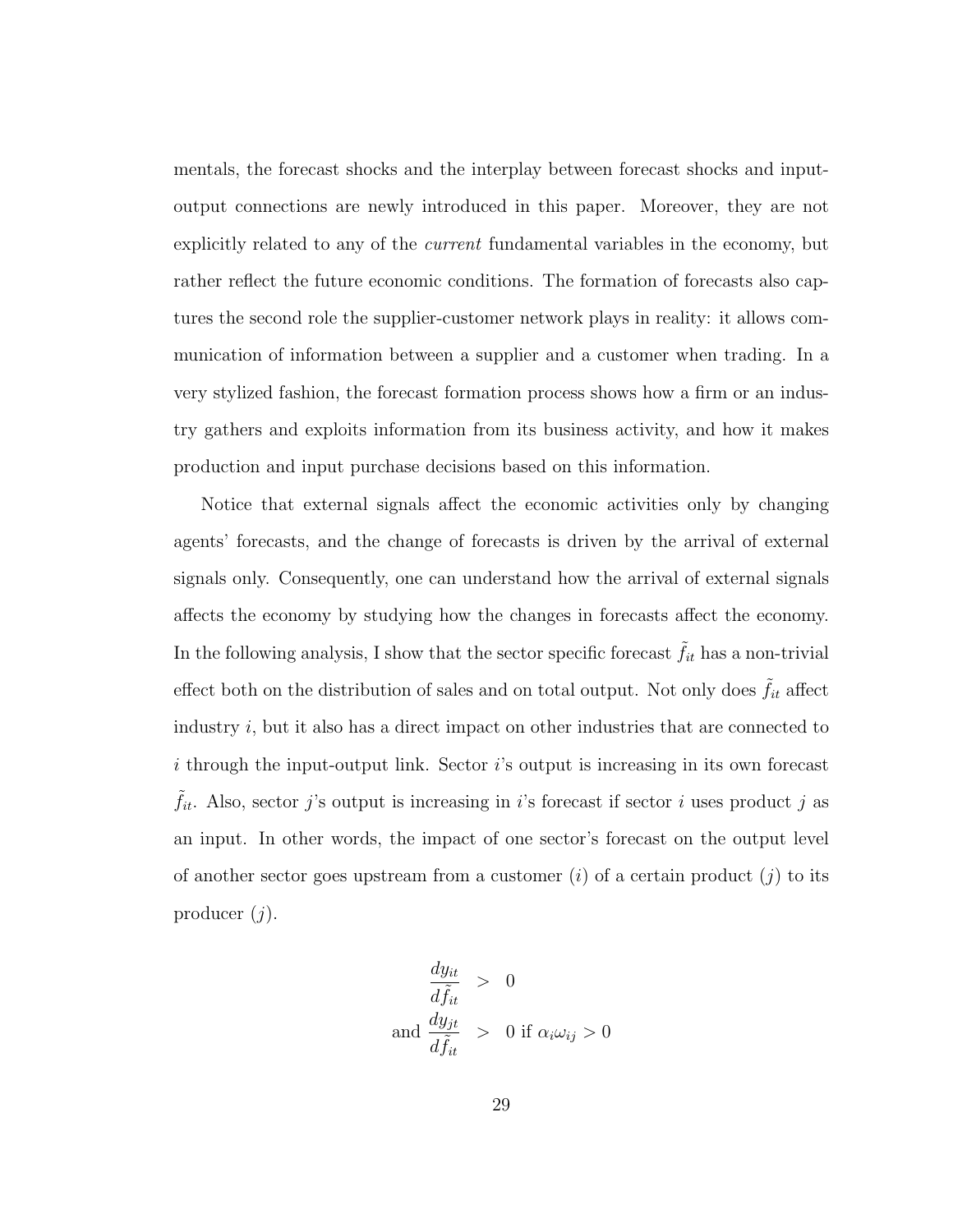Sector  $i$  increases its input expenditure when its own forecast increases. Sector  $j$ decreases its output expenditure when *i*'s forecast increases.

$$
\frac{d\left(P_{it}^X X_{it}\right)}{d\tilde{f}_{it}} = \beta \alpha_i P_t^C C_t \left(1 - \beta \alpha_i P_t^C C_t\right) > 0
$$
\n
$$
\frac{d\left(P_{jt}^X X_{jt}\right)}{d\tilde{f}_{it}} < 0 \text{ if } \alpha_j > 0
$$

When sector *i*'s forecast increases, whether its share of total industrial sales increases or not depends on how heavily sector i uses its own product as an input. In fact, most of the sectors retain a large fraction of their outputs for each period.

$$
\frac{ds_{it}}{d\tilde{f}_{it}} = \beta \alpha_i P_t^C C_t \left(\omega_{ii} - s_{it}\right) \begin{cases} \geq 0 \text{ if } \omega_{ii} \geq s_{it} \\ < 0 \text{ if } \omega_{ii} < s_{it} \end{cases}
$$

Similarly, in response to the same increase in  $i$ 's forecast, sector  $j$ 's share of sales increases only if i is an important customer of product j, that is, out of i's input purchases, the fraction spent on product  $j$  is larger than sector  $j$ 's share of total industrial sales.

$$
\frac{ds_{jt}}{d\tilde{f}_{it}} = \beta \alpha_i P_t^C C_t \left(\omega_{ij} - s_{jt}\right) \begin{cases} \geq 0 \text{ if } \omega_{ij} \geq s_{jt} \\ < 0 \text{ if } \omega_{ij} < s_{jt}. \end{cases}
$$

Hence, the change in distribution of shares of industrial sales reflects the impact of changing forecasts. Such change travels upstream through supplier-customer connections similar to the way the impact of forecasts on output levels does. However, unlike the case of output levels, whether and how much the sales share will increase depends on the importance of the seller's product as an input to the customer.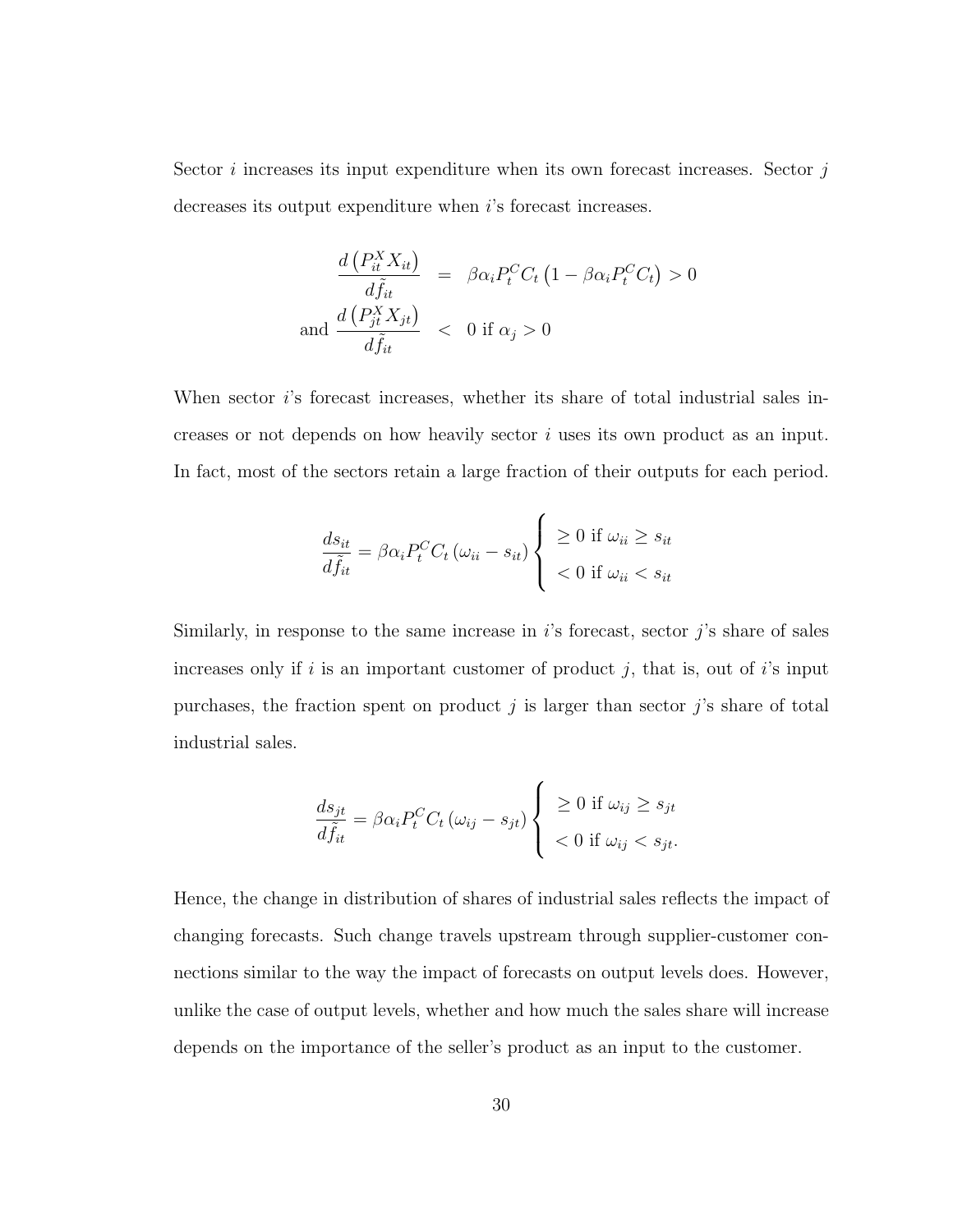#### 1.3.3 Impact Paths of News

As in previous discussion, due to the forward-looking and recursive fashion of the forecast formation, a change in expected future forecasts shows up immediately in current forecasts via the supplier-customer connections, which in turn affect the distribution of sales shares in the present period. The real effect of such change will last into the following periods because of the dynamic input choices. In this section, I illustrate the model mechanism by a counterfactual exercise. The parameterization of the model is discussed in the calibration and estimation section.

To highlight the effects of changes in forecasts, let the realization of the productspecific preference vector, i.e., the consumption shares, be fixed at the mean,  $\theta_t = \theta$ , while preserving the common prior distribution of  $\theta_t$ . Moreover, fix the level of productivity  $z_t = z$  and fix the aggregate preference  $\eta_t = \eta$ . Consider a simplified version of the posterior updating process, in which only one external signal arrives so the forecasts are updated once upon its arrival. Let  $t_0$  be the time of impact when an external signal arrives. Before this period, the agents form stationary forecasts  $\tilde{\mathbf{f}}$  and expect no change in future consumption shares. Let the signal be such that the updated expected consumption share of good  $i$  in  $T$  periods changes relatively by fraction  $\delta$ , and the other shares change accordingly:

$$
E_{t_0}(\theta_{i,t_0+T}) = \frac{\theta_i (1+\delta)}{1+\delta \theta_i},
$$
  
\n
$$
E_{t_0}(\theta_{j,t_0+T}) = \frac{\theta_j}{1+\delta \theta_i}, \forall j \neq i.
$$

Here T is called the target time and  $i$  the target sector. In addition, since there is no further signal in the following periods,  $E_t(\theta_T) = E_{t_0}(\theta_T)$  for  $t_0 \le t \le T - 1$ .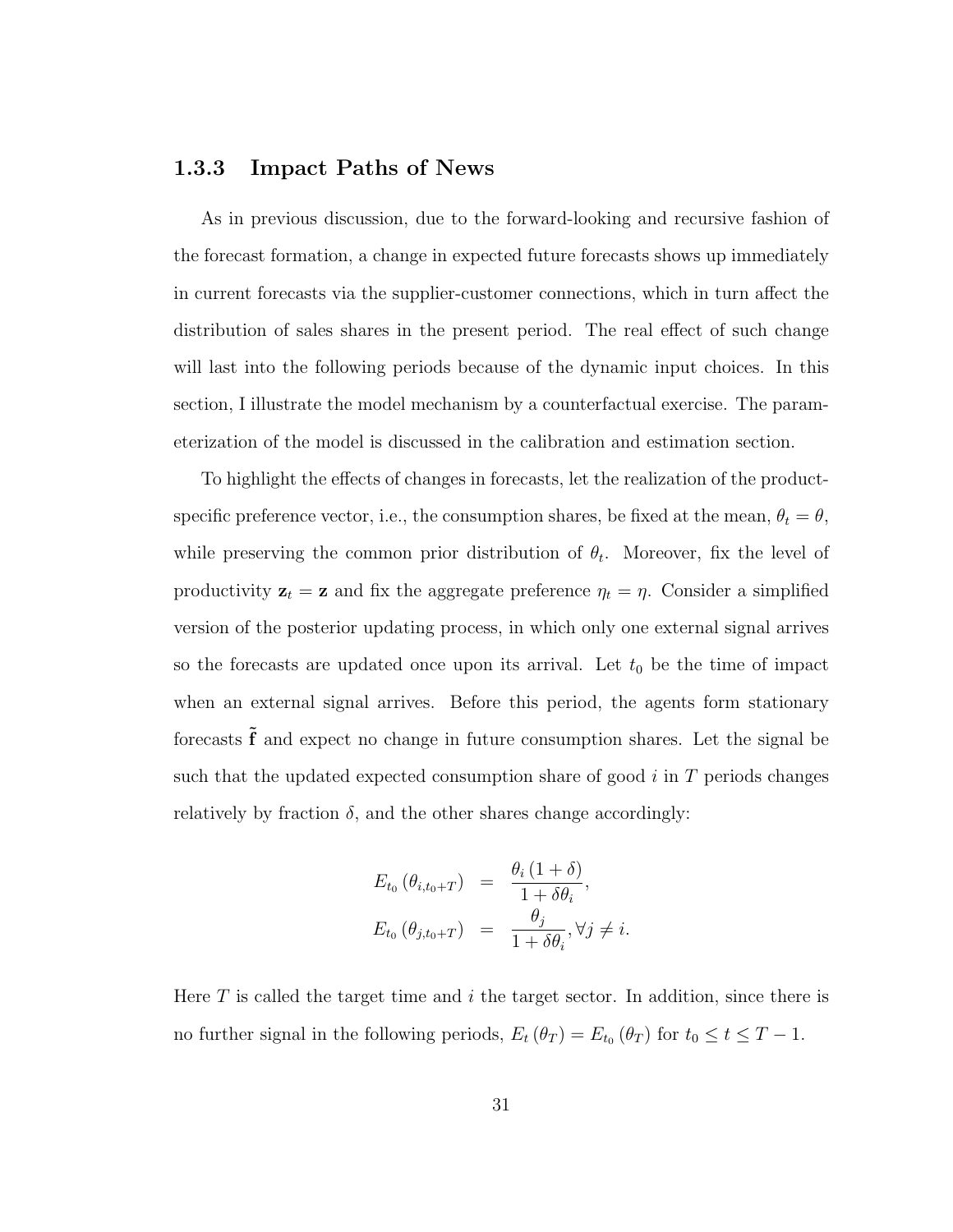<span id="page-44-0"></span>

Figure 1.5: Response of forecasts  $\tilde{f}_{jt}$  on the selected chain. X axis is time and Y axis is the ratio between forecasts  $\tilde{f}_{jt}$  and stationary forecasts  $\tilde{f}_j$ . Solid line: underlining sector 324; dashed line: direct upstream sector 3; broken line: 2nd-order upstream sector 532; dotted line: immediate downstream sector 481. Impact time  $t_0 = 1$ ,  $i=$  NAICS 324, change in  $\theta_i$ :  $\delta = 0.1, T = 3$ . All prior uncertainty resolves at  $t_0 + T = 4.$ 

For the purpose of illustration, consider a specific experiment in which  $\delta = 0.1$ ,  $T = 3$ , and sector i that undertakes the  $\delta$  change is  $i =$  'Petroleum and coal products' with NAICS code 324. In general, at the industry level, an industry is connected to several others by the input-output relation. Hence, instead of production chains, one observes a production network measured by the matrices  $\bf{A}$ and  $\Omega$ . I pick a "chain-like" subset of this network for better demonstration and the logic holds for more general cases. One of Petroleum and coal products's major downstream sectors, namely its customers, is NAICS 481'Air transportation'. Its most important immediate supplier is NAICS 3 'Oil and gas extraction' whose major suppliers include NAICS 532RL 'Rental and leasing services and lessors of intangible assets'.

Now, at time  $t_0 = 1$ , the economy receives the external signal and all agents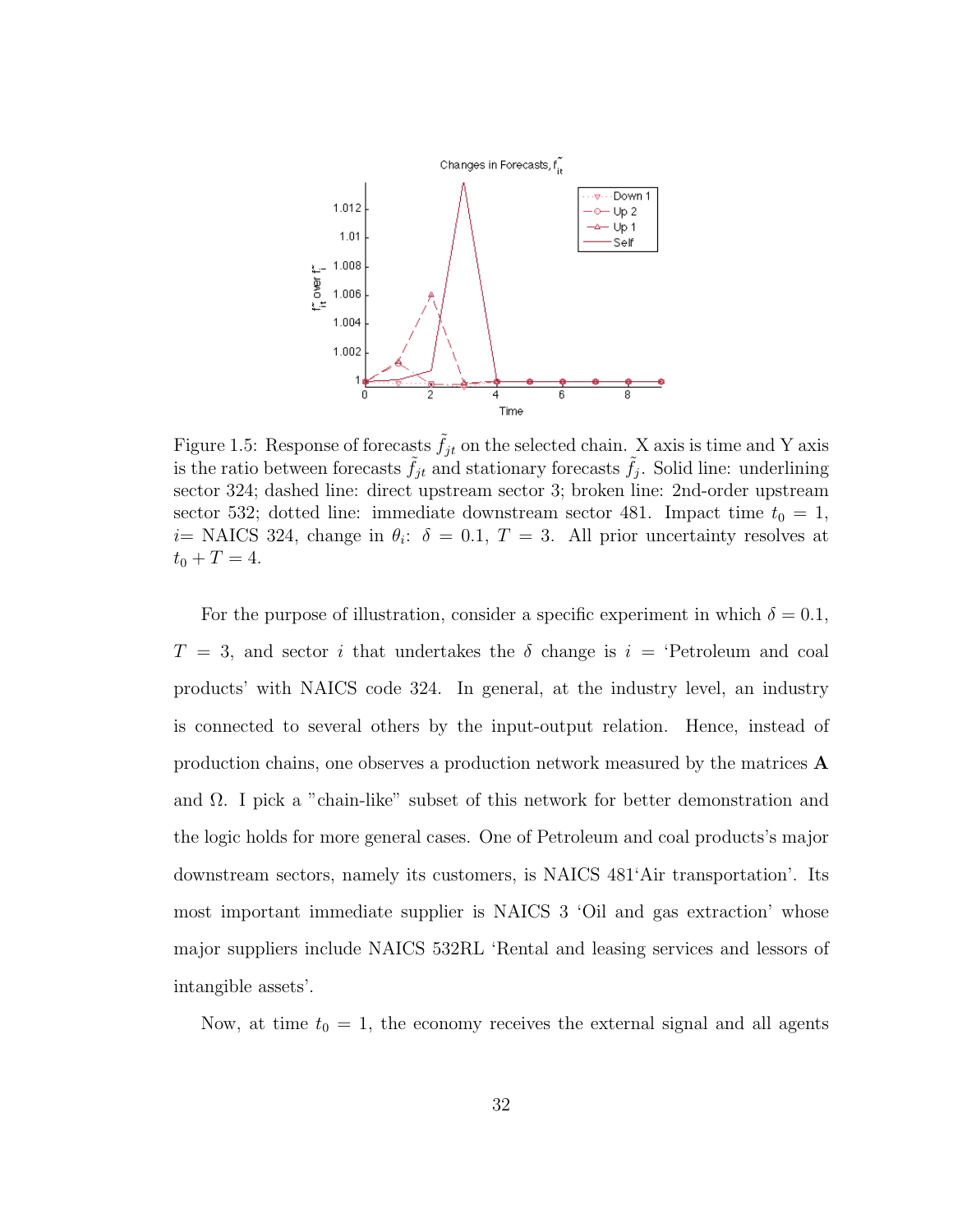update their expected future consumption shares: The expected consumption share of *i* at time  $t_0 + T = 4$  increases about 10% and the expected shares of other sectors adjust accordingly. The updated expectations show up directly in the forecasts upon impact. This impact then affects the distribution of shares of industrial sales, and the real terms: output levels, consumption, input purchase, etc. Figure [1.5](#page-44-0) shows the changes of forecasts formed by sectors on the "chain" over time. All four sequences of forecasts change immediately upon the arrival of the signal at time 1. However, each spikes at a separate time. For the underlining sector, the forecast sequence spikes at time 3, one period before the uncertainty is resolved. For its supplier and the supplier's supplier, the maximum forecasts occur at time 2 and time 1, respectively. The customer's forecast does not change significantly. It is important to notice how the impact of shocks to expectation is transferred in the upstream direction. Upon impact, the underlining sector anticipates a higher consumption share of its own product in three periods and its forecasts of future sales relative to total consumption are adjusted accordingly. Its direct supplier anticipates the same and the increased expectation of customer sales will drive the purchase of the supplier's product as input, which will happen in two periods. The same logic explains the spike in the forecast of the supplier's supplier. Therefore, a shock to the forecasts acts as a demand-side shock and travels upstream through the supplier-customer connections. In the downstream direction, however, the main blow of the forecast shock does not directly affect the customer. Once the uncertainty resolves, in this case when the signal is proven to be "wrong", the forecasts instantly adjust back to the stationary levels.

The responses of the employed labor, real output, consumption, and input uses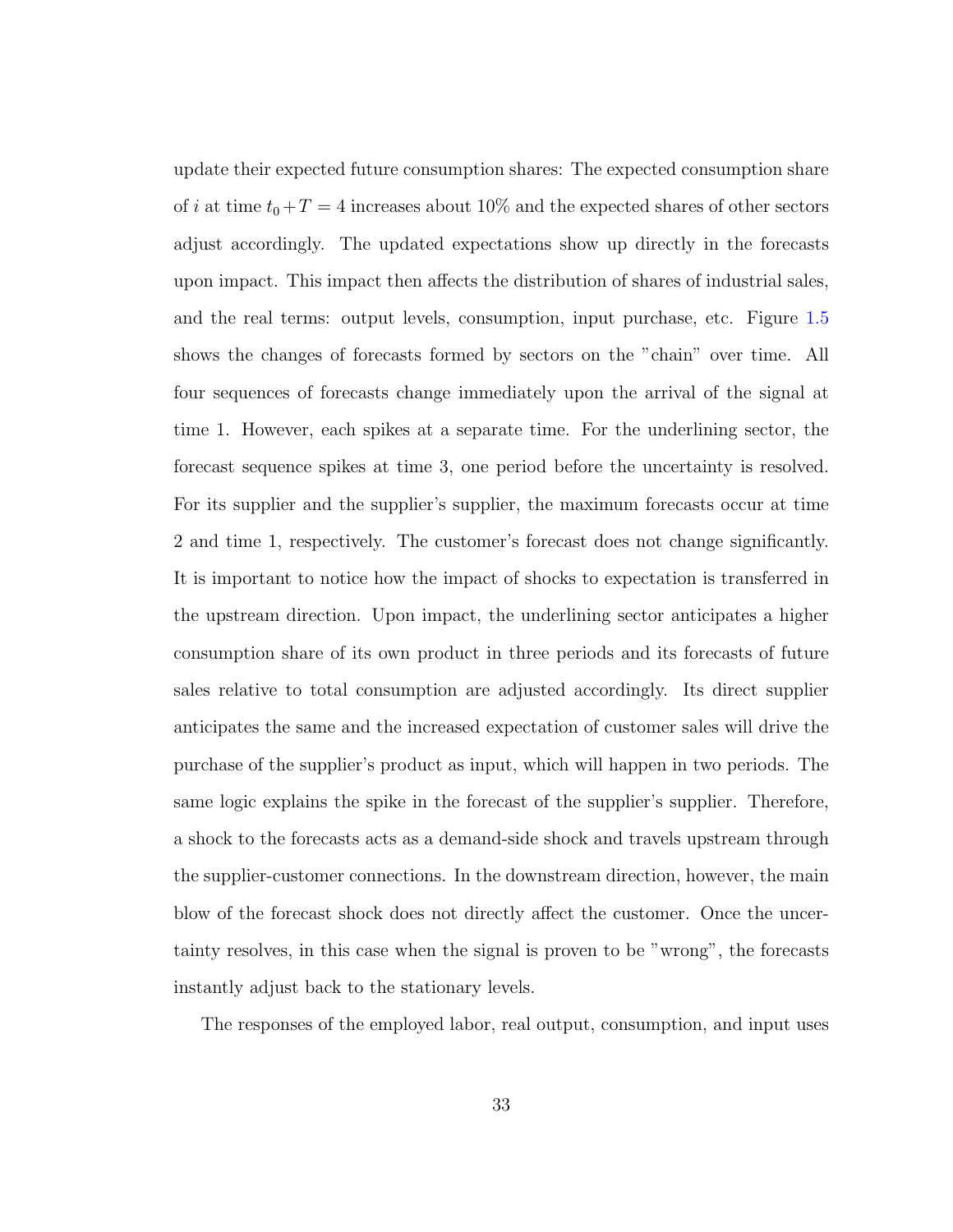<span id="page-46-0"></span>

Figure 1.6: Response of (a) labor, (b) output, (c) consumption, and (d) input uses on the selected chain. X axis is time and Y axis is the ratio between variable value in each period and corresponding stationary value. Industry names are in the caption of Figure [1.5.](#page-44-0)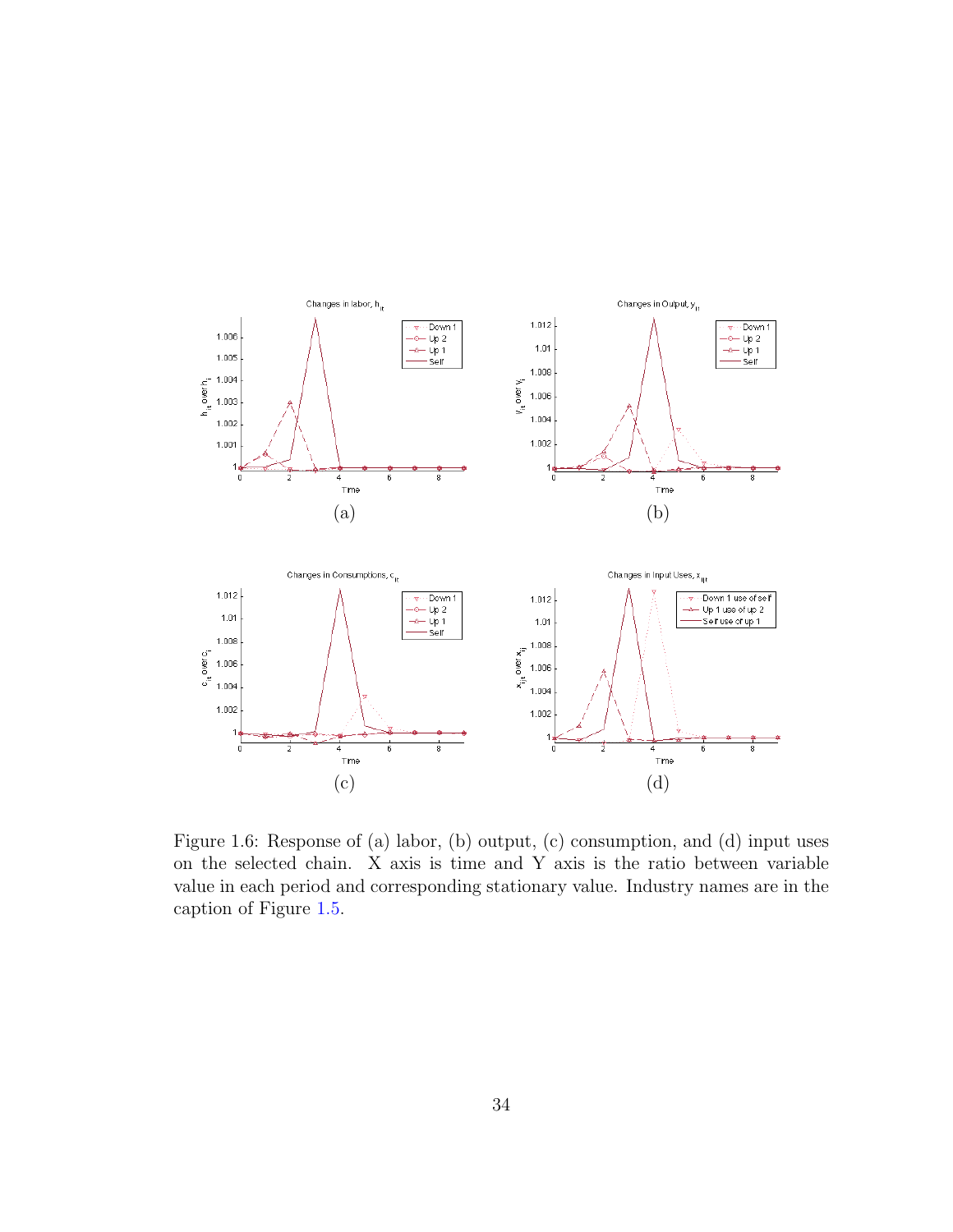<span id="page-47-0"></span>

Figure 1.7: Response of aggregate value added. X axis is time and Y axis is the ratio between  $log(GDP<sub>t</sub>)$  and steady state  $log(GDP)$ .

are shown in panels (a) to (d) in Figure [1.6,](#page-46-0) respectively. Obviously, not only does the transitory shock to forecasts have real effects but these real effects also last because of the one-period-ahead input decisions. At each time, the real effects come from two sources: one is the change in the forecasts formed in that period and the other is the lasting impact of changes in previous periods through the input decisions. Since the forecasts return to the stationary levels at time 4, deviation of output, consumption, and input uses from their steady state levels from time 4 onwards is the cumulated result of the effect from the latter source. This is the same as the lasting impact of a transitory productivity shock.

At the aggregate level, Figure [1.7](#page-47-0) shows how the logarithm of real GDP, denoted as  $log(GDP_t)$ , responds to the same shock to forecasts, where  $log(GDP_t)$  =  $log (C_t)$ . With normalized prices, changes in real GDP are in fact changes in the consumption index and the logarithm of real GDP is equivalent to the utility gained from consuming the basket of goods. The impact of the shock to forecasts on  $log(GDP<sub>t</sub>)$  is, in general, not monotonic over time. Similar to the case of consump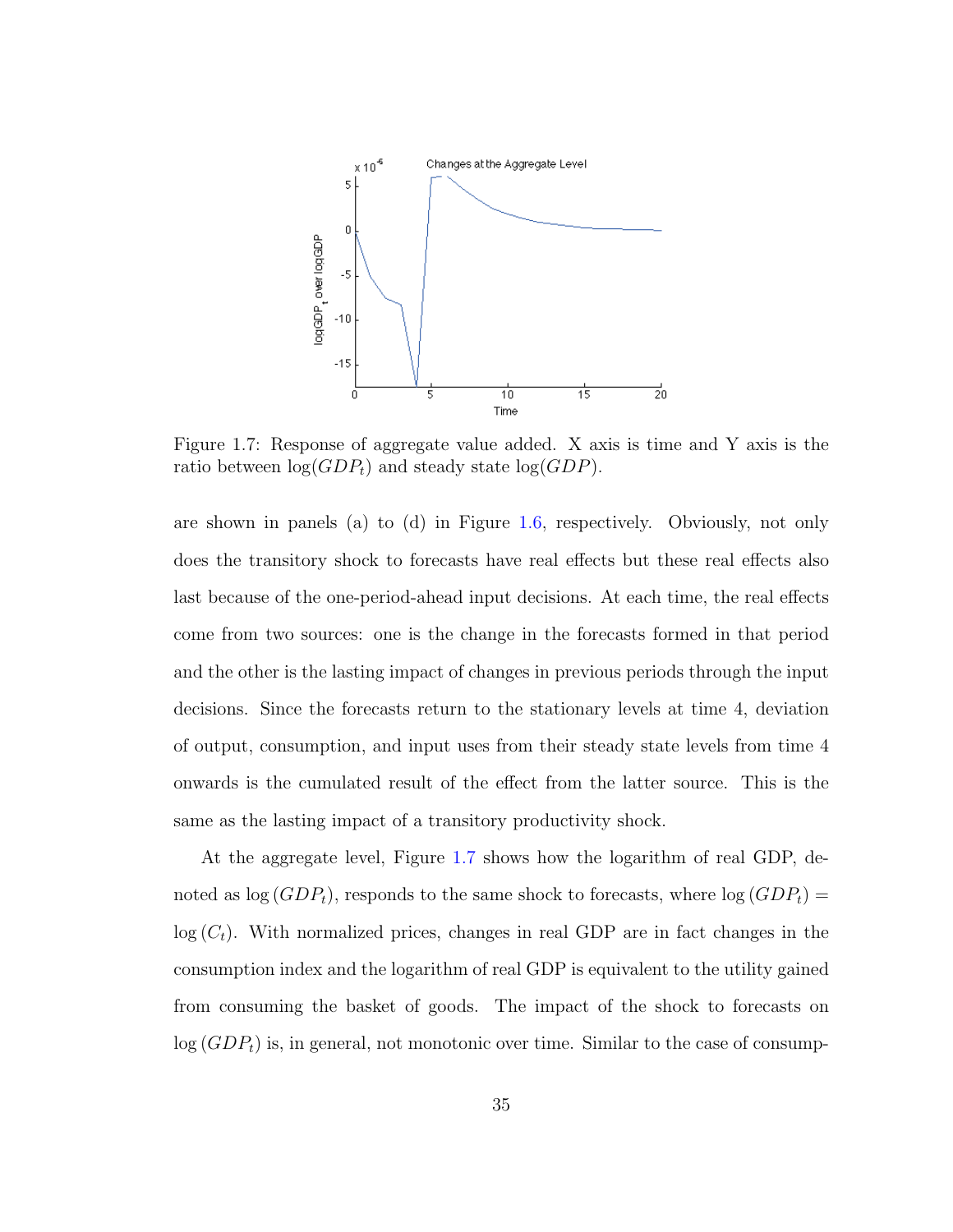tion of an individual product, before the uncertainty resolves,  $log(GDP<sub>t</sub>)$  is under the direct impact of current-period forecasts and the indirect impact from previous forecasts carried through the input-output links; while after the uncertainty resolves, the lasting effect is solely due to the inputs.

This section demonstrates the the mechanism of the transmission of news, using an arbitrary and fixed news process. The quantitative analysis in the following section takes further steps in examining the effects of both preference shocks and news shocks with the estimated driving forces.

## 1.4 Quantitative Explorations

An important feature of the model is that in equilibrium, the evolvement of the forecasts sequence  $\{\tilde{\mathbf{f}}_t\}$  relies only on the distributions of future product-specific preference shocks  $\{\theta_{\tau}\}_{\tau>t}$  and the news about future demand. Once the values of forecasts are given, the rest of the equilibrium components are also determined. The parameterization of the model goes backwards: I calibrate part of the model to match the observed variables in the data and then I estimate the distribution of the news. Using the estimation results, I show the importance of the news about future demand as a driving force of the aggregate economic volatility.

#### 1.4.1 Calibration

The main data set used to calibrate and estimate the model is taken from the Annual Industry Accounts at the Bureau of Economic Analysis, which contains information on the annual production and input usage of 65 private industries from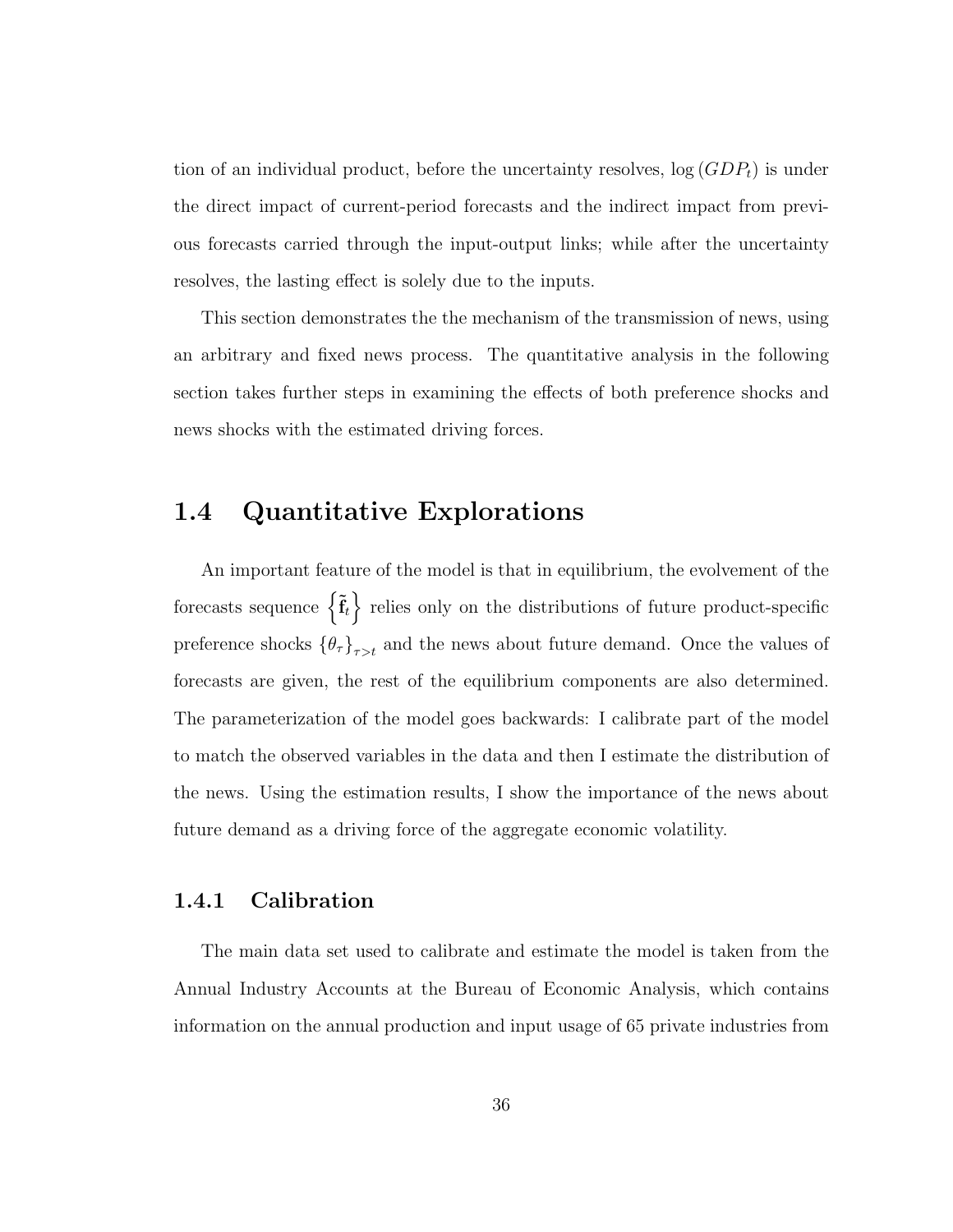Table 1.1: Parameter Values

| <b>Predetermined Parameters</b> |                                                      |  |  |
|---------------------------------|------------------------------------------------------|--|--|
|                                 | $\beta = 0.96$ Discount factor                       |  |  |
|                                 | $\varepsilon = 1$ Disutility in labor                |  |  |
|                                 | $z = 10$ Productivity                                |  |  |
| Calibrated Parameters           |                                                      |  |  |
|                                 | $\eta = 9.50$ Mean aggregate demand s.t. $h_i = 1/3$ |  |  |
| $\mathbf{A}$                    | Input expenditure shares                             |  |  |
| Ω                               | Input requirements                                   |  |  |
| θ                               | Mean product-specific demand                         |  |  |

1997 and 2012.

In particular, the annual use and make tables set the targets of calibrating the most important set of parameters, which contains the shares of input goods in each industry,  $\mathbf{A} = diag(\alpha_1, ..., \alpha_n)$ ; the specific share of each certain good used as input,  $\Omega$  with  $\Omega(i, j) = \omega_{ij}$ ; and the mean of the prior distribution of productspecific demand parameters,  $\theta = (\theta_1, ..., \theta_n)$ . The use table of each year is essentially a matrix that shows the uses of commodities by industries as intermediate inputs and by final users from 1997 to 2012, while the make table shows the quantity of each commodity produced by the industries. Both the uses and makes are measured in terms of dollar expenditures.

The model assumes that the production technologies determined by  $A$  and  $\Omega$  are constant over time, hence the values are chosen to match the make and use tables of year 2007. Specifically, at the steady state, each element  $\alpha_i$  of  $\mathbf{A}$ ,  $i = 1, ..., n$ , is proportional to the fraction of total industrial sales of industry  $i$  used to purchase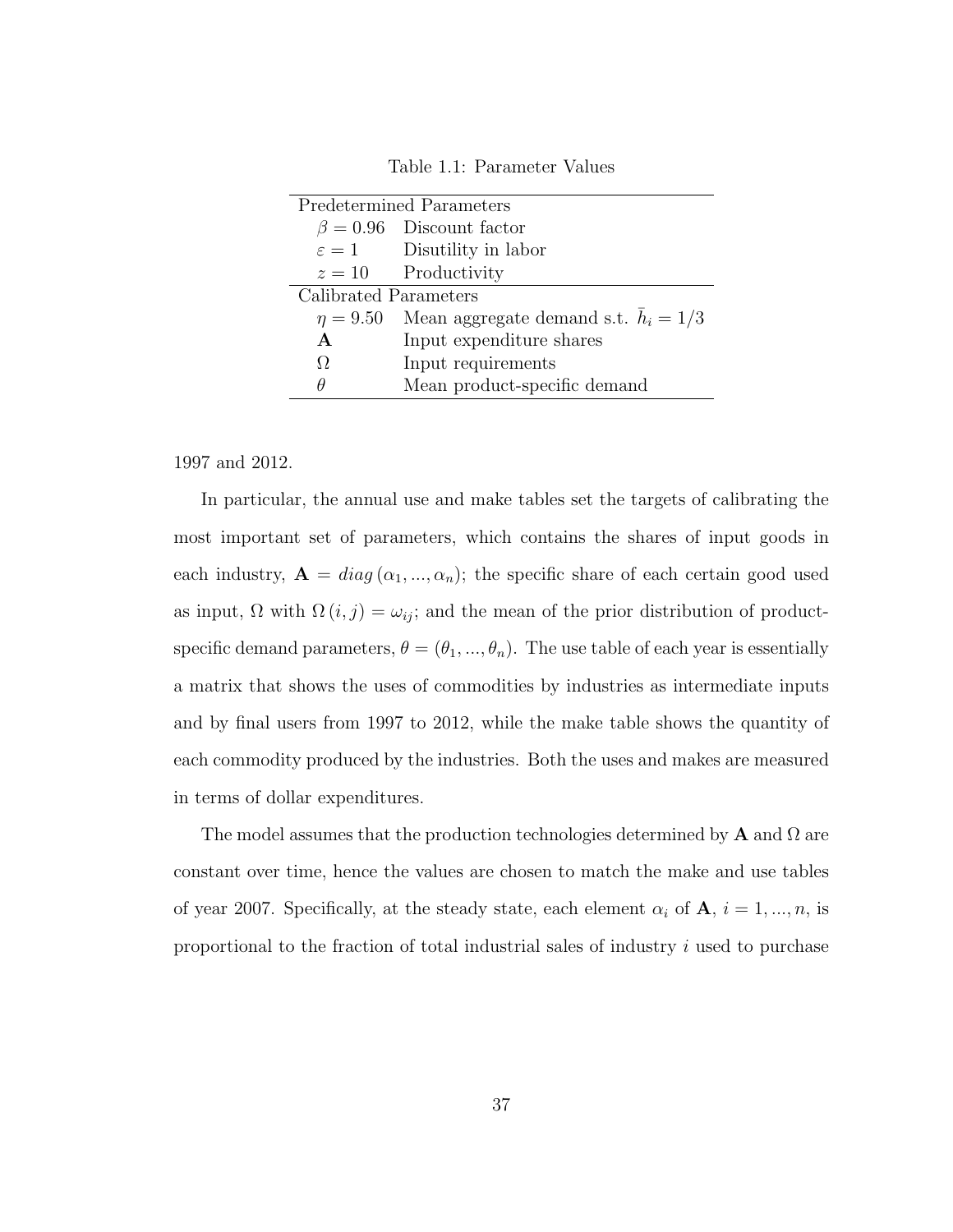input goods from all industries.

$$
\alpha_i = \frac{\text{input expenditure by } i}{\beta \times \text{total sales of } i}.
$$

Each row *i* of matrix  $\Omega$  determines industry *i*'s use of all industries' products as inputs and every element  $\omega_{ij}$  is the fraction of i's input expenditure on j's output.

$$
\omega_{ij} = \frac{i \text{'s purchase of } j \text{'s output}}{\text{input expenditure by } i}.
$$

In equilibrium, the realized product-specific preference parameters  $\theta_t$  are the current-period total consumption expenditure shares of each product. Hence  $\theta_t$ can be chosen such that the equilibrium composition of consumption expenditure lines up perfectly to the data. The consumption expenditure on each commodity is measured as the final use of that commodity, including the amount imported.

$$
\theta_{it} = \frac{\text{Final use on } i \text{ at } t}{\text{Total final uses at } t},
$$

and the unconditional mean of the consumption shares  $\theta$  is set at the simple average over the 1997 to 2012 period,

$$
\theta = \frac{\sum_{t} \text{(Final use of each commodity at } t)}{\sum_{t} \text{(Total final uses at } t)}.
$$

The discount factor  $\beta$  is set to be 0.96 to match the annual frequency of the data set. In addition, I set  $\varepsilon = 1$  so that the disutility in labor has a quadratic form. The unconditional mean of the aggregate preference shock,  $\eta$ , is set at 9.49 which ensures the average labor supply at the steady state is  $1/3$ . Moreover, since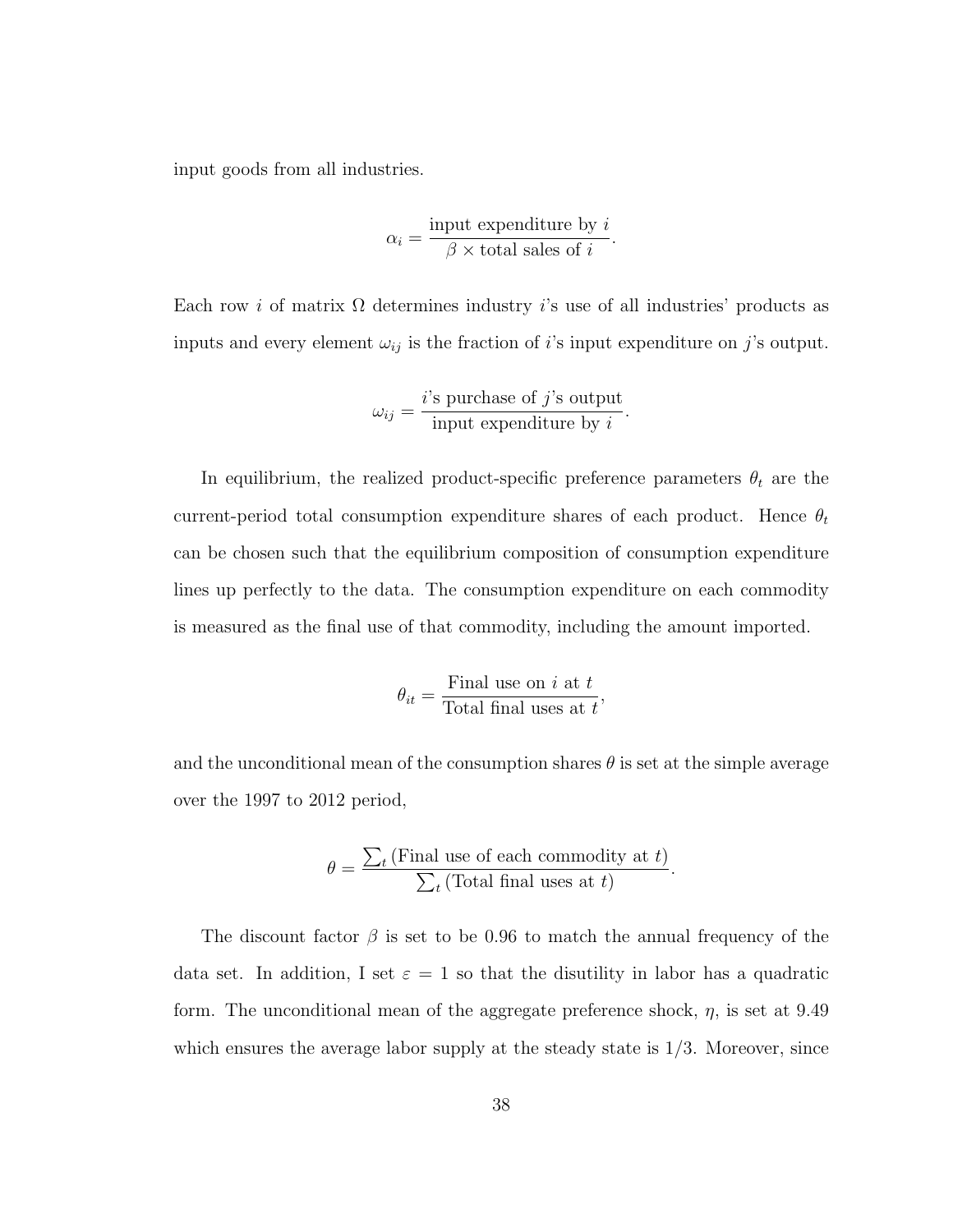the process of aggregate preference  $\eta_t$  and that of the sector-specific productivity  ${z_{it}}_{i=1}^n$  do not affect the sequence of  $\{\tilde{f}_{it}\}$  under the assumption of the model, the uncertainty is shut down such that the aggregate preference is fixed over time,  $\eta_t = \eta$ ,  $\forall t$  and all sectors share the same time-invariant productivity  $z_{it} = z_i = z$ ,  $\forall i, t$ . The the productivity z sets the scale of the model solution and is set at 10.

### 1.4.2 Estimation

The analysis of the forecast formation does not require any specific distributions of the product-specific preference shocks or of the news process. For the purpose of estimation and simulation, I impose further assumptions on these distributions,  $\Xi^{\theta}(\cdot)$  and  $\Xi^m(\cdot|\theta_t)$ .

Assume that the independent and identical prior  $\Xi^{\theta}(\cdot)$  of the product-specific prefence shocks  $\theta_t$  is a Dirichlet distribution of order n with concentration parameters  $\theta$  and a scale parameter  $\kappa > 0$ ,

$$
\theta_t \sim Dirichlet_n(\kappa \theta)
$$

hence  $E(\theta_t) = \theta$  and  $\kappa$  determines the scale of the variance-covariance matrix of  $\theta_t$ such that

$$
(\sigma_i^{\theta})^2 = var(\theta_{it}) = \frac{\theta_i (1 - \theta_i)}{\kappa + 1}, \forall i,
$$
  

$$
\sigma_{ij}^{\theta} = cov(\theta_{it}, \theta_{jt}) = -\frac{\theta_i \theta_j}{\kappa + 1}, \forall i \neq j.
$$

The unconditional expectation  $\theta$  is pinned down in the calibration. Note that the correlation coefficient between any pair of  $(\theta_{it}, \theta_{jt})$  is always negative and has the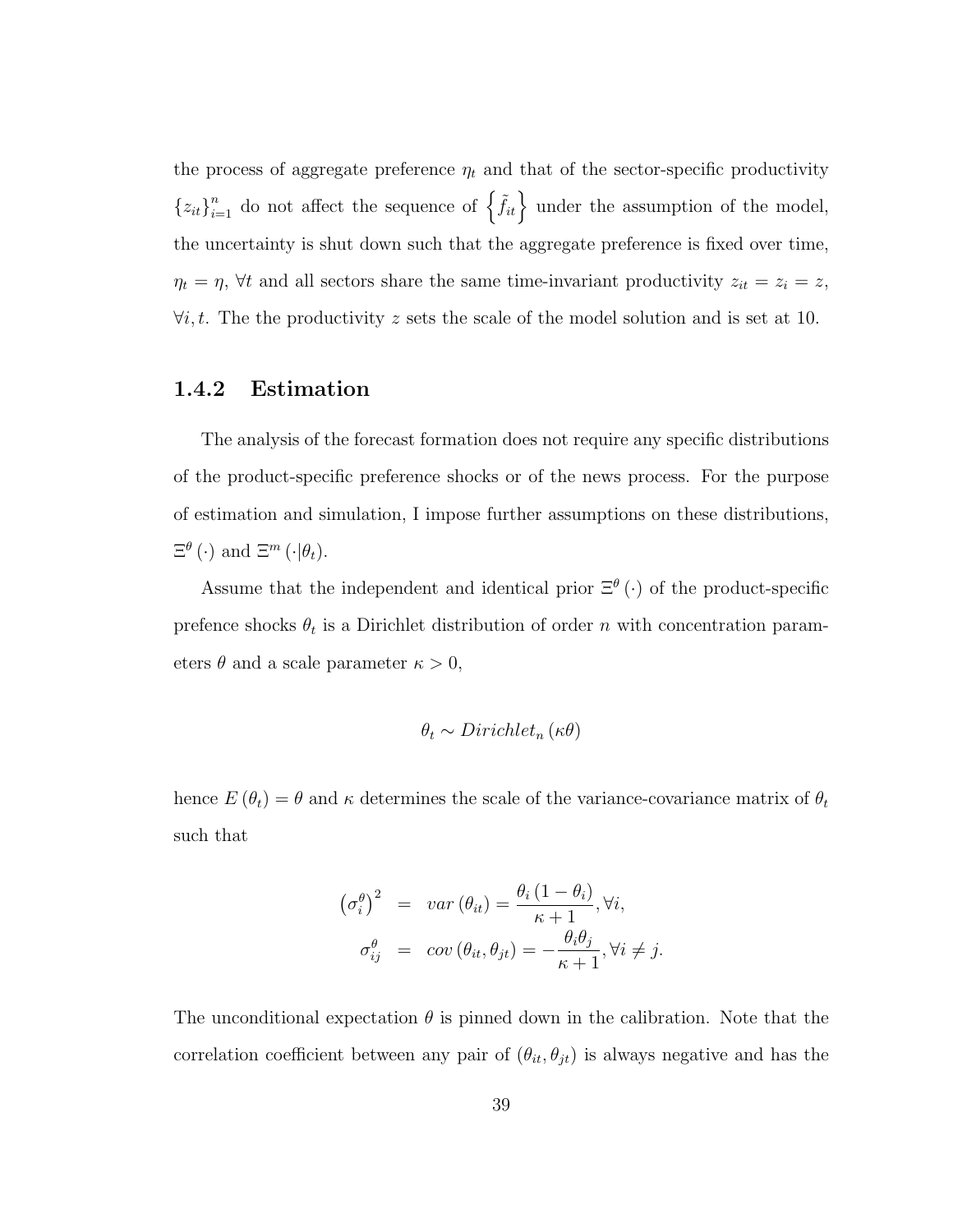value of  $-\sqrt{\frac{\theta_i \theta_j}{(1-\theta_i)(1-\theta_j)}}$  $\frac{\theta_i \theta_j}{(1-\theta_i)(1-\theta_j)}, \ \forall i, j$ , regardless of the value of  $\kappa$ . To accommodate the Dirichlet prior, let the news that contains the information on  $\theta_t$  be drawn from a multinomial distribution. Specifically, for each t, the distribution of news  $\mathbf{m}_t^{t-\tau}$ about  $\theta_t$  that arrives in period  $t - \tau$  is

$$
\mathbf{m}_t^{t-\tau} \sim Multinomial\left(N, \theta_t\right), \forall \tau = 1, ..., T,
$$

where the integer  $N \geq 1$  is the number of trials and  $\theta_t$  represents the probability associated with each possible outcome in one trial. Conditional on the news, the posterior distribution of  $\theta_t$  remains Dirichlet. In each period t, the posterior distributions of future  $\theta_{t+\tau}$  have the following expectations,

$$
E_t (\theta_{t+1}) = \frac{\kappa \theta + \sum_{\tau'=0}^{T-1} \mathbf{m}_{t+1}^{t-\tau'}}{\kappa + TN}
$$
  
\n
$$
E_t (\theta_{t+2}) = \frac{\kappa \theta + \sum_{\tau'=0}^{T-2} \mathbf{m}_{t+2}^{t-\tau'}}{\kappa + (T-1) N}
$$
  
\n:  
\n
$$
E_t (\theta_{t+T}) = \frac{\kappa \theta + \mathbf{m}_{t+T}^t}{\kappa + N},
$$

hence

$$
\tilde{\mathbf{f}}_t = \sum_{\tau=1}^T \beta^{\tau-1} (\Omega' \mathbf{A})^{\tau-1} \frac{\kappa \theta + \sum_{\tau'=0}^{T-\tau} \mathbf{m}_{t+\tau}^{t-\tau'}}{\kappa + (T+1-\tau) N} + \beta^T (\Omega' \mathbf{A})^T \tilde{\mathbf{f}}.
$$

The specific information structure discussed in the theoretical model is very stylized, according to which the changes in forecasts solely come from the news about future product-specific demands. The remaining parameters to be estimated are  $\kappa$ , N, and T, where  $\kappa$  controls the scale of the variance matrix of the prior distribution of  $\theta_t$ , N determines the precision of news, and T sets how far into the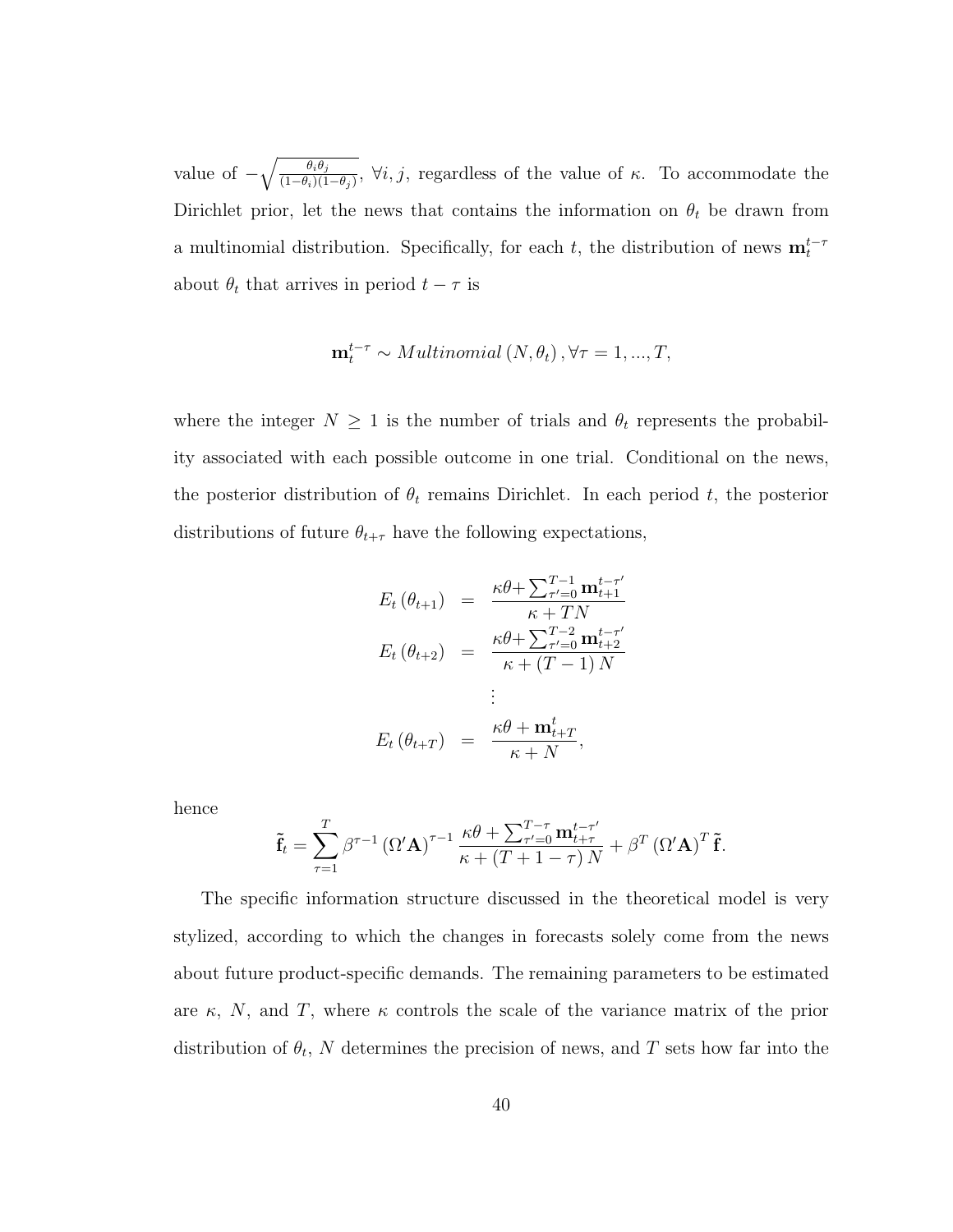Table 1.2: Forecast Process Parameters

| Parameters                                     | <b>Estimated Values</b> |
|------------------------------------------------|-------------------------|
| $\kappa$ Scale of prior variance of $\theta_t$ | -15300                  |
| $N$ Precision of news                          | 9100                    |
| $T$ Horizon of news                            |                         |

future the news can reach.

The estimation consists of two steps. In the first step,  $\kappa$  is picked to minimize the distance between the model variance of  $\theta_t$  and the data counterpart, namely,  $var(\theta_{it}), \forall i = 1, ..., 65$ . In the second step,  $(N, T)$  is jointly determined with  $\kappa$ given. Observe that, by Proposition 1, the forecasts enter linearly the expressions for total sales, input expenditures, and value added of industries divided by aggregate value added. Hence, the variation in these variables reflects that in the forecasts, which identifies N and T. Then  $(N, T)$  is picked to minimize the difference between the model and the data variances, that is,  $var(\frac{s_{it}}{p_C})$  $\frac{s_{it}}{P_t^CC_t}$ ),  $var(\frac{P_{it}^XX_{it}}{P_t^CC_t})$  $\frac{F_{it}^{T} A_{it}}{P_t^C C_t}$ ), and  $var(\frac{s_{it}-P_{it}^XX_{it}}{pCC})$  $\frac{-P_{it}^{T} A_{it}}{P_t^{C} C_t}$ ,  $\forall i = 1, ..., 65$ . The detailed description of the estimation procedure is in the appendix.

According to the estimation result, at the annual frequency, the news that arrives in each period contains only information on the product-specific preference in the following period,  $T = 1$ . Consequently, in the model language, given the estimated  $(\kappa, N)$ 

$$
\tilde{\mathbf{f}}_t = \frac{\kappa \theta + \mathbf{m}_{t+1}^t}{\kappa + N} + \beta \Omega' \mathbf{A} \tilde{\mathbf{f}}.
$$

The limited horizon of the news  $(T = 1)$  is partially due to the relatively low frequency of the annual data and the modeling assumption that news updates once in each period.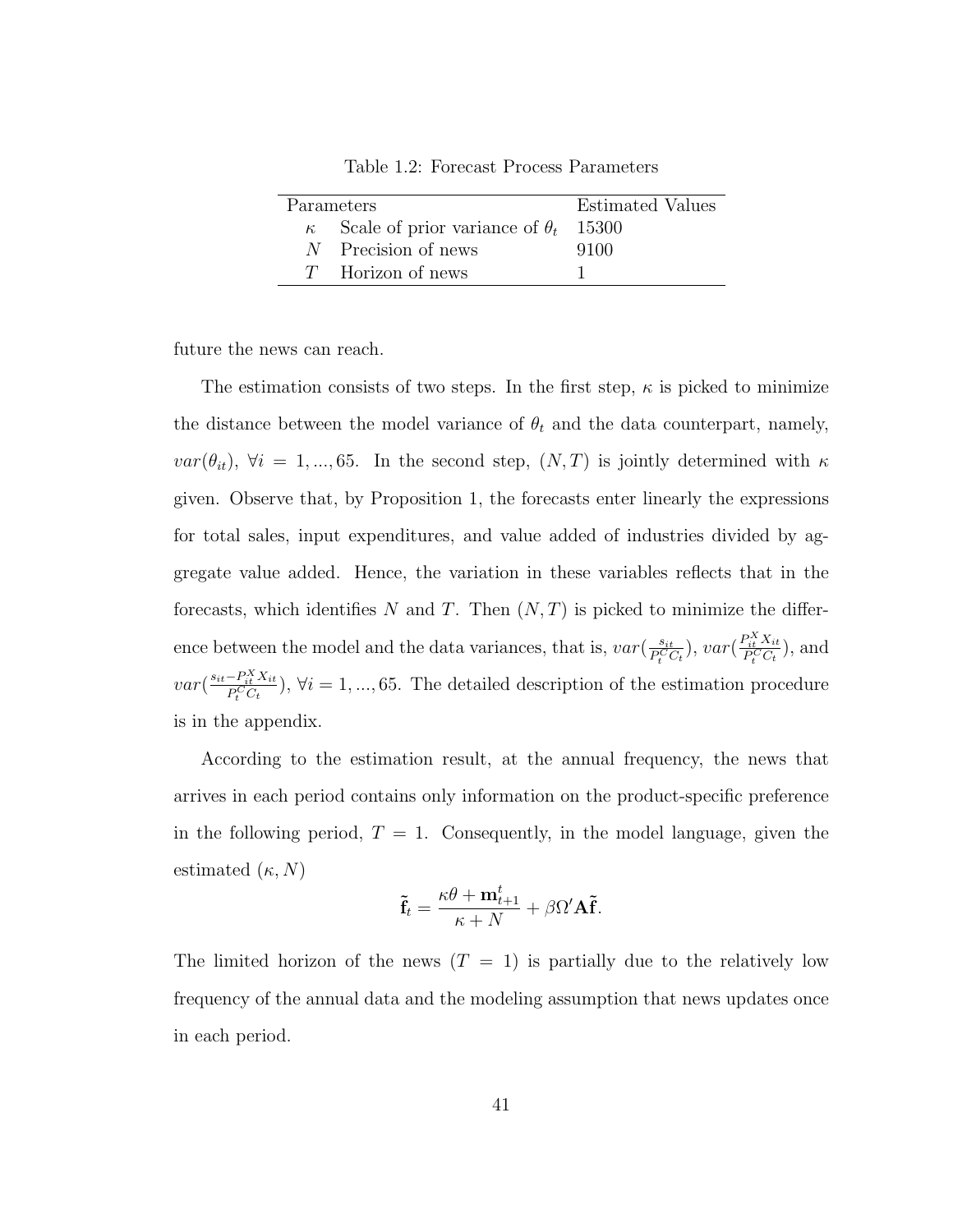#### 1.4.3 Quantitative Results

In this section, I examine the quantitative performance of the model and look at the aggregate volatility, industry-level volatility, and industry comovement. Additionally shown, the positive relationship between input prices and input uses observed in the data can be explained by the news transmission mechanism. Last but definitely not least, in the absence of productivity shocks, the model is capable of generating sizable volatility in the measured Solow residuals, both at the aggregate level and at the industry-level.

Specifically, I do the following three experiments, each of which starts from the steady state of the model and evolves under a particular driving force. In the first experiment (E1), the product-specific preference in each period,  $\theta_t$ , is independently drawn from the Dirichlet distribution with concentration parameters  $\kappa\theta$ , the news is informative,  $\mathbf{m}_{t+1}^t \sim MN(N, \theta_{t+1})$ , and the prior distribution of  $\theta_t$  is "correct". The  $\theta_t$  sequence in the second experiment (E2) is fixed at its mean,  $\theta_t = \theta$ , the news is then iid,  $\mathbf{m}_{t+1}^t \sim MN(N, \theta)$ , while the agents holds the Dirichlet prior. In the third experiment (E3), the only driving force is the changing  $\theta_t$ . In each period of each simulation, the ideal price index  $P_t^C$  is normalized to 1.

#### 1.4.3.1 Aggregate Volatility

The aggregate volatility is measured as the standard deviation in the growth rate of real GDP generated by the private sector. In fact, aggregate GDP is accounted as the sum of value added across all industries and, equivalently, as the sum of total final consumptions. During the sample period, between 1997 and 2012, the standard deviation of private GDP growth rate is 2.18%. The model counterpart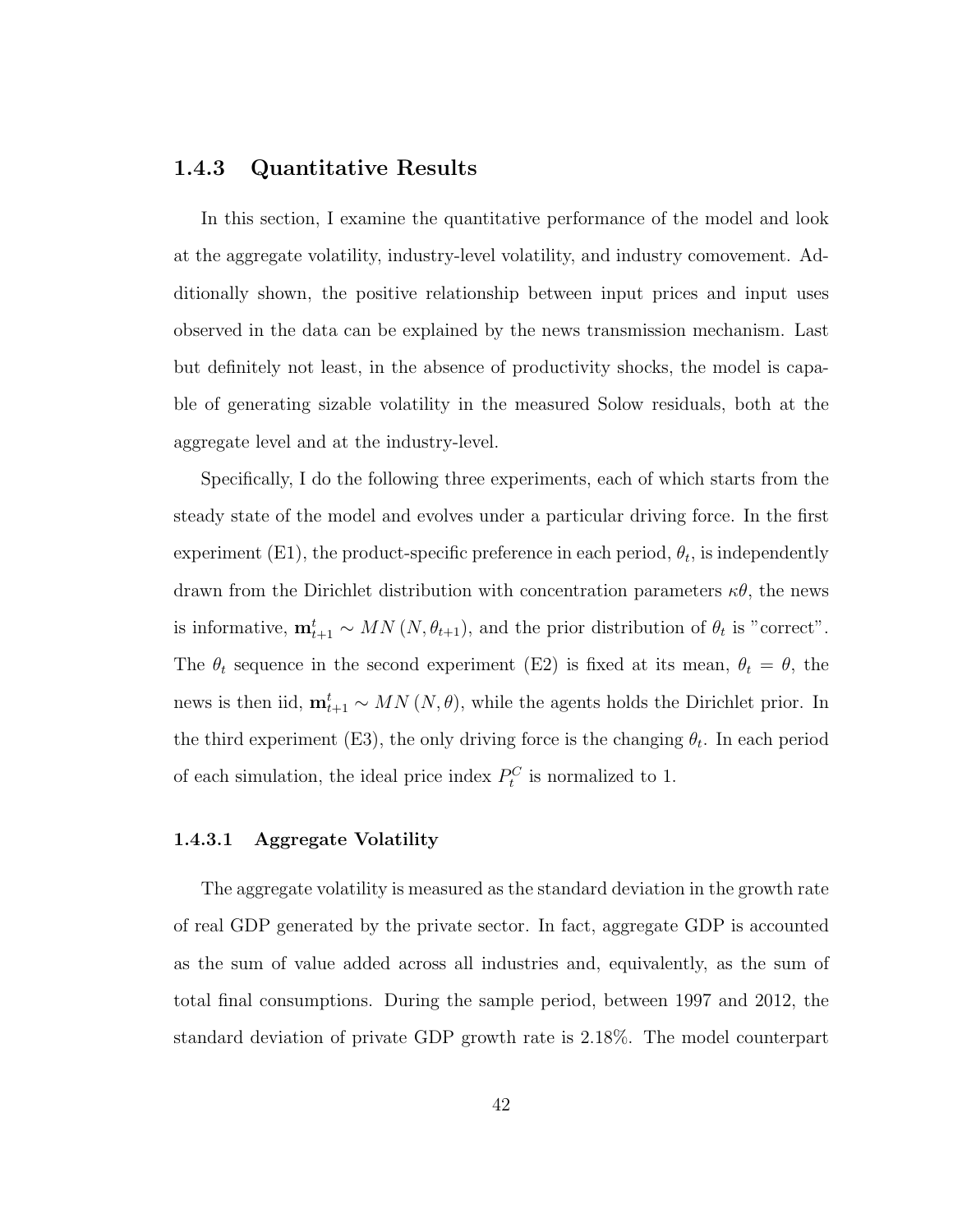<span id="page-55-0"></span>

|                        | Data 1997-2012 E1: Both E2: News E3: Preference |       |       |       |
|------------------------|-------------------------------------------------|-------|-------|-------|
| $Std.Dev.(\Delta GDP)$ | 2.18                                            | 0.90  | 0.08  | 0.90  |
| Model/Data             | 100                                             | 41.28 | -3.67 | 41.28 |

is the standard deviation in the growth rate of total consumption index, denoted as  $\Delta V_t$ 

$$
\Delta V_t = \log \frac{C_t}{C_{t-1}}.
$$

Note that  $V_t$  is also the aggregate value added. Table [1.3](#page-55-0) reports the simulation results.

The driving force of the economy in E1 is a mixture of product-specific preference shocks  $\theta_t$  and news  $\mathbf{m}_{t+1}^t$  that reflects the changing  $\theta_t$ , which is capable of generating the aggregate volatility  $0.90\%$ , which is around  $41\%$  percent of the actual volatility in the growth rate of real GDP. In E2, the news process  $\mathbf{m}_{t+1}^{t}$  is the only source of shocks. Note that because  $\theta_t$  is fixed at  $\theta$ , the distribution of news is fixed as well. With all relevant fundamentals fixed at their steady state levels, the iid news alone generates small fluctuation at the aggregate level, about 3.67% of the scale of actual fluctuation. E3 illustrates the importance of the product-specific preference shocks  $\theta_t$ , without news arrivals, capable of generating aggregate fluctuation at a scale very similar to E1.

#### 1.4.3.2 Industry-level Volatility

Now, we zoom in and take a closer look at each of the experiments compared with the data. For each industry, I compute the time-series standard deviations in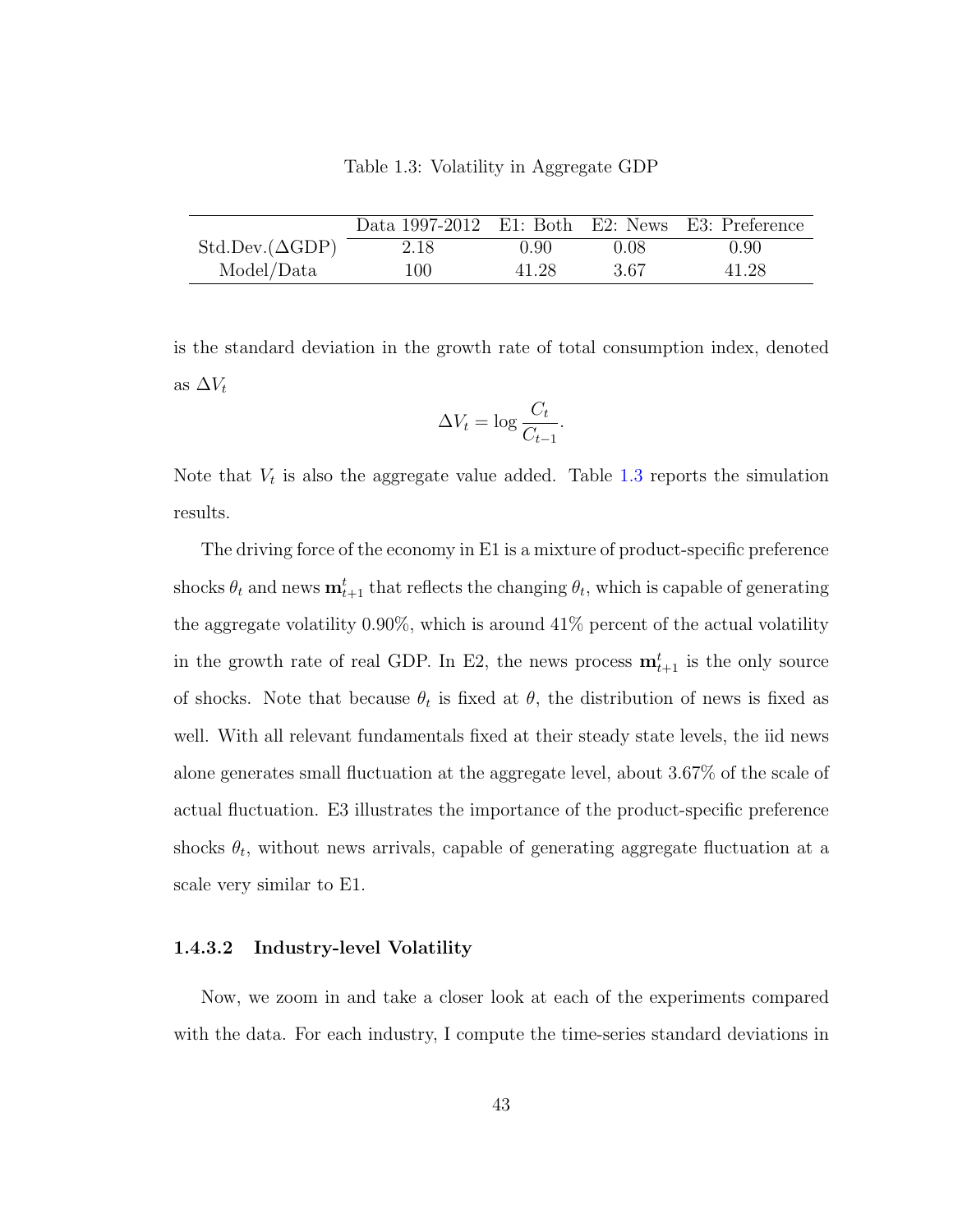|                   |                                  | Data 1997-2012 E1: Both E2: News |       |       | E3: Preference |
|-------------------|----------------------------------|----------------------------------|-------|-------|----------------|
| (1)               | $\sigma^{\Delta s/V}$            | 0.15                             | 0.12  | 0.008 | 0.12           |
| $\left( 2\right)$ | $\overline{\sigma^{\Delta v/V}}$ | 0.081                            | 0.13  | 0.024 | 0.12           |
| $\left( 3\right)$ | $\sigma^{\overline{\Delta u/V}}$ | 0.13                             | 0.033 | 0.027 |                |
| $\left(4\right)$  | $\overline{\sigma^{\Delta s}}$   | 5.86                             | 6.11  | 0.33  | 6.13           |
| (5)               | $\overline{\sigma^{\Delta v}}$   | 8.04                             | 15.85 | 2.81  | 14.10          |
| (6)               | $\overline{\sigma^{\Delta u}}$   | 11.23                            | 3.85  | 2.95  | 0.90           |
|                   | $\sigma^{\Delta u/s}$            | 3.20                             | 3.68  | 1.31  | 2.84           |

Table 1.4: Average Industry-level Volatility

the year-to-year changes in the following ratios: sales over aggregate value added or GDP ( $\Delta s/V$ ), value added over aggregate value added ( $\Delta v/V$ ), and input expenditure over aggregate value added  $(\Delta u/V)$ , as well as standard deviations in the annual growth rates of real gross output or sales  $(\Delta s)$ , real value added  $(\Delta v)$ , and real input expenditure ( $\Delta u$ ), input expenditure over sales ( $\Delta u/s$ ). Table 1.4 summarizes the volatility in these variables averaged across industries.

Rows (1) to (3) of E1 show part of the estimation results. On average, the estimated parameters capture the volatility in sales to GDP ratio  $(\Delta s/V)$ , while generating too much volatility in the value added contribution by industry  $(\Delta v/V)$ and not enough in the input expenditure to GDP ratios  $(\Delta u/V)$ . This is due to the structure of the model, where both preference shocks and forecasts affect the sales and value added, while input expenditure depends on forecasts (hence news) only. Consequently, while preference shocks alone can generate relatively large volatility in the sales and value added by industry, the news process contributes the majority of the model-generated volatility in input expenditure. The reason is that, in the model environment, the time variant forecasts drive the changes in an industry's input expenditure decision. Without news arrival, forecasts are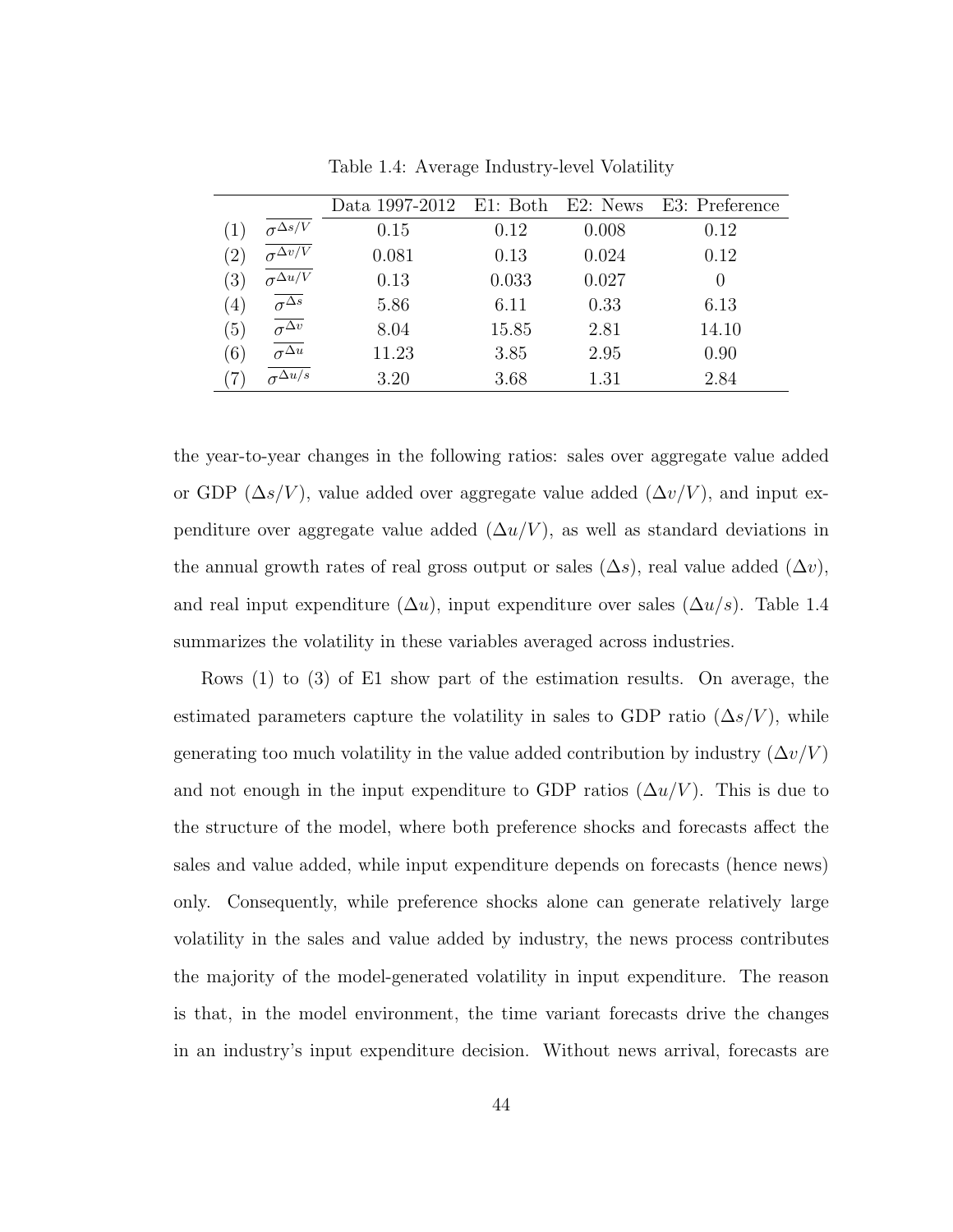|                  |                                     | Data 1997-2012 E1: Both E2: News E3: Preference |         |         |         |
|------------------|-------------------------------------|-------------------------------------------------|---------|---------|---------|
| (1)              | $0^{\Delta s,\overline{\Delta V}}$  | 0.56                                            | 0.14    | 0.38    | 0.14    |
| $^{\prime}2)$    | $0^{\Delta v, \overline{\Delta V}}$ | 0.36                                            | 0.04    | 0.03    | 0.05    |
| $\left(3\right)$ | $0^{\Delta u,\overline{\Delta V}}$  | 0.44                                            | 0.31    | 0.05    |         |
| (4)              | $\overline{\rho_{i,j}^{\Delta s}}$  | 0.33                                            | 0.01    | 0.15    | 0.01    |
| (5)              | $\rho_{i,j}^{\Delta v}$             | 0.13                                            | $-0.01$ | $-0.01$ | $-0.01$ |
| (6)              |                                     | 0.22                                            | 0.09    | $-0.01$ |         |

Table 1.5: Industry-level Comovement

constant over time, and consequently the input expenditure is proportional to the aggregate consumption or aggregate value added, which explains the zero in row (3). Rows (4) to (6) shows similar results to previous rows in terms of growth rates in sales, value added, and input uses, instead of ratios over GDP. Volatility in row (7) is a feature of the model in that the fraction of sales that an industry uses to purchase inputs reflects its forecasts of future sales relative to current sales, hence this fraction exhibits fluctuation over time. In absence of the preference shocks and news process, productivity shocks cannot generate such changes.

#### 1.4.3.3 Industry-level Comovement

The assumption on driving forces of the model, either preference shocks or news process, explicitly imposes negative relationship between industries. Meanwhile, industries in the model economy are interconnected via supplier-customer links, which has the potential of creating positive correlation between industries. It is not unambiguous which force dominates when it comes to industry comovement. Table 1.5 shows the correlation coefficients that can measure the comovement and compares the data and the models. In the data, an industry's economic activity is on average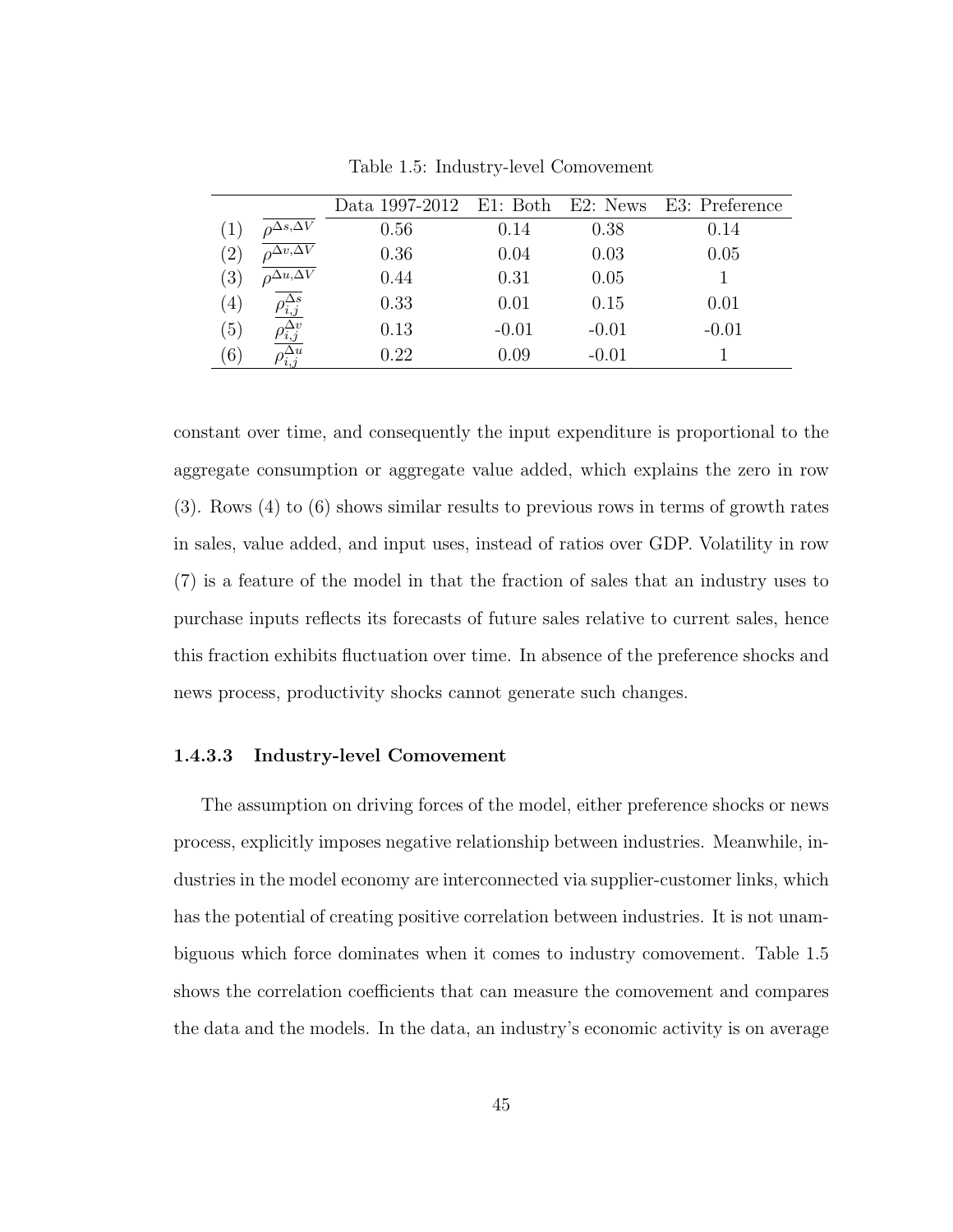positively correlated to that at the aggregate level and industries also comove with each other, which is the most important feature of business cycles. Rows (1) to (3) are average correlation coefficients between aggregate real GDP growth rate  $(\Delta V)$ and an industry's sales growth rate  $(\Delta s)$ , value added growth rate  $(\Delta v)$ , and its input expenditure growth rate  $(\Delta u)$ . Although shocks are cross-sectionally negatively correlated and common aggregate shocks are absent, the models can generate positive correlations between an industry and the whole economy, with various scales. Rows (4) to (6) show the correlations of growth rates of sales ( $\Delta s$ ), value added  $(\Delta v)$ , and input uses  $(\Delta u)$  between a pair of industries, averaged across 65  $\times$  64 pairs. The effect of cross-sectionally negatively correlated shocks dominates in the pair-wise correlation of industry value added, while the effect of supplier-customer links between industries dominates in the sales and input uses. Note that, in E3, an industry's input expenditure is always a fixed proportion of the aggregate GDP, therefore we see the perfect correlation in rows (3) and (6).

#### 1.4.3.4 Input Prices and Uses

Another interesting issue is the relationship between the input prices and the input uses. Each industry needs to buy a bundle of input goods facing the input prices, which form an industry-specific input price index. The data show that, on average, the growth rates of input price index faced by an industry  $(\Delta p^{Input})$  and the growth rates of this industry's input quantity  $(\Delta x)$  are positively correlated. In addition, the input price index and the changes in the industry's fraction of sales used towards input purchases  $(\Delta u/s)$  are positively correlated as well. Results in Table 1.6 show that the model with news process as the only driving force, E2, is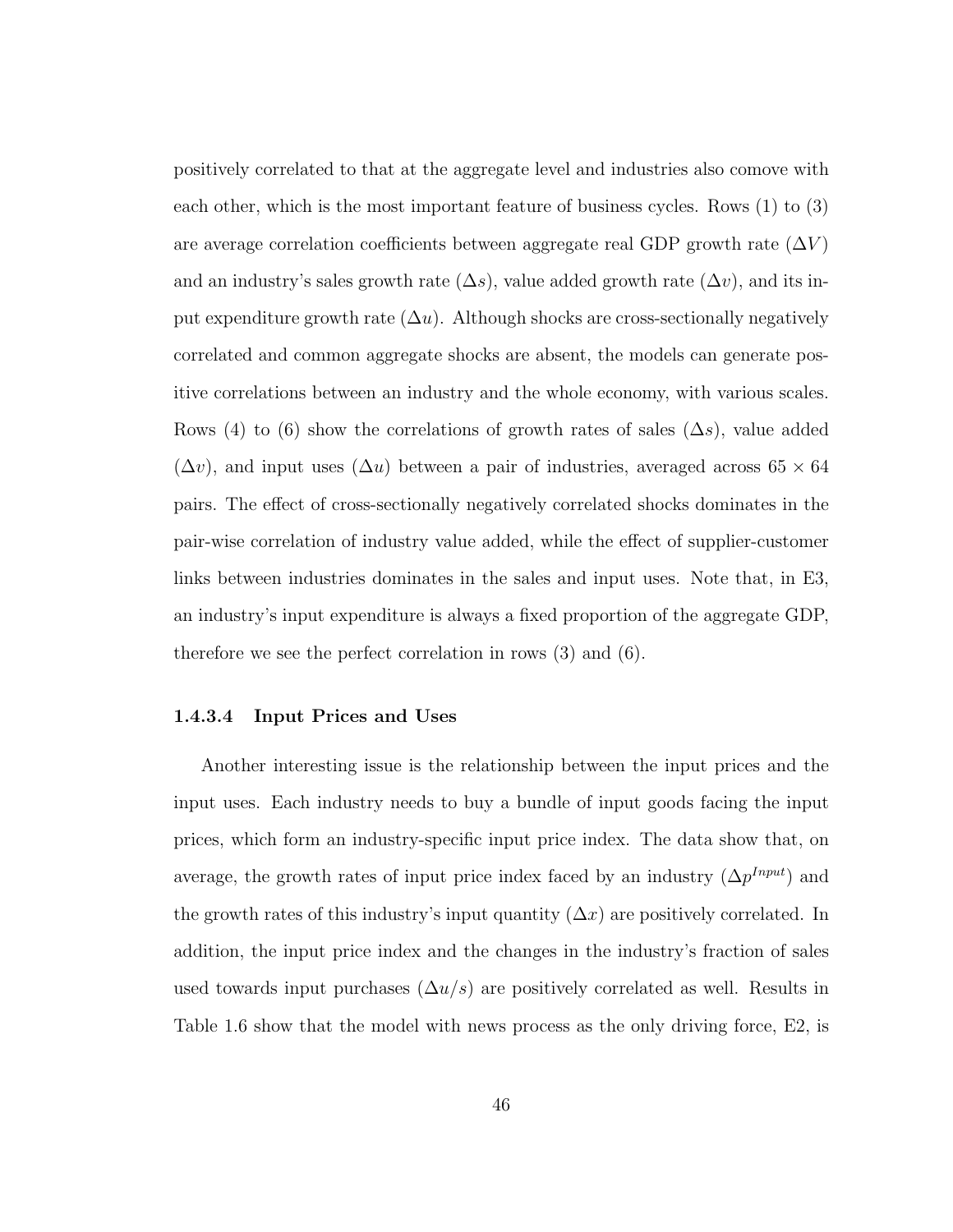Data 1997-2012 E1: Both E2: News E3: Preference  $p\left(\Delta x, \Delta p^{Input}\right)$  $\binom{Input}{0.24}$  -0.08 0.24 -0.60  $\Delta u/s$ ,  $\Delta p^{Input}$  $\binom{Input}{0.34}$  -0.14 0.29 -0.27

Table 1.6: Input Prices and Uses

capable of capturing both of the positive correlations.

Intuitively, an industry expecting better sales condition in the following period is willing to spend more on its inputs, which shows as both higher level and higher shares of input expenditure, and which drives up the input price index. When there are preference shocks only, an increase in the final demand for a certain product drives up its price, and because more of this product is consumed by the household, less is used as an input purchased by the industries, which decreases the input quantities of these industries. Note that, if the productivity shocks act as the pure driving force, the ratio of an industry i's input expenditure over its sales remains constant at  $\beta \alpha_i$ .

#### 1.4.3.5 Volatility in Measured Solow Residuals

Productivity shocks are omitted from the three experiments, however, using the Solow residuals as the measure of the productivity shocks, volatility can still be observed. In fact, this exercise provides a possible explanation for the volatility in measured productivity in reality.

To illustrate, consider each experiment as the true economy and treat the generated data as the observed variables. Then, suppose we view this economy through the lens of a standard neoclassical model and calculate the Solow residuals from the value added or GDP. To be consistent with the assumption that labor is the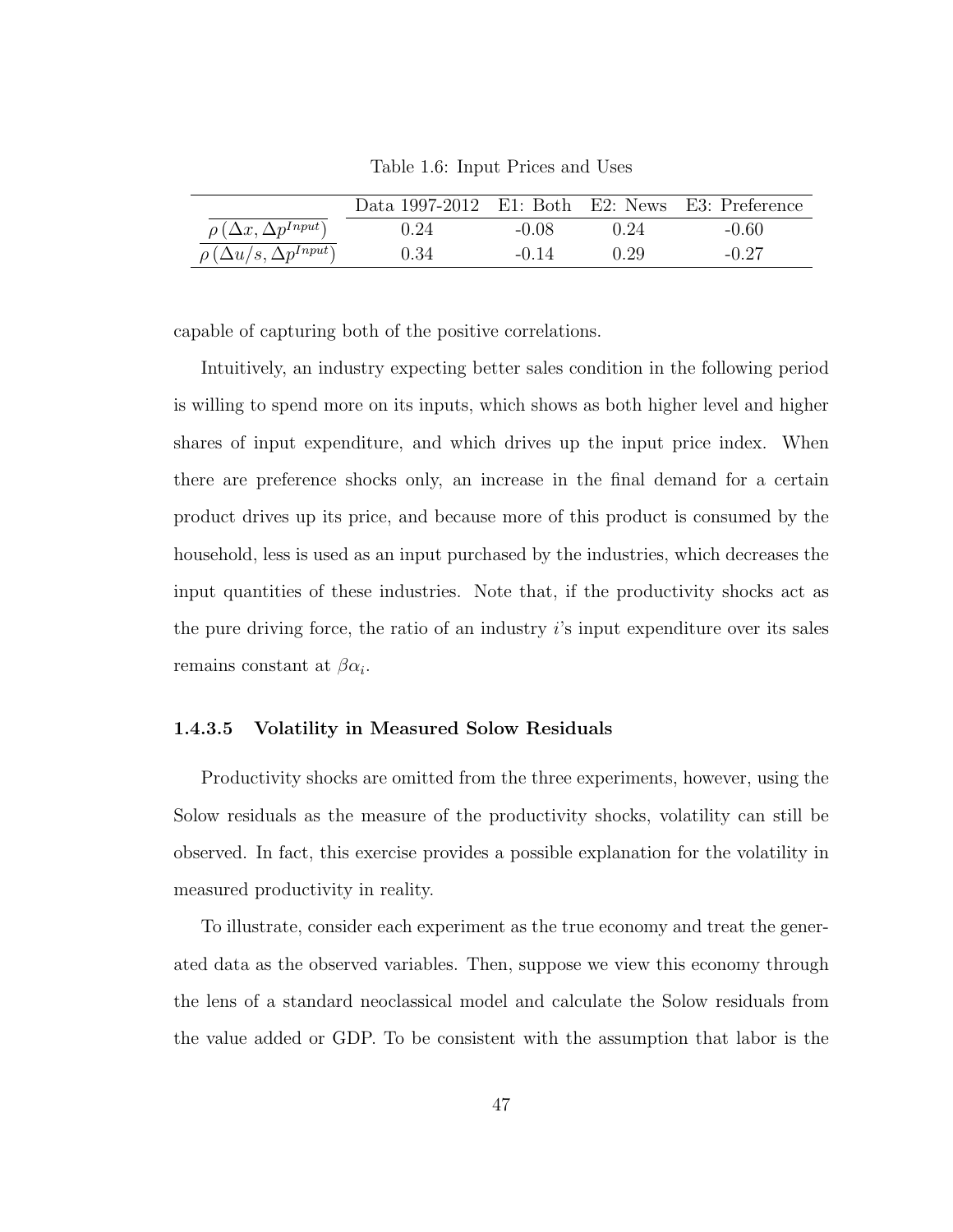Table 1.7: Volatility in Aggregate Solow Residuals

|                     | Data 1998-2012 E1: Both E2: News E3: Preference |      |        |  |
|---------------------|-------------------------------------------------|------|--------|--|
| $\sigma^{\Delta a}$ | - 1.08                                          | 1.01 | - 0.08 |  |

only value added input, consider a model with a constant returns to scale aggregate production technology for the value added  $V_t$ ,

$$
V_t = a_t H_t,\tag{1.23}
$$

where  $H_t$  is the total labor input at time t,  $H_t = \sum_i h_{it}$ , and  $a_t$  captures the measured Solow residuals, which in this case is no different from the labor productivity,

$$
\log(a_t) = \log(V_t) - \log(H_t). \tag{1.24}
$$

The volatility measure is the standard deviation in the growth rate of  $a_t$ , denoted as  $\Delta \log(a_t) = \log(a_t/a_{t-1})$ . Table 1.7 contains the results.

In the absence of productivity shocks, each experiment exhibits a significant amount of fluctuation in the growth rate of aggregate labor productivity comparable to the data counterpart. This mechanism sheds light on the puzzling observation that the measured productivity fluctuates significantly over time. While it is conventional to interpret the changes in productivity as evolvement in production technology, negative productivity growth does not seem to be convincingly justified as a slide back. Therefore, it is important to explore other explanations. Table 1.7 shows that either shifting the household's preference or receiving news about the future preference or both can potentially explain the volatility in the measured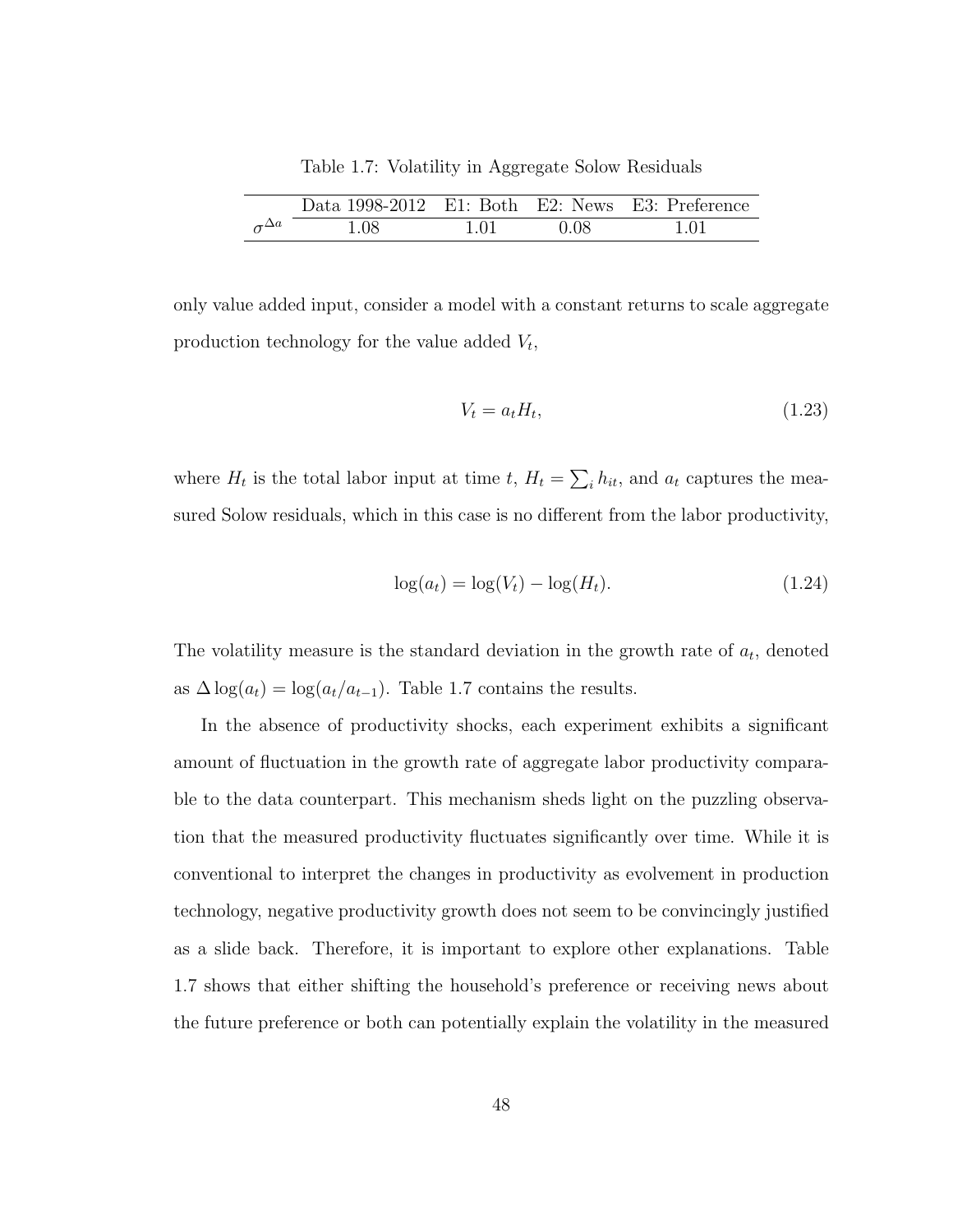productivity. The preference shocks in this model change the relative preference for all products that the representative household consumes, therefore the relative prices of the products are changed. The labor supplied to each industry is also affected. Consequently the contribution to the aggregate value added by each industry changes as well, which is the main channel through which the preference shocks generate volatility in the measured productivity. The pure preference shocks have the direct effect on industry i only if there is a shock to  $\theta_{it}$ , and the indirect effect takes place due to the input requirement through price changes. The news takes effect through the forecasts, which alter the input expenditure shares and also the labor supply. It differs from the preference shocks in that when news changes forecast of industry i in period t,  $\tilde{f}_{it}$ , it directly affects the input expenditure made by industry i and, meanwhile, it affects the sales and labor requirement of all the supplier industries of i. The effect then trickles down in the following periods along the supplier-customer links. Note that, in the experiment E2, the preferences are fixed over time and therefore the news are drawn from a fixed distribution, which results in a relatively small yet non negligible volatility in the measured productivity compared to the other two experiments.

# 1.5 Concluding Remarks

The paper develops a dynamic multi-sector production network model in which firms receive external information on the future demand structure. Since firms are connected via an input-output network, news on the future demand of an individual industry has a global effect. Shocks to future forecasts are transferred upwards through the supplier-customer connections in the network, from the buyer of an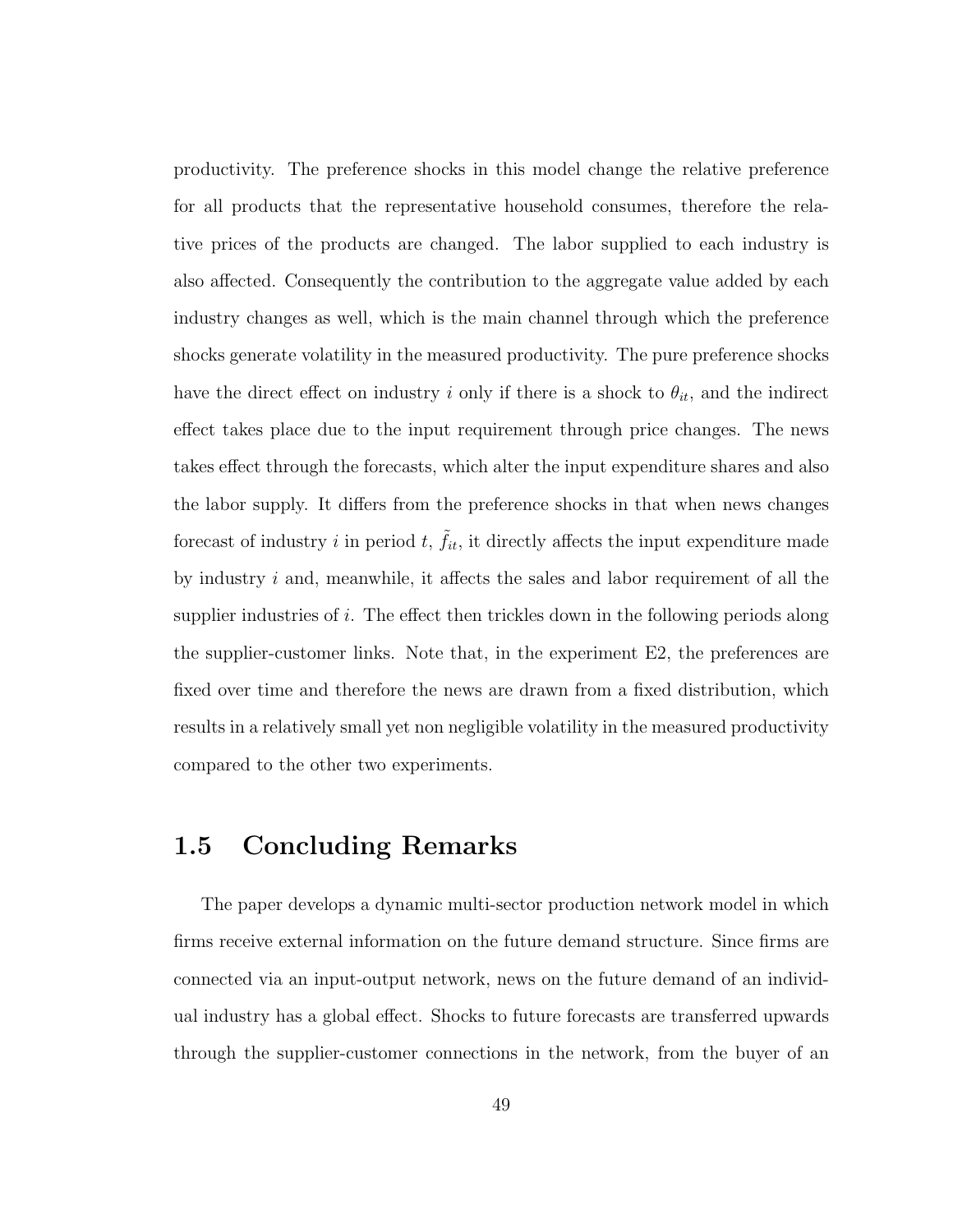input good to the producer. The updated forecasts are reflected in the firms' decision on input expenditure, as well as the suppliers' sales, labor input, and the value added. The effect is shown both at the industry level and at the aggregate level. The model is designed to capture the asymmetry in the transmission of individual shocks in the network, especially the customer-to-supplier direction which cannot be explained by the conventional productivity shocks. The quantitative results demonstrate the model's capability of generating the economic volatility at the aggregate level and at the industry level. The news about future demand can also explain the positive relationship between input prices and input uses observed in the data. Perhaps more importantly, the model points out a potential explanation to the volatility in the measured productivity.

There are interesting issues worth addressing in future research and I briefly discuss some of them here. In terms of modeling, it may be fruitful to consider capital accumulation and inventory management. In this paper, for simplicity, I treat all the intermediate inputs equally and assume full depreciation after one period, and I assume that labor is the only value-added input. In fact, intermediate inputs have different rates of depreciation, which is how the BEA draws the line between capital goods and other materials. My conjecture is that considering the flows of capital goods between industries and allowing capital to accumulate over time may (1) prolong the effects of both the preference shocks and the news shocks and (2) help capture the large volatility in the input expenditure shares. The main mechanism and the news transmission path will remain unchanged. How explicitly modeling inventory affects the results is not unambiguous. Intuitively, allowing for output inventory may dampen the price volatility hence reduces the effect of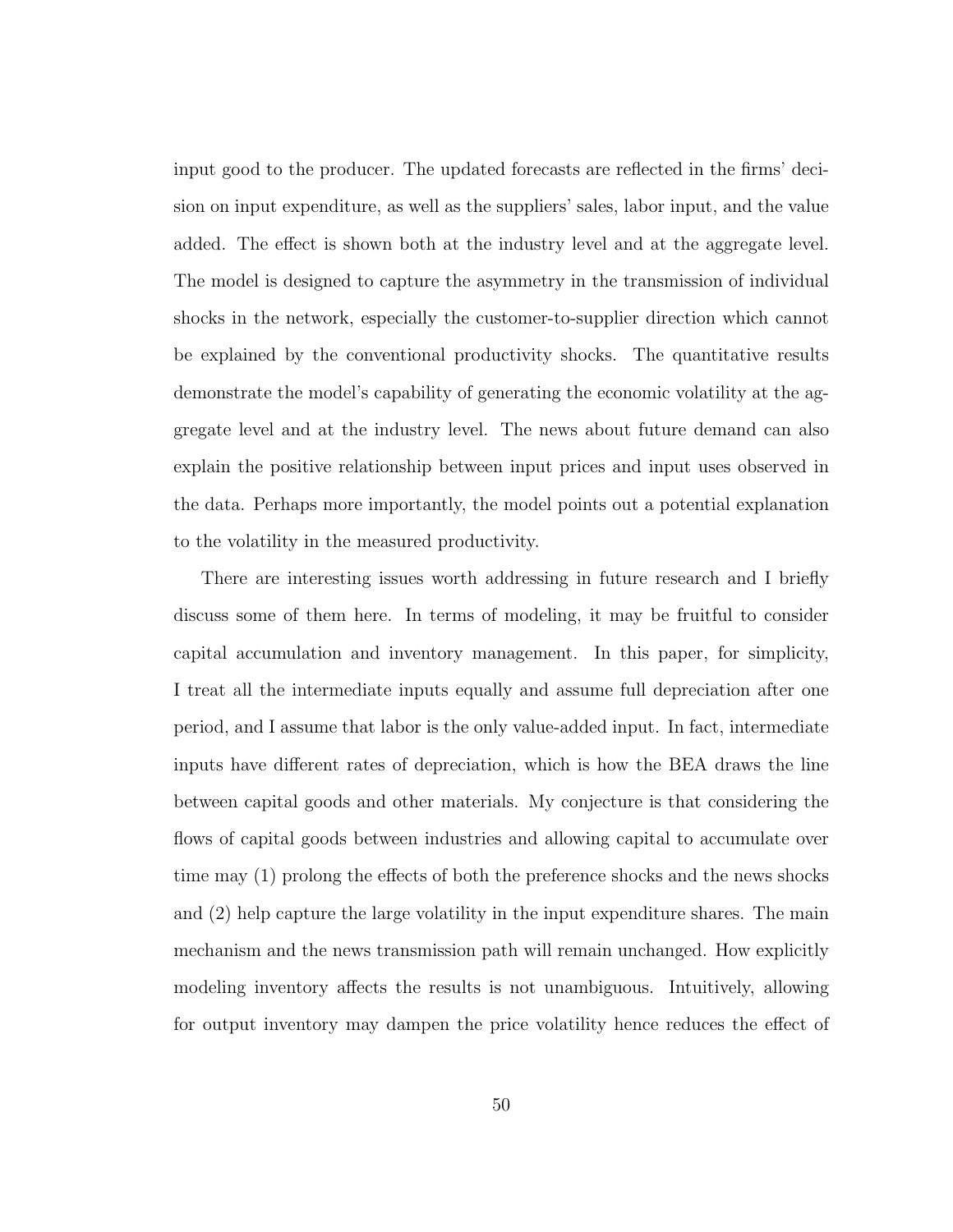preference shocks. On the other hand, input inventory may amplify the effect of news, especially if the horizon of news is further than one period, because it allows the suppliers that are higher on the production chain to react to the news even earlier. While it can be interesting to explore, modeling inventory complicates the analysis significantly, and the amount of products that goes into the inventory is small on the aggregate level (for example, in 2007, the changes in private inventory accounts for less than 0.3% of total value added.) Now turn to the quantitative exercise. A natural next step is to consider natural experiments and conduct policy evaluation. For instance, it is useful to see how the industries react to an increase in military expenditure and/or to the news of that increase. More insights may be gained by augmenting the model to study international trades and studying the spill-over effects between countries.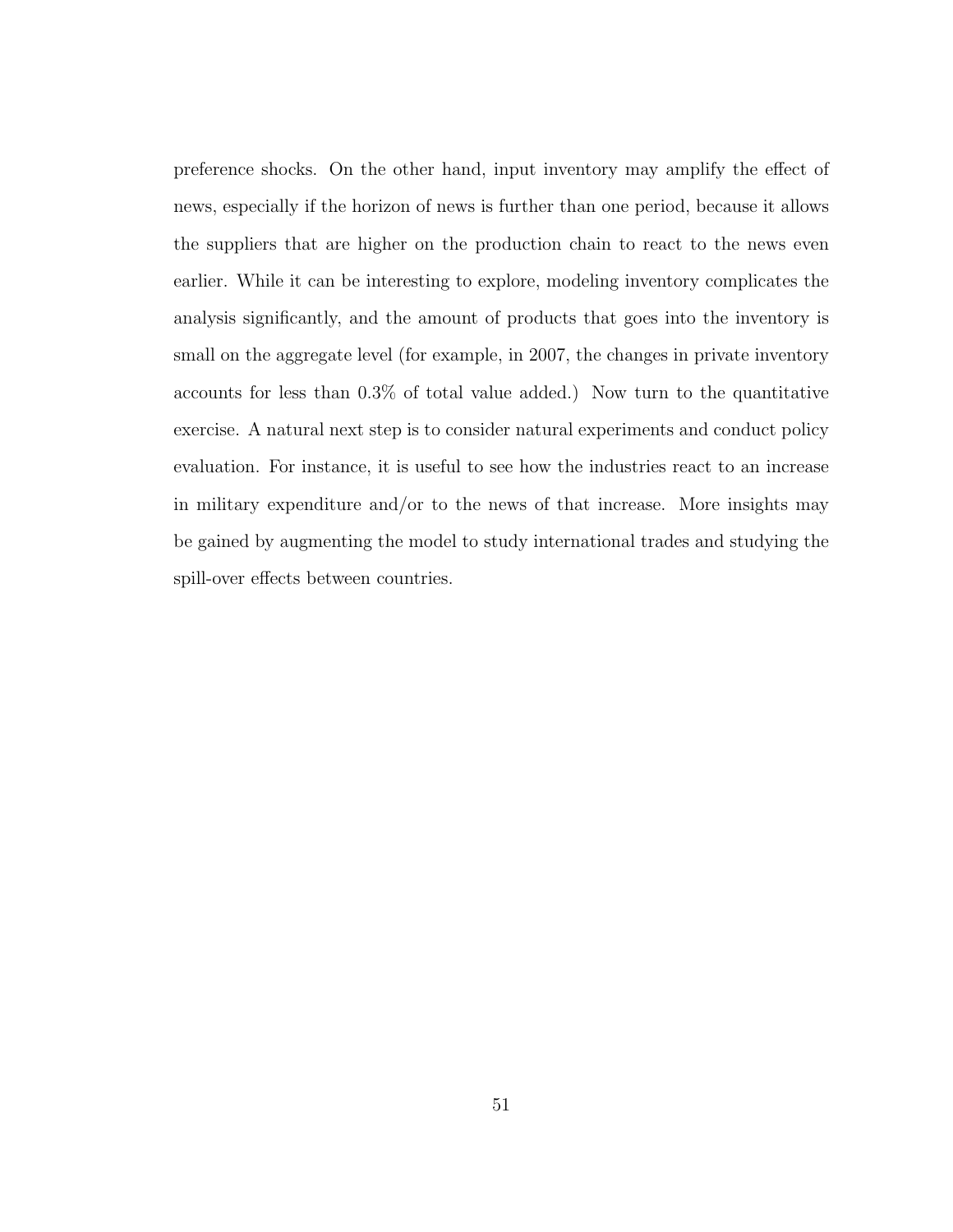# Chapter 2

# Endogenous Productivity Dispersion over the Business **Cycles**

# 2.1 Introduction

Cross-sectional productivity dispersion tends to rise in bad times. This is the case for productivity at the plant, firm, and industry level. Recently, this phenomenon has attracted growing attention from economists, with much new evi-dences from micro-level data sets.<sup>[1](#page-64-0)</sup> However, the significantly negative correlation between uncertainty and aggregate economic conditions is often treated as a calibration discipline, and not much work has been done to explain it.

<span id="page-64-0"></span><sup>1</sup>Examples are Higson, Holly and Kattuman (2002), Higson, Holly, Kattuman and Platis (2004), Bloom (2009), Bloom, Floetotto and Jaimovich (2010), Bachmann and Bayer (2011), Arellano, Bai and Kehoe (2009), Bachmann, Elstner and Sims (2011), Chugh (2010), Kehrig  $(2011)$ , to name a few.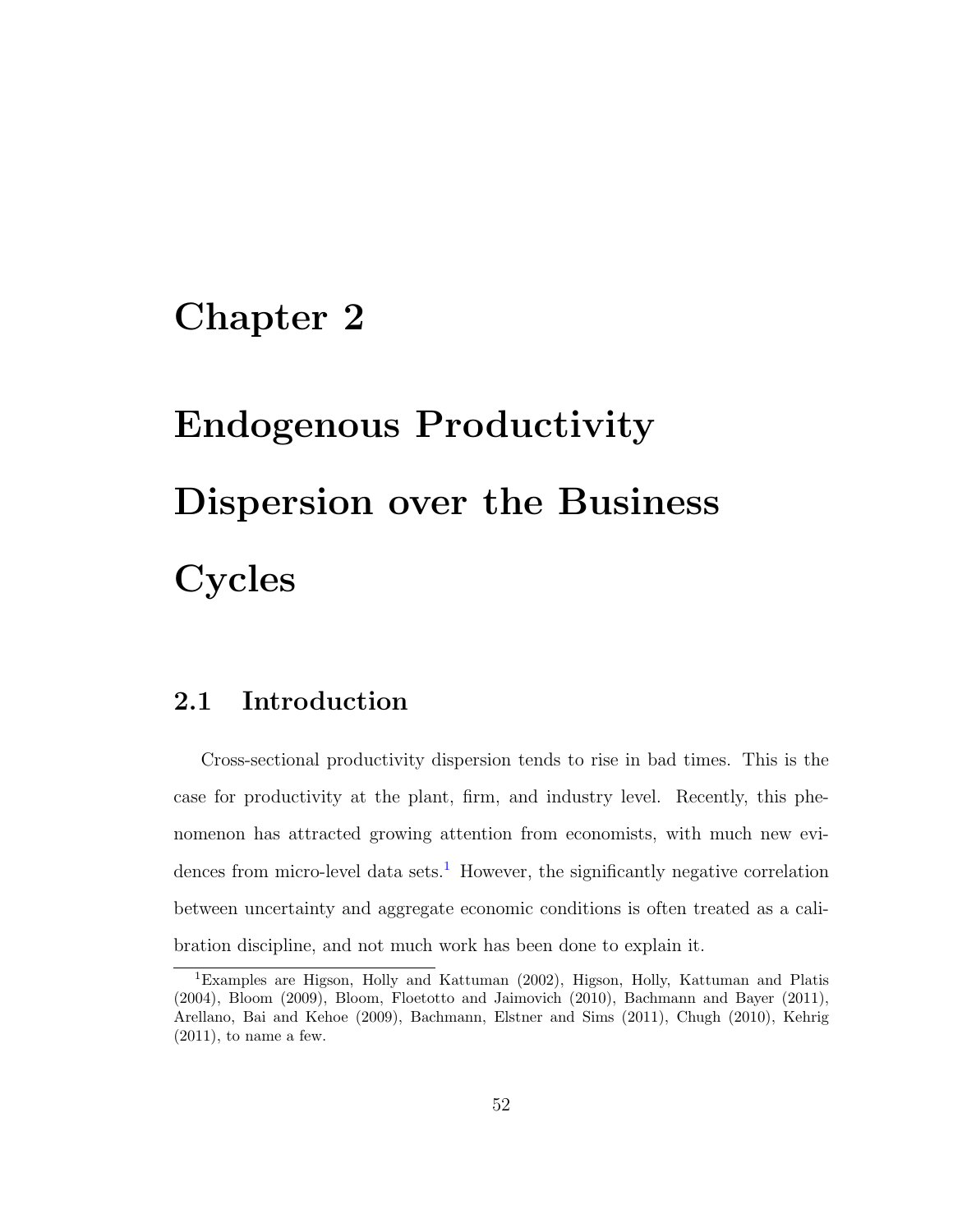In this paper, I provide a possible mechanism through which the worsened aggregate economic conditions lead to an increase in the measured dispersion in  $\dim/\text{plant-level productivity.}$ <sup>[2](#page-65-0)</sup> The model employed is close to the standard industry dynamics model with firm entry and exit built in the seminal work of Hopenhayn (1992), with aggregate fluctuations in "technology shocks" as the driving force of business cycles. Meanwhile, it differs from the standard model in that in each period, after observing the aggregate "technology shock realization," a staying firm has the option to adopt a risky project, in addition to a standard safe project whose productivity realization is determined by the aggregate state. Given the same capital input, the output and productivity associated with the risky project is a mean-preserving spread of the safe project's output and productivity. Although firms are risk neutral and the risky project does not give a higher flow payoff, there is a positive fraction of firms that strictly prefer to take the risk. This is because the option of exit provides a lower bound for a firm's continuation value as a function of working capital and creates a local convexity in it. Therefore, firms in this region have the incentive to randomize over their future values by choosing the risky project, and when the uncertain productivity is realized, dispersion arises. This setup resembles Vereshchagina and Hopenhayn's (2009) model of occupational choice. In bad times, this risky region gets larger and the fraction of risky firms rises. Consequently, the average or aggregate riskiness in firms' production increases, and so does the realized productivity dispersion. Despite the fact that the model is fairly standard with one little twist, it is capable of generating productivity dispersion negatively correlated with the aggregate state of the economy,

<span id="page-65-0"></span><sup>2</sup>This paper is not on firm theory. In what follows, the difference between a firm and a plant is not distinguished. The optimal number of plants/establishments a firm should have, although an interesting and important question, is not the focus.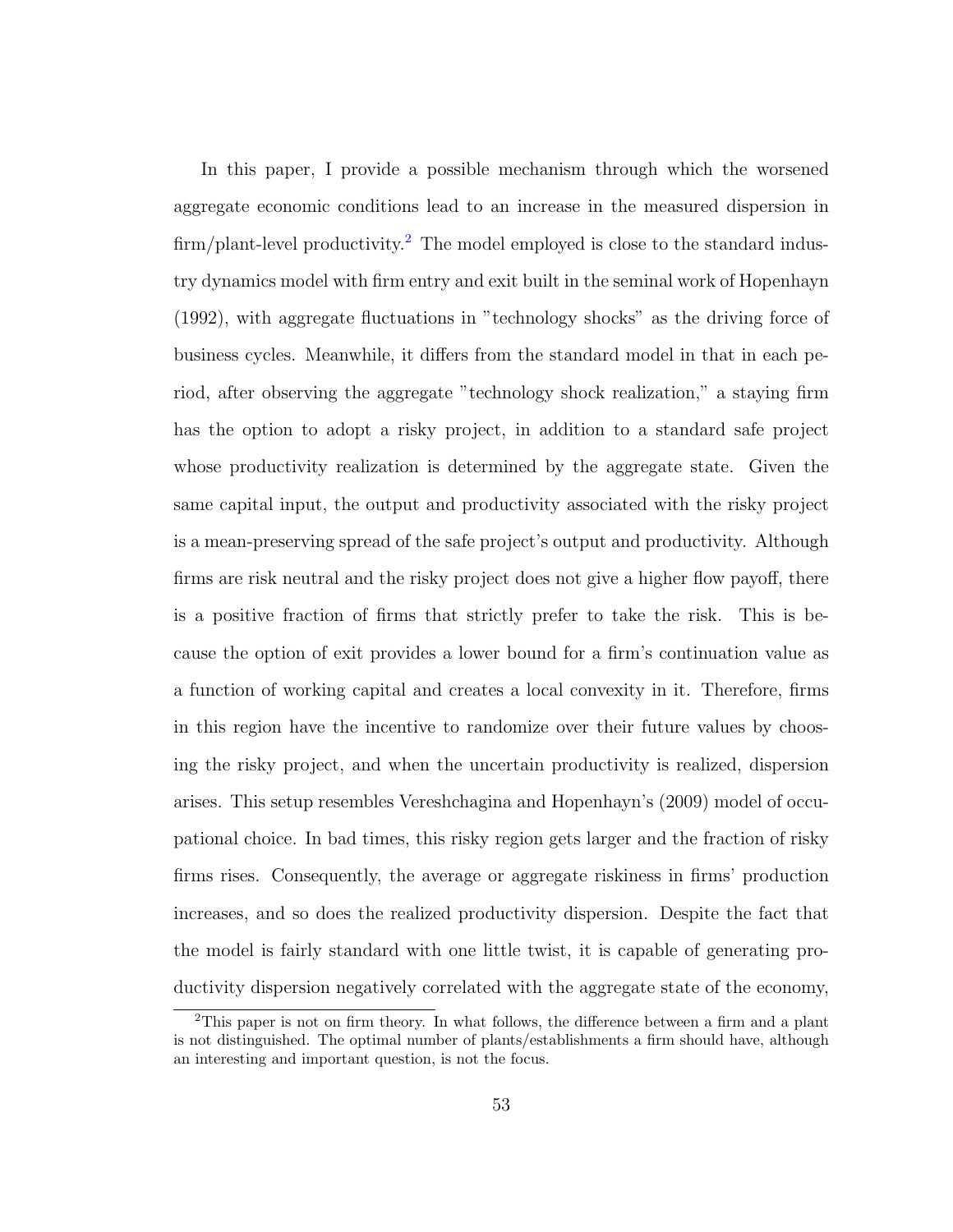with a correlation coefficient quantitatively in line with the data.

This model's mechanism is strongly motivated by empirical findings. It has features and implications that mirror the following micro-observations: (1) business cycle indicators lead the change in productivity dispersion; and (2) in recessions, more firms become risky and the exit rate is therefore countercyclical; (3) new firms are relatively small and small firms have a low survival rate; (4) small and/or young firms tend to bear more risk and/or show larger productivity dispersion.

The first two points involve the cyclical change. The increase in measured cross-sectional dispersion of plant- and/or firm-level productivity lags the worsened business cycle indicators, for example, the GDP growth rate, as shown in Bachmann, Elstner and Sims (2011) and Kehrig (2011) among others. A similar response is observed in the stock market. The last point relates to the key feature of the model. Although, unfortunately, I do not have direct observations from the data, there is indirect evidence that implies that there is a larger fraction of risky firms in recessions, consisting mainly of small firms. The exit rate rises in bad times. The findings on the relation between firm size and exit rate show that small firms and establishments drive the negative correlation between the exit rate and business cycles. This indicates that small firms are more sensitive to the cyclical change, as the model predicts. The increased exit rate in bad times is shown in papers such as Campbell (1998) and Jaimovich and Floetotto (2008) and is discussed in Section [2.2.](#page-70-0) Perhaps more direct evidence is found in the cyclical pattern of price dispersion recently documented in Bachmann and Moscarini (2011) and Berger and Vavra (2011). Cross-sectional dispersion in price changes is countercyclical, both within and across sectors. Meanwhile, the dispersion is positively correlated with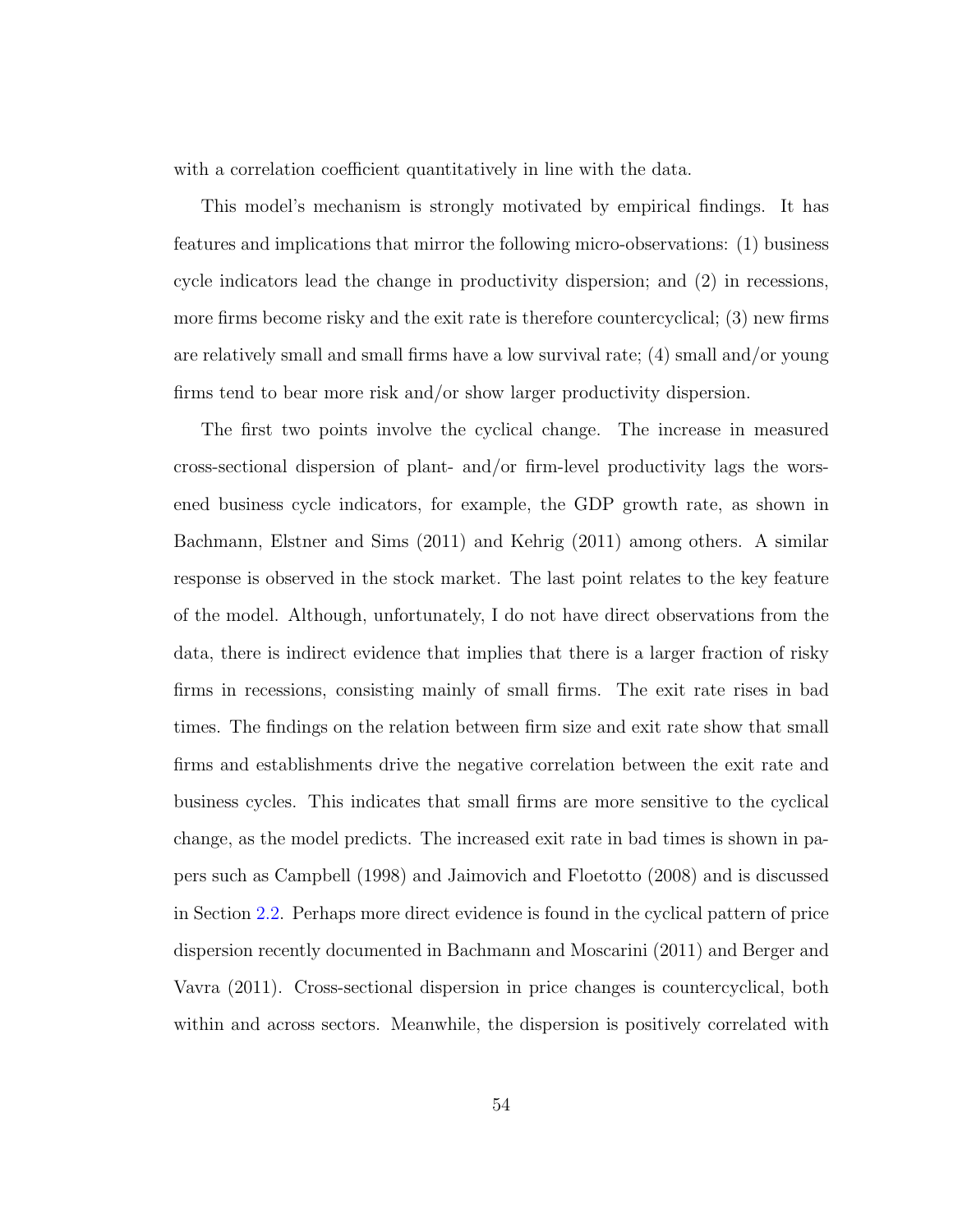the frequency of adjustments, which is also countercyclical. The higher adjustment frequency in bad times can be interpreted as a result of firms doing more frequent risky pricing experiments due to lower experimentation cost, as in Bachmann and Moscarini (2011).

The latter two points are closely related, as the exit hazard is a special form of firm-level risk. The relation between firm size and dynamics is well established and can be traced back to, for example, Dunne, Roberts, and Samuelson (1988). This is discussed further in Section [2.2.](#page-70-0) The findings on firm size and riskiness mainly come from two directions. First, it is well established in the entrepreneurship literature that entrepreneurs, especially poorer ones, bear a substantial amount of risk and tend to hold largely undiversified assets by investing heavily in their own firms, despite little or no premium in doing so. The risk here is interpreted as either the dispersion in small firm owners' personal income or the dispersion in return to private equity. At the same time, privately owned businesses are, on average, smaller in scale, measured in terms of either capital stock, number of employees, or output.<sup>[3](#page-67-0)</sup> The second stream of empirical findings, more relevant to my work, regards the productivity and firm size differential. Gertler and Gilchrist (1994), using the Quarterly Financial Report for Manufacturing Corporations, find that smaller firms exhibit a higher standard deviation in sales growth rates than larger ones do. Dhawan (2001) looks at publicly traded firms in Compustat and finds that small firms have a higher failure rate and a larger standard deviation in profit rate, while, conditional on surviving, small firms show a higher average profit rate. The superior profitability in small firms is reducd if profits are adjusted according to

<span id="page-67-0"></span><sup>3</sup>Examples of work in this direction are Hamilton (2000), Moskowitz and Vissing-Jorgensen (2002), and Herranz, Krasa and Villamil (2009). See Quadrini (2009) for a detailed review.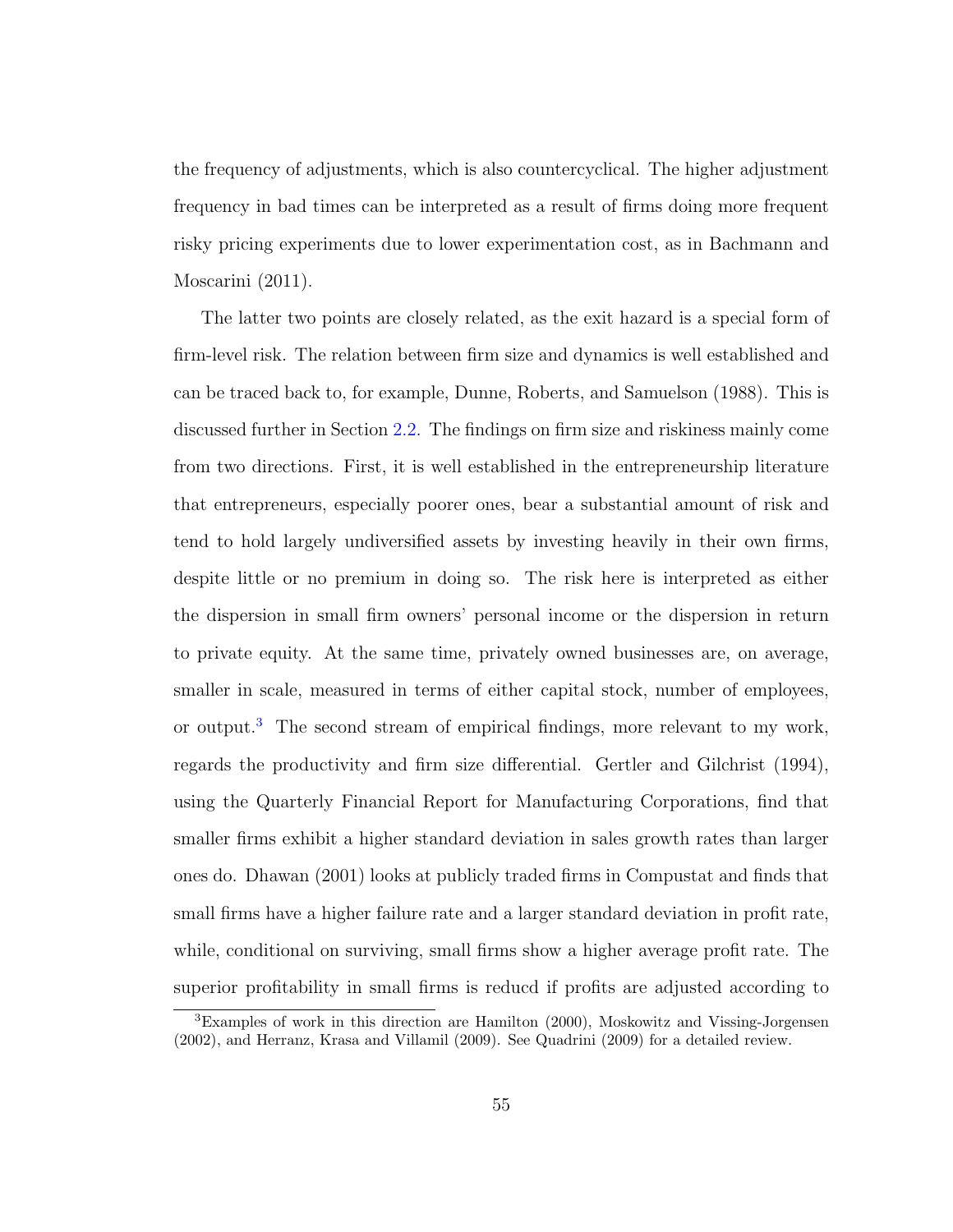the failure rates. Here, Dhawan defines the profit rate as operating income per unit of capital, and he defines the firm-level riskiness or volatility as the variance in the random realizations of production. Using his definitions, my model generates the same pattern of profit rate and riskiness differential by size. There is also evidence from outside the U.S. For example, using a firm-level German data set, USTAN, that covers the majority of German industries, Bachmann and Bayer (2011) find decreasing productivity risk in firm size, where the risk is measured as the average cross-sectional standard deviation in log-differences in firm-level Solow residuals.

The goal of this paper is to complement existing theories on what causes the negative correlation between business cycles and cross-sectional productivity dispersion. It is true that, if measured uncertainty and aggregate economic conditions are correlated, the cause can be from either direction. The real option literature that aims to explain such countercyclicality suggests the opposite direction for a causal relationship, from increased uncertainty to decline in aggregate economic activity. An influential paper in this area is Bloom (2009), which was later generalized by Bloom et al. (2010). Bloom shows that increased uncertainty, through the channel of adjustment costs to capital and labor, leads to a larger option value of waiting and a pause in investment and employment. A sizable drop in aggregate economic activity occurs because of this "wait-and-see" effect. The time-varying uncertainty is twofold in his model: (1) the time series standard deviation of productivity can be either high or low, evolving as a Markov process, and (2) the one-step-ahead conditional variance of this Markov process depends on current realization. However, Bachmann and Bayer (2011) and Bachmann, Elstner and Sims (2011) show that there is little evidence of sizable "wait-and-see" effects in the data. In addition, the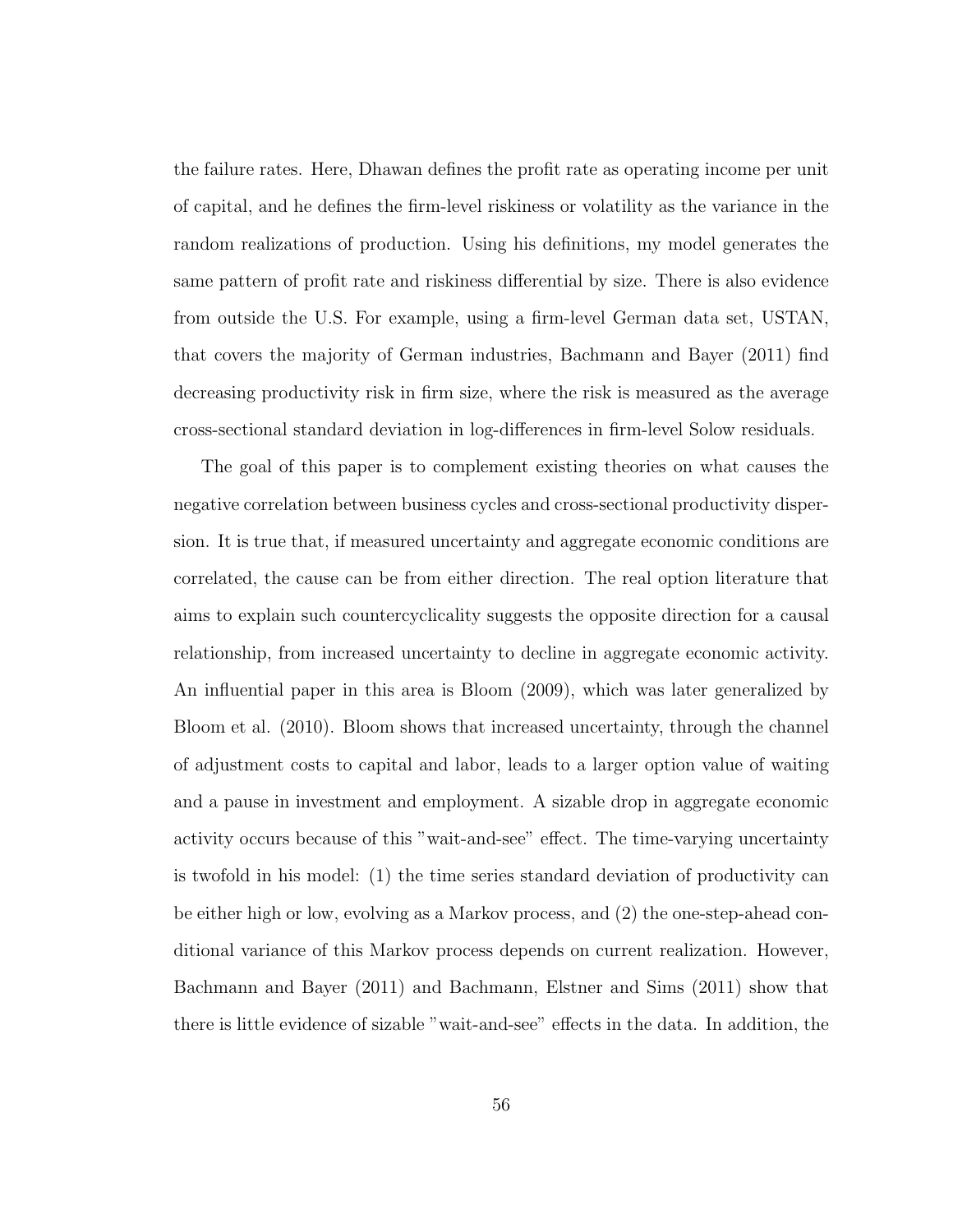process of entry and exit is neglected. Arellano, Bai and Kehoe (2009) do consider the entry and exit dynamics that interact with financial constraints, but, again, the causal direction is from a time series uncertainty shock to a sizable response in aggregate variables.

It is important to note that the importance of the uncertainty shock is not denied in this paper, and the inverted causality may still be true. But there is an issue regarding measuring uncertainty, which relates to the lead-lag relationship between uncertainty and cycles. Time series variances of major business condition indicators are often interpreted as uncertainty. In addition, a parallel family of uncertainty measures concerns the realized cross-sectional dispersion in microlevel performance, which includes, among other things, the cross-sectional variance in measured firm-level total factor productivities, levels or growth rates, and sales growth rates. However, realized cross-sectional dispersion is only a proxy for uncertainty. Besides, increased micro-level cross-sectional dispersion tends to lag recessions. This suggests a possible causality from an aggregate economic state to measured uncertainty, in particular, cross-sectional dispersion in productivities. This paper looks at this interesting issue from an angle different from the one adopted by the aforementioned literature.

The other paper that entertains the same causal direction as mine is Bachmann and Moscarini (2011). They build a model in which firms need to run costly experimentation and hence learn about their own market powers. As a result of lower experimentation costs, the dispersion of productivity measured in sales is larger during recessions due to more experiments being conducted. My model shares a similar feature with theirs, in that the option of exiting promotes the risky per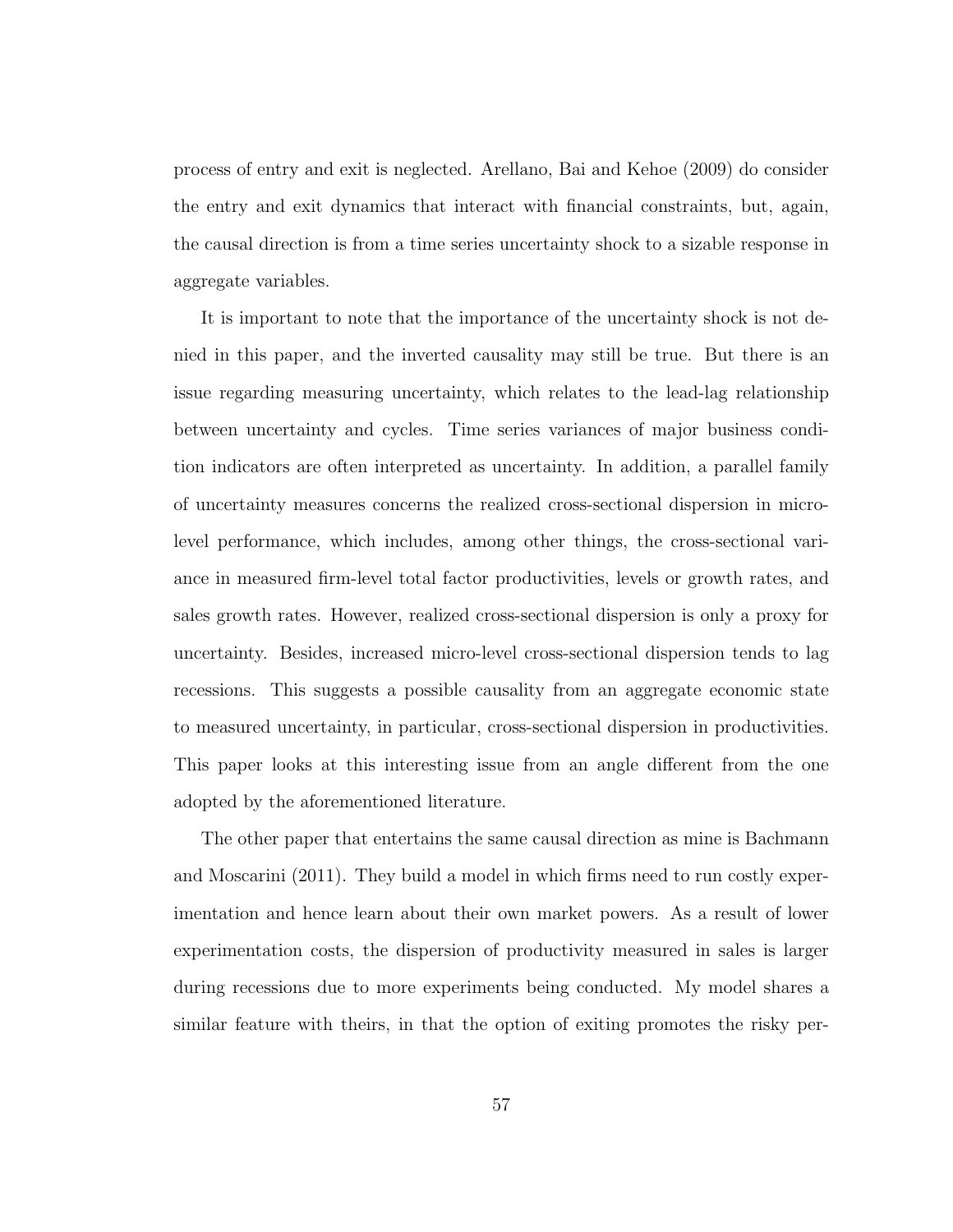formance of firms, while the rest of the mechanism is very different. At the same time, my model differs from theirs by predicting that smaller firms are the major contributors to productivity dispersion and entry/exit dynamics.

The rest of the paper is organized as follows. Section [2.2](#page-70-0) describes the stylized facts on the cyclical dispersion of productivity, firm size distribution, and dynamics. Section [2.3](#page-77-0) contains a simple three-period model that illustrates the mechanism and shows preliminary results. Section [2.4](#page-88-0) takes the simple model to an infinite horizon. Section [2.5](#page-111-0) concludes.

## <span id="page-70-0"></span>2.2 Empirical Facts

Cyclical Productivity Dispersion. Eisfeldt and Rampini (2006) use data from Compustat and find countercyclical movement of dispersion in Tobin's q. At the same time, they show a similar pattern for dispersion of total factor productivity growth rates at the four-digit SIC level, with a correlation of −0.465. Bloom (2009) shows that U.S. stock market volatility, as measured by the VXO index, is positively correlated with the cross-sectional standard deviations of firm profit growth, firm stock return, and industrial total factor productivity (TFP) growth at the four-digit SIC level, but its correlation with industrial production is significantly negative. Moreover, Bloom, Floetotto and Jaimovich (2010) take an even closer look at this issue and examine the Census of Manufactures. They find that various measures of uncertainty are significantly countercyclical at all establishment, firm, industry, and aggregate levels. Bachmann and Bayer (2011) use a long panel of German firm-level micro-data that covers all single-digit industries to show that the correlation between dispersion in growth rates of firm-level TFP, sale, and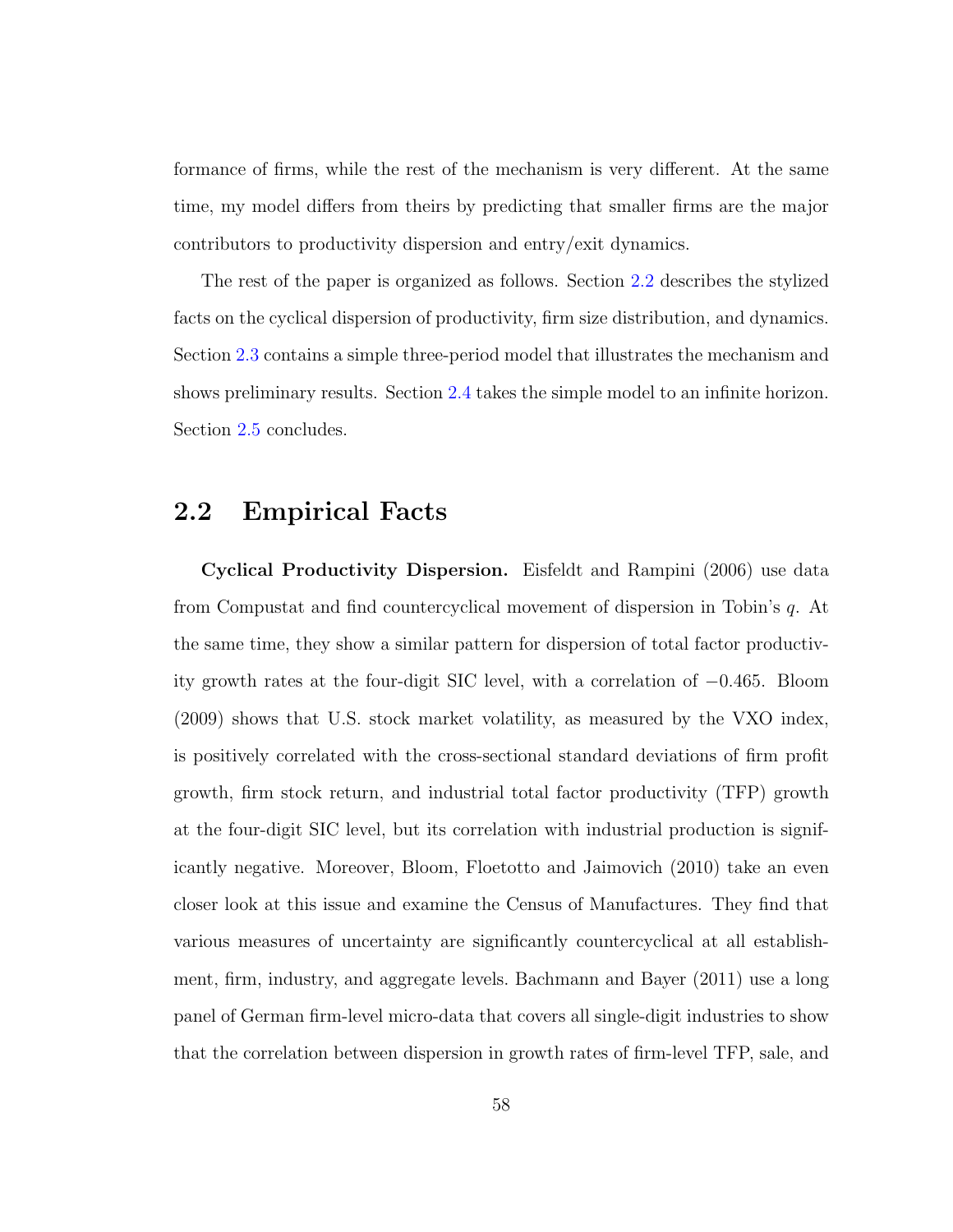value added and economic performance is significantly negative. This pattern is maintained in subsamples divided by sector and by size. Although taken from a different economy, their USTAN data set has the clear advantage in coverage. Moreover, by looking at different size quantiles, they document that average time series productivity dispersion in smaller firms tends to be larger than in bigger firms. Chugh (2010) explores the profitability series constructed by Cooper and Haltiwanger (2006) from the Longitudinal Research Database and calculates the cyclical correlation between average productivity and the dispersion of profitability to be −0.97. However, the sample is of relatively short length, covering only 1977-1988, a period that exhibits an unusually large degree of opposite movement. Kehrig (2011) focuses more on the dispersion of productivity levels rather than profit rates. He looks at the establishment-level data of the U.S. manufacturing sector that consists of the Annual Survey of Manufactures, the Census of Manufactures, the Plant Capacity Utilization Survey, and the Longitudinal Business Database. Although the manufacturing sector as a whole shows a countercyclical dispersion in establishment-level TFP, the durable goods industries show stronger cyclicality and it is the firms in the bottom quantile of the productivity distribution that drive the dispersion dynamics.

In this paper, I study how the aggregate economic state affects the dispersion in micro-level productivity. To link my model to data, ideally, the aggregate state is the average productivity measured as the cross-sectional average of plant-level TFP, and the dispersion is then the variance or inter-quantile range of plant-level TFP. Lacking the plant-level data, I use industry data at the four-digit SIC level to approximate the desired measures. The paper is silent on the validity of this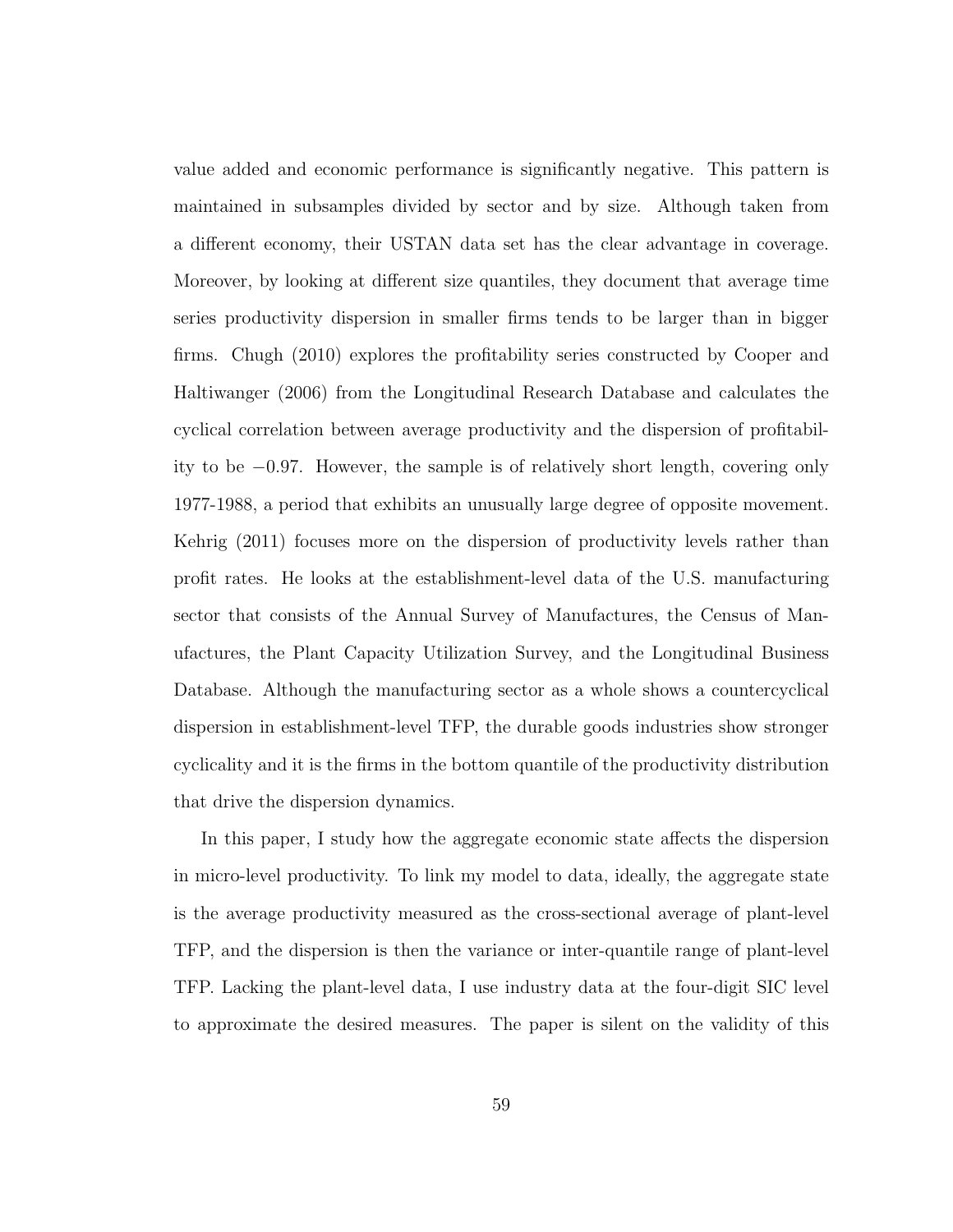<span id="page-72-0"></span>

Figure 2.1: Cyclical Indicators and Variances in TFP. The upper panel plots different cyclical indicators, Real GDP (dotted line), Real total manufacturing output (solid line), Average TFP across industries at the 4-digit SIC level (dashed line). The lower panel shows the cyclical behavior of TFP dispersion measured as the variance (solid line with dots), together with Average TFP (dashed line). All series are HP-filtered. The shaded bars indicate official NBER recessions. Real GDP data are from FRED; TFP series are from MIPD, as is Manufacturing output measured as Real Total Shipments.

approximation, but Bloom et al. (2010) show that the countercyclical patterns of productivity dispersion are similar at the plant, firm, and industry levels.

The upper panel of Figure [2.1](#page-72-0) shows the co-movement of different business cycle indicators. In particular, I claim that the average TFP is a valid aggregate state indicator for the manufacturing sector. The correlation coefficient between average TFP (HP filtered) and sectoral output (HP filtered) is 0.86 with a p-value of scale 10<sup>−</sup><sup>9</sup> . The average TFP corresponds to the cyclical indicator used throughout the model, and the fluctuation in TFP represents a technology or productivity shock, which drives the dynamics of the model economy. Following Eisfeldt and Rampini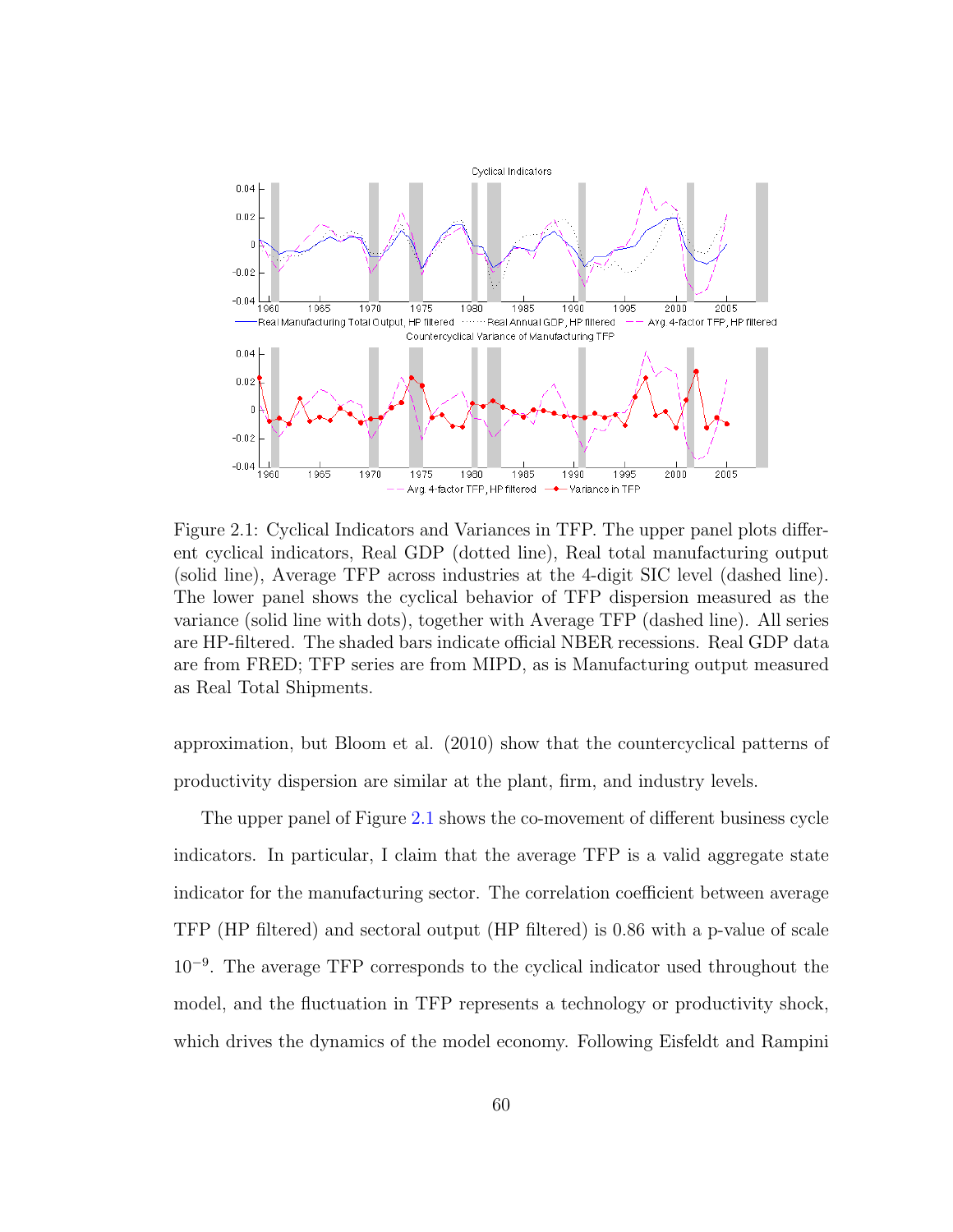(2006) and Bloom (2009), I use dispersion in the cross-sectional distribution of the TFP growth rate at the four-digit SIC level to approximate that at the individual level, without arguing the validity of the approximation. Note that the desired distribution is that of the levels of TFP instead of growth rates. The result is the lower panel of Figure [2.1,](#page-72-0) which illustrates the countercyclical movement of the variance in TFP.[4](#page-73-0) The precise correlation coefficients for the U.S. manufacturing sector are documented in detail in both Bloom, Floetotto and Jaimovich (2010) and Kehrig (2011) and are summarized in Table 2.1 together with my own calculations.

Due to the limitations of the data, I use dispersion measures for the TFP growth rate instead of the TFP level. The corresponding cyclical indicators are then the GDP growth rate, the sectoral output growth rate, and the average TFP growth rate. To be comparable to other works, I include only the GDP growth rate and GDP HP residuals in Table 1.

Firm Dynamics. One important cyclical feature of firm dynamics that motivates this paper is that the exit rate moves countercyclically. This phenomenon is well documented in Campbell (1998) who uses ASM data between the second quarter of 1972 and the last quarter of 1988. In addition, Jaimovich and Floetotto (2008) assemble a new annual data set from 1956 to 1996 at the firm level across a broader range of industries and find that despite the difference in numbers, the exit rates of all examined industries are countercyclical. To illustrate firm dynamics over time, I obtain annual data from 1977 to 2009 in Business Dynamics Statistics (BDS) at CES, a data set that recently became publicly available. To

<span id="page-73-0"></span><sup>&</sup>lt;sup>4</sup>I obtain data from the same sources as the aforementioned two papers, yet with more recent data up to 2005. I get the same significantly negative correlations as in those two papers if I use only the same range of data as they do. However, if I include the updated data as shown in Figure [2.1,](#page-72-0) I find a negative correlation that is not significant and is much smaller in absolute scale, which is less than 0.11.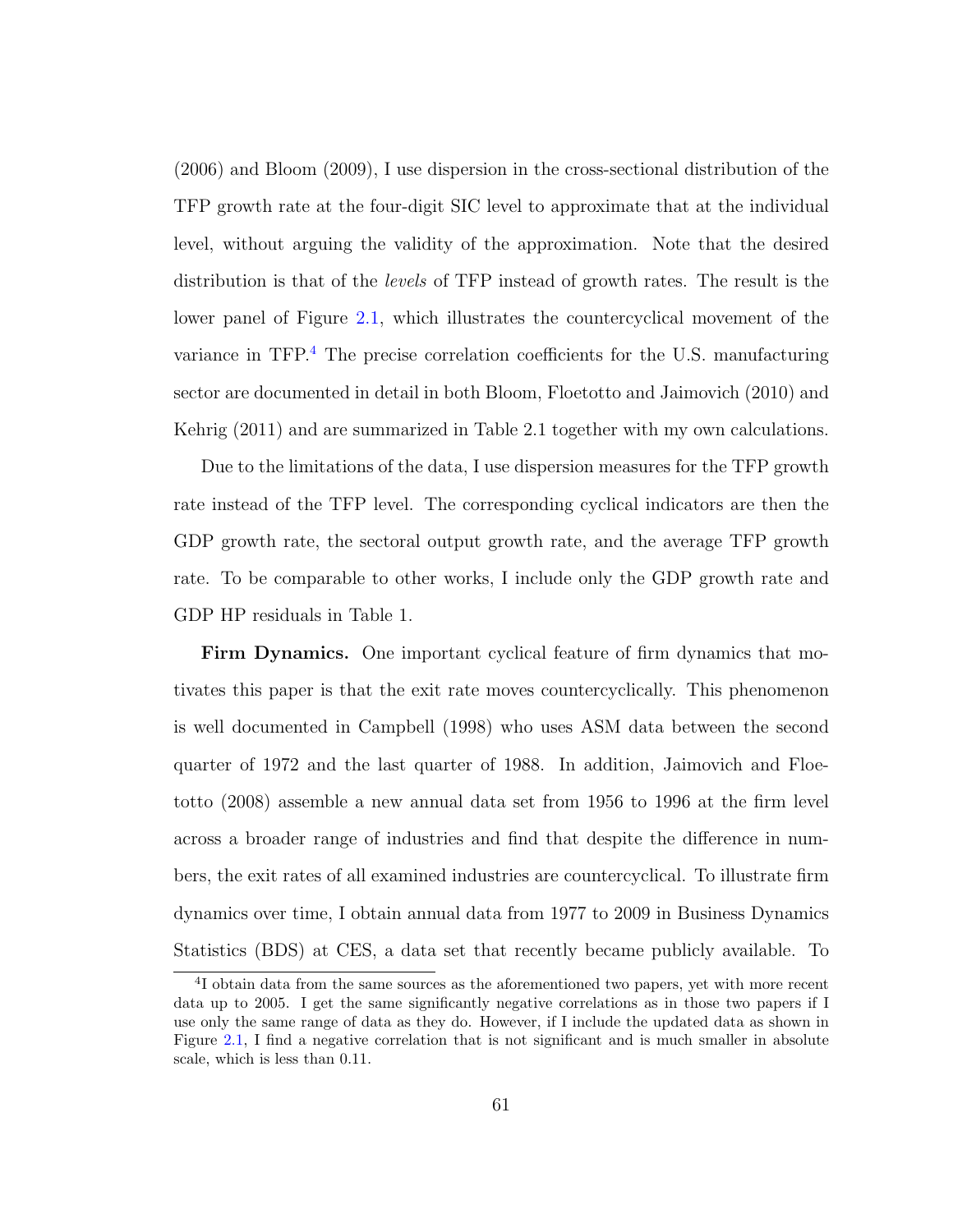| U.S. Manufacturing                                                 |  | $\triangle$ GDP | GDP      | Avg. $\triangle TFP$ |
|--------------------------------------------------------------------|--|-----------------|----------|----------------------|
| Kehrig (2011): Establishment level TFP Std. Dev.                   |  |                 |          |                      |
| Durables<br>(1)                                                    |  | $-0.420$        | $-0.528$ |                      |
| (2)<br>Non Durables                                                |  | $-0.172$        |          |                      |
| Bloom et. al. $(2010)$ : Establishment $(E)$ and firm $(F)$ level. |  |                 |          |                      |
| (3)<br>$\Delta$ Output, IQR, E                                     |  | $-0.364$        |          |                      |
| $\Delta$ TFP, Std. Dev., E<br>(4)                                  |  | $-0.273$        |          |                      |
| $\Delta$ Sales, IQR, F<br>(5)                                      |  | $-0.265$        |          |                      |
| (6)<br>Stock Returns, IQR, F                                       |  | $-0.339$        |          |                      |
| Calculated from NBER-CES MIPD: Industry level $\triangle TFP$      |  |                 |          |                      |
| IQR                                                                |  | $-0.502$        | $-0.298$ | $-0.184$             |
|                                                                    |  | (0.000)         | (0.021)  | (0.108)              |
| Std. Dev.<br>(8)                                                   |  | $-0.262$        | $-0.241$ | $-0.129$             |
|                                                                    |  | (0.038)         | (0.051)  | (0.194)              |
| Var.<br>$\left\lfloor 9 \right\rfloor$                             |  | $-0.249$        | $-0.245$ | $-0.123$             |
|                                                                    |  | (0.046)         | (0.048)  | (0.206)              |

Table 2.1: Correlations Between Dispersion and Cyclical Indicators

The first column of results shows the correlation coefficients  $(p$ -value) for real GDP growth rate, the second for residuals of HP-filtered real GDP, and the last for the weighted average TFP growth rate in the manufacturing sector. Rows (1) and (2) are taken from Tables 3 and 4 in Kehrig (2011), in which the micro-level data sources are mainly ASM/CM/LBD, continuously covering the period of 1972-2005 at an annual frequency. Rows (3) to (6) are from Table 1 in Bloom, Floetotto and Jaimovich (2010). Establishment-level data are also from ASM/CM/LBD, 1972-2006, while the firm-level infomation is from Compustat at quarterly frequency, 1967:II-2008:III for sales growth and 1969:I-2010:III for stock returns. Rows (7) to (9) are TFP dispersions across industries at the four-digit SIC level and the NBER-CES Manufacturing Industry Productivity Database is the source, covering 1959-2005 at an annual frequency. Except for the inter-quantile range (IQR), all other moments of industrial TFP growth are weighted by the real value of total shipments. Numbers in parentheses are one-sided  $p$ -values under the null of non-negative correlation.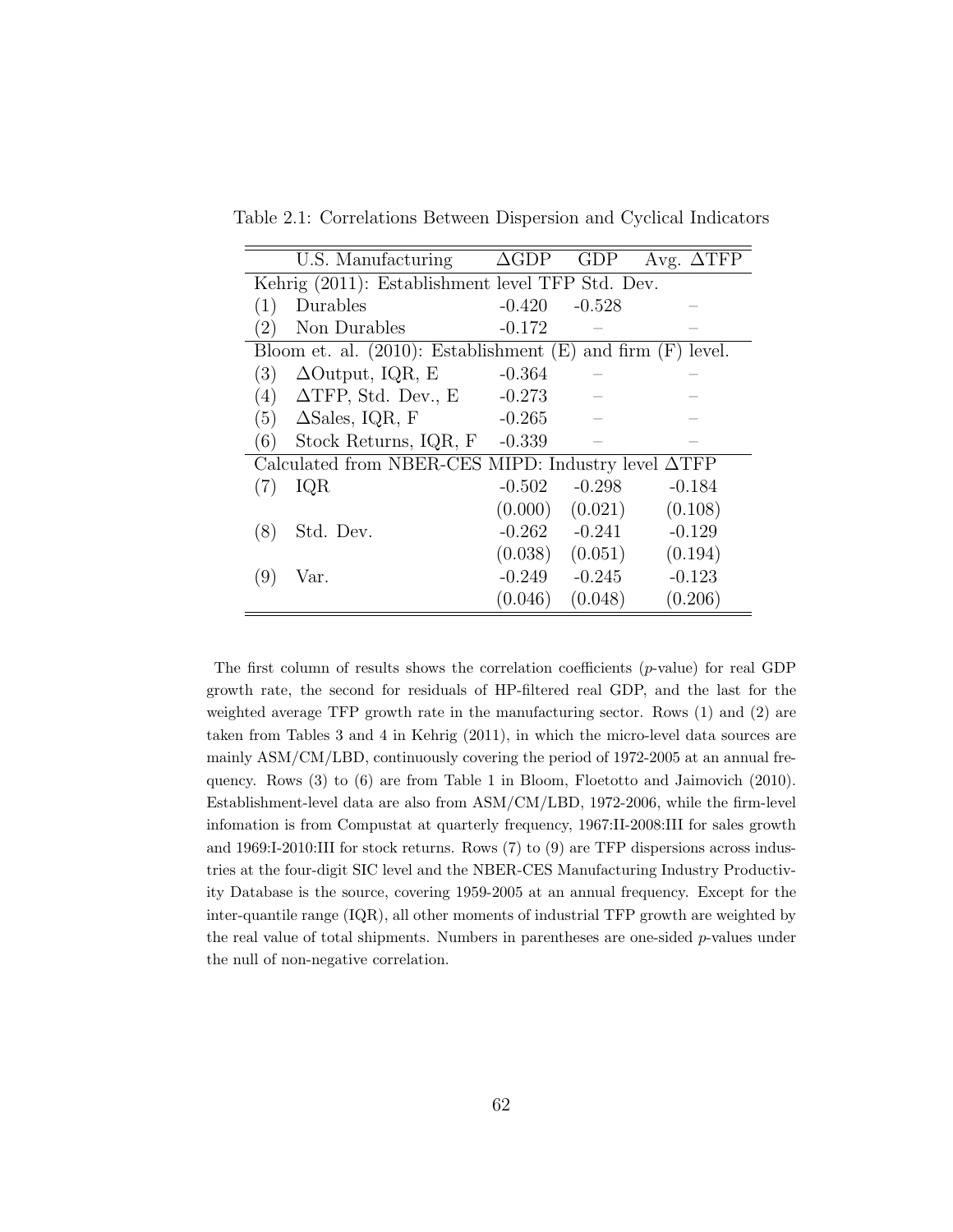be consistent with micro-level evidence on countercyclical dispersion, I look only at establishments in the manufacturing sector.<sup>[5](#page-75-0)</sup>

Table 2.2 summarizes the establishment entry and exit rates by firm size.<sup>[6](#page-75-1)</sup> A firm is classified as small if it has fewer than 50 registered employees. This is again not ideal, but subject to data availability. The preferred size classification is by capital stock. A more detailed illustration of entry and exit rates by year and by establishment size can be found in the Appendix.

Comparing establishment dynamics in small firms to those of large ones, they are of a much larger scale, more volatile, and more cyclical. Therefore, in the quantitative model, I focus only on the dynamics in small firms and treat the entry and exit of large firms mainly as exogenous, and they happen only with small probability.

The model I build in the following sections tries to explain the negative correlation between average productivity and cross-sectional productivity dispersion. The main mechanism emphasizes the different behavior between small and large firms,

<span id="page-75-0"></span><sup>5</sup>A noteworthy issue here is how to define an entering establishment and an exiting one. According to the official overview of the BDS data set, "An establishment opening or entrant is an establishment with positive employment in the current year and zero employment in the prior year. An establishment closing or exit[ing] is an establishment with zero employment in the current year and positive employment in the prior year. The vast majority of establishment openings are true greenfield entrants. Similarly, the vast majority of establishment closings are true establishment exits (i.e., operations ceased at this physical location). However, there are a small number of establishments that temporarily shutdown (i.e., have a year with zero employment) and these are counted in the establishment openings and closings." Therefore, an inevitable caveat is that although of relatively small number, an "idling" establishment can show up in the data first as an exiting one, and then as an entrant, for potentially many times. However, one clear advantage especially over firm-level data is that mergers and acquisitions are not reasons for disappearing units. Therefore, I can safely assume that exiting establishments suffer from low realizations of productivity.

<span id="page-75-1"></span><sup>6</sup>The entry and exit rates are indeed calculated using the numbers of newborn establishments, closed establishments, and existing establishments. However, the size is classified using the number of employees in a firm, instead of an establishment. One can only argue that large firms tend to own large establishments, and therefore large establishments exhibit similar dynamics to the ones owned by large firms. Otherwise, it is not clear whether this is a valid approximation.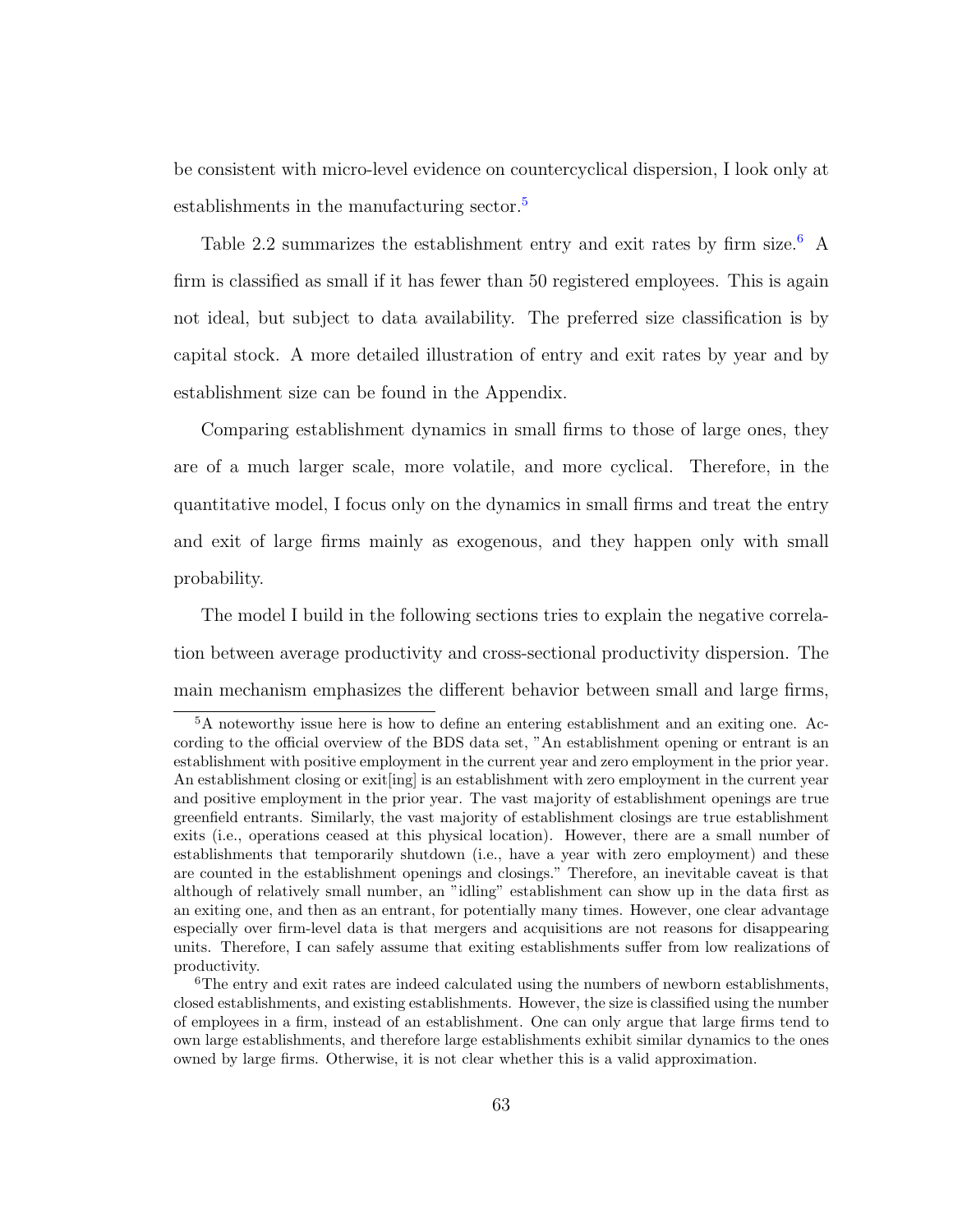| U.S. Manufacturing 1977-2009 |                                                            |         |         |         |
|------------------------------|------------------------------------------------------------|---------|---------|---------|
|                              |                                                            | Total   | Large   | Small   |
| (1)                          | Avg. Entry Rate $(\%)$                                     | 9.36    | 5.18    | 31.18   |
| (2)                          | Avg. Exit Rate $(\%)$                                      | 9.28    | 6.00    | 30.06   |
| (3)                          | Std. Dev. (Entry <sup>HP</sup> ) $(\%)$                    | 0.52    | 0.64    | 1.85    |
| (4)                          | Std. Dev. $(Exit^{HP})$ $(\%)$                             | 0.67    | 0.90    | 1.56    |
| (5)                          | $Corr(Entry^{HP}, (Avg. TFP)^{HP})$                        | 0.20    | 0.19    | 0.21    |
|                              |                                                            | (0.29)  | (0.33)  | (0.29)  |
| (6)                          | $Corr(\text{Exit}^{HP}, (\text{Avg. TFP})^{HP})$           | $-0.26$ | $-0.17$ | $-0.23$ |
|                              |                                                            | (0.17)  | (0.37)  | (0.24)  |
| (5')                         | $Corr(\Delta \text{Entry}, \text{Avg. }\Delta \text{TFP})$ | 0.22    | 0.13    | 0.31    |
|                              |                                                            | (0.26)  | (0.51)  | (0.11)  |
| (6')                         | $Corr(\Delta \text{Exit}, \text{Avg. }\Delta \text{TFP})$  | $-0.10$ | 0.06    | $-0.06$ |
|                              |                                                            | (0.62)  | (0.76)  | (0.73)  |

Table 2.2: Entry and Exit Rates in Manufacturing Sector

The data source is still BDS. The binary grouping rule in size can be found in the caption for Figure  $2.2$ . In Rows  $(1)$  and  $(2)$ , the numbers are simple time series averages. Rows (3) and (4) are time series standard deviations for HP residuals. Rows (5) to (6) are correlations for HP residuals, and Rows (7) and (8) are for changes. Numbers in parenthesis are p-values. I choose to compute correlation coefficients in this way instead of using original entry/exit rates because there is a declining trend in both series. This is an interesting observation for its own sake, but this paper is silent on it.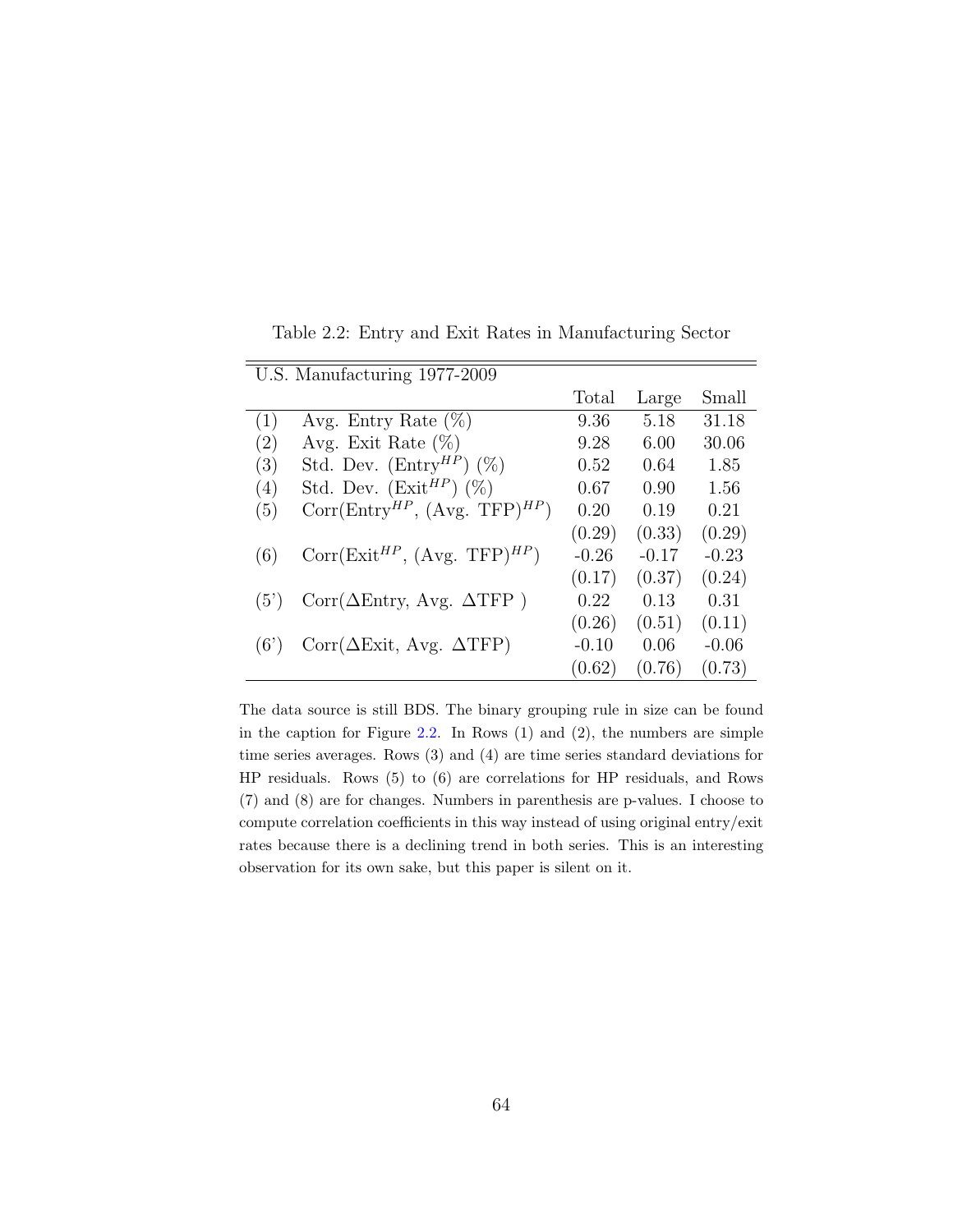<span id="page-77-0"></span>

Figure 2.2: Cyclical Behavior of Entry and Exit in Manufacturing Sector by Size. A small firm is classified as one with fewer than 50 registered employees, and a large one with at least 50. This figure shows the original series of entry (solid lines) and exit (dashed lines) rates by size. The two thinner lines at the bottom are for large firms, and the two thicker ones are for small firms. Data on entry and exit rates are from BDS of CES.

which leads to observed differences in their entry and exit dynamics.

# 2.3 A Simple Model

To highlight the mechanism, I start from a simplified and tractable three-period version of the full model. I remove some features of the working model that are not as crucial and focus only on the incumbents' problem. The main idea is that the option to exit promotes risk taking of small firms by creating a local nonconcavity in a firm's continuation value function, which in turn generates a nondegenerate dispersion in productivity. Moreover, as is shown in the comparative statics analysis, such dispersion becomes larger in bad times, due to a larger fraction of risk-taking firms. The same mechanism drives the infinite horizon model as well.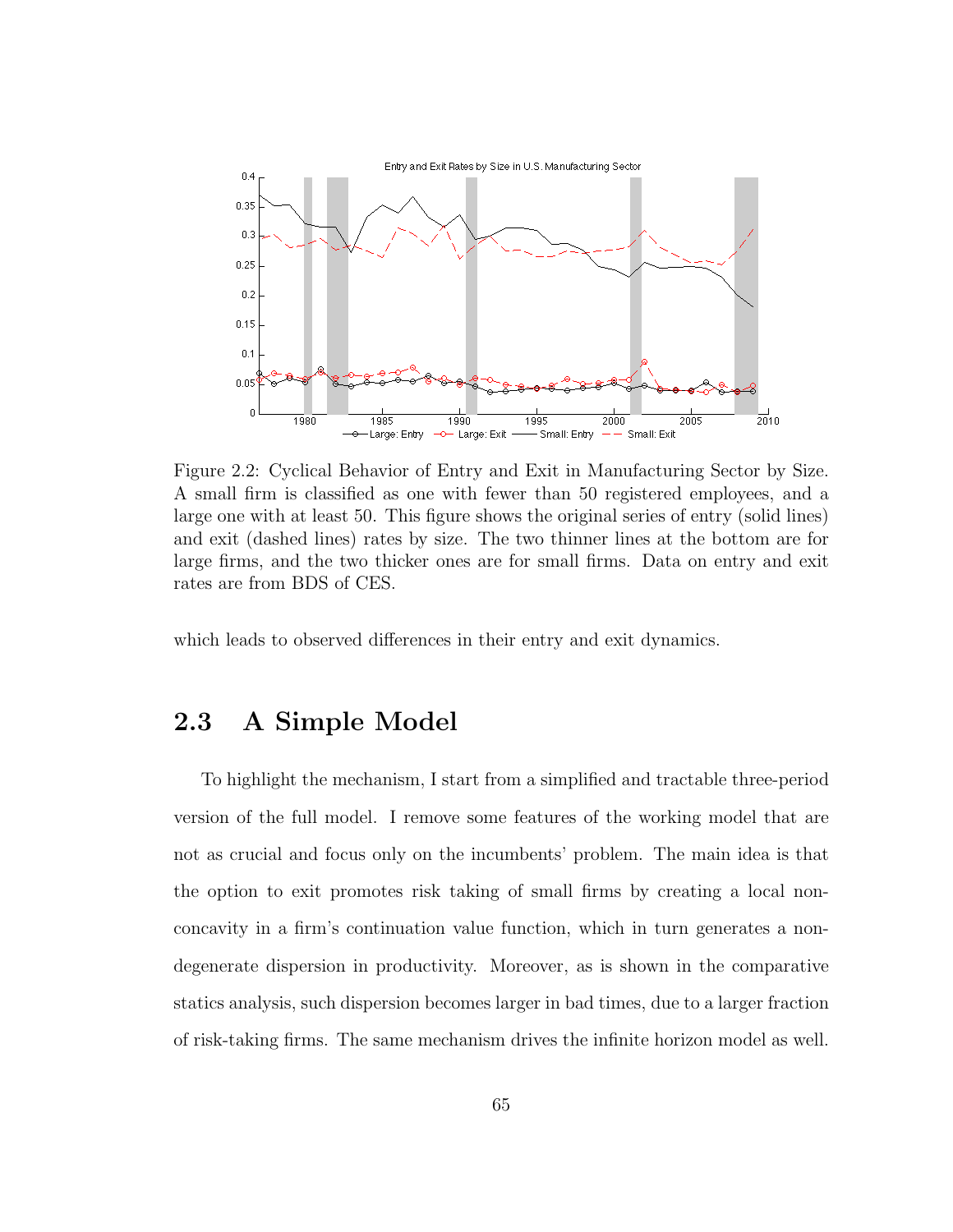#### 2.3.1 Setup

There are 3 periods,  $t = 0, 1, 2$ . There is a continuum of risk-neutral firm owners, each of whom owns a firm with different levels of initial resources  $w_0 \in [0, \bar{w}]$ . Assume that there is only one final good and each firm has only one plant that produces this good. The c.d.f. of owners' initial endowment of the single good is given as  $G(w_0)$ . At period 0, initial wealth  $w_0$  can be divided into investment  $k_0$ for future payoff and immediate consumption  $w_0 - k_0$ . If an owner decides to invest  $k_0$ , then she will get  $w_1 = F(Z, k)$  as period 1 wealth, where

$$
F(Z,k) = Zk^{\alpha}, 0 < \alpha < 1,
$$

and Z represents the realized productivity of the project the firm owner chooses after the investment decision. A production project is associated with a project. Assume that production requires full attention of the firm's owner and uses the full capacity of the plant; hence, a firm cannot undertake multiple production projects simultaneously. An owner can choose one and only one out of two available projects: a safe one and a risky one, differing in the riskiness and realizations of productivity. For the safe project,  $Z = A$  for sure, while for the risky one, with probability  $p \in (0, 1)$ ,  $Z = \overline{z} > A$ , and with probability  $1 - p$ ,  $Z = \underline{z} = 0$ . Both projects give the same expected value of Z, that is,  $p\bar{z} + (1-p)0 = A$ .<sup>[7](#page-78-0)</sup> The risky project has a variance in productivity as a function of p and  $\bar{z}$ ,  $\sigma^2(p,\bar{z}) = p(1-p)\bar{z}^2$ . As a result of the linearity of  $F(Z, k)$  in Z, the expected flow output of the risky project is the same as the safe one. Under this setup, A corresponds to the average

<span id="page-78-0"></span><sup>7</sup>For tractability, I assume only one type of risky technology and binary possible realization of it. In fact, a risky technology can be represented by a random variable  $Z$  with any distribution that is a mean-preserving spread of A.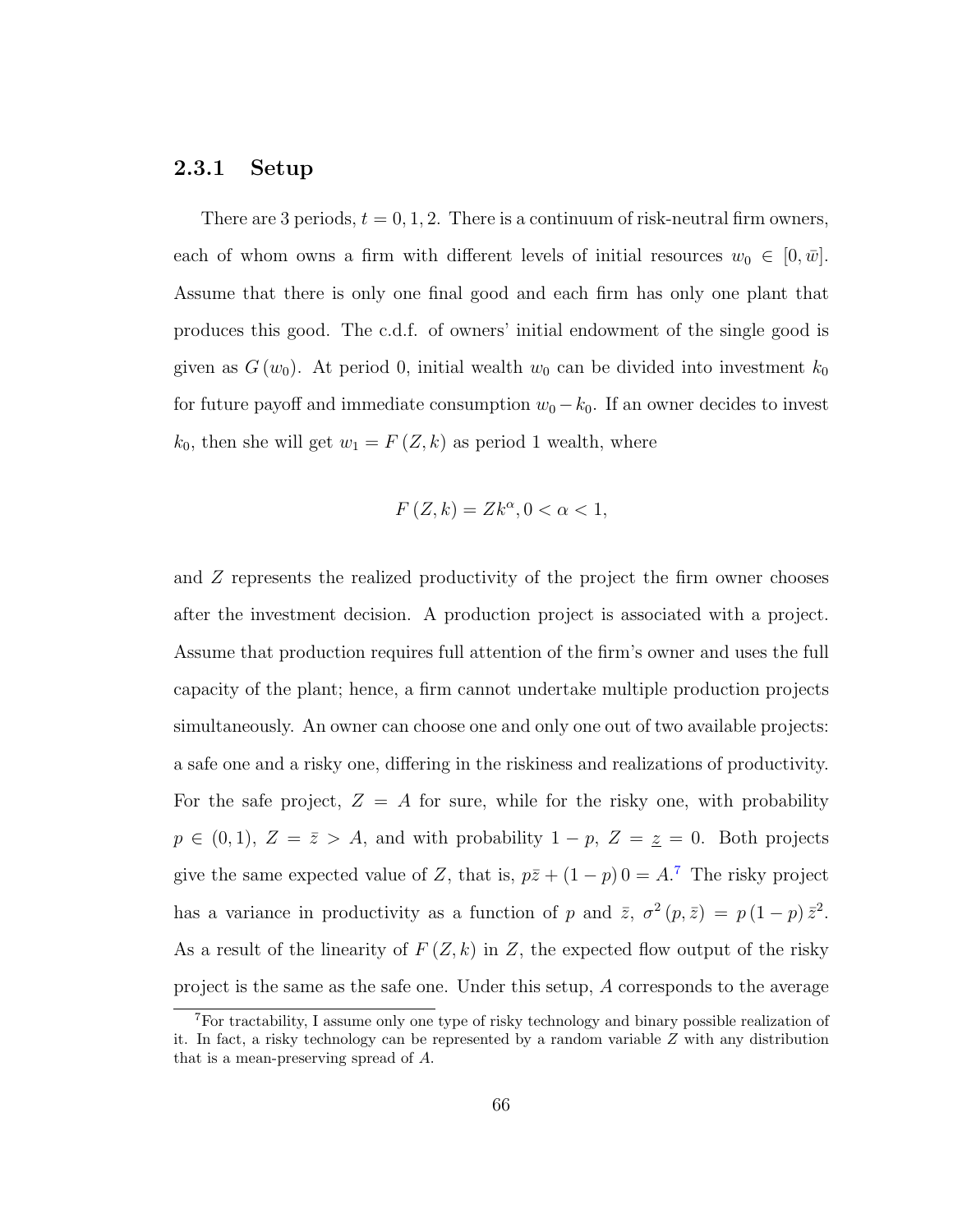

Figure 2.3: Timing of the Simple Model.

establishment-level productivity measured as TFP in the data and plays the role of economic condition indicator (or cyclical indicator in the full model); the riskiness of the risky project represents the risk at the establishment level, while its aggregated counterpart measures the dispersion in productivity.

## 2.3.2 Analysis

At period 1, after the uncertainty in  $Z$  is realized, the agent can decide whether to close her firm, exit the industry and get an outside option value  $V^0$ , or stay. Conditional on staying, she makes the investment choice  $k_1$  and project choice again based on period 1 wealth  $w_1$ . In the last period, she simply consumes her final wealth  $w_2$ . The objective of an agent with initial wealth  $w_0$  is to maximize her discounted consumption, with discount factor  $\beta$ :

$$
V_0(w_0) = \max_{0 \le k_0 \le w_0} \left\{ (w_0 - k_0) + \beta \max \left\{ V_1(Ak_0^{\alpha}), (1 - p) V_1(0) + p V_1(\bar{z}k_0^{\alpha}) \right\} \right\}
$$

where  $V_t(w_t)$  is the time t value for an agent with wealth  $w_t$ .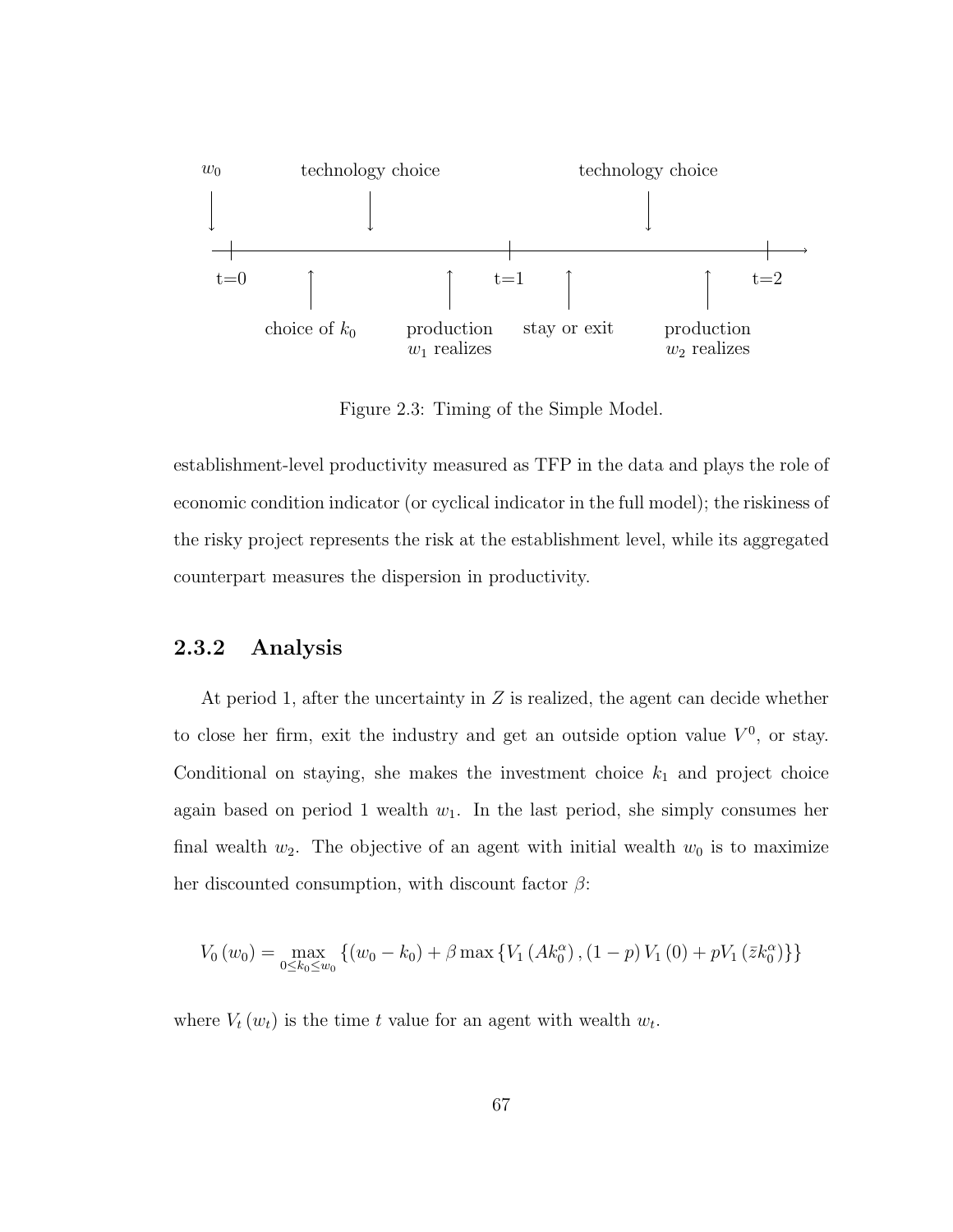It is convenient to work backwards. At time  $t = 2$ ,

$$
V_2(w_2)=w_2.
$$

At time  $t = 1$ , an agent with  $k_1 > 0$  will be indifferent between operating a safe project and a risky one, simply because  $Ak_1^{\alpha} = p\bar{z}k_1^{\alpha}$ . Assume that all agents will perform safely in this case, which is consistent with their choice if they were risk averse. For simplicity, borrowing is not allowed, and the period 1 value for a staying firm will be:

$$
V_1^1(w_1) = \max_{0 \le k_1 \le w_1} \left\{ (w_1 - k_1) + \beta A k_1^{\alpha} \right\}.
$$

Let  $k^*$  be the optimal capital choice for this firm, then

$$
k^* = (\alpha \beta A)^{\frac{1}{1-\alpha}}.
$$

The value of a firm with wealth level  $w_1$  at the beginning of period 1 will be given by

$$
V_1(w_1) = \max\left\{V^0, V_1^1(w_1)\right\}.
$$

Let  $w_1^*$  be such that  $V^0 = V_1^1(w_1^*)$ . Note that there is a kink at  $w_1^*$  and  $V_1(w_1)$  is convex in a neighborhood of  $w_1^*$ . This gives a firm with relatively low wealth level an incentive to take a risky project before it enters period 1. At  $t = 0$ , a firm makes the investment decision and chooses a project:

$$
V_0(w_0) = \max_{0 \le k_0 \le w_0} \left\{ (w_0 - k_0) + \beta \max \left\{ V_1(A k_0^{\alpha}), (1 - p) V_1(0) + p V_1(\bar{z} k_0^{\alpha}) \right\} \right\}
$$
  
= 
$$
\max_{0 \le k_0 \le w_0} \left\{ (w_0 - k_0) + \beta \max \left\{ V^0, V_1^1(A k_0^{\alpha}), p V_1^1(\bar{z} k_0^{\alpha}) + (1 - p) V^0 \right\} \right\}.
$$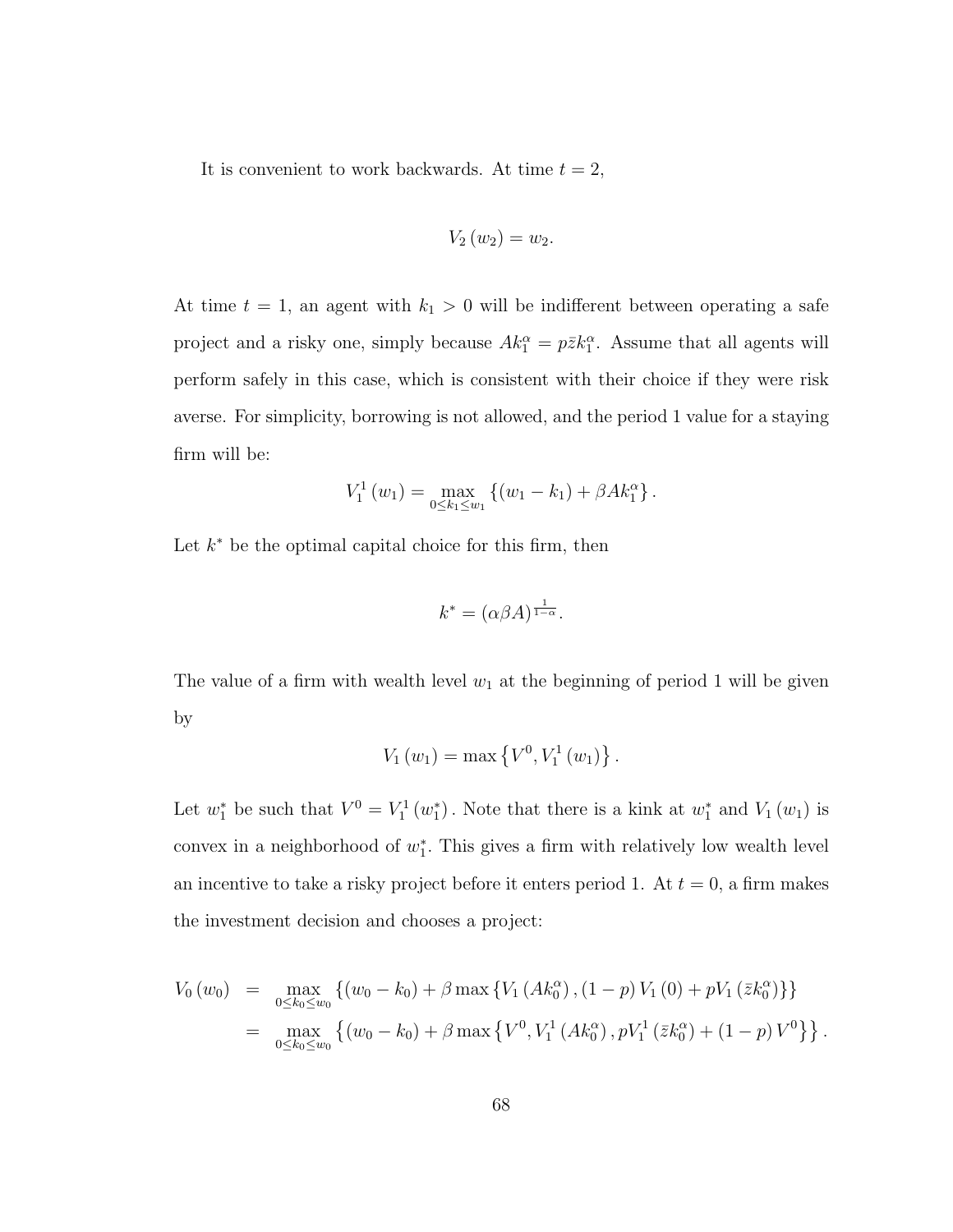To explicitly characterize a firm's project choice, it is useful to introduce the following condition on parameters.

 $\textbf{Condition 1. } 0 < V^{0} < \alpha^{\frac{2\alpha^{2}}{1-\alpha^{2}}}\beta^{\frac{1+\alpha^{2}}{1-\alpha}}\bar{z}^{\frac{1}{1-\alpha}}p^{\frac{2\alpha^{2}}{1-\alpha}}$  $\frac{2a}{1-\alpha^2} (p^{1+\alpha} - p^2) / (1-p)$ .

The risky and safe continuation values intersect at most once in the region where they are both greater than  $V^0$ . This condition ensures the existence of the intersection and makes the analysis tractable as shown in Proposition [3.](#page-81-0) The intuition is that given  $(\bar{z}, p)$ , the option value  $V^0$  of exiting cannot be too high; otherwise, exit becomes very appealing, and so does the risky project. If the condition is violated, then all staying firms strictly prefer the risky project. In particular, if  $V^0$  is given, this happens when A is low enough.

<span id="page-81-0"></span>**Proposition 3.** At  $t = 0$ , if Condition 1 holds, then the continuation value functions associated with risky and safe projects intersect only once, and  $\exists k_0^I$  and  $k_0^{II}$ such that  $0 < k_0^I < k_0^{II} < k^*$  and the decision rule of a firm's owner with initial wealth  $w_0$  will be one of the following:

- 1. If  $0 < w_0 \leq k_0^I$ , she consumes all  $w_0$  in period 0 and exits in period 1 for sure;
- 2. If  $k_0^I < w_0 < k_0^{\text{II}}$ , she invests all  $w_0$  in a risky project in period 0, then with probability p,  $w_1 = \bar{z}k_0^{\alpha}$ , she in turn invests all  $w_1$  in period 1; with probability  $1 - p$ ,  $w_1 = 0$ , she exits in period 1;
- 3. If  $k_0^I \leq w_0 \leq k_0^{II}$ , she invests all  $w_0$  in a safe project in period 0;
- 4. If  $w_0 > k^*$ , she invests  $k^*$  and consumes the rest in both periods.

Figure [2.4](#page-82-0) illustrates the agent's decision rule specified in Proposition [3.](#page-81-0) The interesting region, or the "risky region," is the interval  $\left[ k_0^I, k_0^{II} \right]$ . The exiting option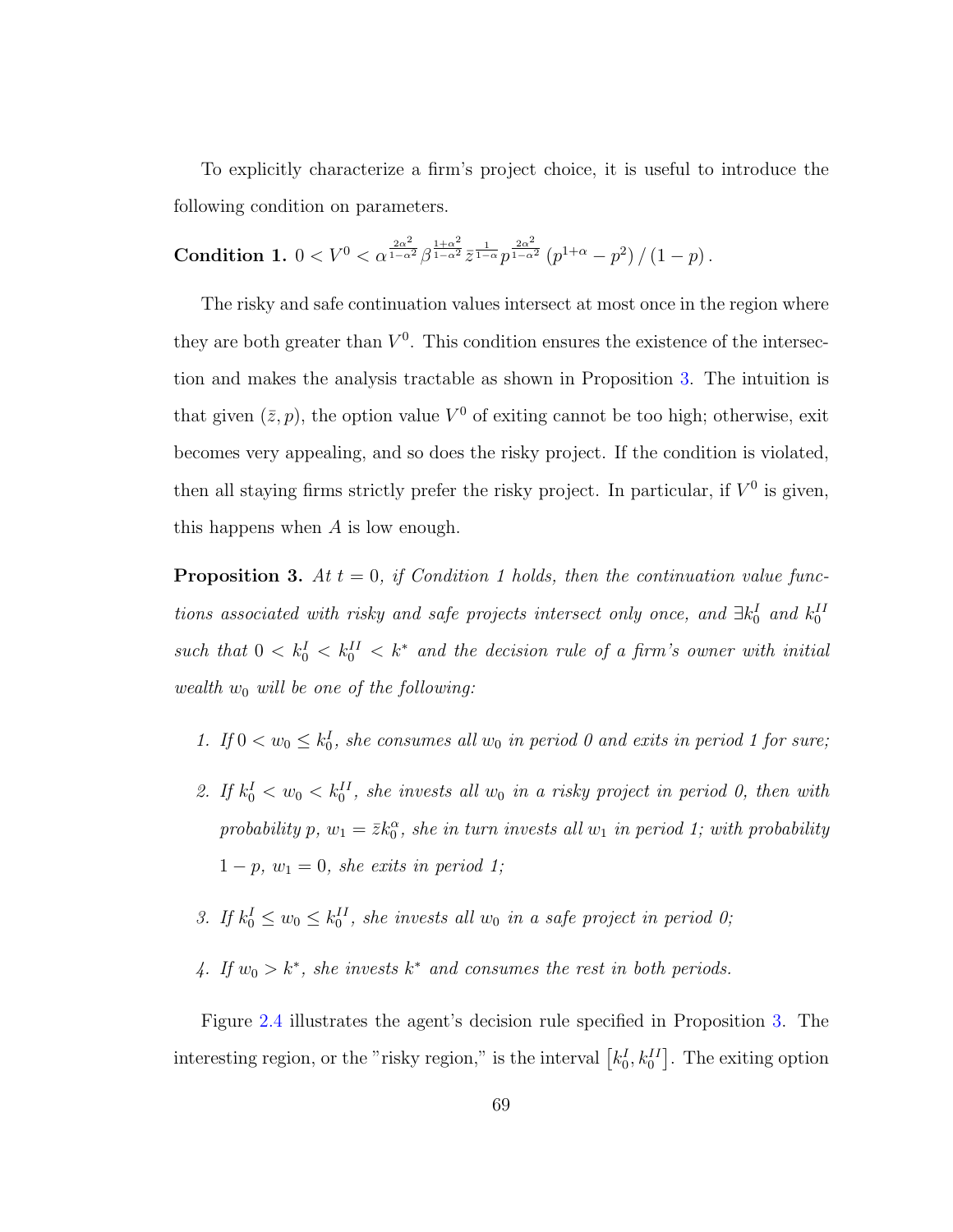<span id="page-82-0"></span>

Figure 2.4: Continuation Values as Functions of Control Variable  $k_0$ . Illustration of Proposition [3.](#page-81-0) If  $k_0 \leq k^I$ , the wealth at time 1 is so small that the firm prefers to exit. If  $k_0 \in (k^I, k^{II})$ , the firm chooses risky asset. If  $Z = \overline{z}$ ,  $w_2 = \overline{z}k_0^{\alpha}$ , if  $Z = 0$ , the firm exits and get  $V^0$ . If  $k_0 \geq k^{II}$ , the firm chooses the safe technology and obtains  $V_1^1(Ak_0^{\alpha})$  for certain. The highlighted portion is the maximized continuation value for each  $k_0$ ,  $\max\{V^0, V_1^1(Ak_0^{\alpha}), pV_1^1(\bar{z}k_0^{\alpha}) + (1-p)V^0\}.$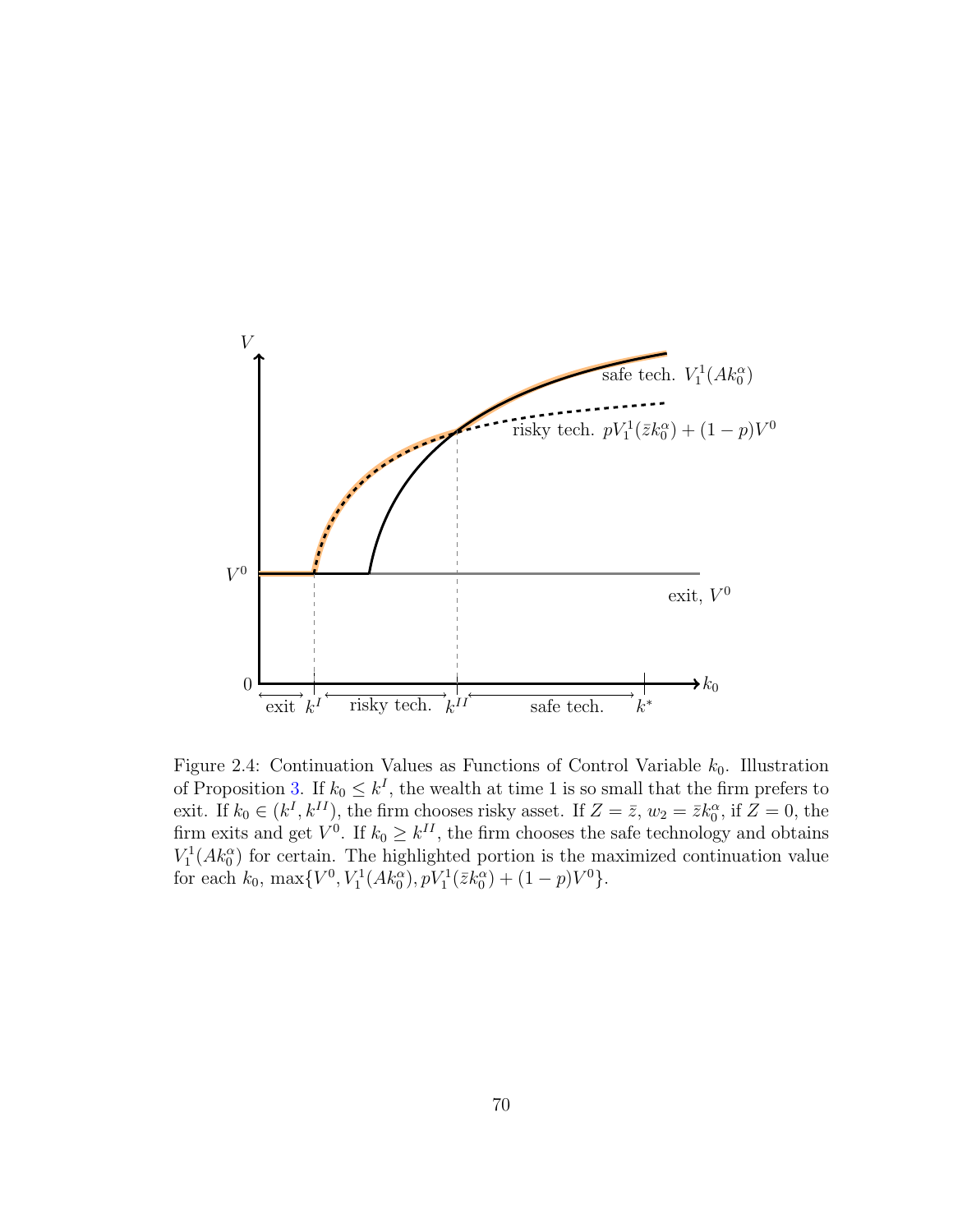forms a lower bound in value function that is higher than in the case without exiting. This new lower bound alters the shape of the continuation value function, in particular, the continuation value function has a local convexity if safe project is chosen. This non-concavity region is roughly the same as the interval  $\left[ k_0^I, k_0^{II} \right]$ , in which firms have a limited amount of capital stock. Firms that fall into this region have the incentive to smooth out such convexity by entering a lottery and randomizing over possible outcomes, which is exactly the role that risky project plays in this model. The fraction of risk-taking firms will then be determined given the initial distribution  $G(w_0)$ , and each of these firms bears the same risk in terms of the randomness of productivity.<sup>[8](#page-83-0)</sup> As can be seen below, a change in  $A$  drives the changes in the risky region and the fraction of risk-taking firms and leads to a different productivity dispersion.

Suppose that with probability p the risky project is realized to have high productivity. The cross-sectional variance in realized productivity in period 0, denoted as  $\Gamma(p, \bar{z})$ , is a function of p, the probability of good realization of the risky project, and  $\bar{z}$ , the good realization of productivity.

$$
\Gamma(p,\bar{z}) = E_{w_0,Z}(Z^2) - [E_{w_0,Z}(Z)]^2
$$
  
=  $\sigma^2(p,\bar{z}) \Lambda(p,\bar{z}),$ 

where Z represents the productivity of the project a firm chooses, and  $\Lambda(p,\bar{z}) :=$  $G\left(k_0^{II}\right)-G\left(k_0^{I}\right)$  $\frac{k_0}{1-G(k_0)}$  in which  $k_0^I$  and  $k_0^{II}$  are functions of p and  $\bar{z}$  as well.  $\sigma^2(p,\bar{z})$  is

<span id="page-83-0"></span><sup>8</sup>Once again, the same risk results from the assumption that only one way of randomization is permitted in the model for simplicity. To relax this restriction, one can assume that each firm can choose any distribution on productivity so long as the expectation remains A, which results in a risky region larger than  $\left[k_0^I, k_0^{III}\right]$ . However, while making the model much more complicated, this will not alter the result qualitatively, and neither will it provide more insight into the model.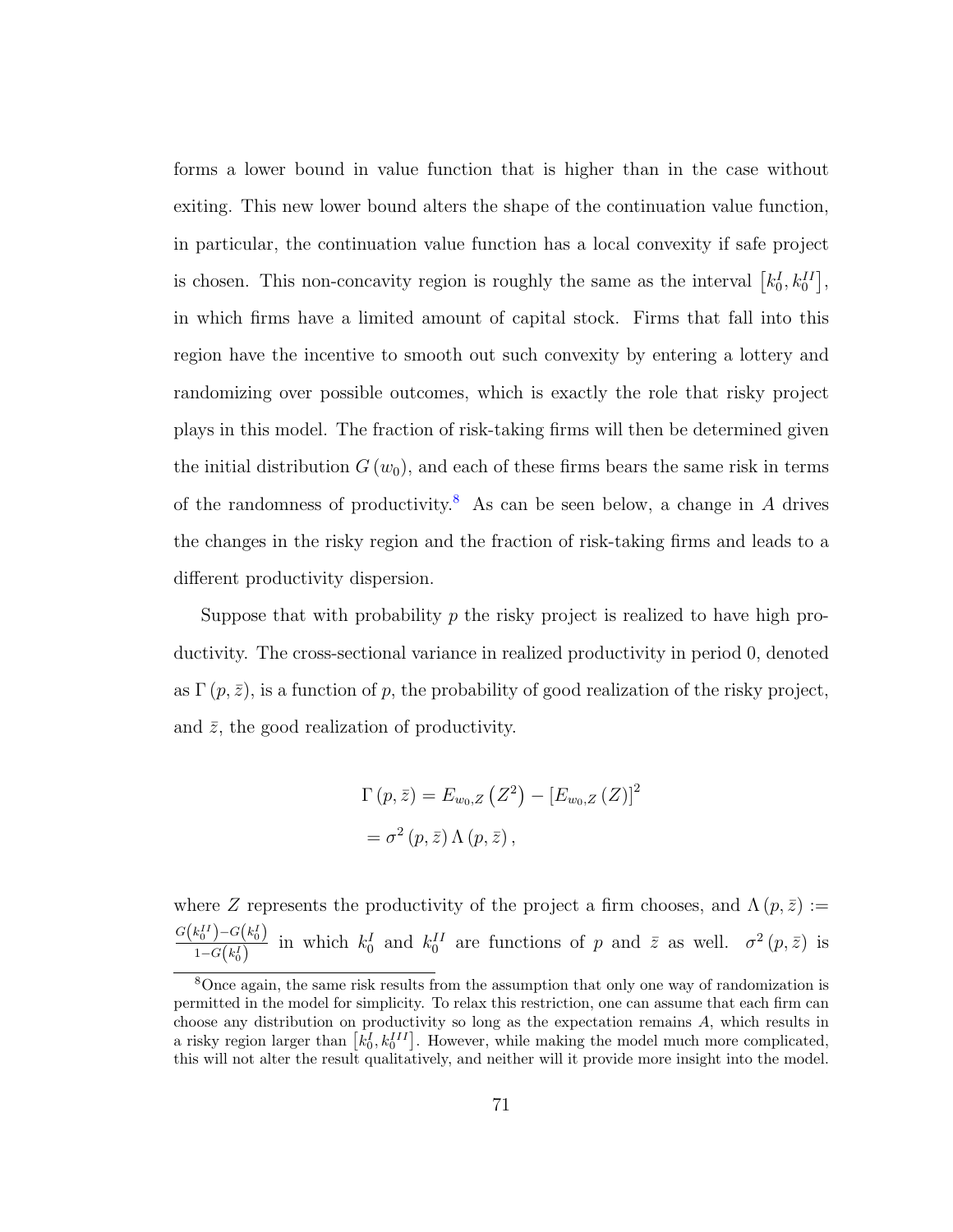simply the variance of the Bernoulli distributed productivity of the risky project, while  $\Lambda(p,\bar{z})$  represents the measure of firms in the risky region.  $\Gamma(p,\bar{z})$  is ex ante variance and coincides with realized dispersion in productivity, assuming a form of law of large numbers holds. At the same time, the aggregate or average output in period 0,  $O(p,\bar{z})$ , is:

$$
O(p, \bar{z}) = E_{w_0, Z} (F(Z, k_0))
$$
  
=  $p\bar{z} \int_{k_0}^{k^*} w_0^{\alpha} dG (w_0|k_0 > 0) + p\bar{z} (k^*)^{\alpha} \frac{1 - G(k^*)}{1 - G(k_0^I)}.$ 

#### 2.3.3 Comparative Statics

The nature of the simple model does not permit cyclical features. Therefore, I will instead analyze the comparative statics mimicking different times of business cycles. In particular, I use A, the average productivity, as the economic condition indicator, which corresponds to the average TFP in the data. In the model, a change in A can result from either a change in p, or in  $\bar{z}$ , or in both. Provided that the bad outcome of the risky project is normalized to be zero,  $\bar{z}$  then determines the range, the variance of the Bernoulli productivity  $\sigma^2(p,\bar{z})$ , and the measure of the risky region  $\Lambda(p,\bar{z})$ . At the same time,  $\sigma^2(p,\bar{z})$  and  $\Lambda(p,\bar{z})$  are also nontrivial functions of p. When A, p, and/or  $\bar{z}$  changes, the resulting change in the riskiness of a risky project, that is, variance  $\sigma^2(p, \bar{z})$  or range  $\bar{z}$ , is called the "riskiness effect," as such change directly affects the riskiness of available project; and the change in the measure of firms in the risky region,  $\Lambda(p,\bar{z})$ , is the "mean effect," as the change in mean A determines the slope of continuation functions, which in turn affects the width of the risky region. The interesting one is the mean effect, which highlights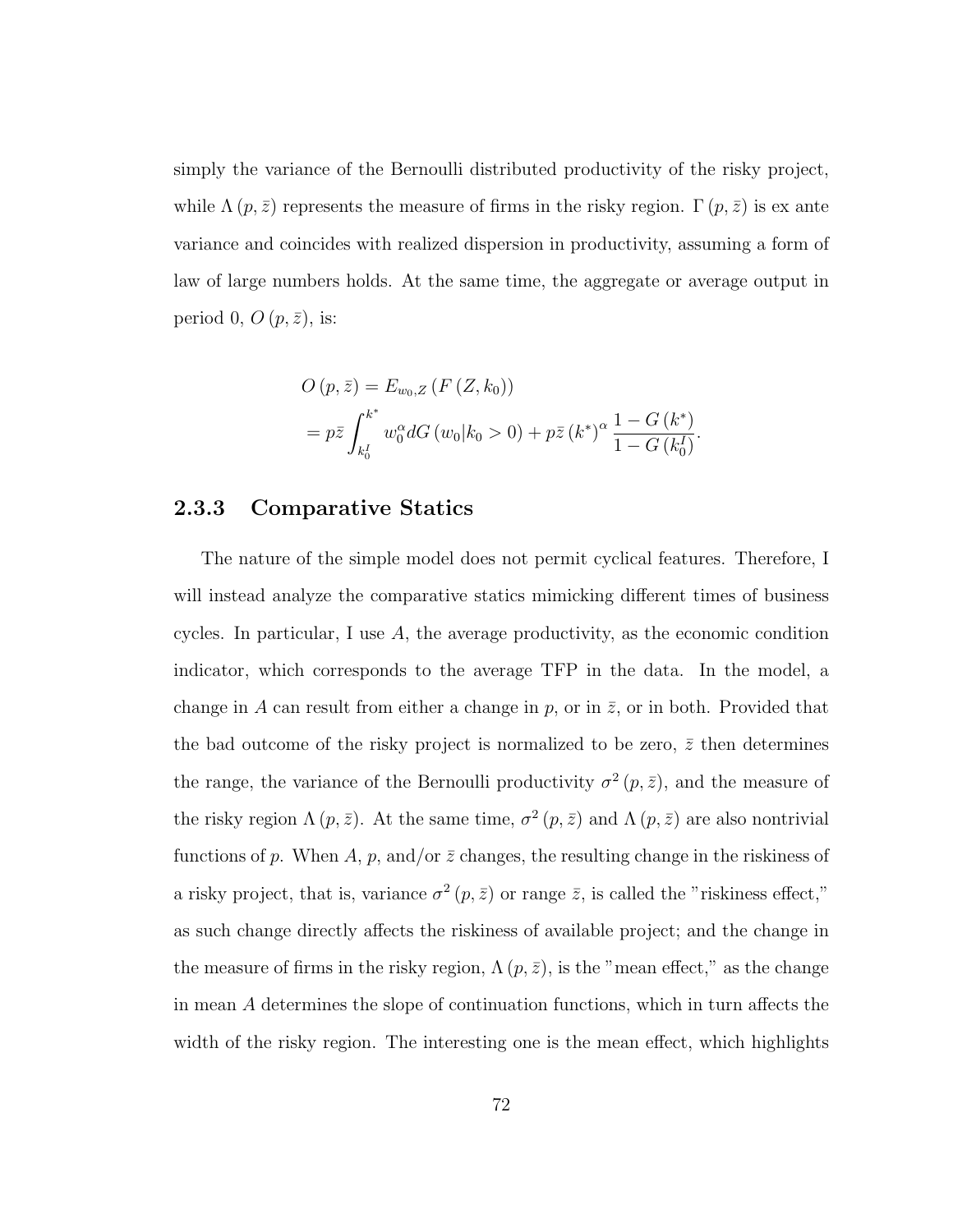the novel mechanism of the model; therefore, I consider a particular change in A, such that  $\bar{z}$  is held unchanged and p is controlled for in a certain way to fully eliminate the riskiness effect, and I examine the resulting mean effect.

<span id="page-85-0"></span>**Proposition 4.** Let  $V^0$  and  $\bar{z}$  remain unchanged and assume Condition 1 always holds. Let  $A \in \{A^H, A^L\} = \{p^H \bar{z}, p^L \bar{z}\}, p^H$  and  $p^L$  be such that  $p^H > p^L > 0$ . Suppose the distribution of initial wealth  $G(\cdot)$  is Pareto or uniform and the lower bound of its support is below  $k_0^I$  when the good outcome of the risky project is w.p.  $p^H$ . Then:

- 1.  $O(p^H, \bar{z}) > O(p^L, \bar{z})$ ;
- 2.  $\Lambda(p^H, \bar{z}) < \Lambda(p^L, \bar{z})$ .

To control the riskiness effect, assume  $p^H + p^L = 1$ , then:

- 3.  $\sigma^2(p^H, \bar{z}) = \sigma^2(p^L, \bar{z}) = \bar{z}^2 p^H p^L;$
- 4.  $\Gamma(p^H, \bar{z}) < \Gamma(p^L, \bar{z})$ .

According to this proposition, given  $\bar{z}$  fixed, A (or p) summarizes the aggregate state; higher A then means good times. When the aggregate state is good, the total output is high, and this is always the case whether the riskiness effect is controlled for or not. Meanwhile, the risky region is smaller in good times, which in turn leads to a smaller fraction of risk-taking firms, regardless of the riskiness effect. The assumption on Pareto or uniform distribution is not very restrictive. In fact, it can be any distribution that results in the same pattern of change in the fraction of risky firms. I choose Pareto distribution to mimic the actually observed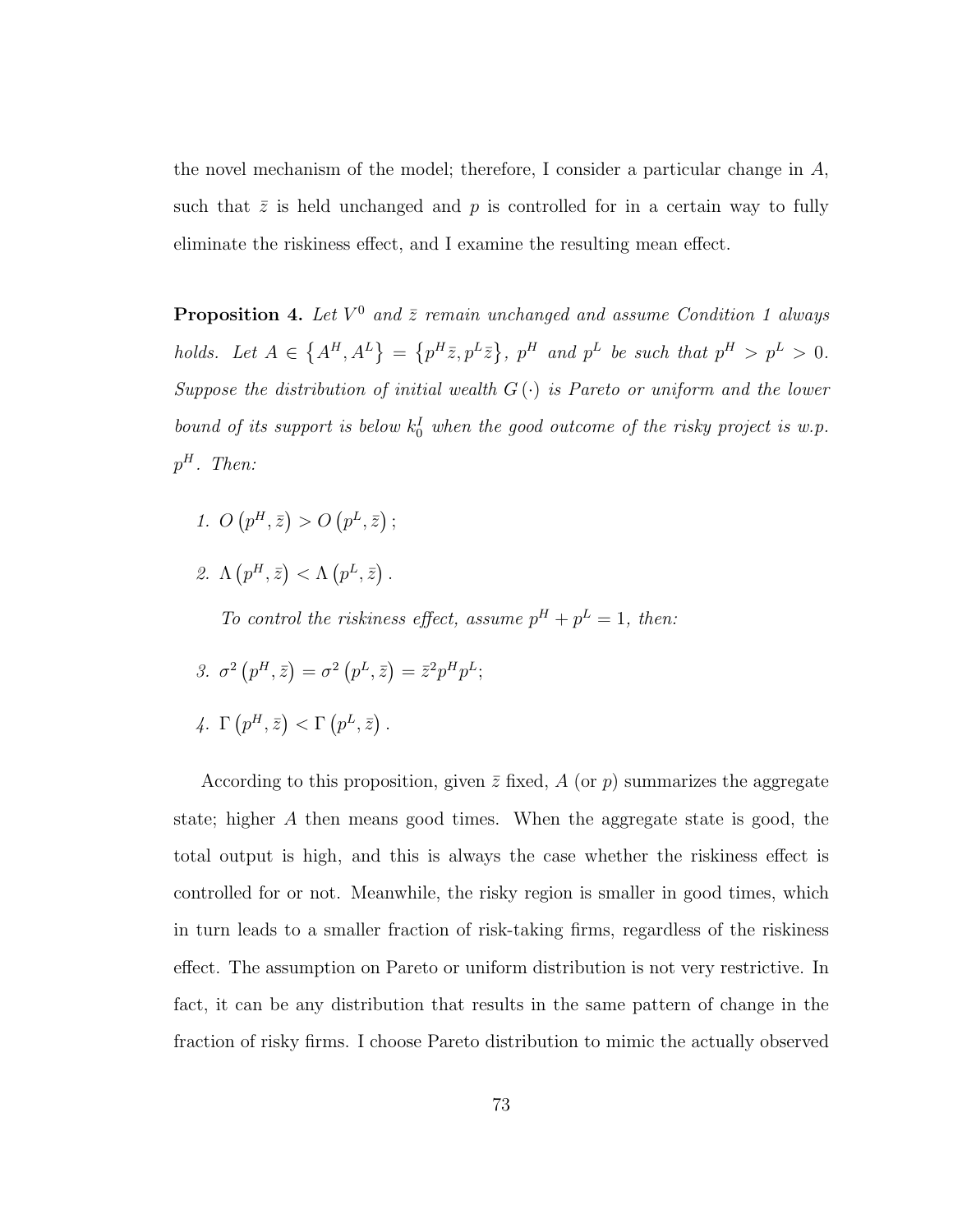size distribution of firms, which is only a sufficient but not necessary condition for the desired change in risky fraction. When the riskiness effect is controlled for, the riskiness of a risky project remains unchanged; therefore it is the change in the fraction of risk-taking firms that drives the change in resulting productivity dispersion, or the average riskiness that firms choose to take, measured as the variance in productivity.

If  $\bar{z}$  is not fixed or p is not controlled for in such a way, then it is impossible to disentangle the mean effect from the riskiness effect, and these two effects jointly determine the resulting change in the cross-sectional dispersion in productivity. In fact, in the calibrated quantitative model, it turns out that the riskiness effect is too small to a generate significant difference in simulated results.

Figure [2.5](#page-87-0) illustrates what happens to the model if A decreases, as described in Proposition [4.](#page-85-0) When A is low, the exiting threshold increases and more firms exit. At the same time, low A also leads to a larger risky region and a greater fraction of risk-taking firms; so now there are more firms that strictly prefer the risky project. As a result, if the change in  $A$  is controlled for as specified before, the average risk that firms choose to take is also larger and so is the realized productivity dispersion. To summarize, the key step for the model to generate a countercyclical productivity dispersion is the change in the risky region as the aggregate state changes. And it is mainly an enlarged fraction of risk-taking firms that causes a larger productivity dispersion in bad times. This mechanism remains in the quantitative model with infinite horizon. In fact, if the aggregate state follows a Markov process with only two possible outcomes of  $A^H$  and  $A^L$  controlled for in a similar way, then without introducing other features, the negative correlation between the aggregate state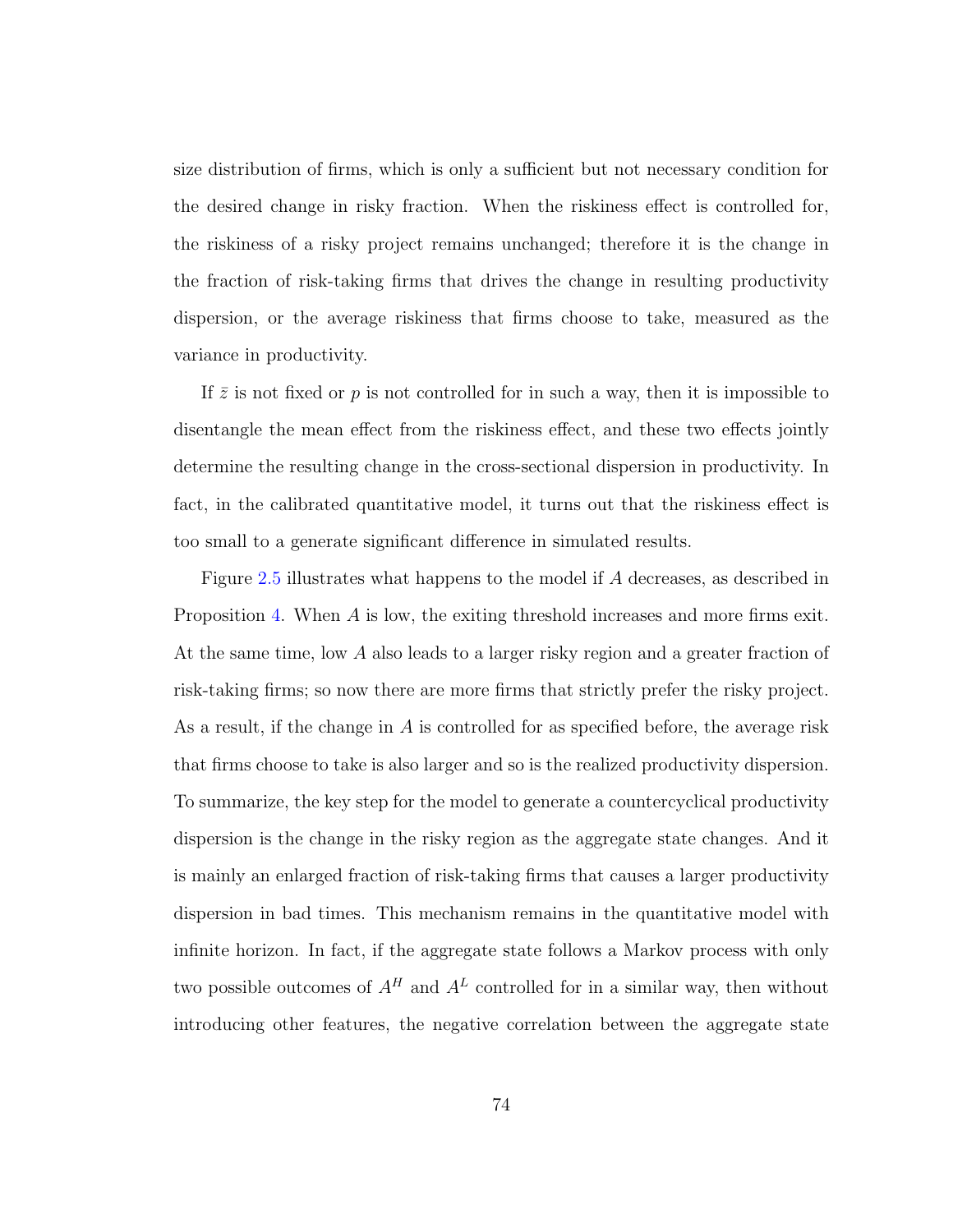<span id="page-87-0"></span>

Figure 2.5: Comparative Statics. The continuation functions move downwards when the average productivity decreases from  $A<sup>H</sup>$  to  $A<sup>L</sup>$ .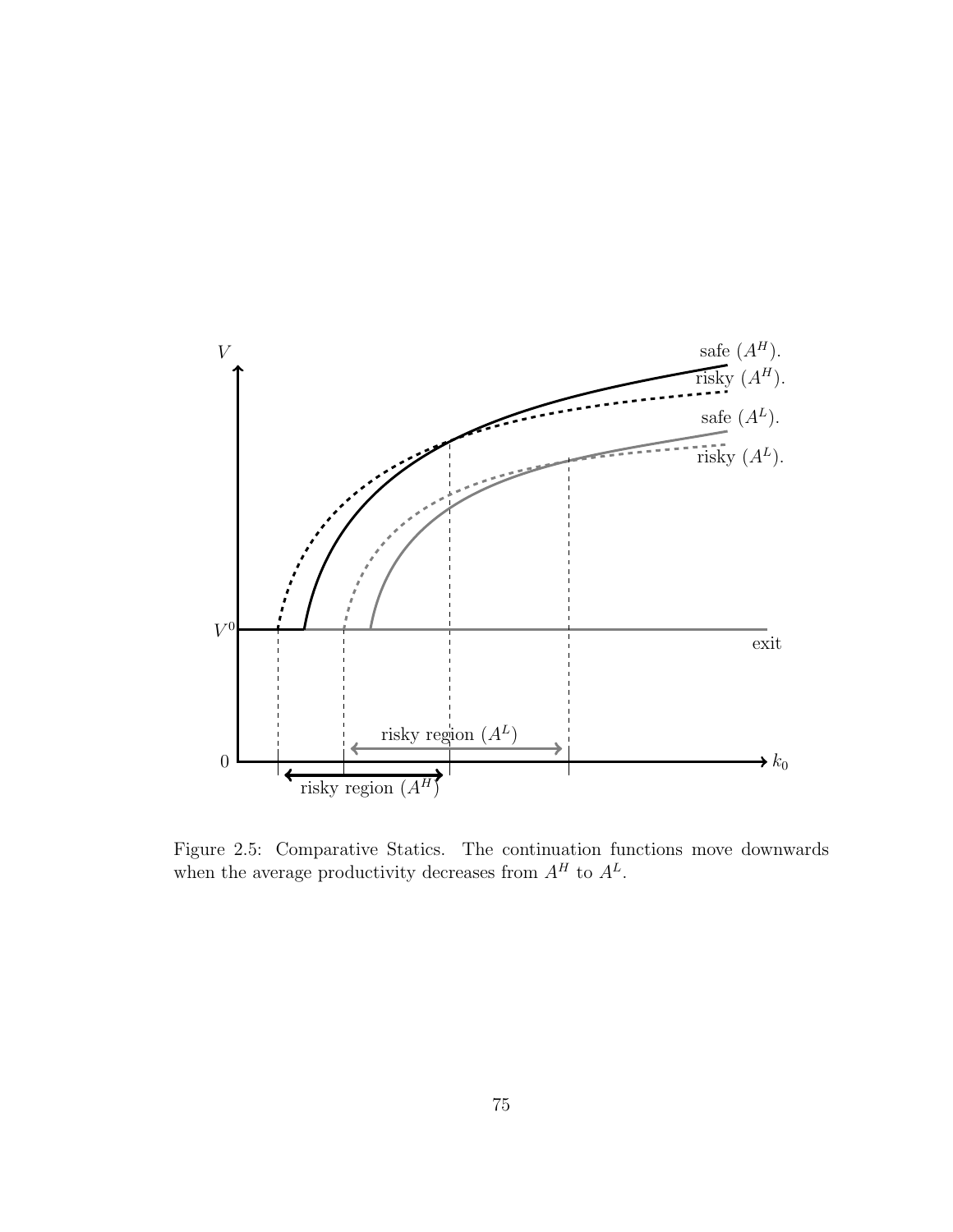and productivity dispersion is still almost perfect.

## 2.4 Quantitative Model

The simple three-period model illustrates the main mechanism in a tractable setting. However, it is only feasible to look at the comparative statics in an essentially static model with three stages. Therefore, a richer model with infinite horizon is built in this section to include more realistic business cycle features and to examine the quantitative performance of the mechanism.

#### 2.4.1 Setup

Time is discrete, with infinite horizon. The firms that have survived at least one period are called incumbents. There is a constant mass  $M > 0$  of potential entrant firms every period, each of which draws its initial capital  $k_0$  from a distribution  $G^{0}(k_{0})$ .  $G^{0}(\cdot)$  determines the number and size distribution of newly born firms. Once it has entered, an entrant acts as an incumbent thereafter as long as this firm stays. The production function is the same as in the simple model,  $F(Z, k) = Zk^{\alpha}$ , with  $0 < \alpha < 1$  and Z being the realized productivity depending on project choice. At the beginning of each period, all firms observe average productivity A. An incumbent firm owner makes the choice between staying and exiting; meanwhile, all firms also face an exogenous exiting probability  $\eta > 0$ . I allow additional exogenous exiting to generate the death of large firms, which always choose the safe project, as in the simple model. If an incumbent exits, the owner closes her firm and sells all capital stock. Once exiting, the firm cannot re-open for business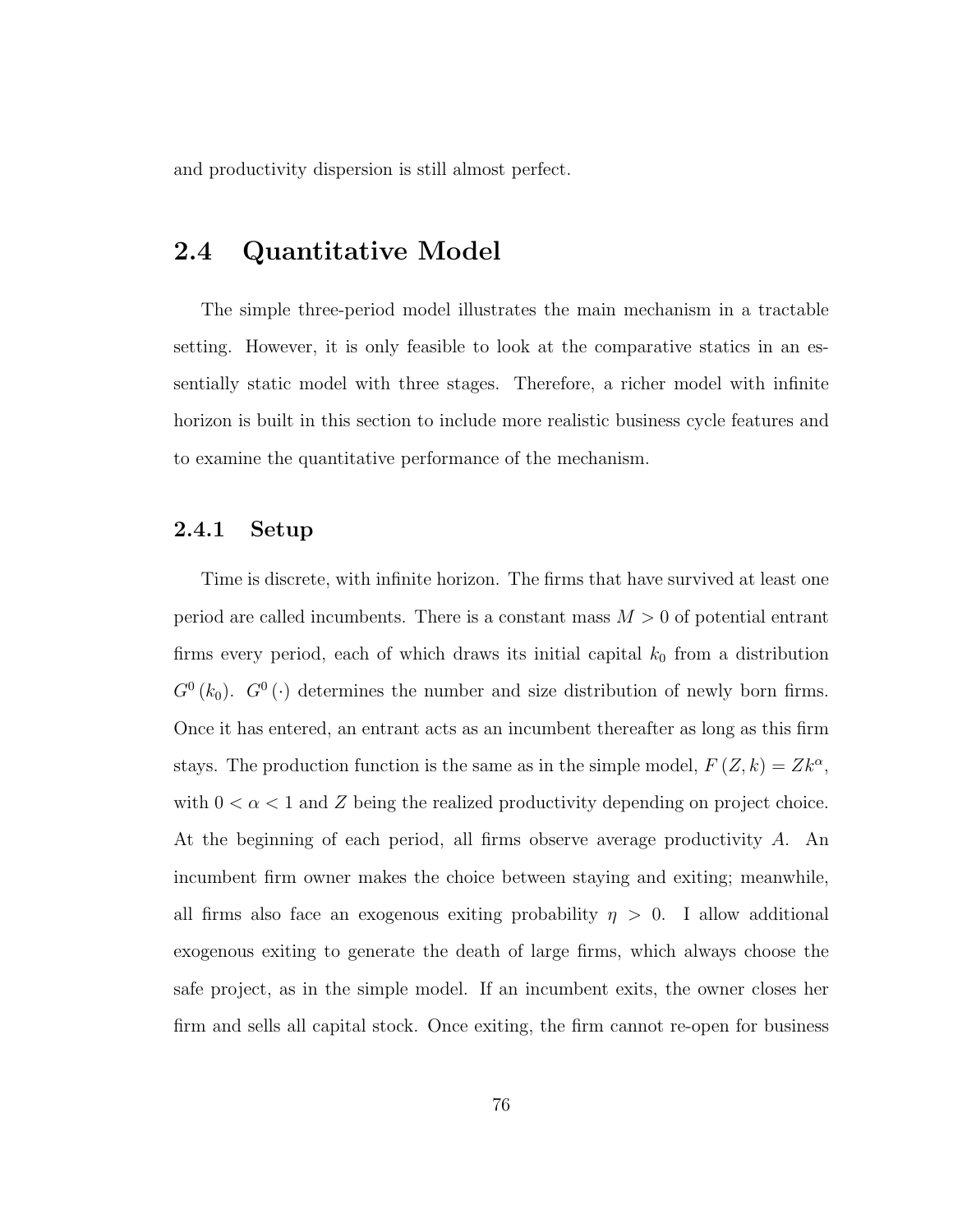again in the future. A staying firm then decides the amount of the next period's working capital  $k'$  and whether to adopt the safe project or the risky one. Again, assume the full attention of a firm's owner and complete utilization of plant capacity as a prerequisite of production. After production, capital depreciates at rate  $\delta$ .

Under these settings, firms in this economy are heterogeneous in realized productivity, capital stock, and depreciation rate in each period; provided a realization of the aggregate state, project choice, investment, and depreciation jointly determine the incumbent's next period disposable resource.

The aggregate state for the model economy A evolves as a Markov chain with  $A \in \mathbb{A} = \{A_1, ..., A_{N_A}\}\$ , and transition probability  $\pi_{ij} = \Pr(A^j | A^i)$ . In particular, this Markov chain is a discretized AR(1) process, such that  $\ln A_t = \rho_A \ln A_{t-1} + \sigma_u u_t$ , where  $\rho_A \in (0, 1)$  is the serial correlation, and  $u_t \sim N(0, 1)$  is white noise. Following conventional real business cycles models, I assume time-invariant volatility in A, in terms of constant  $\sigma_u$ . This implies that the driving force of this modelled economy is the traditional "technology shocks," that is, the change in the "first moment". This is different from Bloom (2009) and Bloom et al. (2010), who use time-varying higher moments as the pure source of aggregate fluctuation. Meanwhile, this is also distinct from, for example, Bachmann and Bayer (2011) and Chugh (2010), who allow time-varying higher moments in addition to the usual first moment movement to account for the countercyclical dispersion observed in the data. I do not allow  $\sigma_u$  to change over time based on the following considerations: (1)  $\sigma_u$  is time series volatility, which is not the same as the observed cross-sectional dispersion, (2) this model emphasizes a mechanism through which time-varying A generates realized productivity dispersion, and there is no need to introduce additional variation, and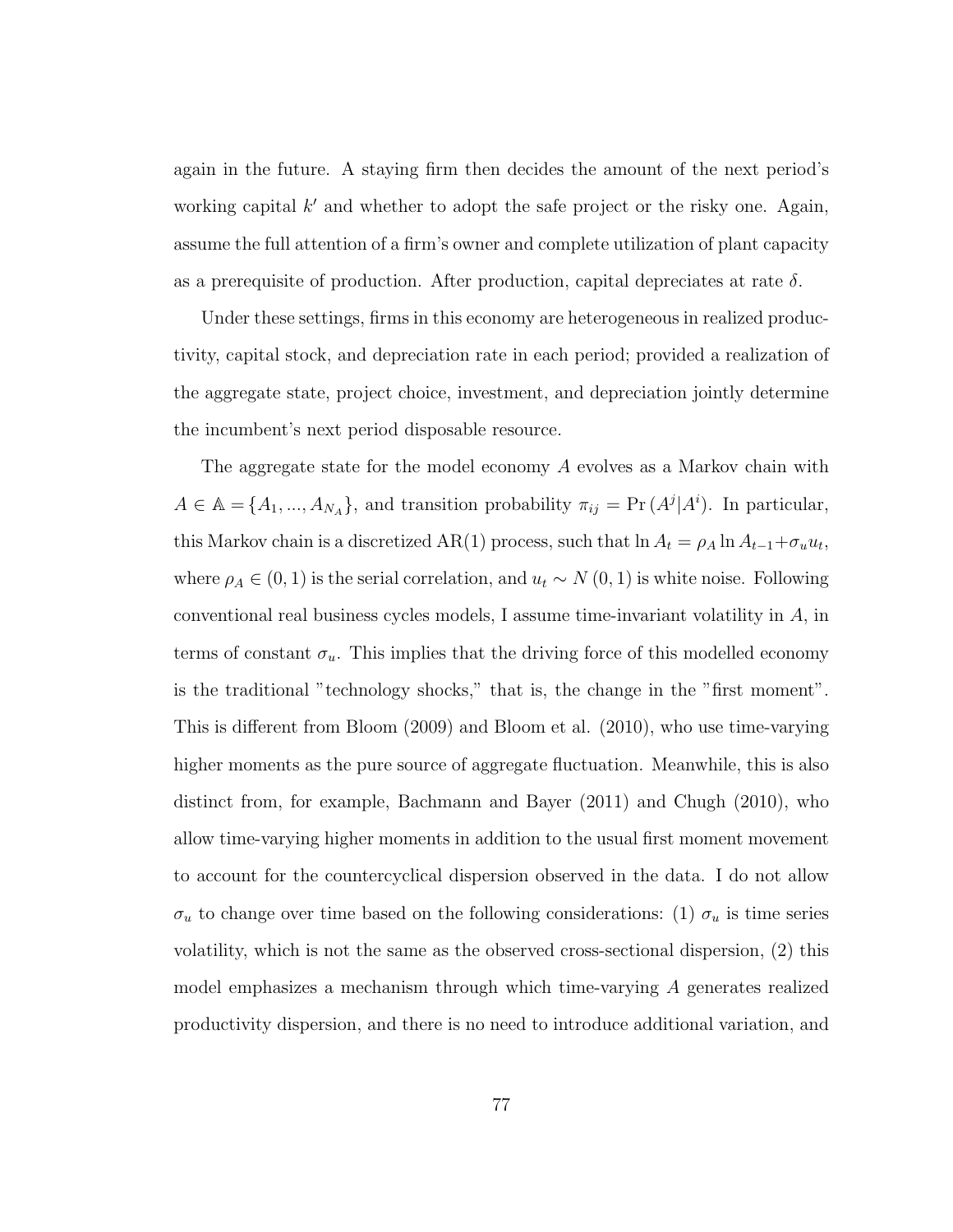

Figure 2.6: Timing of the Quantitative Model.

(3) fixed  $\sigma_u$  implies fixed unconditional mean of A.

Production is costly. In each period, a staying and active firm needs to pay a fixed operating cost, and if the firm needs to increase or decrease its capital stock, it pays a capital adjustment cost as well. Mainly following Cooper and Haltiwanger (2006) and Bloom (2009), I assume the capital adjustment cost consists of two parts: (1) a non-convex cost, and (2) a transaction cost. The non-convex cost represents the opportunity cost when a firm is under capital adjustment. Specifically, this firm forgoes a fraction  $c_k$  of its production if there is capital adjustment in a given period. The transaction cost represents the partial irreversibility. When a firm needs to increase capital, the price paid for every unit of new capital is normalized to be one, where the price is interpreted as how many units of output are needed to get one unit of capital. However, if a firm wants to reduce capital, the selling price for each unit of capital is  $\theta < 1$ .

Each time period has several stages, which resembles period 1 in the simple three-period model.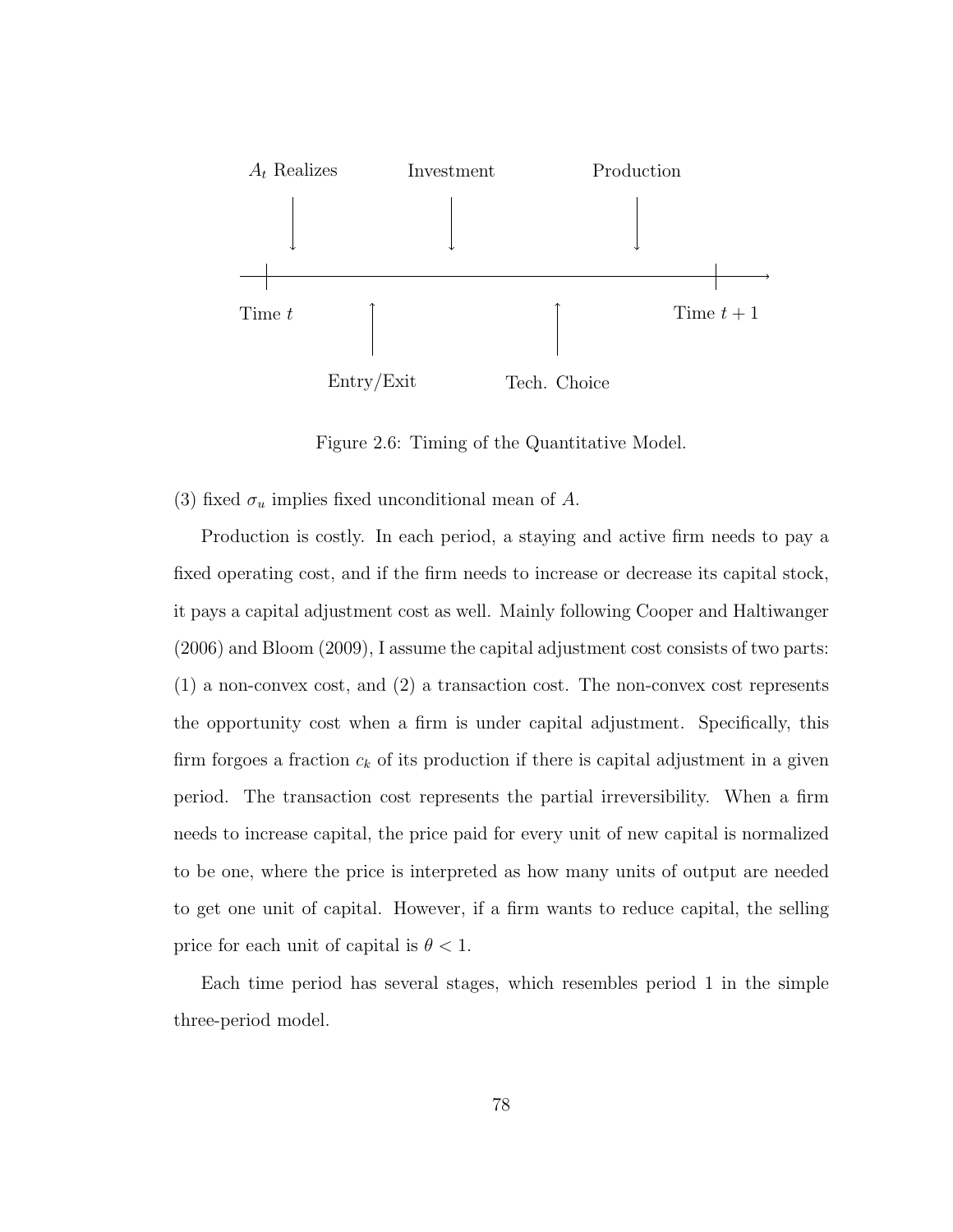- Stage 1: Observation of state variables. Aggregate state A is realized. An incumbent firm observes A and enters this period with remaining capital after depreciation,  $(1 - \delta) k$ , and together with last period's production  $F(Z_{-1}, k)$ , where  $Z_{-1}$  is the realization of last period's productivity of this firm. A potential entrant draws  $k_0$  and observes A.
- Stage 2: Entry and exit. An entrant with  $(k_0, A)$  enters if there is positive expected profit. An incumbent exits either voluntarily based on continuation values or exogenously with probability  $\eta$ .
- Stage 3: Investment and project decision. Both staying incumbents and newborn firms decide how much to invest and then choose between safe and risky projects. At the same time, the operating cost and capital adjustment cost are paid.
- Stage 4: Production. Production takes place in the form  $F(Z, k')$ , where  $k'$  is the new working capital, and  $Z$  is productivity. If a firm chooses the safe project, then productivity is deterministic,  $Z = A$ . Otherwise, with probability  $p(A)$ , the risky project turns out to be a success,  $Z = \overline{z}$ , and with probability  $1 - p(A)$ , it fails, and  $Z = 0$ .

### 2.4.2 Individual Decision

An Incumbent's Problem. At the beginning of each period, an incumbent firm is characterized by  $(Z_{-1}, k, A)$ , where  $Z_{-1} \in \{A_{-1}, 0, \overline{z}\}\$ is the realized productivity in the last period for a specific firm, which can be the safe productivity  $A_{-1}$ , the bad realization 0, or the good realization  $\bar{z}$ ; k is the total amount of capital that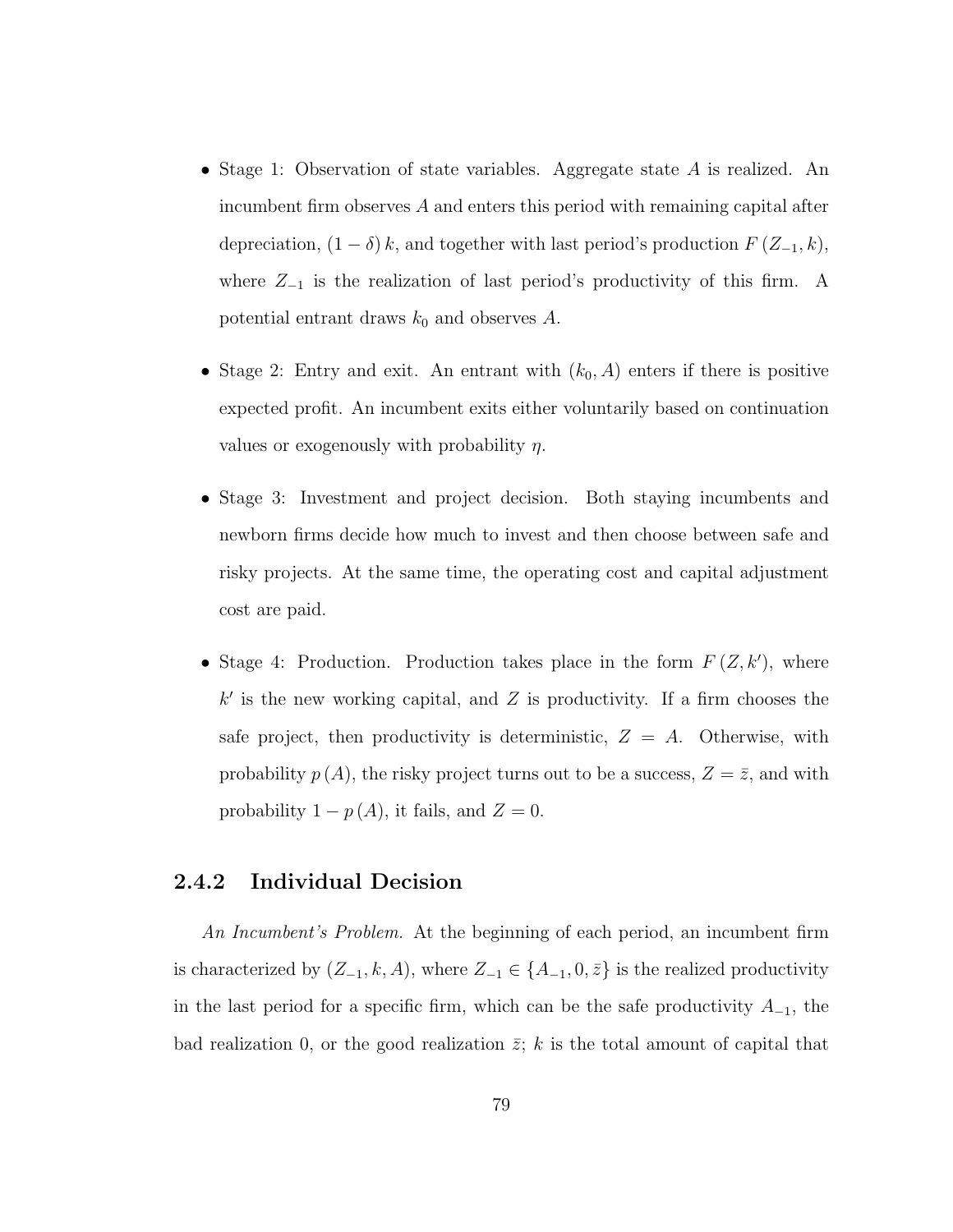was used in the previous period, and A represents the economic conditions of the current period.[9](#page-92-0)

The first choice an incumbent firm owner makes is between continuing to operate and closing the firm and leaving.

$$
V(Z_{-1}, k, A) = \max(1 - \chi) V^{1}(Z_{-1}, k, A) + \chi V^{0}(Z_{-1}, k, A),
$$

where  $\chi \in \{\eta, 1\}$  is the exiting choice, and  $\eta$  is the exogenous exiting hazard. If a firm with  $(Z_{-1}, k, A)$  chooses to exit, the value is:

$$
V^{0} (Z_{-1}, k, A) = \theta (A) (Z_{-1} k^{\alpha} + (1 - \delta) k);
$$

where  $\theta(A)$  < 1 is the fraction of resources a firm owner can take away when exiting, which is actually a resale price and is potentially a function of A. If this firm chooses to stay, the owner must then decide on investment,  $i$ , and a project choice, safe or risky. The capital stock evolves as follows

$$
k' = (1 - \delta) k + i,
$$

such that  $k' \geq k_{\text{min}} > 0$ , where  $k_{\text{min}}$  is a very small positive number providing a lower bound of capital stock. The operating cost  $C(i;Z_{-1},k,A)$  of a firm consists

<span id="page-92-0"></span><sup>9</sup>To avoid computational complexity, I do not consider the price feedback effect in this model. Therefore, the distribution of firms is not a state variable in this model, because agents do not need to forecast future prices using information on distribution. Section [2.4.6.2](#page-109-0) contains informal discussion on this matter.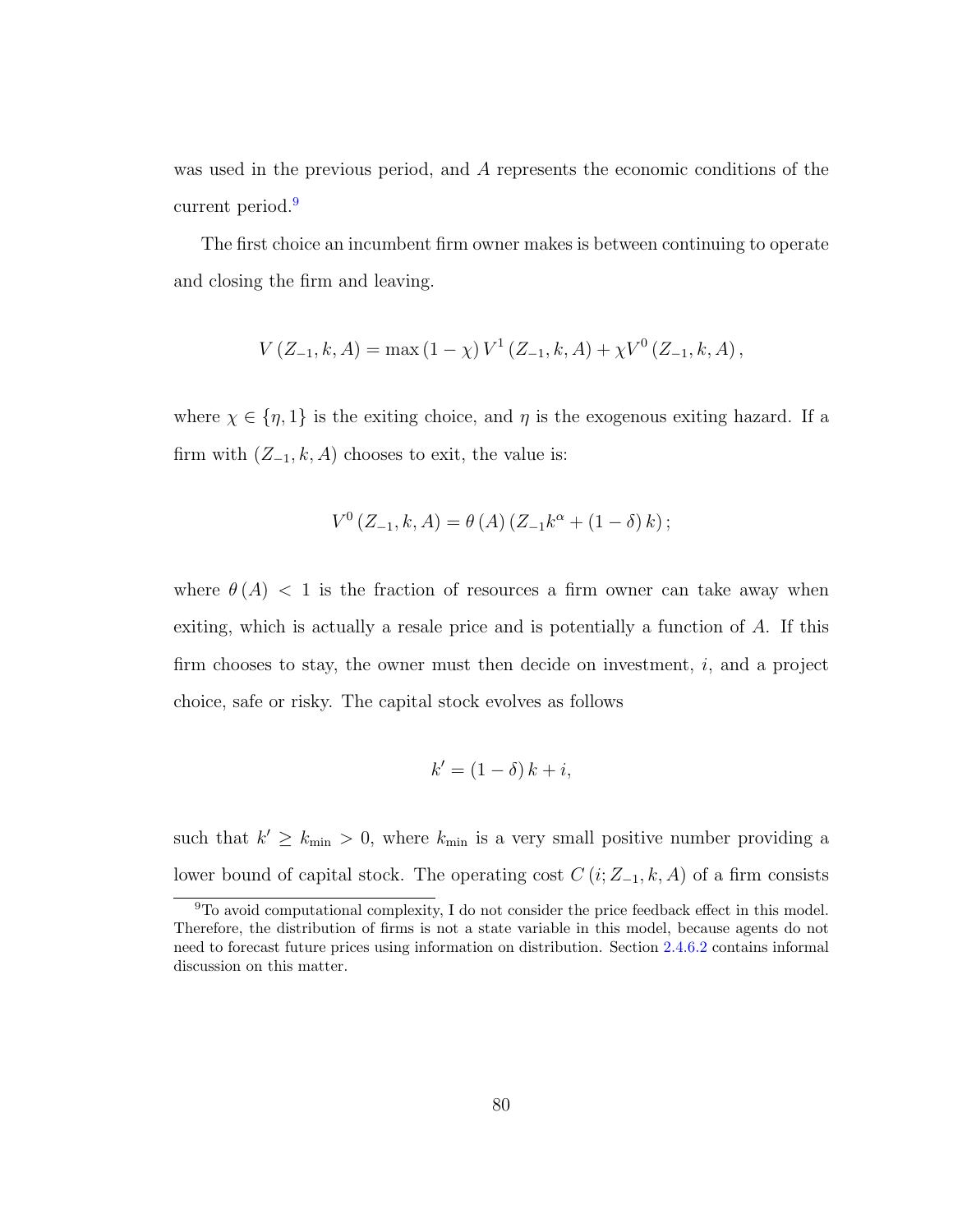of a fixed cost  $c_f$  and a capital adjustment cost:

$$
C(i; Z_{-1}, k, A) = c_f + c_k F(Z_{-1}, k) 1_{\{i \neq 0\}} + (1 - \theta(A)) (-i) 1_{\{i < 0\}}.
$$

Apart from the fixed operating cost, there are two forms of capital adjustment costs: a non-convex adjustment cost and partial irreversibility. Actively adjusting capital stock and choosing  $i \neq 0$  costs a firm  $c_k$  fraction of its revenue from the last period's production. In addition, if a firm reduces its scale, it can only sell its current capital possession at price  $\theta(A)$  < 1. The fixed operating cost is to generate endogenous exiting behavior, and therefore, it creates a non-concave portion in the lower end of a firm's value function. The adjustment cost plays a double role: one is to capture the observed inaction in investment and slow down the change in firm size, and the other is to dampen firms' reaction to changes in aggregate states so that the correlation between productivity dispersion and the aggregate state is not too close to -1. Combining these pieces gives the flow profit of this firm  $D(k'; Z_{-1}, k, A)$ , and

$$
P(i; Z_{-1}, k, A) = F(Z_{-1}, k) - i - C(i; Z_{-1}, k, A) \ge 0.
$$

I enforce non-negative profit as a constraint. The firm also has to choose between a safe and a risky project. A safe project produces  $F(A, k')$  for sure; a risky project results in productivity at  $\bar{z}$  with probability  $p(A)$  and 0 with  $1 - p(A)$ . If the safe one is chosen, the firm gets:

$$
V_{safe}^{1} (i; k, A) = \mathbb{E}_{A', \delta'} [V (A, k', A') | A],
$$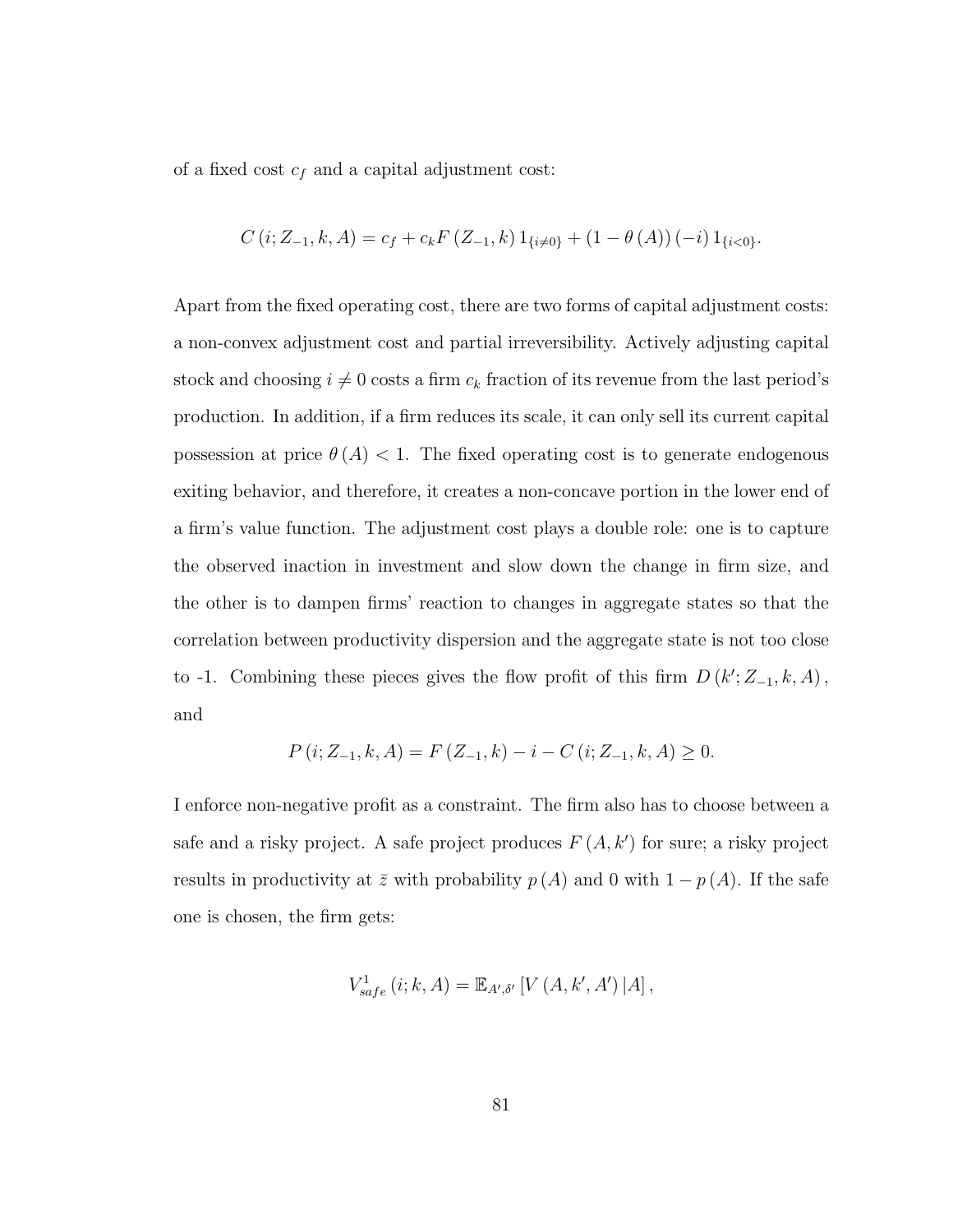and likewise,

$$
V_{risky}^1(i; k, A) = p(A) \mathbb{E}_{A'} \left[ V(\bar{z}, k', A') | A \right] + (1 - p(A)) \mathbb{E}_{A'} \left[ V(0, k', A') | A \right].
$$

Therefore, conditional on staying, an incumbent firm solves the following maximization problem:

$$
V^{1}(Z_{-1}, k, A) = \max_{i} \{ P(i; Z_{-1}, k, A) + \beta \max \{ V_{safe}^{1}(k'; Z_{-1}, k, A), V_{risky}^{1}(k'; Z_{-1}, k, A) \} \}.
$$

Denote the state variables of an incumbent as  $\psi = (Z_{-1}, k, A) \in \Psi$ , with  $\Psi$ being the set of all possible states. The solution to an incumbent's question with state  $\psi$  is a list of policy functions  $\{\chi(\psi), \tau(\psi), \iota(\psi)\}\$  such that (1)  $\chi(\psi)$  is the exiting choice,  $\chi : \Psi \to \{\eta, 1\}$ ; and conditional on surviving,  $(2) \tau (\psi)$  is the project choice,  $\tau : \{\psi \in \Psi : \chi(\psi) = \eta\} \to \{0, 1\}$ , where 0 represents the safe project and 1 the risky one, and (3)  $\iota(\psi)$  is the investment level,  $\iota : \{ \psi \in \Psi : \chi(\psi) = \eta \} \to \mathbb{R}$ .

A Potential Entrant's Problem. A potential entrant draws initial capital holding  $k_0$  from a invariant Pareto distribution  $G^0(k_0)$  with parameter  $\xi$ . The value of staying outside the market is

$$
V_0^0(k_0, A) = \theta(A) k_0.
$$

To start up a business, one must pay a setup cost  $c_e$  from initial capital, and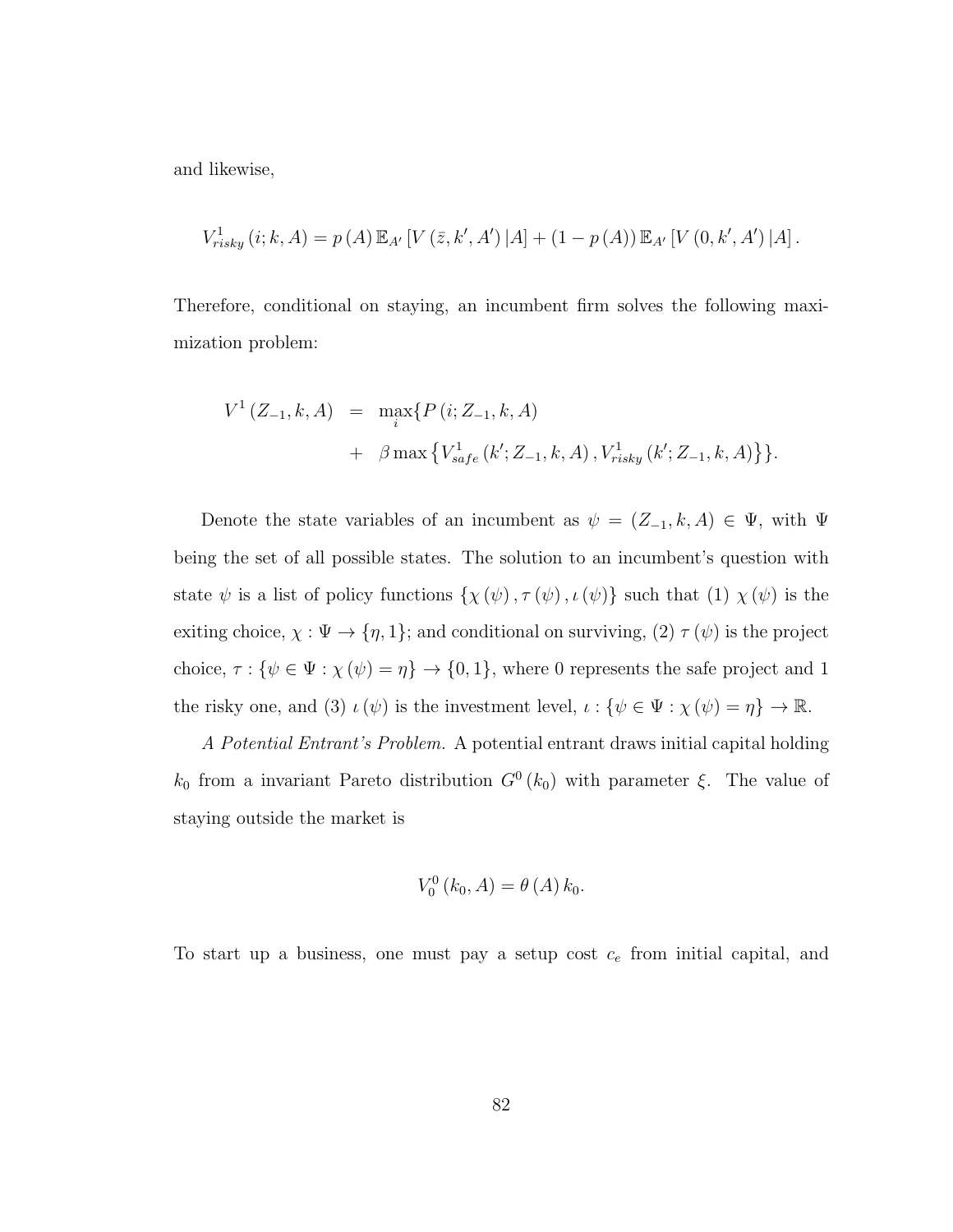thereafter acts as an incumbent with state  $(Z_{-1}, k, A)$  being

$$
\psi_0 = (0, (k_0 - c_e) / (1 - \delta), A).
$$

Hence, the payoff of opening a firm will be:

$$
V_0^1(k_0, A) = V^1(0, (k_0 - c_e) / (1 - \delta), A).
$$

A new firm will be born if

$$
V_0^1(k_0, A) > V_0^0(k_0, A).
$$

The solution to this problem is a binomial entry choice  $\varepsilon : \Psi_0 \subset \Psi \to \{0, 1\}$ , where  $\Psi_0$  contains all possible  $\psi_0$ , and  $\varepsilon(\psi_0) = 1$  if an entrant enters and 0 otherwise.

## 2.4.3 Aggregate Dynamics

Given the solutions to the individual problems described before, as a list of functions,  $\{\chi(\cdot), \tau(\cdot), \iota(\cdot) \,;\varepsilon(\cdot)\}\$ , it is straightforward to write down the transition dynamics for the distribution over  $\psi = (Z_{-1}, k, A)$ .

For an arbitrary  $\psi \in \Psi$ , either  $\psi \in \Psi_0$  or  $\psi$  can only be the state of an incumbent. I denote  $\phi(\psi)$  as the measure or density of point  $\psi = (Z_{-1}, k, A)$  at Stage 1 of a typical period with aggregate state A, before entry and exit takes place. If  $\chi(\psi) = 1$ , then a firm with this state exits for sure, and no other transition can happen. If  $\chi(\psi) = \eta$ , then with probability  $\eta$  this firm exogenously exits, and with a complementary probability, it stays. Conditional on staying, if the firm chooses the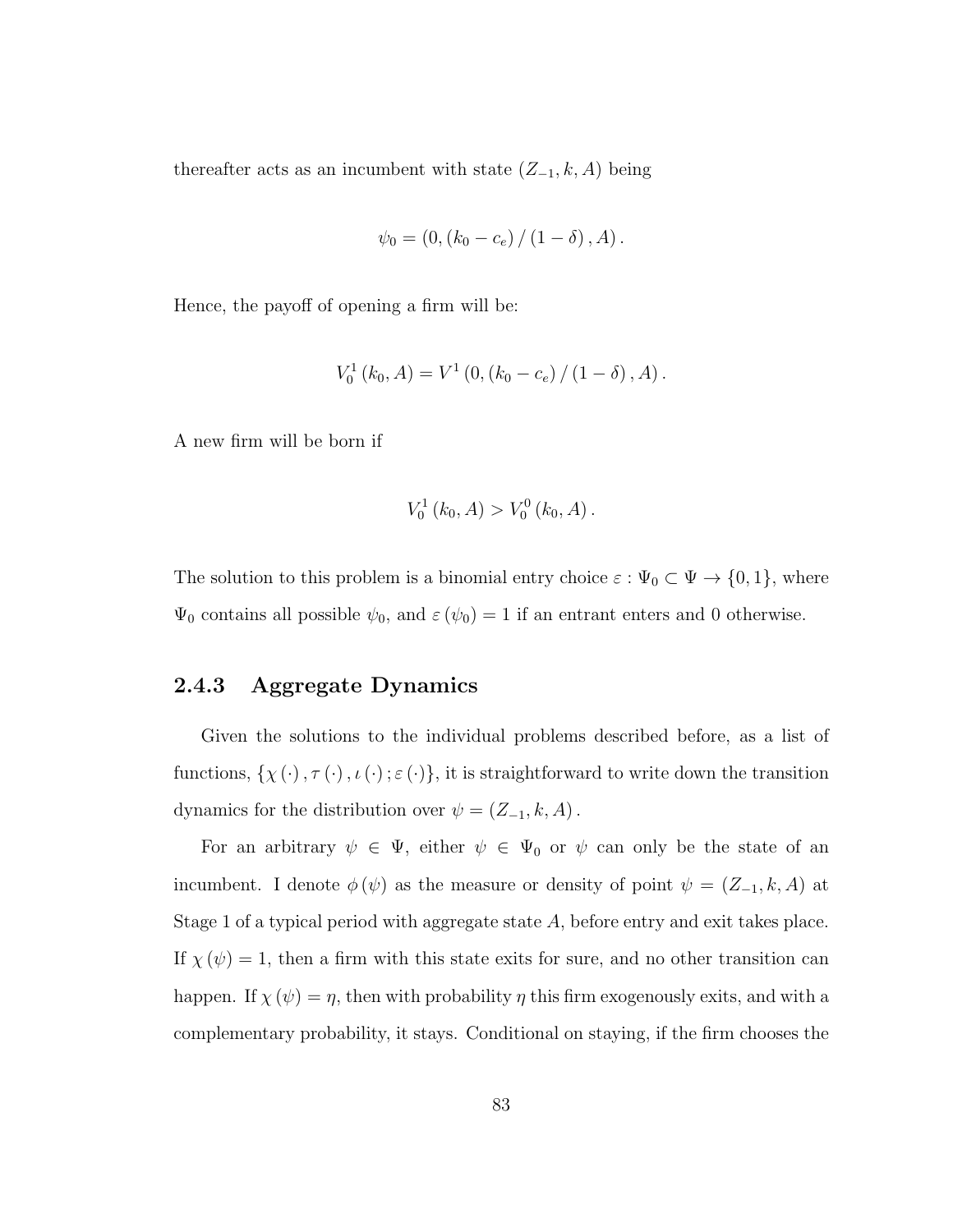safe project,  $\tau(\psi) = 0$ , then its individual state becomes  $(A, (k + \iota(\psi)))$ . On the other hand, if the firm chooses the risky project,  $\tau(\psi) = 1$ , then with probability  $p(A)$  its individual state becomes  $(\bar{z},(k + \iota(\psi))),$  and with probability  $(1 - p(A))$  it becomes  $(0, (k + \iota(\psi)))$ . Now turn to the newborns. Denote  $g^0(\psi_0)$  as the entrant's measure or density at point  $\psi_0$  determined by  $G^0(.)$ . A newborn with  $\psi_0$  enters if  $\varepsilon(\psi_0) = 1$ . After entering, this firm acts exactly the same as a surviving incumbent with  $\psi = \psi_0$ . Finally, the aggregate state becomes A' with probability Pr  $(A'|A)$ ,  $A' \in \mathbb{A}$ . Formally, suppose the aggregate state at Stage 1 of a period is  $A' = A_j$ , and that of the last period is  $A = A_i$ , meaning that the realized productivity Z is one of  $\{A_i, \bar{z}, 0\}$ . Every state not on the realization path has zero measure, or

$$
\phi'(A, k', A') = 0 \text{ if } A \neq A_i \text{ or } A' \neq A_j,
$$

where primed variables are ones realized in the same period as  $A'$ . The rest of the states can then be divided into three groups by realization of  $Z$ , all of which come from both incumbents and newborns. For  $Z = A_i$ ,

$$
\phi'(A_i, k', A_j) = \int (1 - \chi(\psi)) (1 - \tau(\psi)) \mathbf{1}_{\{\psi : k' = (1 - \delta)k + \iota(\psi)\}} \phi(d\psi) \n+ M \int \varepsilon(\psi_0) (1 - \tau(\psi_0)) \mathbf{1}_{\{\psi_0 : k' = (1 - \delta)k_0 + \iota(\psi_0)\}} g^0(d\psi_0),
$$

where variables with no prime are the ones observed one period back, with  $\psi =$  $(Z_{-1}, k, A_i)$  and  $\psi_0 = (0, (k_0 - c_e) / (1 - \delta), A_i)$ . For  $Z = \overline{z}$  or 0,

$$
\phi'(\{\bar{z},0\},k',A_j) = \int (1-\chi(\psi)) \,\tau(\psi) \mathbf{1}_{\{\psi:k'=(1-\delta)k+t(\psi)\}} \phi(d\psi) \n+M \int \varepsilon(\psi_0) \,\tau(\psi_0) \mathbf{1}_{\{\psi_0:k'=(1-\delta)k_0+t(\psi_0)\}} g^0(d\psi_0).
$$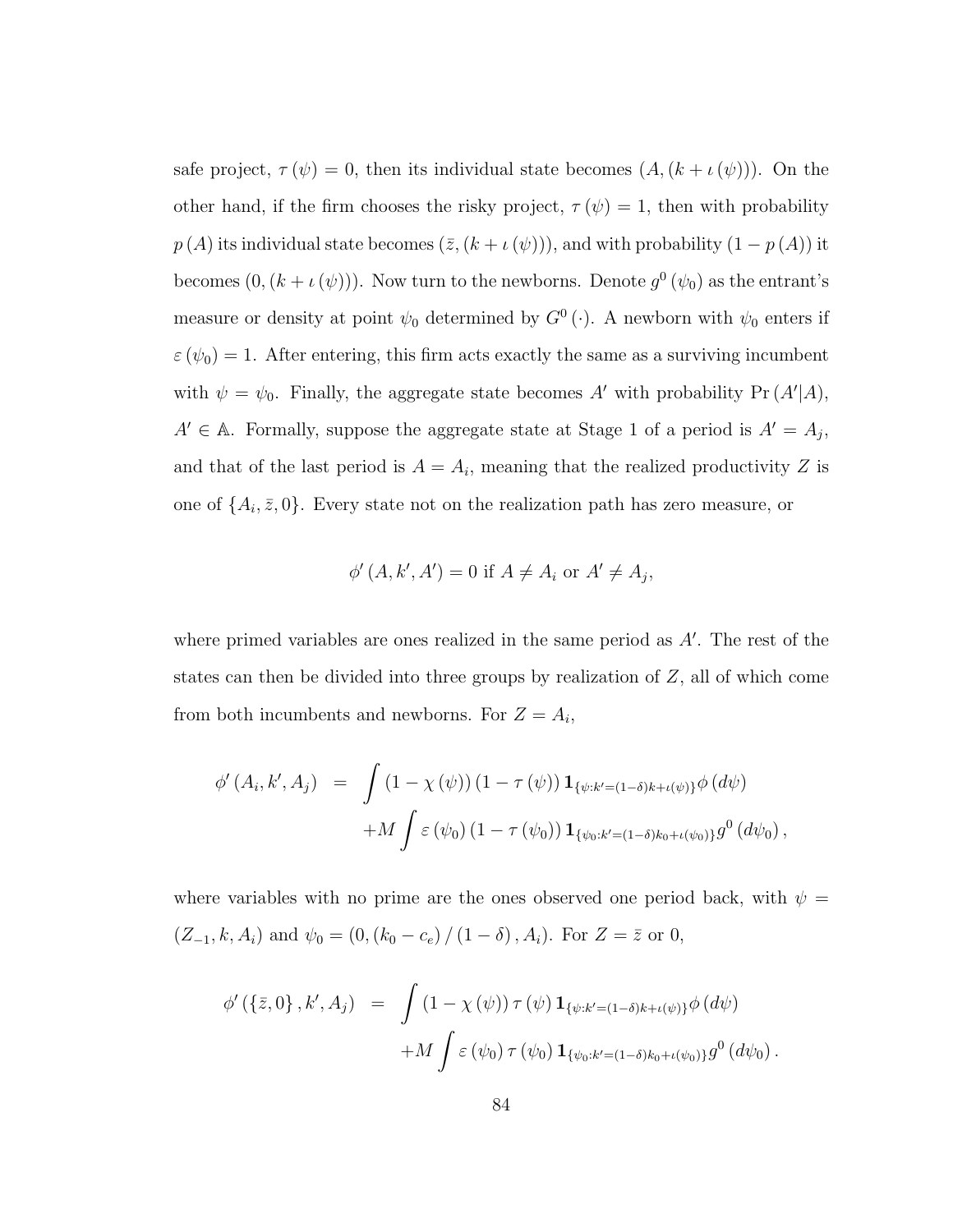By independence, a fraction  $p(A_i)$  has  $Z = \overline{z}$ , and the rest gets  $Z = 0$ , that is,

$$
\begin{array}{rcl}\n\phi'(\bar{z}, k', A_j) & = & p(A_i) \, \phi'(\{\bar{z}, 0\}, k', A_j)\,, \\
\phi'(0, k', A_j) & = & (1 - p(A_i)) \, \phi'(\{\bar{z}, 0\}, k', A_j)\,. \n\end{array}
$$

Given the distribution measure  $\phi$  and  $\phi'$ , the cross-sectional variance in productivity can be written as

$$
\Gamma(A,\phi) \propto \int \bar{z}^2 \phi'(\bar{z},dk',dA') + \int A^2 \phi'(A,dk',dA')
$$
  
- 
$$
\left[ \int \bar{z} \phi'(\bar{z},dk',dA') + \int A \phi'(A,dk',dA') \right]^2
$$
  
= 
$$
\bar{z}^2 p(A) (1 - p(A)) \int \phi'(\{\bar{z},0\},dk',dA') = \sigma^2(A) \Lambda(A,\phi).
$$

The expression of the cross-sectional variance can be simplified in this way due to the linearity of productivity in production function.

#### 2.4.4 Calibration

Before I describe the calibration procedure, it is worth noting that the mass of potential entrants M affects only the scale of the economy once other parameters are determined. Since the absolute scale is not of interest, the choice of M is irrelevant. For a quantitative exercise, the number of potential entrants is fixed at 50,000 each period. Furthermore, without aggregate fluctuation, starting from zero incumbents, the economy always converges to a stationary state in the sense that the exit rate and the entry rate are equal and the scale is neither expanding nor shrinking, as long as there is positive measure of entrants at the beginning. And this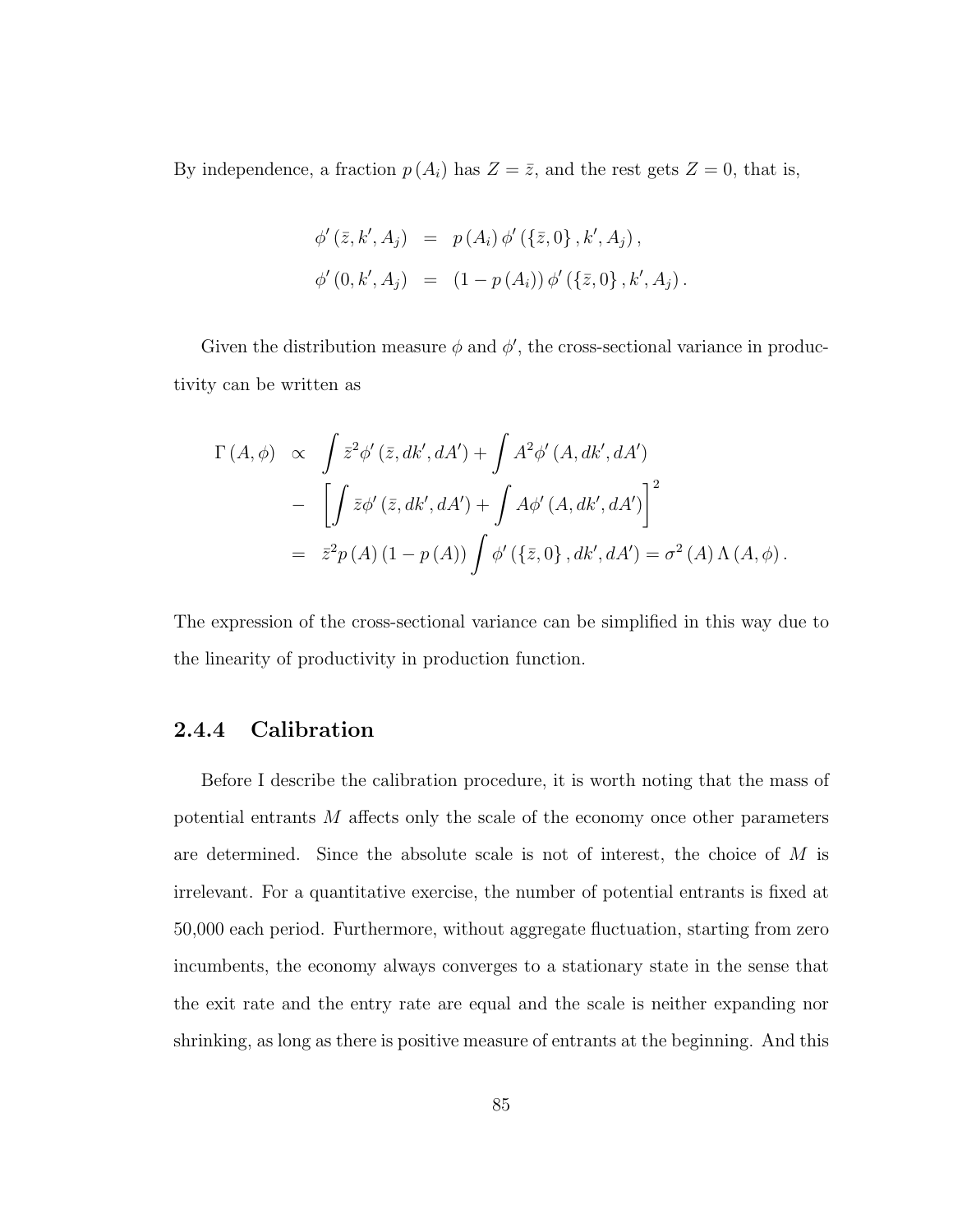is the case with or without agents expecting the aggregate state to be varying over time. The reason is simple. Since there is no aggregate fluctuation, the measure of entrants (inflow) is fixed each period. The measure of exiting firms (outflow) is a fraction of the remaining ones (stock). The outflow gradually increases to the same level as the inflow, and it is at this point that the scale of stock stops changing. Consequently, the entry and exit rates are the same. Because of this stationarity feature, the parameters that need to be internally determined are selected such that the statistics generated by the model at its stationary state match their empirical targets.

The setup of the model is very close to that of the standard model; therefore some of the parameter values are directly taken from the literature. One period is chosen to be one year. The discount factor is set as  $\beta = 0.938$  to match the longrun average for the U.S. firm-level discount rate, as in Bloom (2009). According to the same paper, capital depreciates at rate  $\delta = 0.1$ . The production function,  $F(Z, k) = Zk^{\alpha}$ , is the same as the profit function in Cooper and Haltiwanger (2006), so I follow their estimation and set  $\alpha$  to be 0.592. Taken from the same work, the standard deviation of the aggregate process  $\sigma_A$  is 0.08, and the serial autocorrelation  $\rho_A$  is assumed to be 0.8, which is within the range of the autocorrelation of a common shock 0.76 and that of an idiosyncratic shock 0.885 estimated in that paper.

The good productivity realization is predetermined as  $\bar{z}=2$  so that the probability of getting  $\bar{z}$  is always around a half. This is to minimize the riskiness effect by controlling for the uncertainty associated with the binary-outcome risky project. The exogenous exiting hazard  $\eta$  that affects all firms alike is set to be 2%, which is in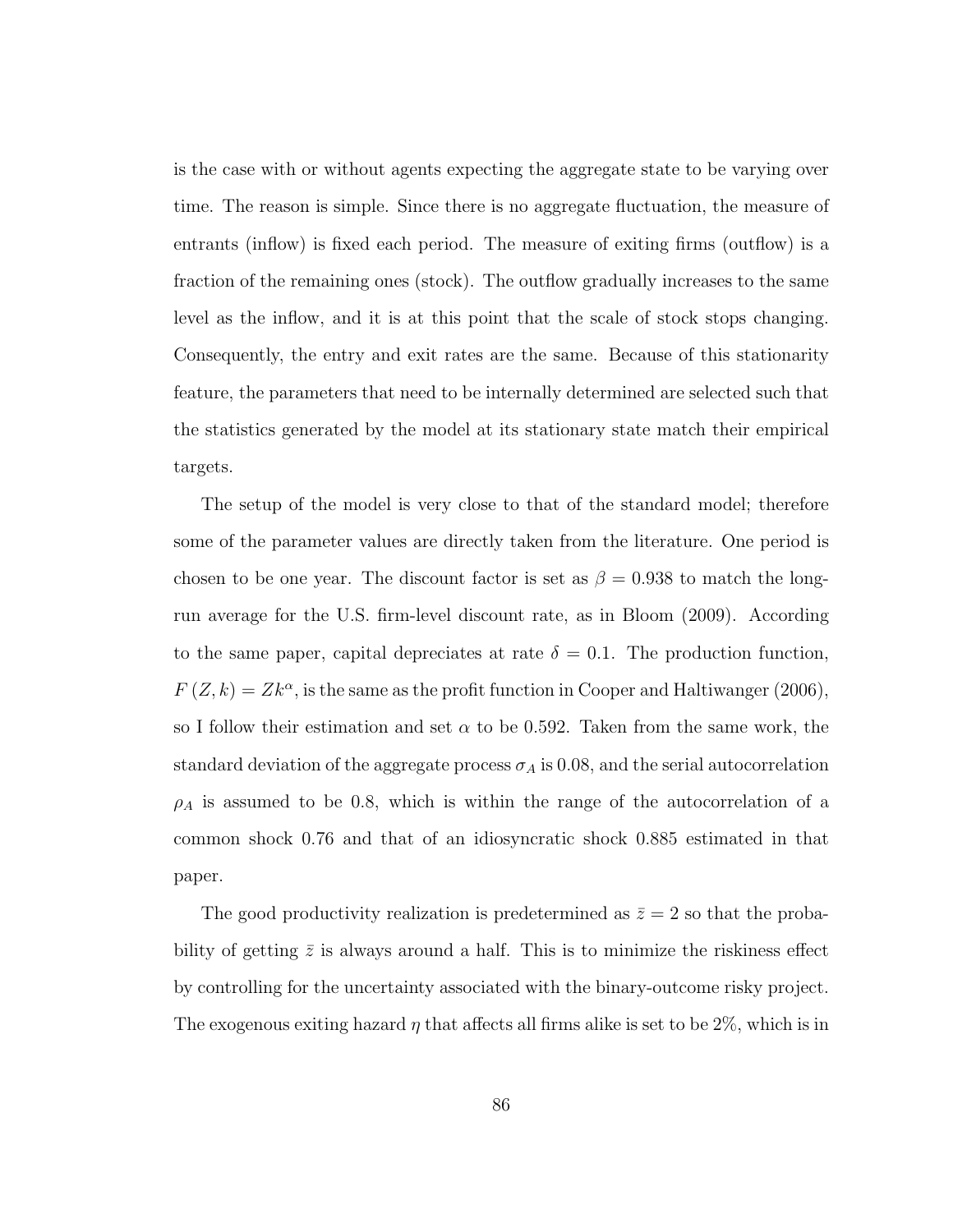line with the exiting rate of large plants found by, for example, Lee and Mukoyama (2008). On the entrant side, it has been mentioned that the choice of M is not important. The distribution of the initial endowment  $G^0$  is Pareto such that, with slight abuse of notation,  $G^0(k_0) = 1 - (k_{\text{min}}/k_0)^{\xi}$  with  $\xi > 0$ . Clearly,  $\xi$  governs the shape of the initial endowment distribution and it in turn determines the model-generated firm size distribution. Ideally, this generated distribution will also have a shape close to Pareto; however, the assumption of one common productivity shock and no idiosyncratic shocks makes this task infeasible. This can be corrected by introducing heterogeneous productivity, yet this practice will not provide more economic insight into this model. Therefore, for the numerical results, I set  $\xi = 1$ .

The remaining parameters to be internally calibrated are capital resale price  $\theta$ , capital adjustment cost as a fraction of profit  $c_k$ , fixed operating cost  $c_f$ , and entry cost  $c_e$ . The model suggests that I shall look at the statistics of firm dynamics and the investment rate distribution, and the remaining parameters  $(\theta, c_k, c_f, c_e)$  are selected via simulated method of moments. The targets regarding firm dynamics are taken from Lee and Mukoyama (2008), and those on investment rate distribution are from Cooper and Haltiwanger (2006). I also compute from the model the average five-year transition rates between different size classes, and I compare the generated numbers to the actual rates found by Acemoglu, Akcigit, Bloom, and Kerr (2011) using census data. The parameters are calibrated without aggregate fluctuation, and the aggregate state sequence,  $\{A_t\}$ , is set to be constant at its mean, but the firms still expect the future states to be changing according to the transition probability of  $A$ ,  $\pi_{ii}$ .

Calibrated parameter values are summarized in Table 2.3,  $10$  and simulated

<span id="page-99-0"></span><sup>&</sup>lt;sup>10</sup> Several other sets of parameters are also used to check the robustness. The negative sign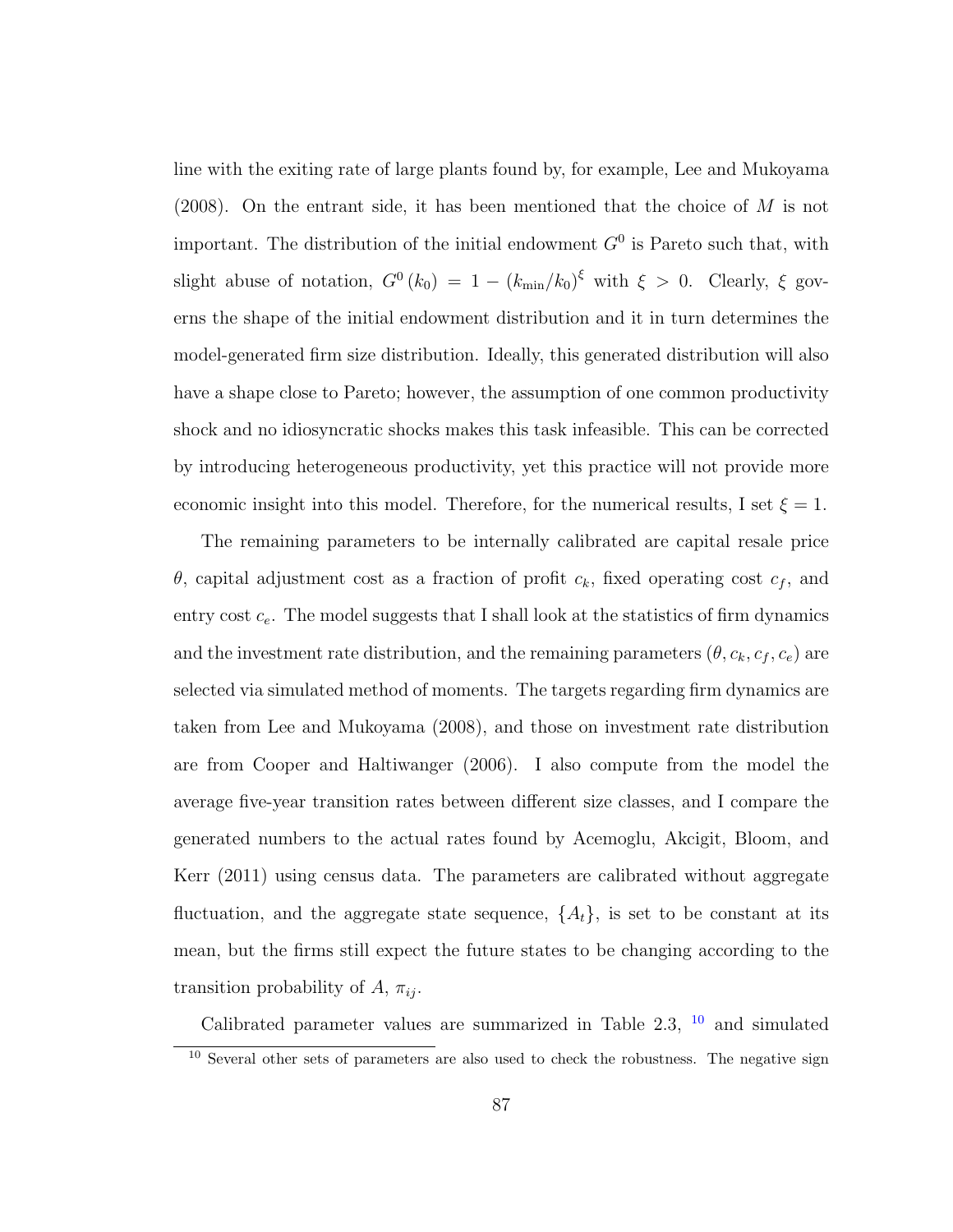| Parameters            | Description                            | Notes                         |
|-----------------------|----------------------------------------|-------------------------------|
| Aggregate Fluctuation |                                        |                               |
| $\bar{z}=2$           | Good realization.                      | Predetermined. Normalization. |
| $\rho_A = 0.8$        | Autocorrelation.                       | Cooper and Haltiwanger (2006) |
| $\sigma_u = 0.048$    | Innovation var. ( $\sigma_A = 0.08$ .) | Cooper and Haltiwanger (2006) |
| Production            |                                        |                               |
| $\alpha = 0.592$      | Production function.                   | Cooper and Haltiwanger (2006) |
| $\beta = 0.938$       | Discount factor.                       | Bloom $(2009)$                |
| $\delta = 0.1$        | Capital depreciation rate.             | Bloom $(2009)$                |
| $\eta = 0.02$         | Exog. exiting prob.                    | Lee and Mukoyama (2008)       |
| $\theta = 0.84$       | Capital resale price.                  | Internally determined.        |
| $c_f = 1.62$          | Fixed operating cost.                  | Internally determined.        |
| $c_k = 0.165$         | Capital adjustment cost.               | Internally determined.        |
| Entrants              |                                        |                               |
| $c_e = 0.1$           | Entry cost.                            | Internally determined.        |
| $\xi = 1$             | Shape of $G^0$ .                       | Predetermined.                |

Table 2.3: Parameter Values and Rationale

moments are compared with their empirical counterparts in Table 2.4. Cooper and Haltiwanger (2006) compute a thorough set of investment moments using a balanced panel from the LRD from 1972 to 1988. The model-generated moments are close to their target with expected exceptions. The standard deviation in investment rates is much lower than in the data, because when the aggregate fluctuations are shut down, there is no idiosyncratic uncertainty other than the amount of risk a firm chooses to take. With a constant aggregate state and no growth, the model-generated mean level of the investment rate, together with the fraction of

of the correlations between aggregate state and dispersion measures is robust, which is not surprising because the mechanism works under mild restrictions of parameter space. However, it is true that the fraction of risky firms is sensitive to the shape of the value function. In particular, when  $\beta$  is high, future profit flows are important, and the risky fraction declines and so does the exit rate. The realizations of  $\delta$  are set to be  $\{0.05, 0.1, 0.2, 0.5, 1\}$  with probabilities  $\{0.69, 0.155, 0.1, 0.05, 0.005\}$ , respectively.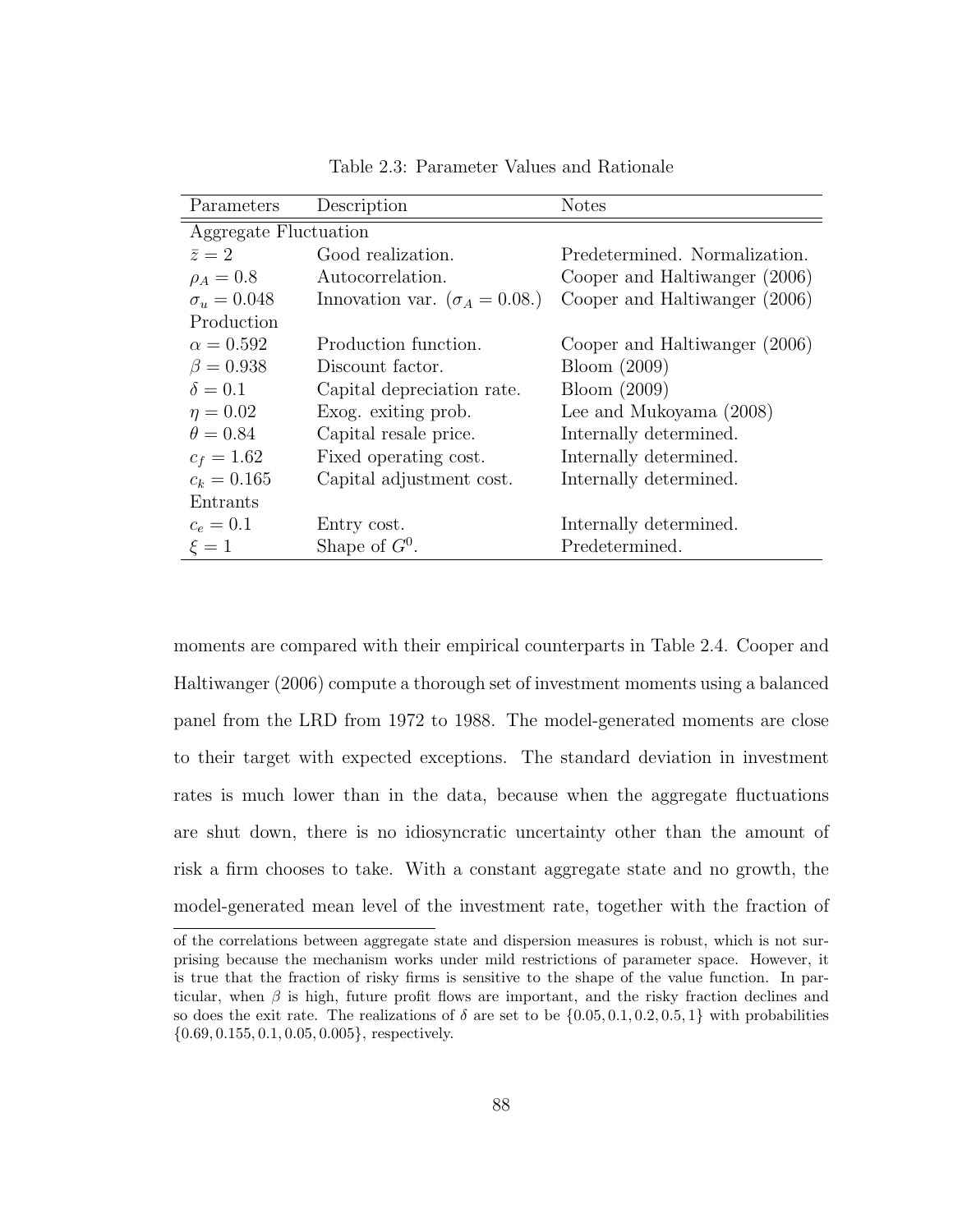large and positive investment rates, is below the target as well. The other set of targets concerns the entry and exit dynamics of firms, which are taken from Lee and Mukoyama  $(2008).<sup>11</sup>$  $(2008).<sup>11</sup>$  $(2008).<sup>11</sup>$  They use the ASM portion of the LRD from 1972 to 1997 to analyze the behavior of plants. At the same time, I look at the five-year transition rates between different size classes obtained by Acemoglu et al. (2011) using the CM portion. Firms are divided into two size classes, small and large, by median shipments, and the third class is "not-in-business." For example, the transition rate from the small class to the large class is computed as the fraction of originally small firms that became large ones in the next census. Since the census data are only available every five years, I let the model produce the same transition rates for every five periods. Due to different sources of data, I choose to hit a number within the range of empirically computed entry and exit rates. The model failed to reproduce the eight transition rates, although it managed to capture the fact that small firms have higher exiting rates than large ones. Without assuming idiosyncratic shocks, the model cannot generate a highly right-skewed size distribution with a relatively small median; therefore, the simulated exit rate is lower. At the same time, no further heterogeneity causes the large transition rates between large and small classes.

#### 2.4.5 Quantitative Results

The mechanism explained in the illustrative three-period model remains at work in the quantitative model with infinite horizon. The option to exit forms a lower bound for an incumbent's continuation value function, and in a conventional model

<span id="page-101-0"></span><sup>&</sup>lt;sup>11</sup>Lee and Mukoyama (2008) calculate the relative sizes of entering and exiting firms based on the number of employees.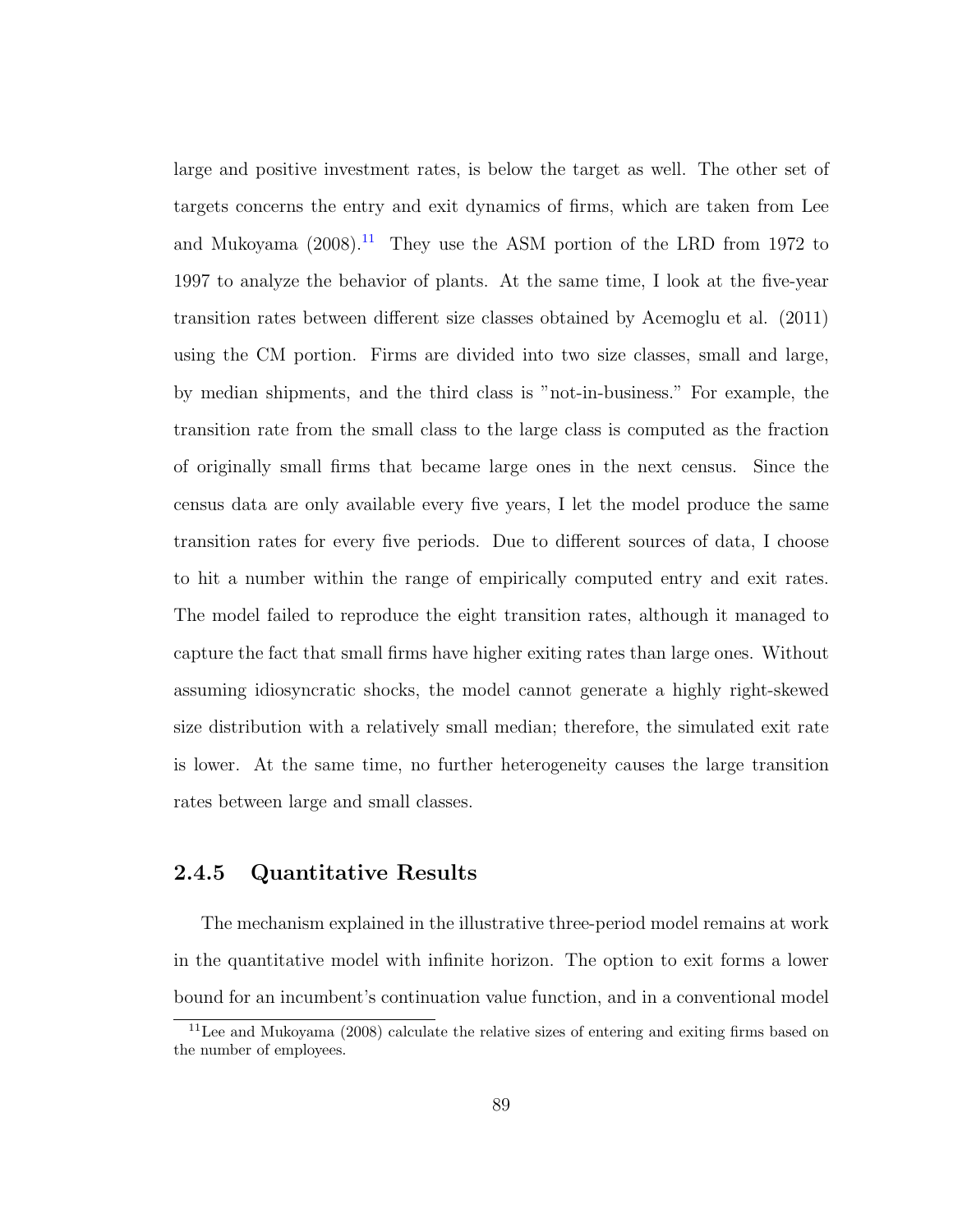|                                       | Model | Data.  |
|---------------------------------------|-------|--------|
| Investment                            |       |        |
| Mean of investment rate               | 0.097 | 0.122  |
| Std. Dev. of investment rate          | 0.157 | 0.337  |
| Fraction of inaction                  | 0.059 | 0.081  |
| Fraction w. positive investment       | 0.889 | 0.815  |
| Fraction w. positive investment burst | 0.064 | 0.186  |
| Fraction w. negative investment burst | 0.033 | 0.018  |
| Data Source: Cooper and Haltiwanger   |       | (2006) |
| Entry and Exit                        |       |        |
| Mean entry rate                       | 0.070 | 0.062  |
| Mean exit rate                        | 0.070 | 0.055  |
| Relative size, entering               | 0.75  | 0.60   |
| Relative size, exiting                | 0.58  | 0.49   |
| Data Source: Lee and Mukoyama (2008)  |       |        |

Table 2.4: Moments Generated from Model and Targets

without the additional choice of risky project, this lower bound in turn creates a non-concave portion on the continuation value at the lower end with low capital levels. When the choice of risky project is allowed as in this model, firms with capital levels in this portion have an incentive to smooth out the non-concavity by taking the risk. Of course, anticipating the future option of the risky project, the continuation value function associated with the safe one becomes less convex compared to the conventional case.

The business cycle features can now be introduced in a more realistic fashion than comparative statics. Without recalibrating, I add the aggregate fluctuation by simulating a sequence of realizations of productivity level A, and let the model evolve accordingly. As the aggregate state changes, the reaction of firms is still very similar to the comparative statics in the simple model. If A drops, the slopes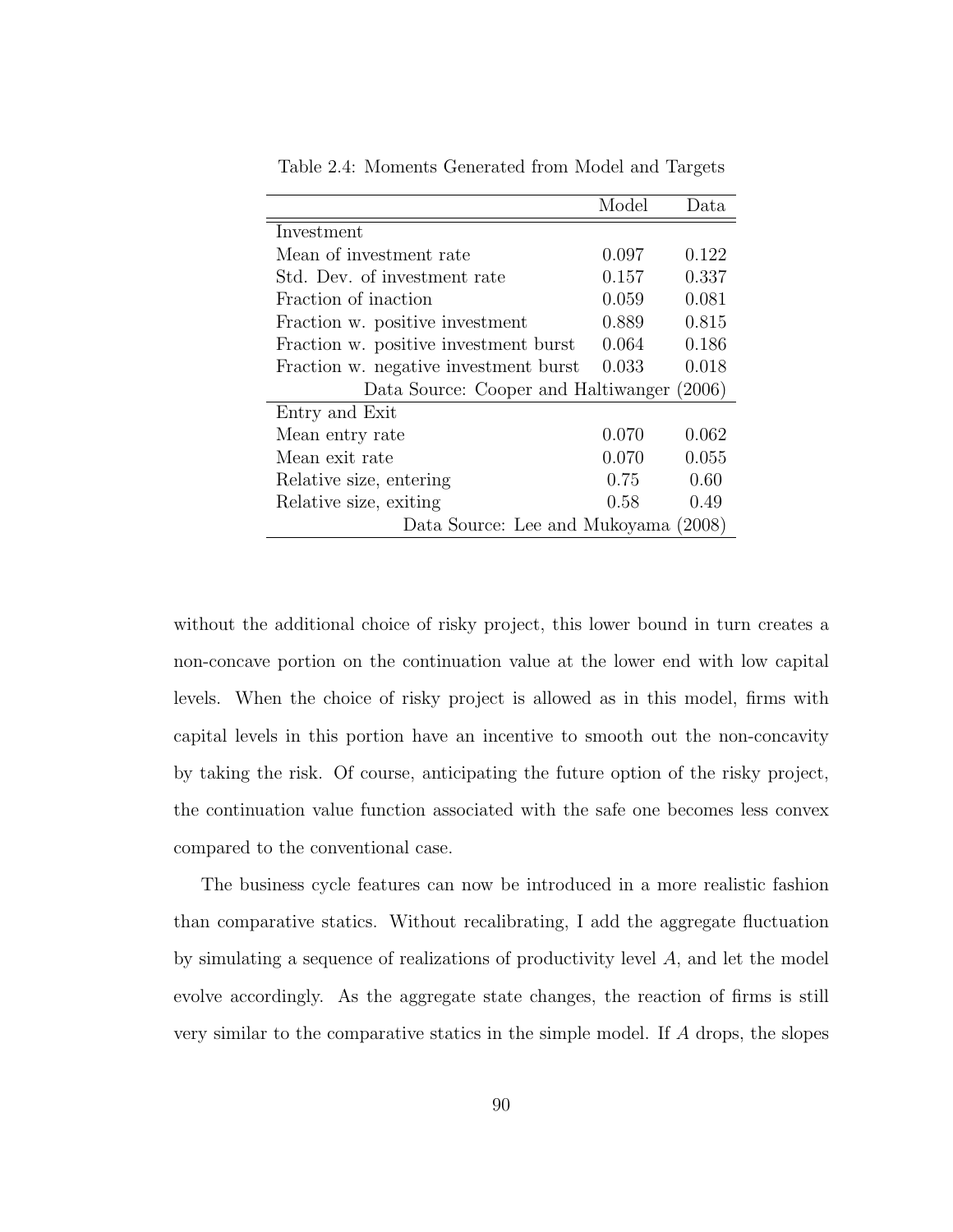of both risky and safe continuation value functions decrease, which forms a larger portion where the risky project is strictly better. Consequently, a larger fraction of firms opt to take the risk, which results in a larger cross-sectional standard deviation in productivity. The opposite happens when A increases. Nonetheless, given the frictions and the law of motion of the aggregate state, the magnitude of the changes in the fraction of risk taking firms and in the resulting standard deviation in productivity is history dependent.

The main goal of this numerical exercise is to show that changes in the level of  $A_t$  alone can generate countercyclical firm-level productivity dispersion as a result of a firm's risk-taking behavior, without introducing any time-varying volatility in the driving force,  $A_t$ . The fluctuation in productivity A follows the Markov process specified in Table 3, and not surprisingly, it is positively correlated with total output with correlation coefficient  $0.4030$  (p-value  $= 0.0000$ ). Therefore, the crosssectionally averaged productivity can serve as an alternative cyclical indicator. The measures for productivity dispersion are chosen to be (1) the standard deviation of cross-sectional distribution of realized  $Z$ , productivity,  $(2)$  the fraction of firms that prefer the risky project, and (3) the 95% to 5% inter-percentile range of realized Z, which is the value of Z at the 95th percentile minus the value of Z at the 5th percentile.

Table 2.5 shows that the correlation coefficients between productivity dispersion and cyclical indicators are significantly negative, and the absolute values are in line with the data counterparts. In fact, the correlation between productivity dispersion and total output is even larger in scale. Moreover, the cyclicality of productivity dispersion measured is on a scale comparable to that of the fraction of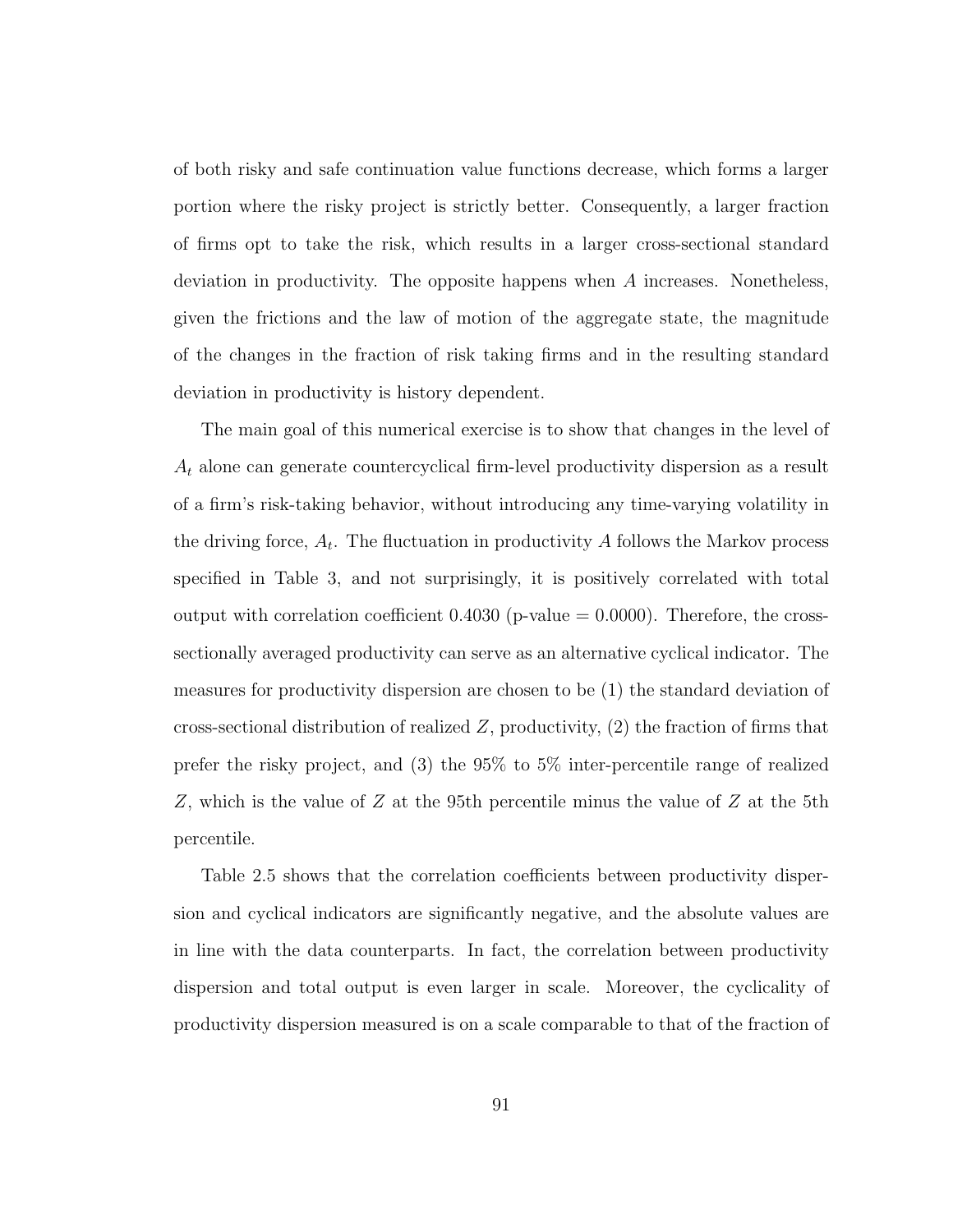|                         |              | Cyclical Indicators    |                   |  |
|-------------------------|--------------|------------------------|-------------------|--|
| Variables of Interests  |              | Avg. Productivity, $A$ | Total Output, $O$ |  |
| Productivity Dispersion | $\sigma(Z)$  | $-0.4450(0.0000)$      | $-0.6969(0.0000)$ |  |
| Frac. of Risky Firms    |              | $-0.4544(0.0000)$      | $-0.6063(0.0000)$ |  |
| IPR $(95\% - 5\%)$      | $IPR_5^{95}$ | $-0.2089(0.0000)$      | $-0.6860(0.0000)$ |  |
| Entry Rate              | $r^{EN}$     | 0.0314(0.4830)         | $-0.7679(0.0000)$ |  |
| Exit Rate               | $r^{EX}$     | $-0.4774(0.0000)$      | $-0.5649(0.0000)$ |  |

Table 2.5: Generated Cyclicality

Cyclicality: Correlations (p-value) with Cyclical Indicators

firms that choose the risky project, and the movements show patterns very similar to those seen in Figure [2.8.](#page-106-0) This illustrates the mechanism that it is the change in the fraction of risk-taking firms that drives the cyclical movement of productivity dispersion. In bad times, more firms are willing to take the risk and randomize their future values. Consequently, the resulting dispersion, measured as the standard deviation of cross-sectional productivity distribution, is larger and so is the inter-percentile range.<sup>[12](#page-104-0)</sup> The assumed binomial outcome of a risky project has the potential to impact the behavior of the dispersion; however, such impact is controlled for at a much smaller scale by the choice of  $\mu_A$  and  $\bar{z}$  and does not alter the main pattern. A somewhat unusual result is the significantly negative correlation between total output and entry rates. This is a result of modeling technique. The entry decision of potential entrants depends largely on the discounted and expected

<span id="page-104-0"></span><sup>&</sup>lt;sup>12</sup>Due to the model assumption, cross-sectional IPR in productivity can only be either  $\bar{z}$ ,  $\bar{z}-A_t$ , or  $A_t$ , and does not have very interesting dynamics, although it is still countercyclical. This can be overcome by allowing a richer set of productivity lotteries and keeping the expected productivity to be A. For example, in addition to  $(p(A),\bar{z})$ , firms can also choose any  $(p,\bar{z}_A)$  pair with binary outcomes such that  $p\bar{z}_A = A$ . Intuitively, the IPR measure in this case will again be negatively correlated with  $A_t$  because smaller firms have the incentive to take even more risk in bad times than in the original case. Therefore, the range of realized productivities is wider, and potentially the IPR is larger and has more possible values.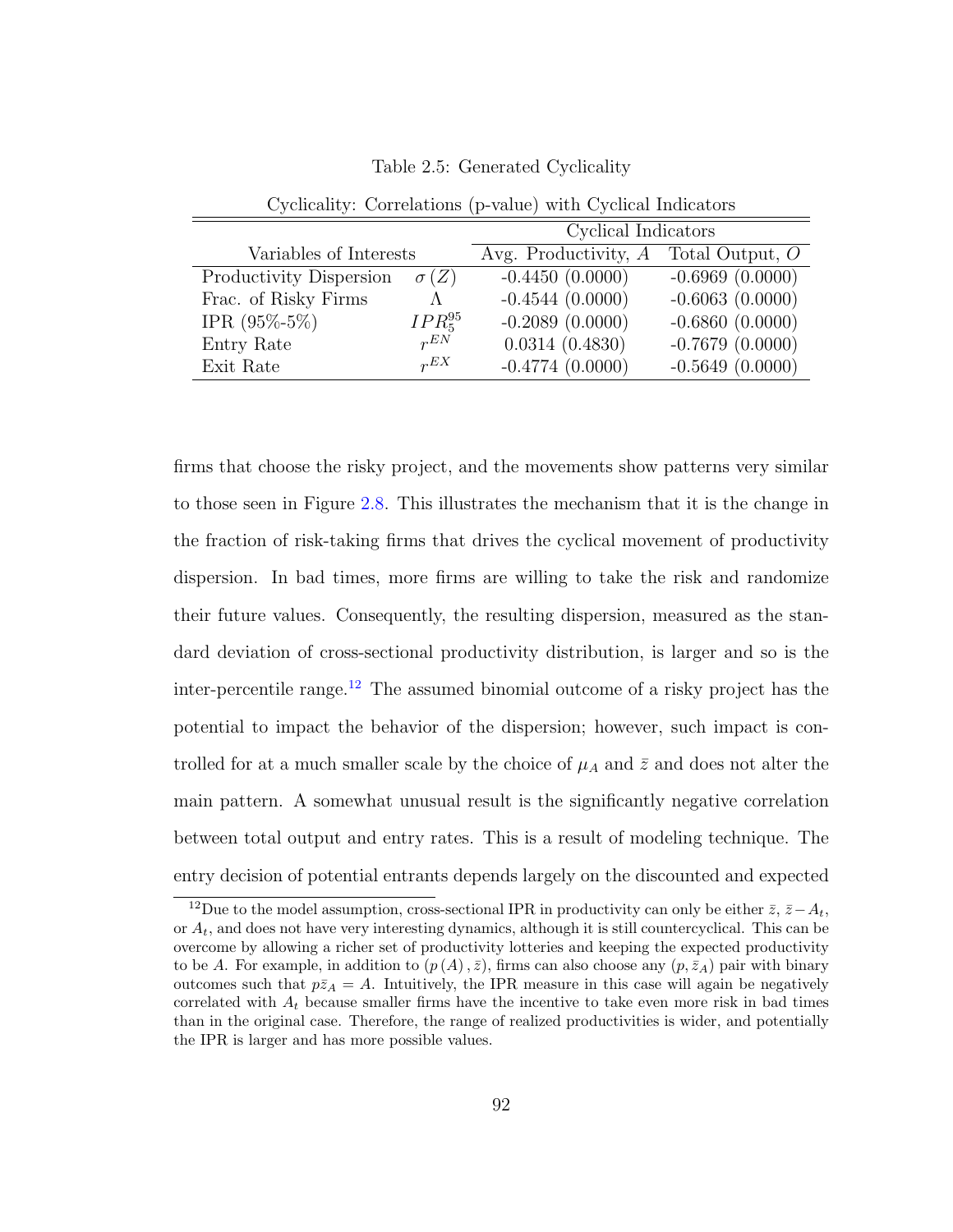<span id="page-105-0"></span>

Figure 2.7: Simulated Sequences of Entry and Exit Rates. The solid line represents exit rates, and the dashed line records entry rates. Grey bars indicate the value of A as in the previous figure.

future payoff, so the impact of the current aggregate state is minimal. At the same time, entry rates increase when the number of existing firms is smaller. However, the total output is not only a function of the current state  $A$ , but it also positively depends on the number of existing firms. These two forces drive the entry rate series to move in the opposite direction to total output.

Figure [2.7](#page-105-0) plots the truncated series of entry and exit rates from the model simulation. The sequence of exit rates remains mostly in a reasonable scale between 3% and 12%. On the contrary, there are quite a few episodes in which exit rates are really high. Extraordinarily high exit rates happen after a succession of bad realizations of the aggregate state A, when the number of remaining firms is small. This is not surprising under the model assumptions that (1) all firms share the same serially correlated A with no idiosyncratic shocks, and (2) given each realization of A, there is only one alternative risky project allowed. Figure [2.8](#page-106-0) shows the truncated sequences of the countercyclical cross-sectional standard deviation in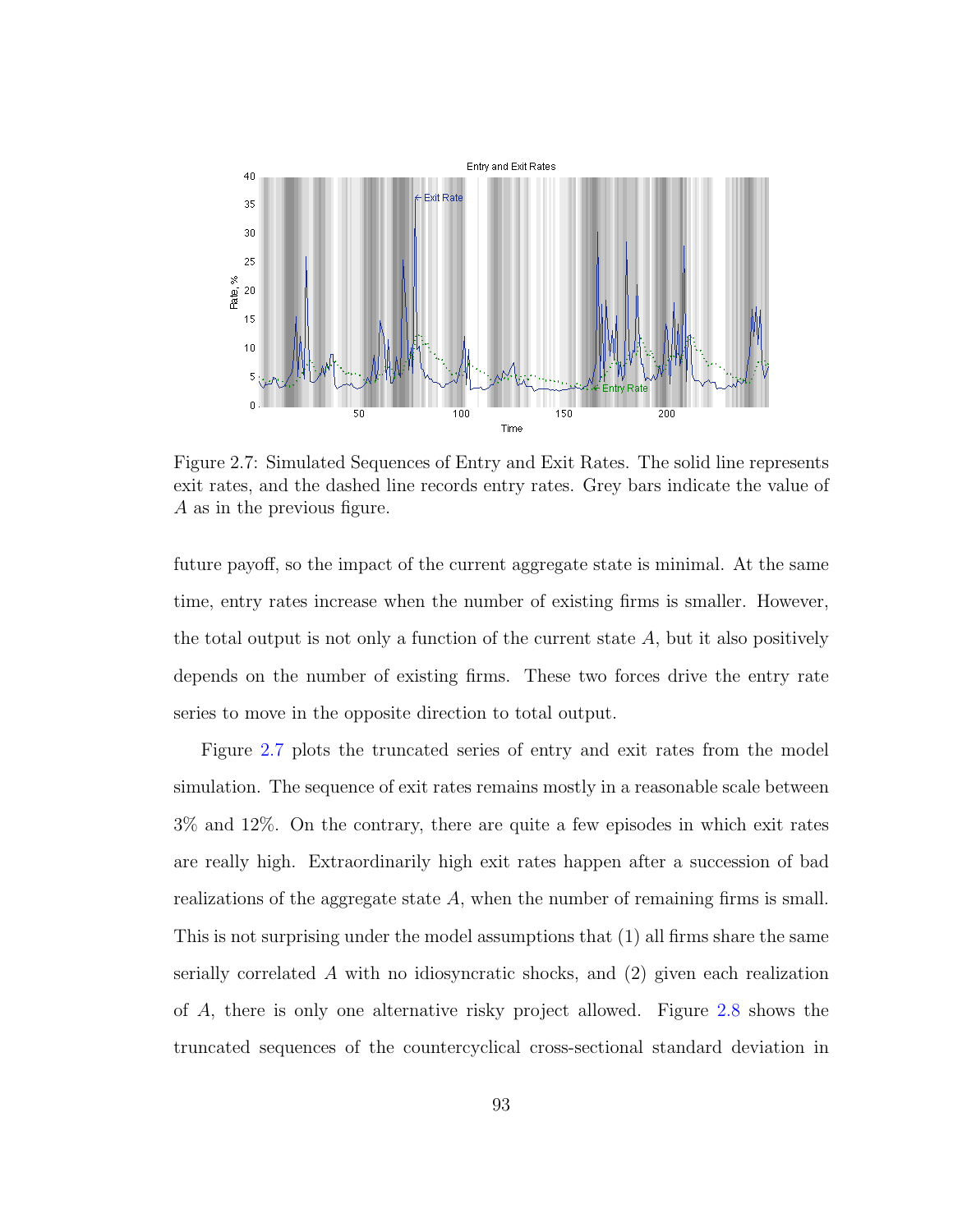<span id="page-106-0"></span>

Figure 2.8: Simulated Sequences. The figure shows simulated sequences of (1) crosssectional productivity dispersion measured as the standard deviation of realized productivity  $Z$  (solid line, left axis), and (2) the fraction of firms that choose the risky technology (dotted line, right axis, in %). The grey bars indicate the economic conditions as a value of A. In particular, darker bars represent lower values of A.

productivity and the fraction of risk-taking firms in each period. The realized standard deviation in productivity mostly ranges from 0.25 to 0.65, and the fraction of firms choosing the risky project is mostly between 10% and 55%. The peaks of productivity dispersion and the risky fraction are associated with excessive exit rates, as the mechanism suggests.

Figure [2.9](#page-107-0) shows how the productivity dispersion and fraction of risk-taking firms will react to a drop in A from its mean level. Originally, the model is simulated in the same way as it is for calibration: the aggregate fluctuation is shut down by fixing A at its mean level  $\mu_A$ , while the firms behave under the belief that A evolves according to  $\pi_{ij}$ . Then, the value of A suddenly and permanently switches to one standard deviation lower,  $\mu_A - \sigma_A$ , and the firms' belief remains unchanged. The risky fraction and productivity dispersion increase immediately upon impulse, then oscillate with an ascending trend, and eventually settle at a higher level. The two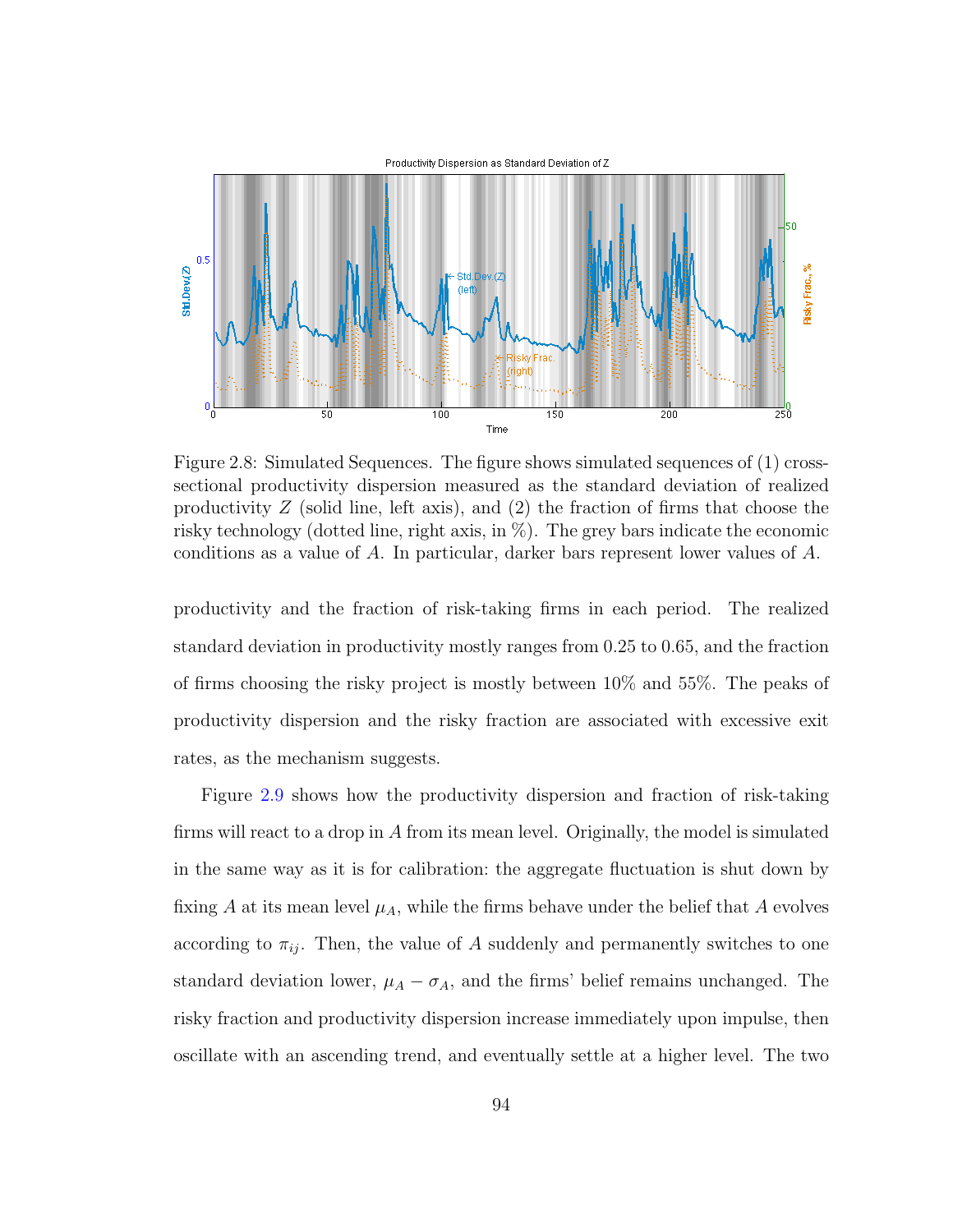<span id="page-107-0"></span>

Figure 2.9: Impulse Responses. The figure shows impluse responses to a permanent (and expected) one-standard-deviation drop in the aggregate state. The left panel is the response of cross-sectional productivity dispersion, measured as the standard deviation in realized productivity. The right panel plots the response of the fraction of firms choosing the risky technology.

paths may seem unusual at first glance, but it is the joint work of (1) project choice and (2) capital adjustment costs. Upon the bad shock, as the result of a higher entering threshold, the number of entrants immediately drops to a lower level and then remains constant, and the scale of the economy, measured as the total number of remaining firms, decreases gradually to a new stable level. If capital adjustment costs are shut down, then both the absolute number and the fraction of risk-taking firms jump up upon impulse and drop in the following period. The reason for this sudden jump and drop is that the risky project becomes more appealing to firms with a wider range of capital stock when the shock hits, even though there is a higher probability of bad outcome. Consequently, a large number of firms exit due to their choice of the risky project, which leaves fewer firms remaining in the risky region and this causes the following drop. The absolute number of risky firms then gradually decreases while the fraction increases to a higher level because of the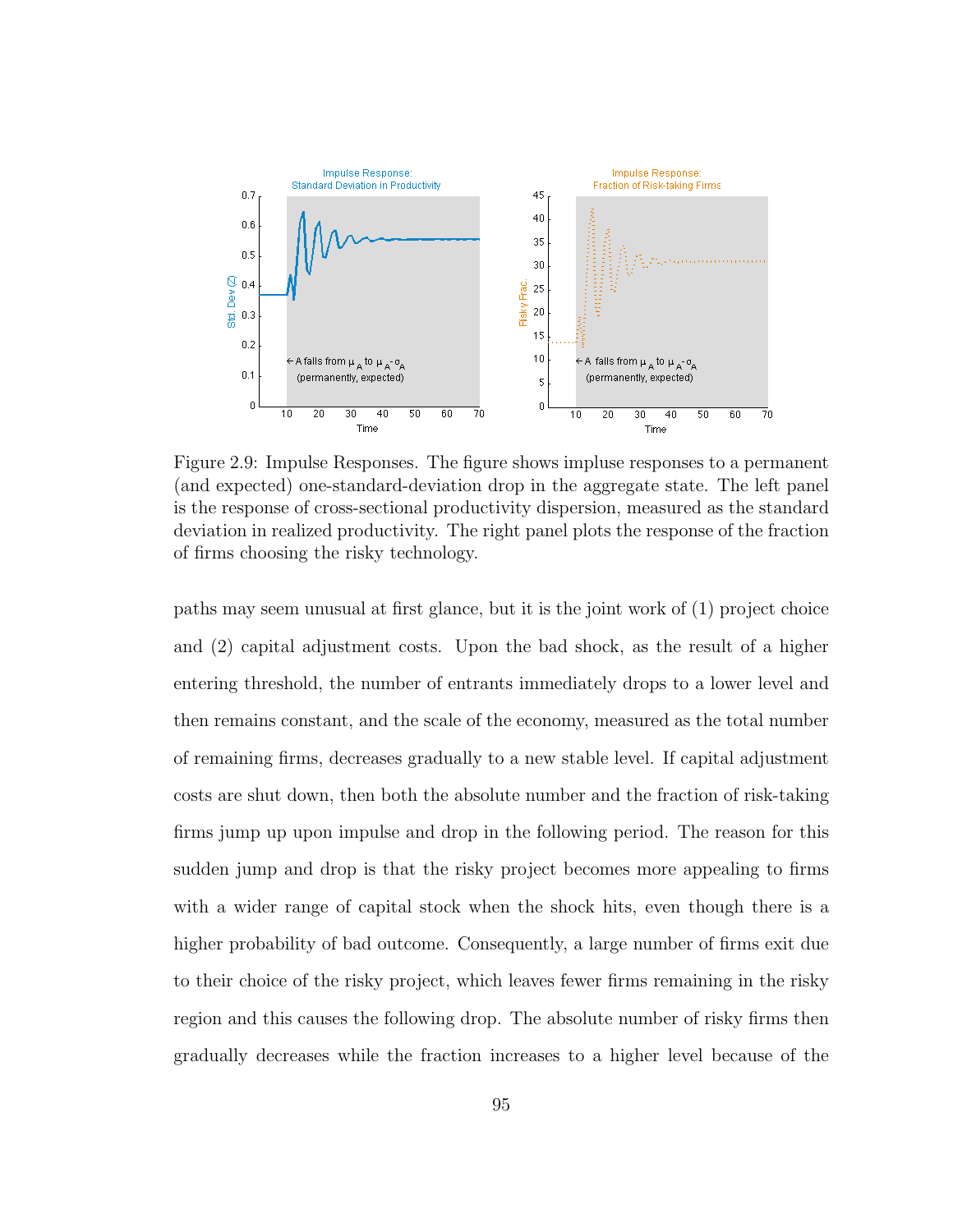decreasing scale. This up-and-down trend is in line with what is shown in Figure [2.9,](#page-107-0) which is driven by the project choice. On the other hand, the oscillation is due to the capital adjustment costs, which create firms' inaction in investment and prevent firms from freely changing their capital stocks. Therefore, firms that should be in the risky region in the free adjustment case may now be outside, and vice versa. Note that the fraction of risky firms is around  $14\%$  when A is kept at its mean, corresponding to the standard deviation in productivity at about 0.37. Cooper and Haltiwanger (2006) find that the plant-specific idiosyncratic shock has a standard deviation of 0.64. Without assuming idiosyncratic risk, the calibrated stationary version of this model is capable of reproducing at least half of the microlevel standard deviation.

#### 2.4.6 Discussion

#### 2.4.6.1 Firm Size Rotation

The comparison between the model-generated moments and their empirical counterparts suggests that this is not the whole story and that there are some possible extensions for future work. The additional moments in Table 2.6 indicate that the shape of the firm size distribution generated from the model is considerably different from the true one. Without altering the mechanism, introducing further heterogeneity in productivity can at least partly overcome this issue. In addition to that, adding more shocks, such as micro-level idiosyncratic shocks, and allowing for a richer set of risky projects can improve the fit of calibration targets, especially the standard deviation in investment rates. This can also help reduce the extraordinarily high exit rate under aggregate fluctuation. Again, these extensions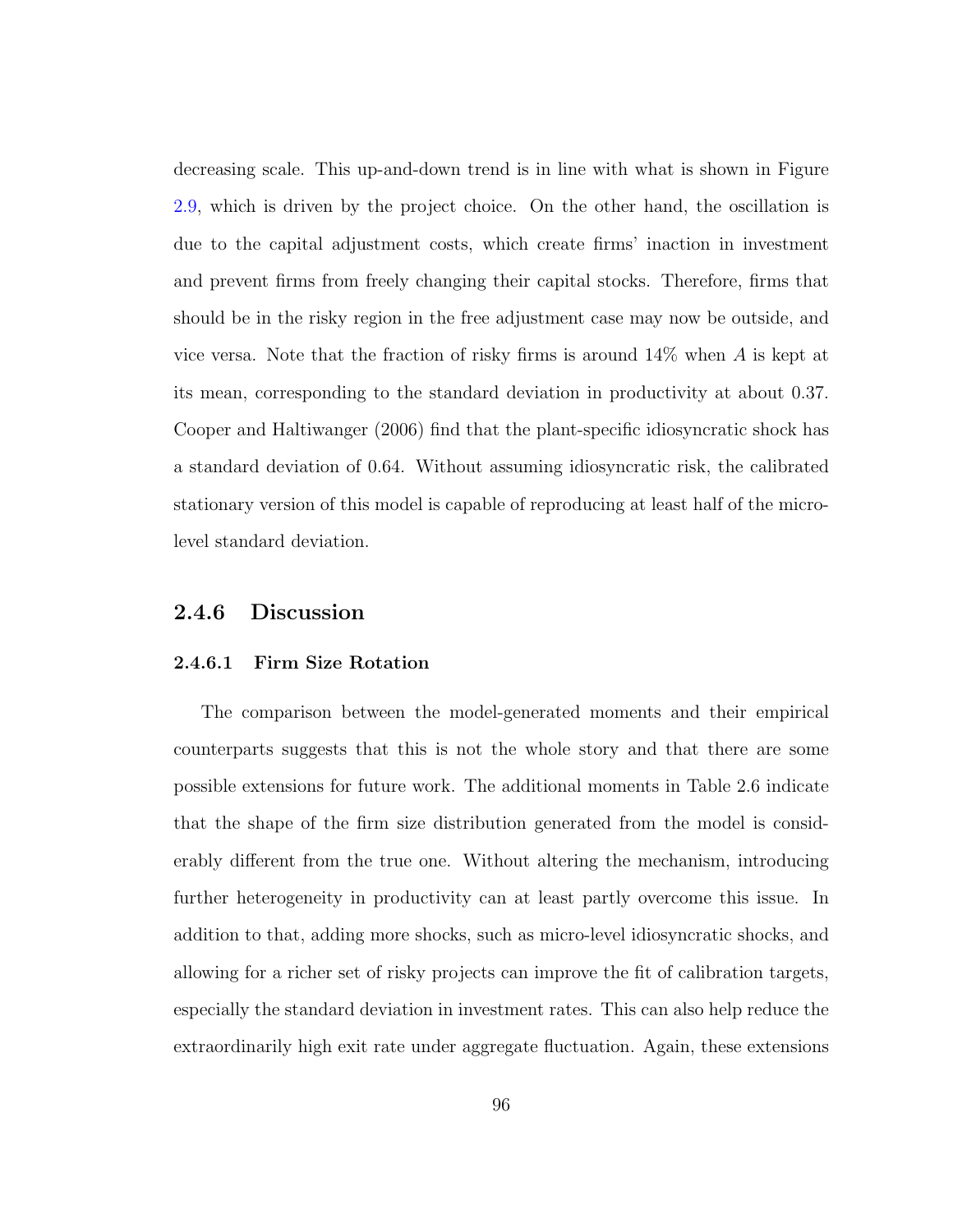| 5-Year Transition Rates      | Model  | Data   |
|------------------------------|--------|--------|
| $Small \rightarrow Exit$     | 0.3491 | 0.5032 |
| $Small \rightarrow Small$    | 0.2900 | 0.4203 |
| $Small \rightarrow Large$    | 0.3609 | 0.0764 |
| Large $\rightarrow$ Exit     | 0.2755 | 0.1803 |
| Large $\rightarrow$ Small    | 0.3228 | 0.0564 |
| Large $\rightarrow$ Large    | 0.4017 | 0.7633 |
| $Entry \rightarrow Small$    | 0.5070 | 0.7483 |
| $Entry \rightarrow Large$    | 0.4930 | 0.2517 |
| Data Source: Acemoglu et al. |        | (2011) |

Table 2.6: Additional Moments: Transition Rates

will not alter the mechanism at work.

#### 2.4.6.2 Price Feedback Effect

To avoid computational complexity, the model does not consider the market clearing conditions for either the final good market or the capital market. Apparently, the price feedback effect may erode the quantitative significance of the model. However, with the magnitude reduced, the mechanism remains intact.

In fact, on the final good market,  $F(Z, k) = Zk^{\alpha}$  can be interpreted as a firm's profit function, that is, the revenue net of the cost for variable factors, for example, labor and materials. Specifically, assume that a plant faces an inverse demand function  $P(y) = By^{-b}$ , and therefore its revenue becomes  $R(y) = By^{1-b}$ . Suppose the actual production function is  $y = \tilde{A}k^{\tilde{\alpha}}l^{\tilde{\phi}}$ , and the price for other factors is  $\omega$ . Then after optimization of  $l$ , the revenue function becomes

$$
R = \left(B\tilde{A}^{1-b}\right)^{1/\left(\tilde{\phi}(1-b)\right)} \left[\tilde{\phi}\left(1-b\right)/\omega\right]^{\tilde{\phi}(1-b)/\left(\tilde{\phi}(1-b)-1\right)} k^{\tilde{\alpha}(1-b)/\left(\tilde{\phi}(1-b)-1\right)},
$$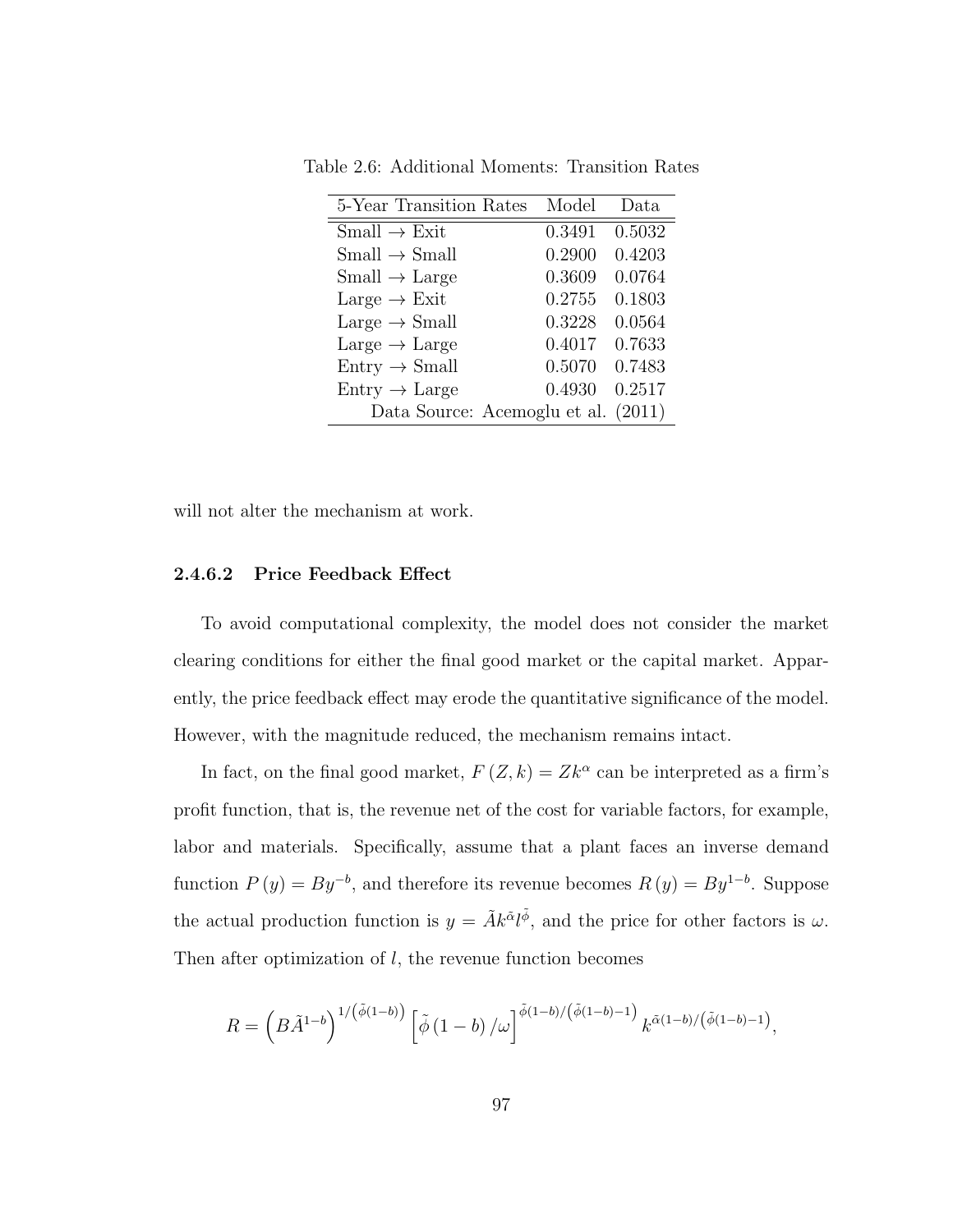and profit function

$$
\pi = \left(1 - \tilde{\phi}\left(1 - b\right)\right) R.
$$

Redefining variables gives the form of  $Zk^{\alpha}$ . Therefore, Z in the model is more appropriately interpreted as measured revenue total factor productivity that includes information from the demand side, instead of the actual production technology. For the same reason, parameter A, shown later in the model, will also be interpreted as the aggregate state of the model economy, and a change in  $A$  is more than just a "technology shock." Under this specification, it is easier to link the model to the data because only TFPR (TFP calculated using revenue data) is required for this model, but not TFPQ (actual TFP). Admittedly, TFPR is much easier to compute.

A potentially more interesting extension is to generalize the model in a general equilibrium framework and consider the clearing condition for the capital market. One way to do so is to endogenize the capital market in which exiting firms and shrinking firm can sell their capital holdings to growing ones. In this way, there is an endogenous series of capital prices  $\theta_t$ , instead of a fixed capital resale price  $\theta$ . Naturally,  $\theta_t$  is lower in bad times as more firms reduce their capital stocks, and it is higher in good times as more firms expand. But assuming that firms can employ a one-to-one capital production technique,  $\theta_t$  will not exceed 1. As a robustness check, I let  $\theta_t$  be a linear and increasing function of the aggregate state  $A_t$  such that  $\theta_t = \theta + b_\theta (A_t - \mu_A)$  with  $b_\theta = 0.5^{13}$  $b_\theta = 0.5^{13}$  $b_\theta = 0.5^{13}$ . The results are presented in Table 2.7. The similarity to the main result is not surprising, because the mechanism remains unchanged.

<span id="page-110-0"></span><sup>&</sup>lt;sup>13</sup>I also tried  $b_{\theta} = 1, 1.5, 2$  with  $\theta_t$  constrained to be no higher than 1. The results are very similar.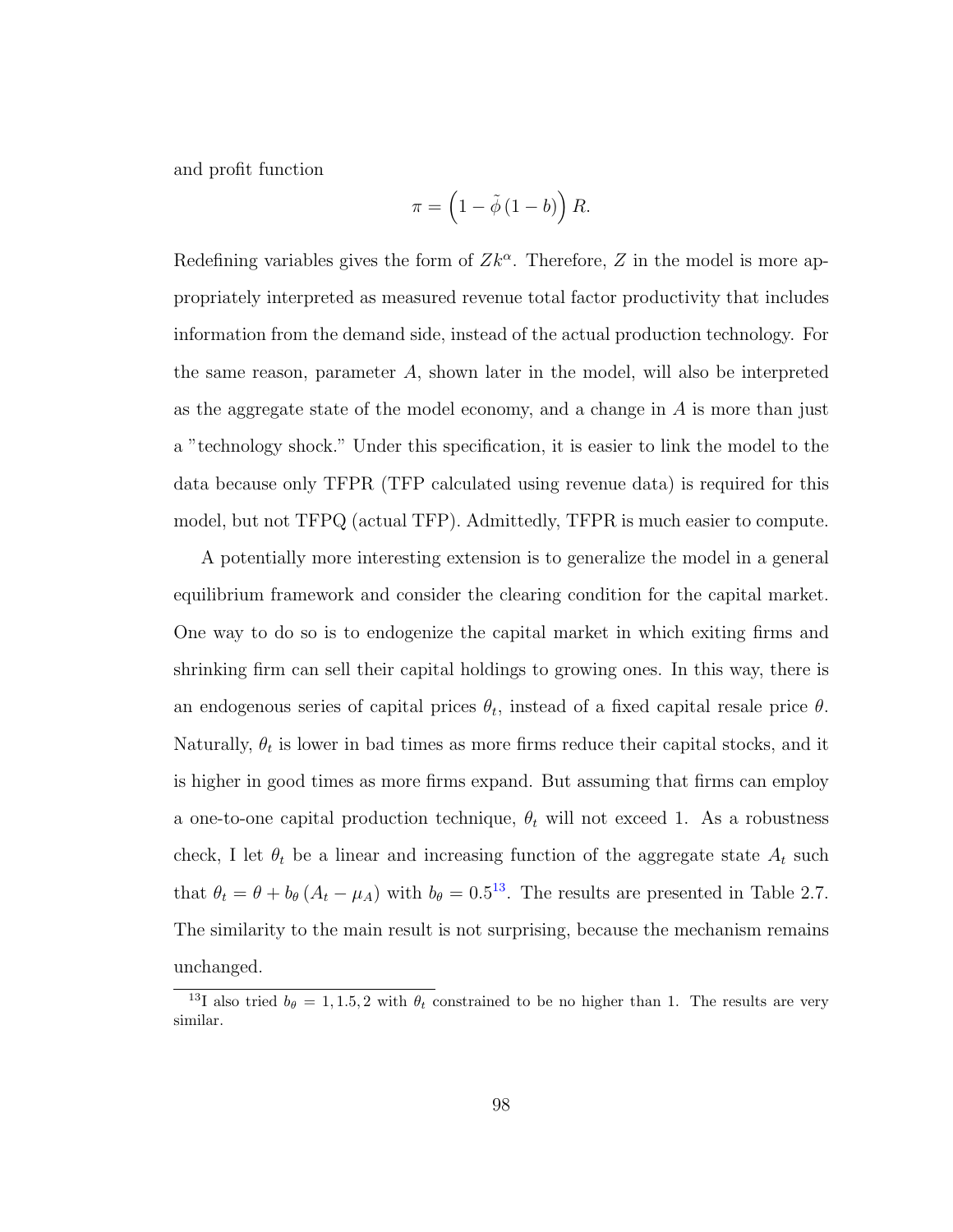| Cyclicality: Correlations (p-value) with Cyclical Indicators |              |                        |                          |  |
|--------------------------------------------------------------|--------------|------------------------|--------------------------|--|
|                                                              |              | Cyclical Indicators    |                          |  |
| Variables of Interests                                       |              | Avg. Productivity, $A$ | $\text{Total Output}, O$ |  |
| Productivity Dispersion                                      | $\sigma(Z)$  | $-0.4154(0.0000)$      | $-0.7622(0.0000)$        |  |
| Frac. of Risky Firms                                         |              | $-0.4296(0.0000)$      | $-0.6992(0.0000)$        |  |
| IPR $(95\% - 5\%)$                                           | $IPR_5^{95}$ | $-0.2483(0.0000)$      | $-0.7424(0.0000)$        |  |
| Entry Rate                                                   | $r^{EN}$     | $-0.0581(0.1943)$      | $-0.8128(0.0000)$        |  |
| Exit Rate                                                    | $r^{EX}$     | $-0.4679(0.0000)$      | $-0.6606(0.0000)$        |  |

Table 2.7: Robustness Check: Time Varying  $\theta_t$ 

## 2.5 Conclusion

Productivity dispersion tends to be larger during recessions. The prevailing view is that increased uncertainty causes a decline in aggregate economic activities. However, although uncertainty matters, this story seems to contradict the observation that recessions lead an increase in productivity dispersion. To complement existing theories, I explore a simple mechanism through which aggregate fluctuations due to standard "technology shocks" can endogenously generate countercyclical dispersion in plant/firm-level productivity. I alter the standard industry dynamics model with business cycle features by incorporating project choice as part of the individual decision problem. By this feature, a firm in this model can then decide the riskiness of its production. The resulting productivity distribution is non-degenerate even if no other heterogeneity is modeled. The model provides the following predictions: small firms are more likely to take risks and have lower survival rates, but conditional on surviving, they exhibit higher productivity; a larger fraction of firms become risky in bad times, which also leads to higher exit rates; and realized micro-level productivity dispersion is larger in recessions.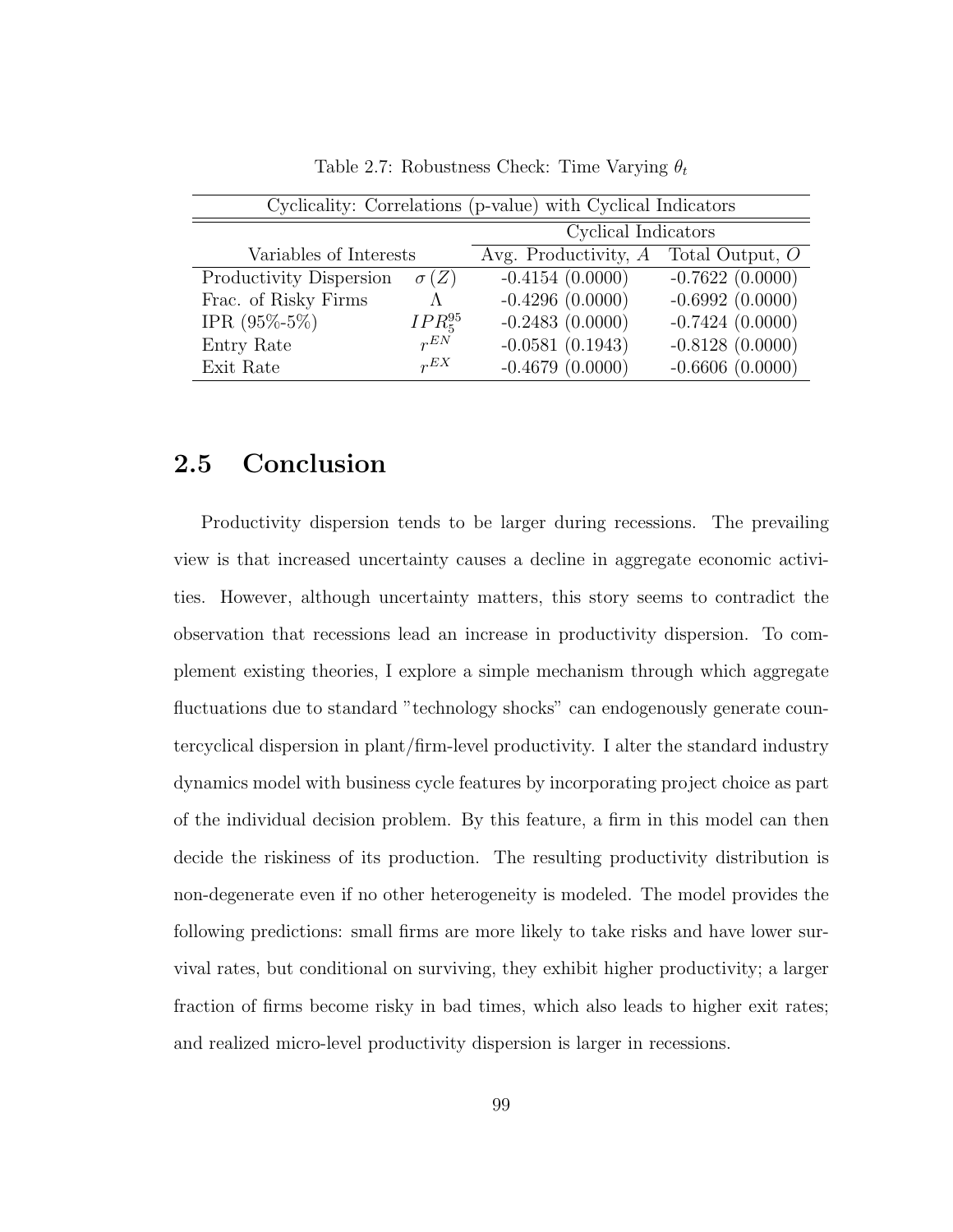## Chapter 3

## Directed Search and Job Rotation

This is paper joint with Fei Li, and it is published on the Journal of Economic Theory 148.3 (2013): 1268-1281. [1](#page-112-0)

### 3.1 Introduction

The practice of job rotation is commonly observed in large firms. In the literature, it is well known that a job rotation policy mainly results from learning of the pair-wise match quality between workers and jobs. However, little work has been done to address the impact of job rotation within firms on the labor market. One reason is that the study of job rotation requires a framework that simultaneously considers the internal labor market of a firm and the external labor market. Yet, in the canonical job search model, labor economists' favorite work horse, a firm is treated as a single job vacancy, and therefore it is impossible to distinguish between the internal and external labor market. Recently, many job search papers, includ-

<span id="page-112-0"></span><sup>&</sup>lt;sup>1</sup>Copyright  $\odot$ 2013 Elsevier Inc. All rights reserved. The URL for the published version: http://www.sciencedirect.com/science/article/pii/S0022053113000264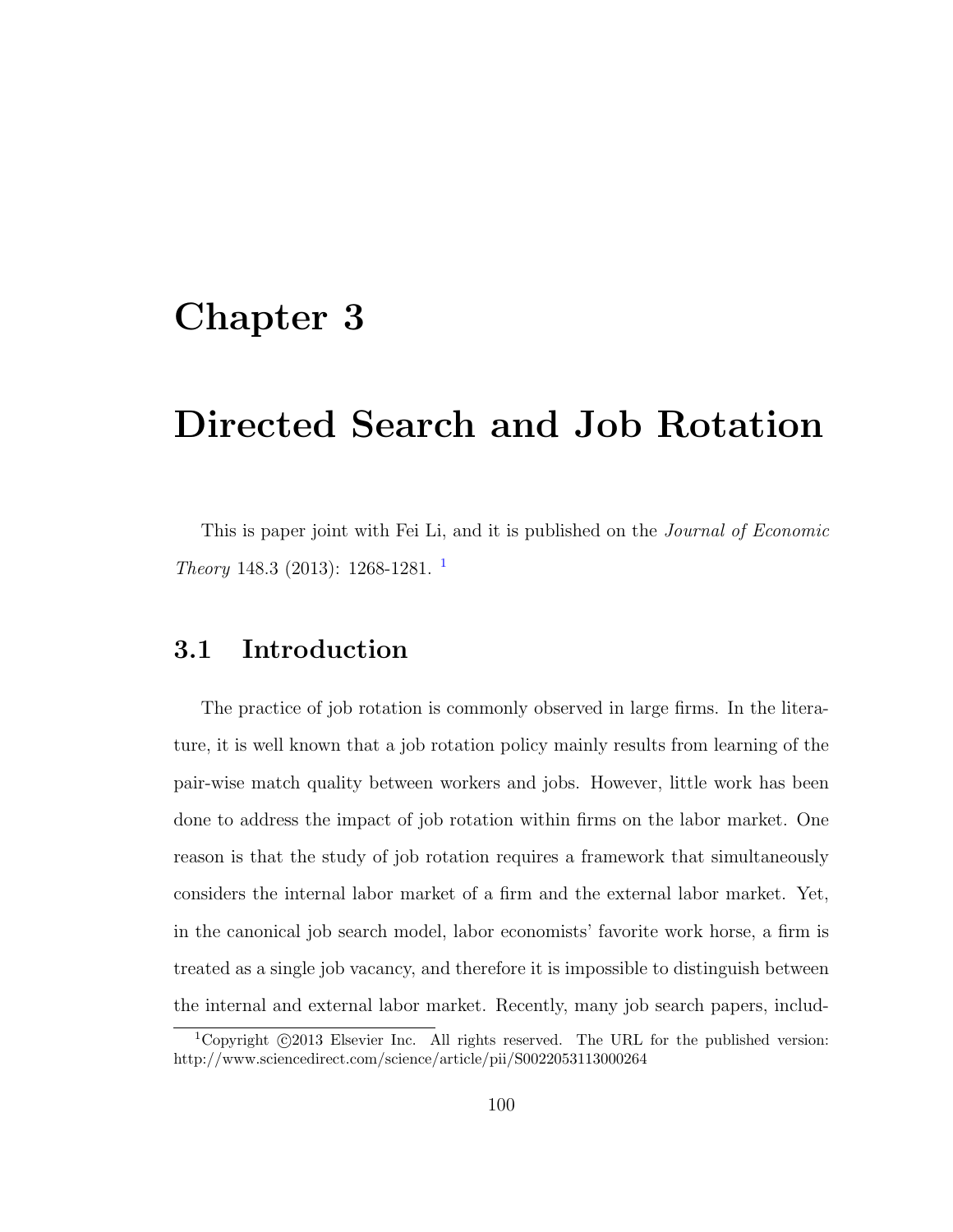ing Hawkins (2011), Kaas and Kircher (2011), Lester (2010) and Tan (2012), have shed light on the endogenous determination of firm size, which has the potential to study the interaction between a firm's internal and external labor market.

In this paper, we employ a directed search model with multi-vacancy firms to examine the role of job rotation in the labor market. In particular, we assume that a firm can choose its size by determining the number of job vacancies. A large firm can hire more workers, which requires a higher fixed cost. All workers are ex ante identical, but they may be good at different jobs, which is initially unknown. The match quality between a worker and a job is uncertain when the worker is hired but can be learned afterwards through a process of job rotation. Firms can reassign workers to different positions to partially overcome the loss of mismatch, and larger firms have a higher degree of freedom of reallocation and, therefore, can expect higher revenue per match.

Our main result highlights the impact of job rotation on the labor market. In the unique symmetric equilibrium, we obtain a *positive* correlation between firm size, labor productivity and wage, which is consistent with the stylized facts summarized by Oi and Idson (1999). Without the opportunity of job rotation, however, the correlation between firm size, labor productivity and wage is negative for all parameters, which is the result of a standard directed search model with multivacancy firms. In addition, in line with recent empirical findings by Papageorgiou (2011), the model successfully implies a negative correlation between firm size and the separation rate.

Our paper is related to the literature in two ways. First, Meyer (1994) and Ortega (2001) point out the learning role of job rotation in firms. They provide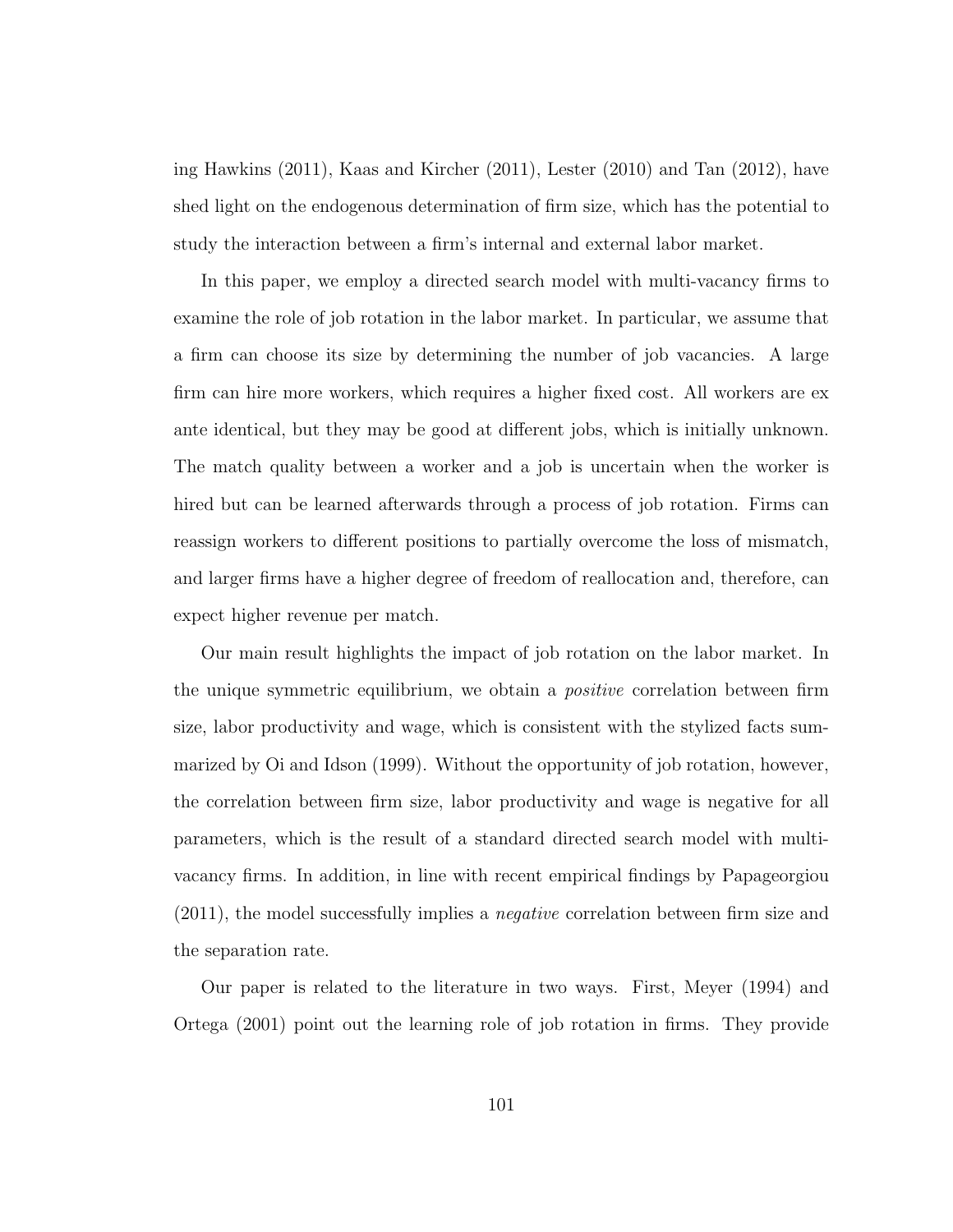a justification for job rotation, but both authors narrow their studies within the boundary of a single firm. As a step further, we apply their insight in a competitive labor market model to study the effect of within-firm job rotation on the external labor market. Papageorgiou (2011) is the only paper that studies the impact of job rotation on the labor market but with a different focus. He pays more attention to the interaction between learning and job reallocation within a firm, while, in contrast, we focus on how the internal labor market in the presence of job rotation affects job allocation in the external labor market. In his model, firm sizes are exogenous rather than endogenously determined as in ours. In our model, the job rotation inside firms (internal) has a feedback effect on firms' contract posting behavior and workers' application behavior (external), observed as variables such as firms' growth rates and size distribution. This feedback is absent in Papageorgiou (2011). In addition, in Papageorgiou's model, the belief of current match quality measuring a worker's performance pins down the wage, which is independent of the firm size once the belief is controlled for. The wage premium in size is then obtained via a comparison of average wages in firms of different sizes. In our model, however, the wage differential in firm size exists conditional on a worker's performance. This provides a testable implication that can distinguish our model from his.

Second, the directed search model we employ follows Montgomery (1991), Peters (1991), Burdett, Shi and Wright (2001), and their later extension by Lester (2010) to the multi-vacancy case. Kaas and Kircher (2011) also study a directed search model with multi-vacancy firms. However, none of these papers can generate a positive relationship between firm size, wage and labor productivity that is in line with observations without introducing ex ante exogenously dispersed random pro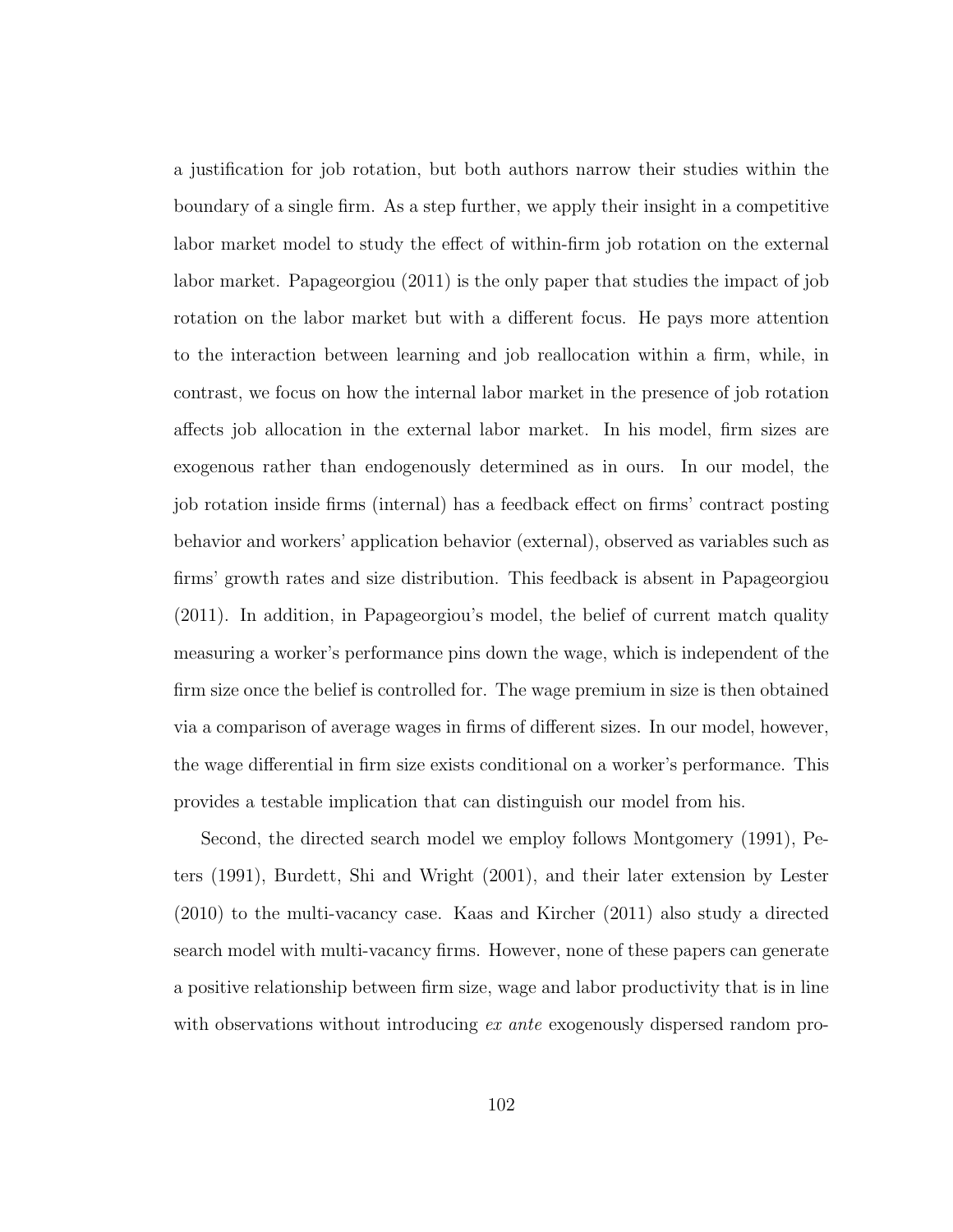ductivity; $\alpha$ <sup>[2](#page-115-0)</sup> whereas in our model, the presence of learning and job rotation creates an ex post heterogeneity among firms and, therefore, can imply a positive relation between labor productivity, wage and firm size. Alternatively, Shi (2002) introduces a frictional product market where large firms pay higher wages to attract workers so that they can produce enough output to fulfill their bigger market share. Tan (2012) allows for local convexity in the production function to generate a positive size-wage differential. Yet, in our model, the production function is concave.

The rest of this paper is organized as follows. We first set up the model and characterize the unique symmetric equilibrium. Next, we derive the implications of our model and discuss the result and compare them to the empirical evidence.

## 3.2 The Model

#### 3.2.1 Setup

There are N workers and M firms on the market, both of which are ex ante identical. A firm can choose to have multiple vacant positions, each of which requires a worker to form an active match. Denote  $\lambda = M/N$  as the firm-worker ratio, which does not represent the labor market tightness due to endogenous vacancy numbers. Following the literature, we first consider the individual decision problem given finite N and M, then we fix  $\lambda$  and take N, M to infinity to approximate the equilibrium in a large labor market.

The quality of a worker-job pair follows a Bernoulli distribution, which is initially unknown upon match but can be perfectly learned later. With probability  $\rho \in (0,1]$ ,

<span id="page-115-0"></span><sup>&</sup>lt;sup>2</sup>In both Lester (2010) and Kaas and Kircher (2011), if firms have homogeneous productivity, the relation between wage and firm size is negative.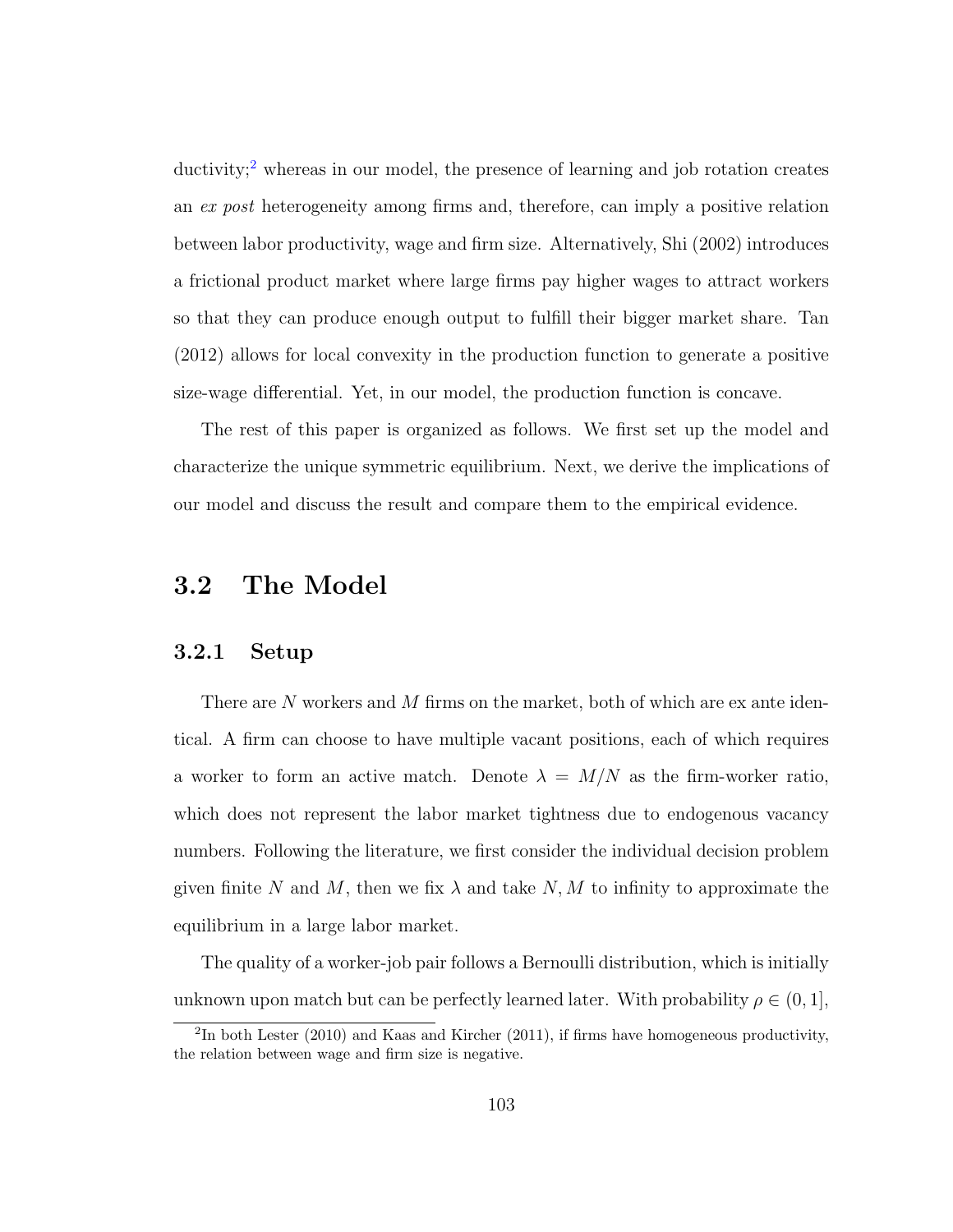a match is good and produces 1 unit of output; the match is bad with probability  $1 - \rho$  and results in 0 output.<sup>[3](#page-116-0)</sup> We assume the match quality is independent across jobs and workers, even within a multi-job firm.

The game has four stages: offer posting stage (I), job searching stage (II), learning and rotation stage (III), and production stage (IV). At Stage I, each firm decides how many vacancies to post, k, and at what wage level,  $w$ , where  $w$  is potentially a function of k. Firms also announce the firing policy. For simplicity, we assume that they can create  $k \in \{1,2\}$  vacancies with cost  $C(k)$ , thus the market tightness, defined as the ratio of vacancies to workers, is  $\theta \in [\lambda, 2\lambda]$ . Without loss of generality, we assume a convex cost function with  $C(1) = 0, C(2) = C, 0 < C < \rho$ . We assume that wage,  $w \in [0, 1]$ , does not depend on any further information such as the realized number of applicants and revealed match quality in Stage III. We assume that a firm can commit to the verifiable wage it posts, and the firing strategy, which may depend on the result of learning.<sup>[4](#page-116-1)</sup> Consequently, firms pay the first round of wages to all employees at Stage III and pay the second round only to the remaining ones at Stage IV.

At Stage II, the job searching stage, each worker observes  $(k, w_k)$  and the firing rule of every firm and applies to the firms that offer the highest expected payoff. We assume that workers can only apply to a firm, but not to a specific position in

<span id="page-116-0"></span><sup>&</sup>lt;sup>3</sup>Zero output for a bad match is a strong assumption. However, we assume Bernoulli match qualities to ensure simplicity of the separation rules: separation happens at the zero realization only. In the continuous case, however, the separation follows a cutoff rule such that separation happens for quality below a threshold.

<span id="page-116-1"></span><sup>4</sup>The contract specifies the wage and the firing rule. Without loss of generality, we focus on time-invariant wage contracts. The restricted optimal contract remains optimal in a larger contract space where time-varying wages are permitted because firms and their workers have the same intertemporal rate of substitution of wages. This identical rate of substitution, which is related to the probability of a worker not being fired, stems from the assumptions that (i) there is no discount on the future, (ii) all workers and firms are risk neutral, and (iii) both parties earn zero upon separation.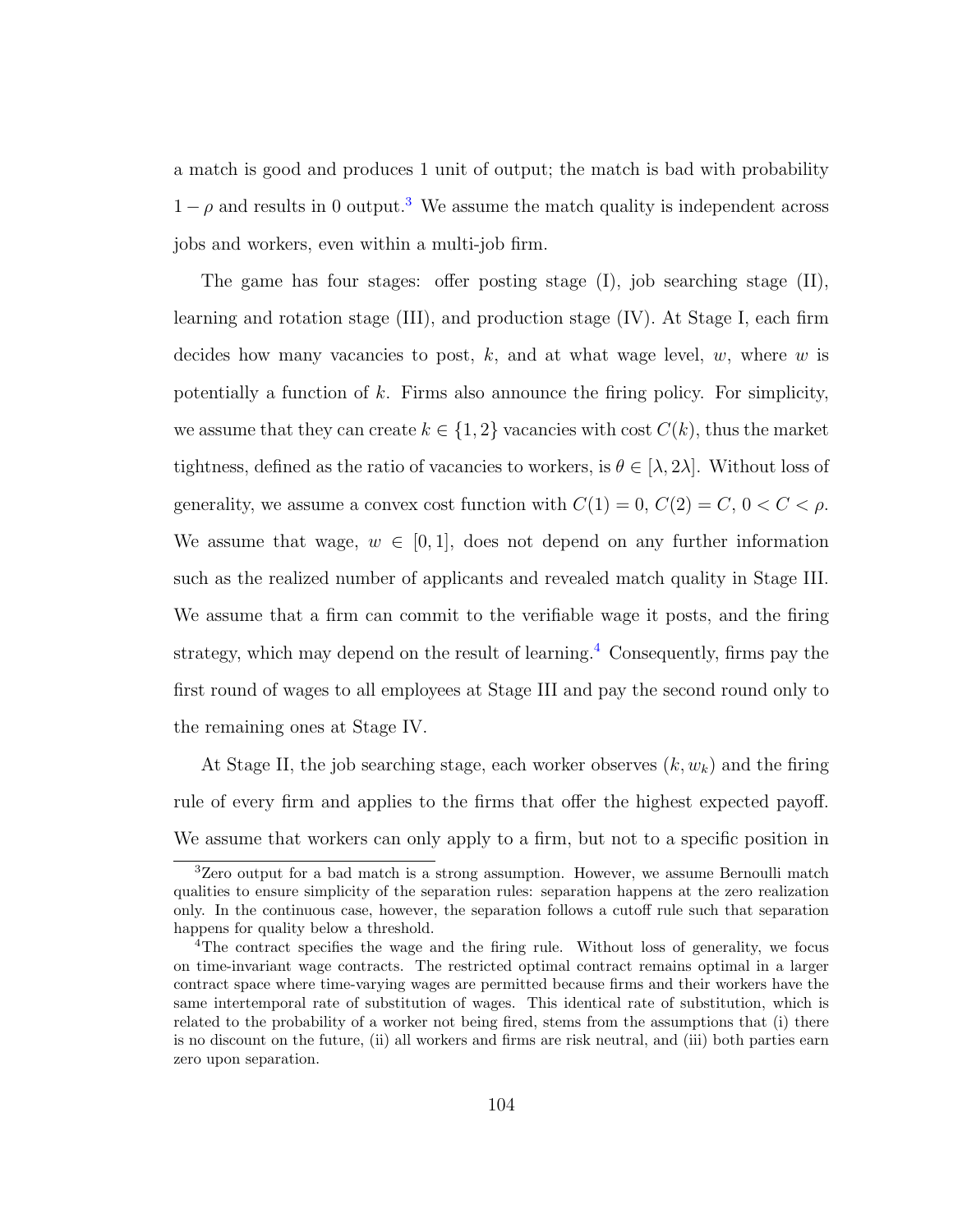that firm. If the number of workers that apply for a particular firm exceeds the number of vacancies posted, the firm randomly hires just enough workers; otherwise the firm hires all applicants. Hence, a worker's expected payoff from applying to a firm is determined jointly by both the posted wage and the probability of getting a job.

At Stage III, the learning and rotation stage, a firm randomly assigns hired worker(s) to its position(s) and pays the first round of wage. The firm then learns the match qualities of all job-worker pairs by switching workers to different working positions.<sup>[5](#page-117-0)</sup> In particular, a firm with k jobs and h employees,  $1 \leq h \leq k$ , learns about the match qualities of all  $P_h^k = k!/(k-h)!$  possible worker-job pairs. No production happens at this stage.

At Stage IV, the production stage, a firm is given the option of firing its employee(s) and can reassign remaining ones to specific positions, and then production takes place. An employee gets zero payment once she is fired. After the reallocation of remaining workers, each worker-job pair produces output according to its realized quality. The firm then pays its remaining workers the second round of wage and takes away the rest of total output.

#### 3.2.2 Analysis

The solution concept we adopt is a symmetric rational expectations equilibrium (henceforth, equilibrium), in which each firm chooses to be a large one with the same probability and posts the same contracts, and each worker applies to a large firm with the same probability. The reason for this equilibrium selection is twofold:

<span id="page-117-0"></span><sup>&</sup>lt;sup>5</sup>We assume that the rotating and learning process serves only to reveal the match qualities but does not generate any production.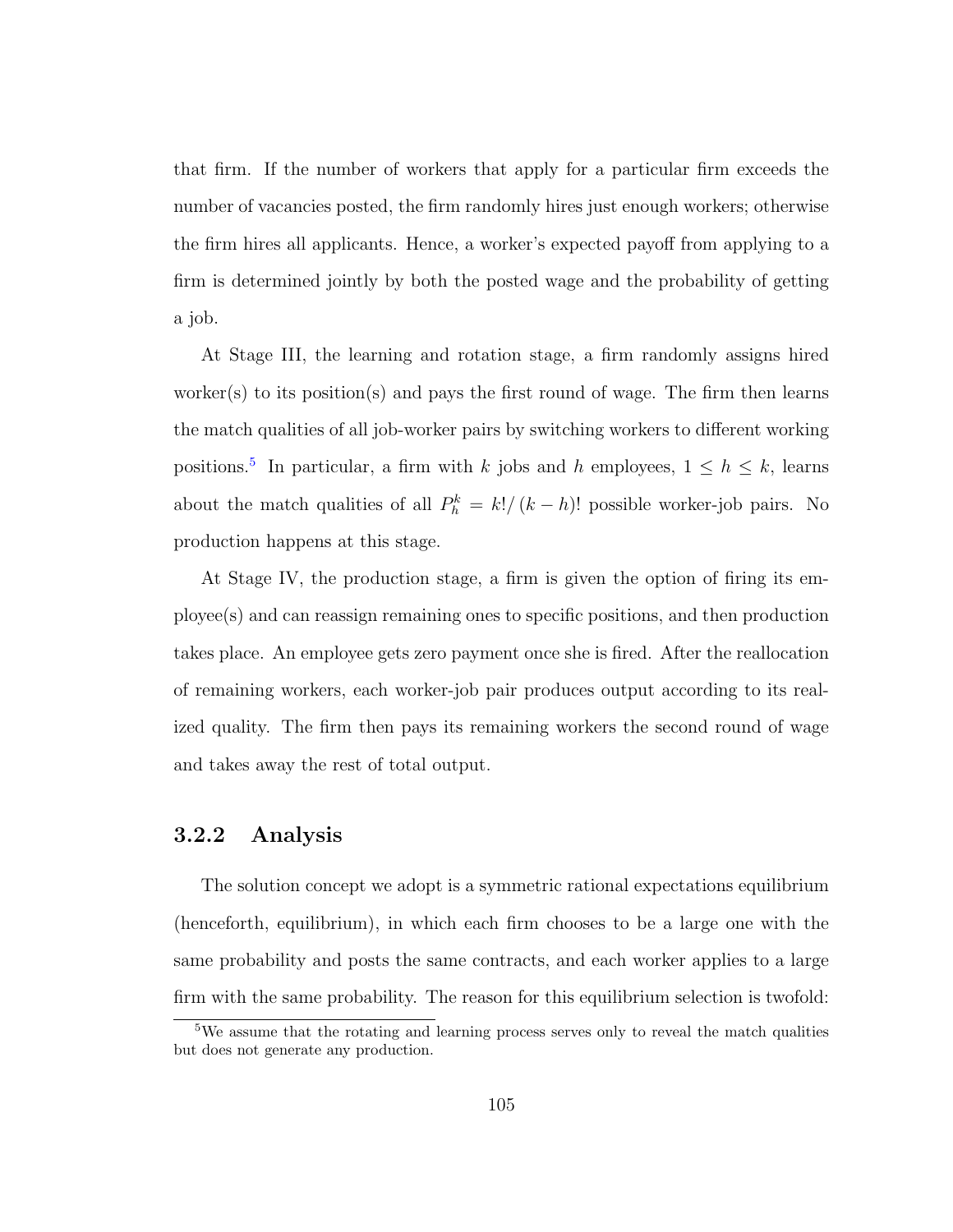first, it delivers a limiting matching technology that has all of the properties required by the competitive model; second, it ensures the nice informational properties of anonymous equilibria in the sense that agents can compute their best replies from aggregate information about the market. We will solve the game backwards. Given any history of Stage II, which will be defined later, a firm learns about the match qualities of all possible worker-job pairs in Stage III, and then, if possible, it assigns jobs to workers to yield the highest revenue. Then we step back to Stage II and characterize the equilibrium in this subgame for any given history in which firms play symmetric strategies. Then, we will characterize each firm's offer posting strategy given the strategies of workers.

Stage IV: Production Stage. At the last stage, firms fire workers when necessary, reallocate remaining ones, and make payments  $w$  as promised. It is easy to see that, given any promised  $w \geq 0$ , the optimal firing happens in one of the two following situations: (1) the worker is unqualified for any position in the firm, or (2) two workers in a large firm are both qualified for one position and not for the other. In the latter case, one worker is enough to produce 1 unit of output and the firm will randomly fire one of the two. The firm then assigns the remaining worker(s), if any, to job(s) in such a way that each worker-job pair is good and produces 1 unit of output.

A small firm fires the employee in case (1) only, so the match is destroyed with probability

$$
\phi_{11}\left(\rho\right)=1-\rho,
$$

where  $\phi_{kh}(\rho)$  represents the probability of a worker getting fired in a firm with k jobs and  $h$  employees; moreover, it is also the separation rate per filled vacancy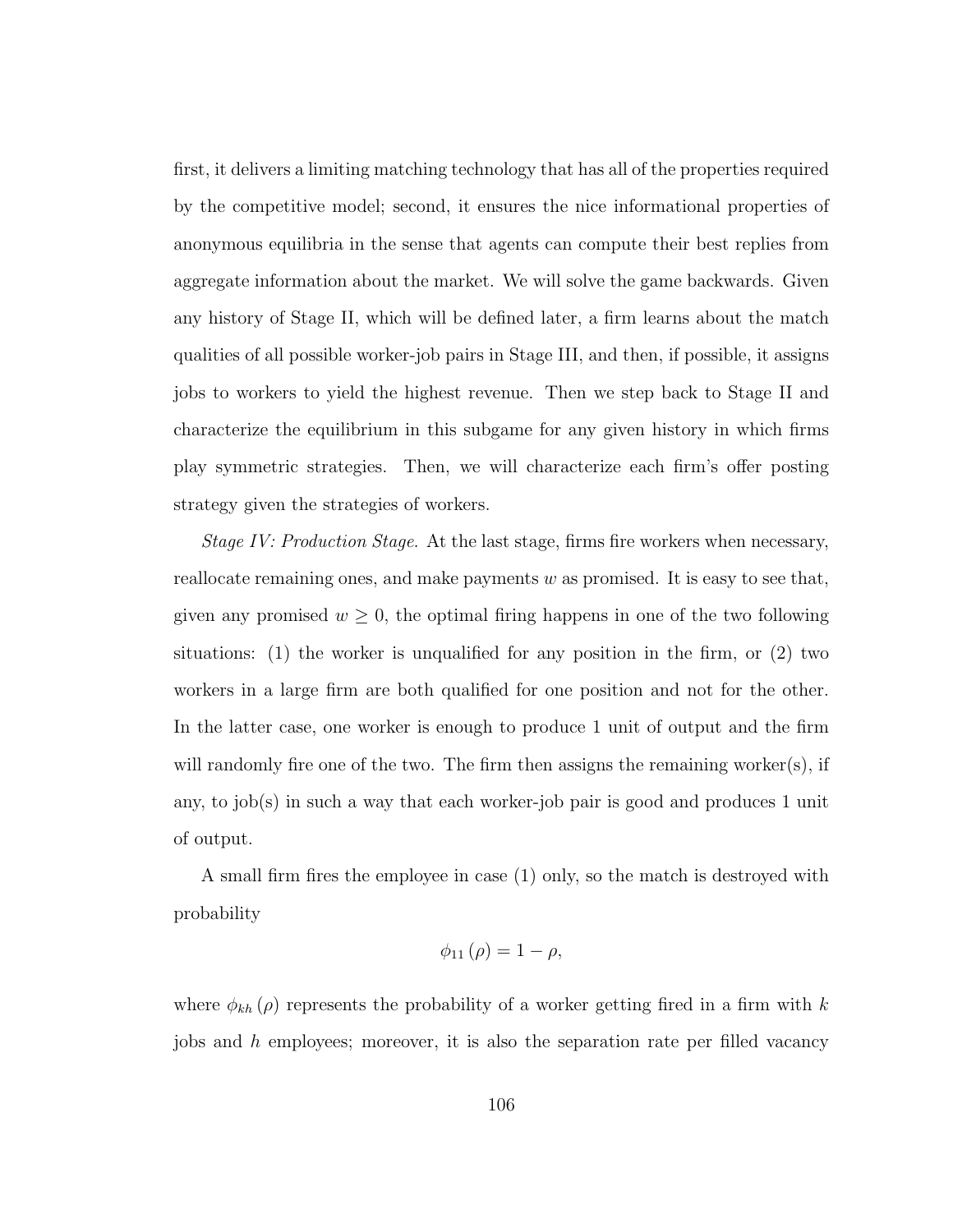from the firm's point of view. Hence, with probability  $1 - \phi_{11}(\rho)$ , the final output is 1 and the worker gets paid  $w$ . Similarly, a large firm with one position filled fires the employee also in case (1) only, and the probability of this employee getting fired is

$$
\phi_{21}(\rho) = (1 - \rho)^2 < \phi_{11}(\rho) \,,
$$

which is also associated with 0 earnings to both the employee and the firm. With probability  $1-\phi_{21}(\rho)$ , 1 unit is produced and the worker gets paid w. Alternatively, workers in a large firm at full capacity may face either of the two cases. From a worker's point of view, case (1) happens with probability  $(1 - \rho)^2$  and then she is certainly fired, while case (2) means that she is good at only one position and her co-worker has the same ability, so the probability is  $2[\rho(1-\rho)]^2$ , but she may survive this situation with 1/2 probability. Combined, the overall probability that either one of the two workers will lose her job is

$$
\phi_{22}(\rho) = (1 - \rho)^2 + \rho^2 (1 - \rho)^2 < \phi_{11}(\rho).
$$

This is also the probability that either one of the two positions will result in 0 output. Obviously, the output is 2 if neither case is realized, 0 if case (1) happens to both workers, and 1 for the rest of the possibilities.

Stage III: Learning and Rotation Stage. A firm learns about the match qualities of all possible worker-job pairs in this stage through the practice of job rotation and pays the promised wage w to employees regardless of the learning results. At the beginning of this stage, the expected output in a firm with  $k$  positions and  $h$ matched employees, denoted as  $F_{kh}(\rho)$ , can be computed based on the analysis of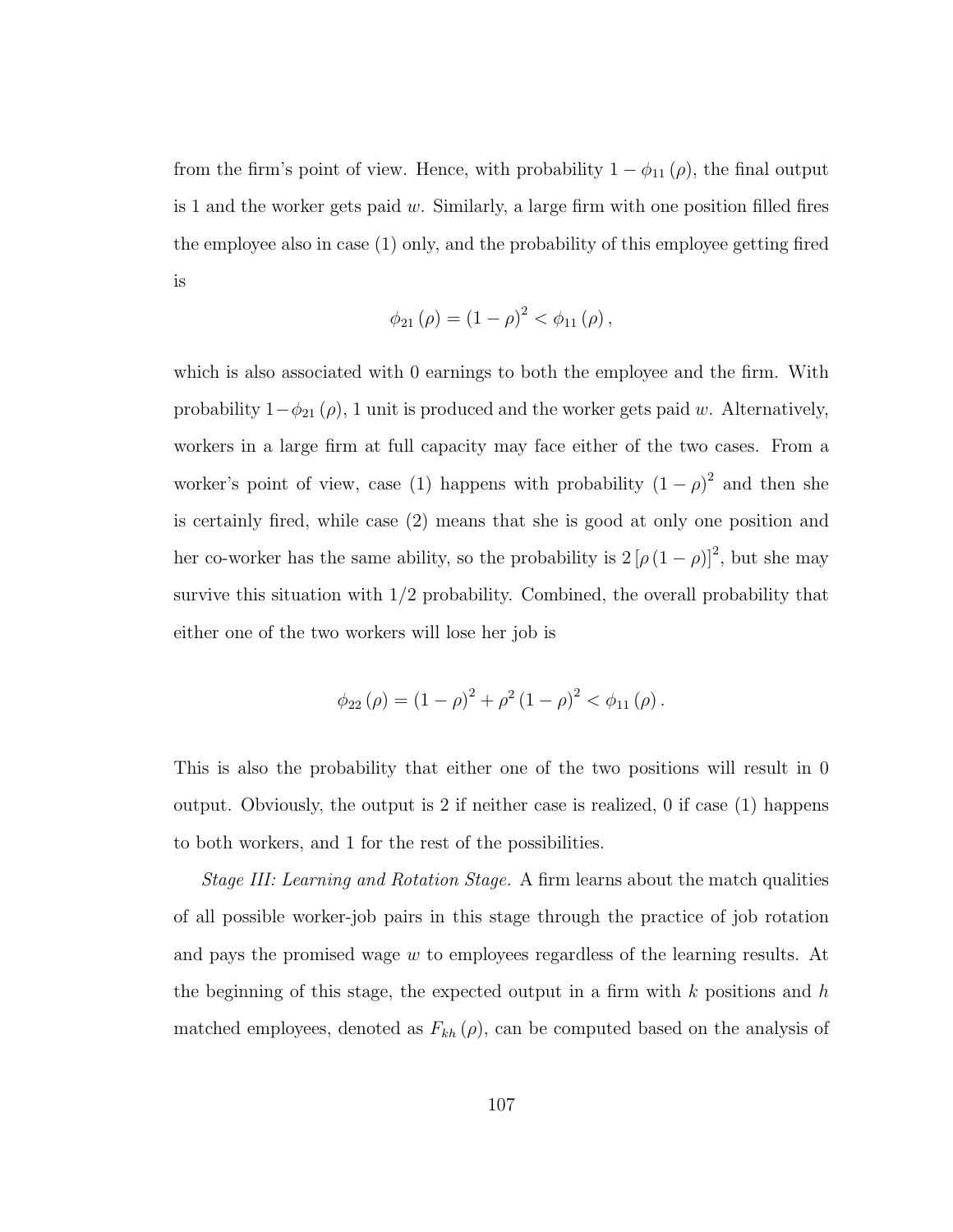Stage IV, and so can the expected payoff  $V_{kh}(\rho; w)$  to its worker(s). In a small firm matched to a worker,

$$
F_{11}(\rho) = 1 - \phi_{11}(\rho) = \rho,
$$
  
\n
$$
V_{11}(\rho; w) = (1 + (1 - \phi_{11}(\rho))) w = (1 + \rho) w.
$$

The worker receives w at this stage for sure and gets another  $w$  if not fired at the next stage, with probability  $1 - \phi_{11}(\rho)$ . Hence the small firm takes away the rest of the output,  $F_{11}(\rho) - V_1(\rho; w)$ .

In a large firm, the loss from the mismatch between workers and positions can be partially overcome through job rotation, which results in higher expected labor productivity and a lower separation rate. Specifically, if the firm promises to pay wage  $w$  and is only matched to one worker, then

$$
F_{21}(\rho) = 1 - \phi_{21}(\rho) = 2\rho - \rho^2 > F_{11}(\rho),
$$
  
\n
$$
V_{21}(\rho; w) = (1 + (1 - \phi_{21}(\rho))) w = (1 + 2\rho - \rho^2) w.
$$

The firm gets  $F_{21}(\rho) - V_{21}(\rho; w)$ . If the large firm has two employees and runs at full capacity, each position is expected to produce 1 unit of output with probability  $1 - \phi_{22}(\rho)$ , so the expected total output from the two positions is:

$$
F_{22}(\rho) = 2(1 - \phi_{22}(\rho)) = 4\rho - 4\rho^{2} + 4\rho^{3} - 2\rho^{4} > 2F_{11}(\rho).
$$

Observe that  $F_{22}(\rho) < 2F_{21}(\rho)$ , so the marginal labor productivity in a large firm is decreasing in the number of employees. The payoff to each worker is similar to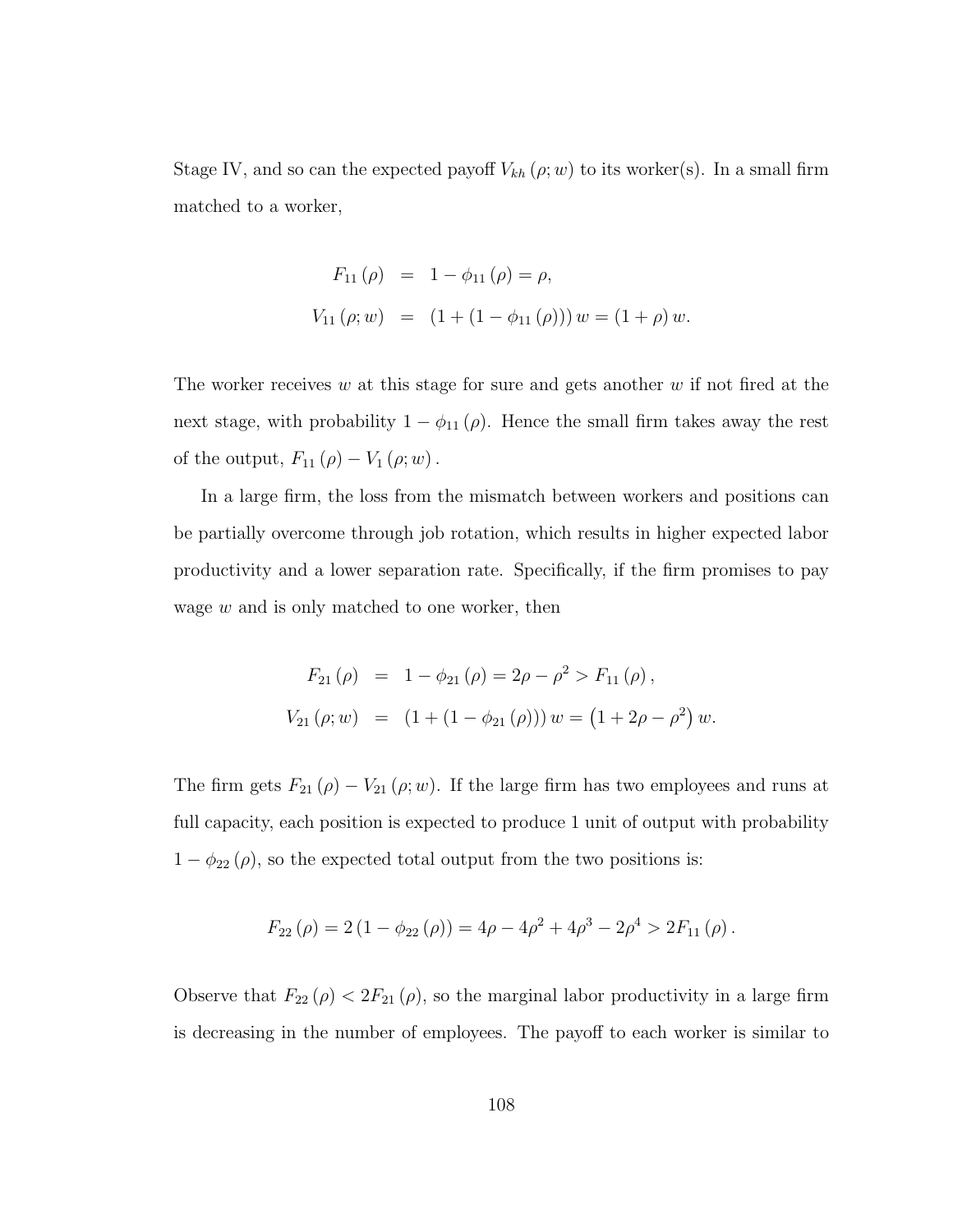earlier cases, where both current-stage wage and possible future wage are taken into consideration:

$$
V_{22}(\rho; w) = (1 + (1 - \phi_{22}(\rho))) w = (1 + 2\rho - 2\rho^2 + 2\rho^3 - \rho^4) w,
$$

and the firm gains an expected profit  $F_{22}(\rho) - 2V_{22}(\rho; w)$  now that there are two workers.

Given the ex post incentive compatible separation and job rotation rule, and since there is no strategic interaction at Stages III and IV, matched workers' and firms' payoffs are uniquely pinned down by the contracts they signed. Hence, an equilibrium in our four-stage game is consistent with an equilibrium in a reducedform two-stage game that includes Stages I and II in the original game, and the payoff is specified as follows: in a firm of  $k$  jobs and  $h$  workers, a worker's payoff is  $V_{kh}(\rho; w)$ , and the firm's is  $F_{kh}(\rho) - hV_{kh}(\rho; w)$ , where  $1 \leq h \leq k \leq 2$ . In the rest of this paper, we directly solve equilibria of this reduced-form game as those of the whole game.

Stage II: Job Searching Stage. The realization of firms' job posting at Stage I can be summarized by a history vector  $H = ((k^j, w^j)_{j=1}^M)$  listing the number of vacancies and the wages of all M firms. Let  $\mathcal H$  be the set of all possible H's. In principle, a worker's strategy is defined as  $\gamma : \mathcal{H} \to [0,1]^M$ . Given a history  $H$ , a worker chooses a vector  $\gamma$  such that (1)  $\gamma^j$  is the probability that he applies to firm  $j \in \{1, 2, ...M\}$  and  $(2)$   $\sum_{j=1}^{M} \gamma^{j} = 1$ .

Consider the problem of worker  $i$  who is deciding whether and to which firm to apply. Firm j posts  $k^j$  positions and wage  $w^j$ , for  $j \in \{1, 2, ...M\}$ . If  $k^j = 1$ , firm j promises its prospective worker the expected payoff  $V_1(\rho; w^j)$ ; if  $k^j = 2$ , the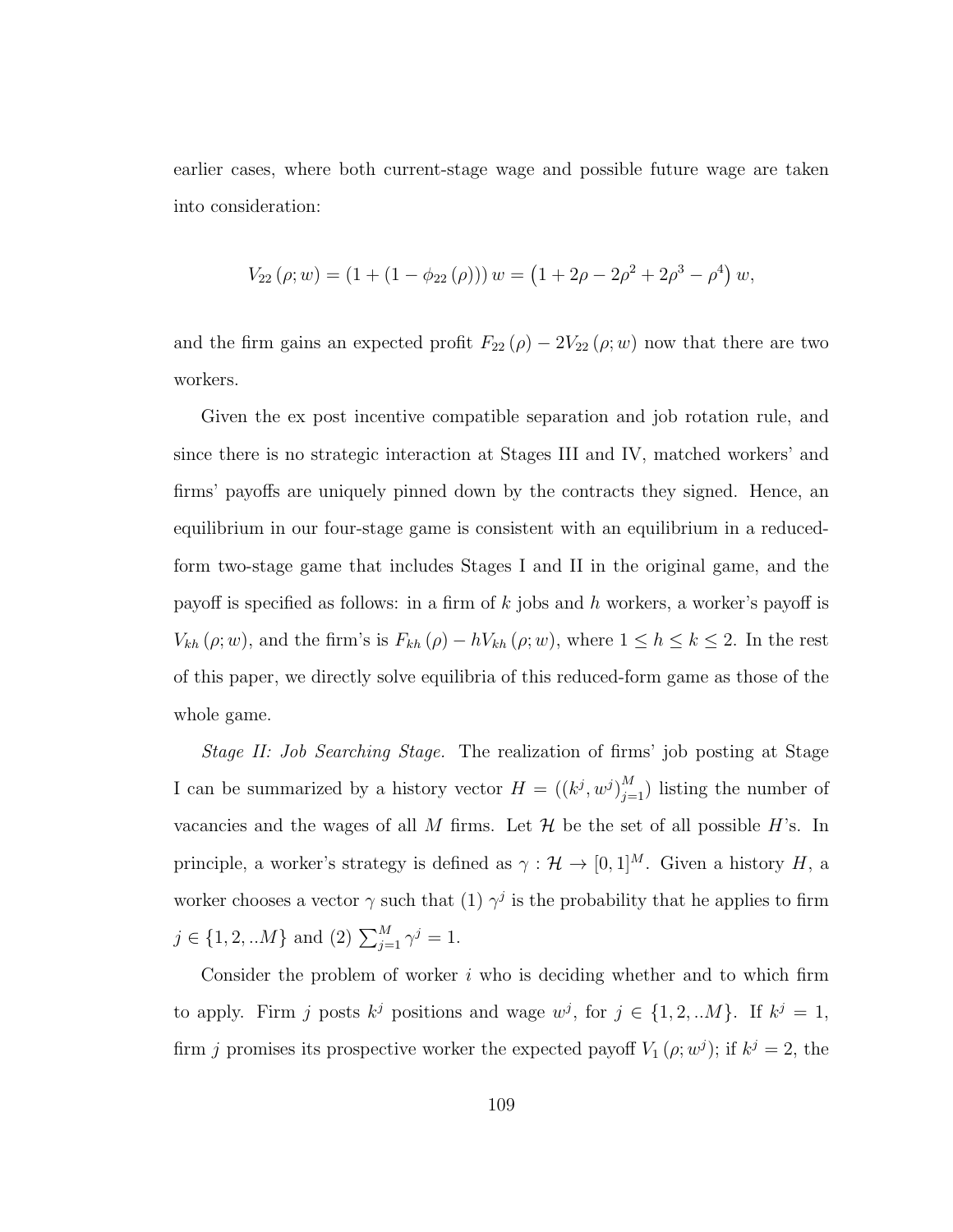expected payoff depends on how many workers firm  $j$  eventually gets, and it is either  $V_{21}(\rho; w^j)$  or  $V_{22}(\rho; w^j)$ . When the rest  $N-1$  workers play identical strategies  $\gamma$ , this worker *i* chooses strategy  $\hat{\gamma}$  to maximize her expected utility

<span id="page-122-0"></span>
$$
\left\{\sum_{j \text{ s.t. } k^{j}=1} \hat{\gamma}^{j} \Omega_{1}(\gamma^{j}) V_{1}(\rho; w^{j}) + \sum_{j \text{ s.t. } k^{j}=2} \hat{\gamma}^{j} \left[\Omega_{21}(\gamma^{j}) V_{21}(\rho; w^{j}) + \Omega_{22}(\gamma^{j}) V_{22}(\rho; w^{j})\right] \right\}
$$
(3.1)

where  $\Omega_1(\gamma^j)$  stands for the probability that this worker is hired if she applies to firm j which posts  $k^j = 1$  positions, that is,

<span id="page-122-1"></span>
$$
\Omega_1(\gamma^j) = (1 - \gamma^j)^{N-1} + \sum_{n=1}^{N-1} \left[ \frac{(N-1)!}{n!(N-1-n)!} \right] (\gamma^j)^n (1 - \gamma^j)^{N-1-n} \frac{1}{n+1} (3.2)
$$
  
=  $\frac{1}{N\gamma^j} [1 - (1 - \gamma^j)^N],$ 

if she is the only applicant, she gets the job for sure; otherwise all applicants get the job with equal probability. The number of applicants at firm  $j$  has a binomial distribution. Similarly,  $\Omega_{21}(\gamma^j)$  is the probability that this worker is the only applicant at the large firm  $j$  and gets a job for sure,

<span id="page-122-2"></span>
$$
\Omega_{21}(\gamma^j) = (1 - \gamma^j)^{N-1},\tag{3.3}
$$

and  $\Omega_{22}(\gamma^j)$  is the probability that this worker needs to work with someone else in the large firm  $j$ ,

<span id="page-122-3"></span>
$$
\Omega_{22}(\gamma^j) = \sum_{n=1}^{N-1} \left[ \frac{(N-1)!}{n!(N-1-n)!} \right] (\gamma^j)^n (1-\gamma^j)^{N-1-n} \frac{2}{n+1}
$$
\n
$$
= \frac{2}{N\gamma^j} [1 - (1-\gamma^j)^N] - 2(1-\gamma^j)^{N-1}.
$$
\n(3.4)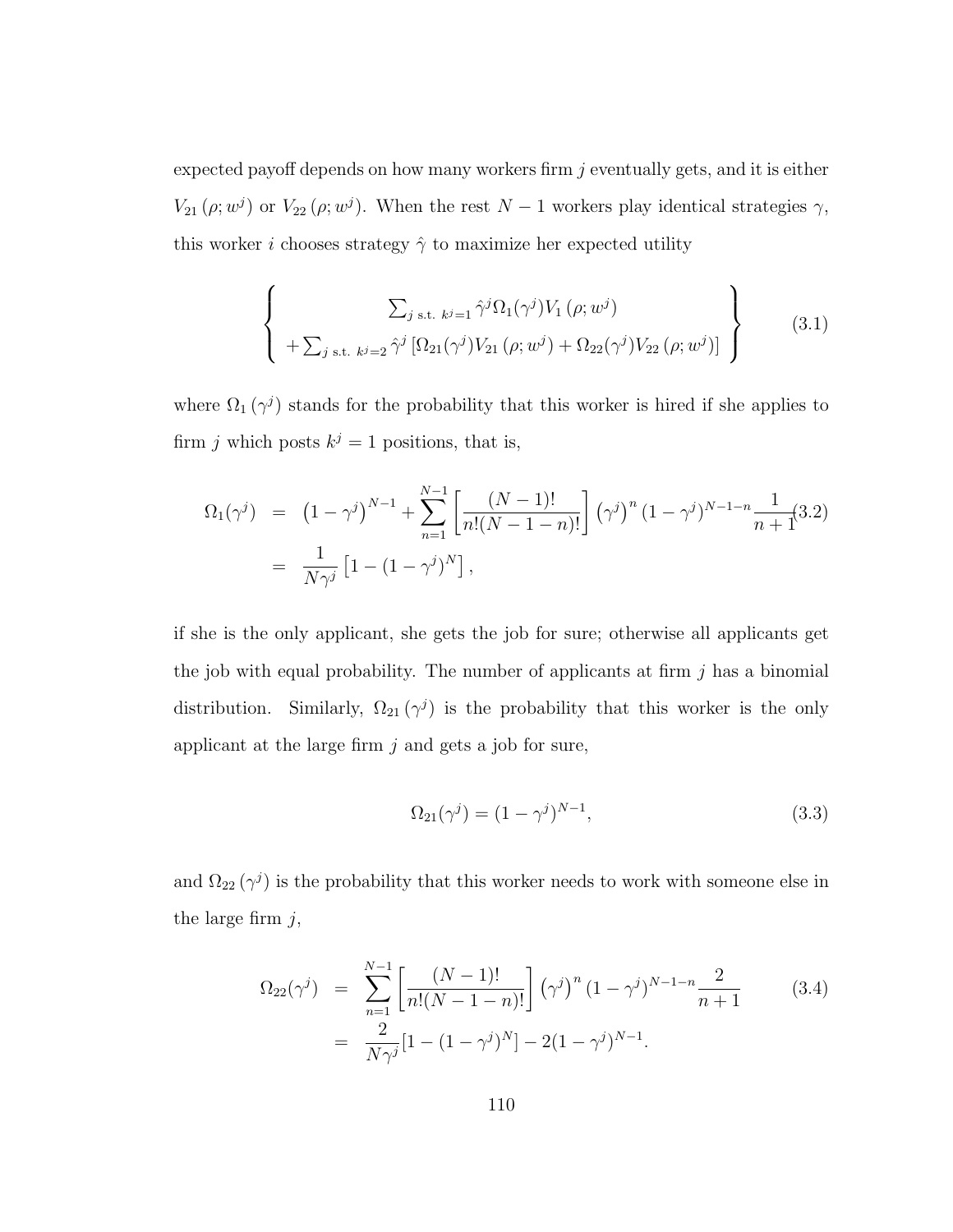A symmetric equilibrium at this stage is such that every worker chooses the same application probability vector  $\gamma$ , and moreover, a worker applies to firms of the same size and wage with equal probabilities. Given any history  $H = \left( (k^j, w^j)_{j=1}^M \right), \gamma^* (H)$ is the symmetric solution if  $\gamma^*(H)$  is a solution to [\(3.1\)](#page-122-0) and  $\gamma^{*j}(H) = \gamma^{*l}(H)$  if  $(k^{j}, w^{j}) = (k^{l}, w^{l}), j \neq l$ . As mentioned before, we require symmetry across all workers' behavior to ensure an equilibrium that consists of only mixed strategies. In a large market, it is impossible for an individual worker to be fully informed about other workers' job application choices; therefore, modeling it by a mixedstrategy equilibrium is more plausible. More importantly, we assume that a worker applies to firms with identical  $(k, w)$  to ensure the anonymity of firms in that workers distinguish between firms only by their sizes and posted wages instead of their names, j. This plays the role of search friction in our model. The symmetry is preserved when we take  $M$  and  $N$  to infinity.

To model a large market, we will follow the literature and let  $M \to \infty$  and N  $\rightarrow \infty$  such that  $\lambda = M/N$  remains constant. Define

$$
\mu(k, w) = \lim_{M \to \infty} \left( \sum_{j=1}^{M} 1_{\{(k^j, w^j) = (k, w)\}} \right) / M.
$$

At the limit, a history is described by an offer distribution  $\mu$ . Define the queue length at firm j as  $q^j = \lim_{N \to \infty} \gamma^j N$ . Using [\(3.2\)](#page-122-1), [\(3.3\)](#page-122-2) and [\(3.4\)](#page-122-3), it is straightforward to establish the hiring probabilities as functions of queue lengths at the limit. If firm  $j$  posts one vacancy, then

$$
\Omega_1(q^j) = \frac{1}{q^j} \left( 1 - e^{-q^j} \right);
$$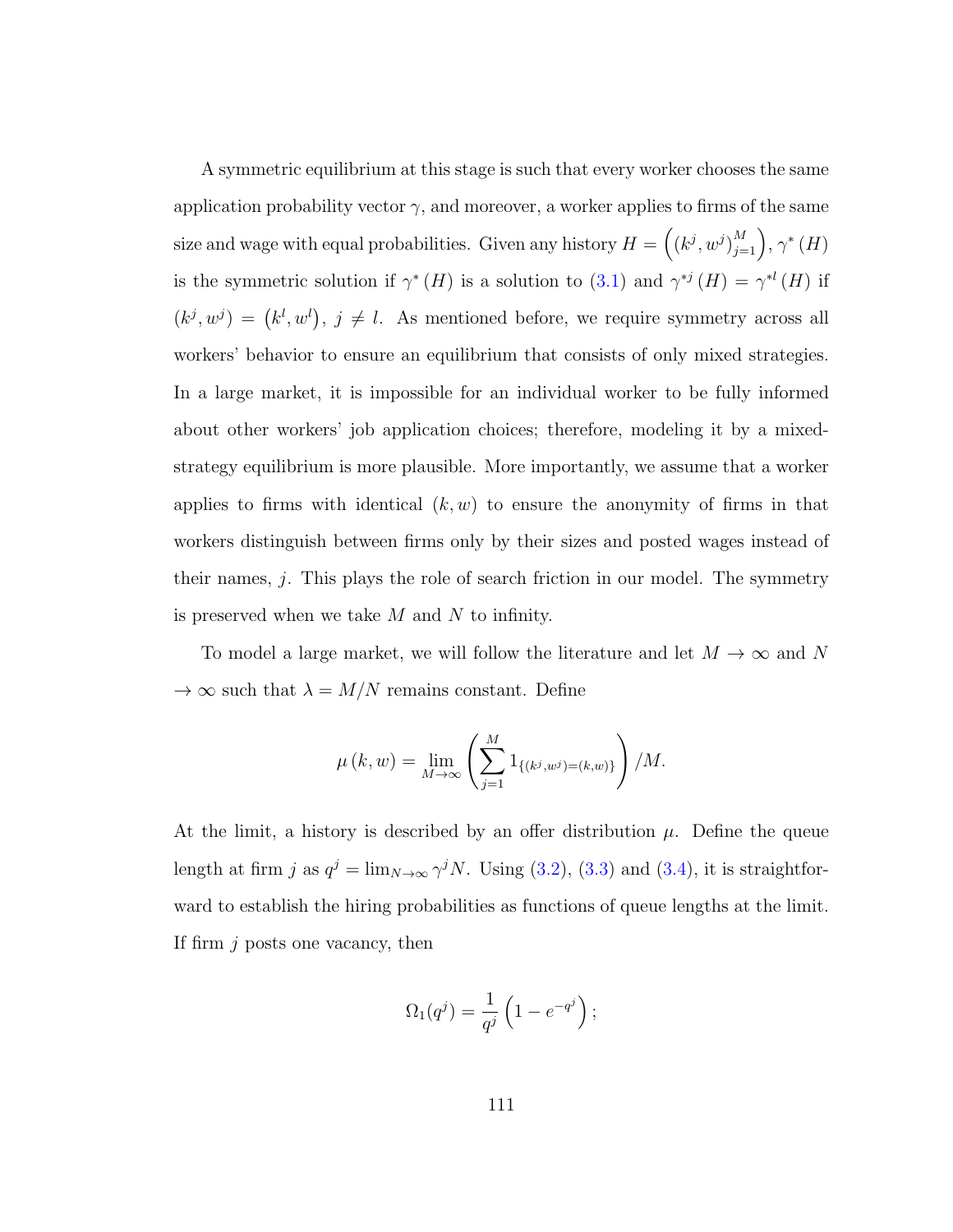otherwise, firm  $j$  decides to become a large firm and posts two job openings,

$$
\Omega_{21}(q^{j}) = e^{-q^{j}},
$$
  
\n
$$
\Omega_{22}(q^{j}) = \frac{2}{q^{j}} \left(1 - e^{-q^{j}} - q^{j} e^{-q^{j}}\right)
$$

In a symmetric equilibrium, given  $\mu(k, w)$ , all workers play an identical strategy and receive the same and highest utility level denoted as  $U$ . Specifically, a worker applies to a small firm  $j$  with positive probability only if

<span id="page-124-0"></span>
$$
\Omega_1(q^j)V_1(\rho; w^j) = U;\tag{3.5}
$$

.

similarly, a worker applies to a large firm  $j$  with positive probability only if

<span id="page-124-1"></span>
$$
\Omega_{21}(q^{j})V_{21}(\rho; w^{j}) + \Omega_{22}(q^{j})V_{22}(\rho; w^{j}) = U.
$$
\n(3.6)

Here,  $U$  is referred to as the market utility level in the literature. Solving these two equations gives  $q^j$ 's as functions of  $w^j$  and U. Dropping  $\rho$ , define  $Q_1(U, w^j)$ as the greater value between the unique  $q^j$  as the solution to  $(3.5)$  and zero; define  $Q_2(U, w^j)$  by doing the same to [\(3.6\)](#page-124-1). Combined, we have  $Q_{k^j}(U, w^j)$ , which determines the equilibrium queue length at firm j with  $(k^j, w^j)$ , when the market utility is  $U$ .

**Definition 2.** Given an offer distribution  $\mu(k^{j}, w^{j})$ , a symmetric equilibrium of the Stage II game is characterized by  $(q^j, U)$  such that

- 1.  $q^j = Q_{k^j}(U, w^j)$  for all j, and
- 2.  $\int Q_{k^j}(U, w^j) d\mu(k^j, w^j) = 1/\lambda.$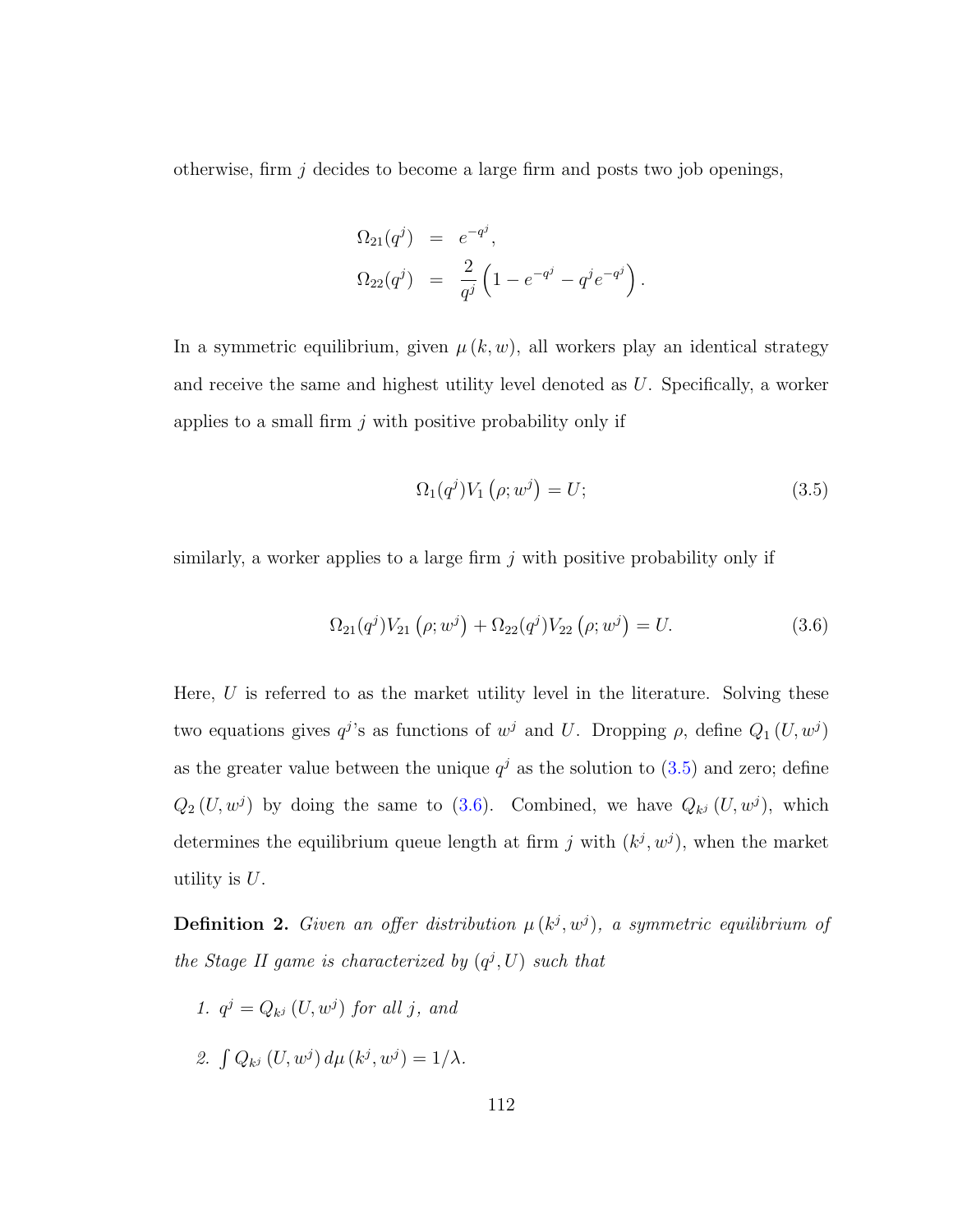Hence, workers are indifferent between applying to any firm j as long as  $q^{j} > 0$ . At the same time, zero queue length implies that this firm cannot provide the market utility level to workers.

Stage I: Offer Posting Stage. Now take one step back and consider a firm's problem at the limit. Expecting the form of  $Q_k(U, w)$  and U, firm j's strategy is to choose a probability distribution  $\mu^{j}$  over  $\{1,2\} \times \mathbb{R}^{+}$ , where  $\mu^{j} (k, w)$  is the probability that firm j posts k vacancies and a wage w. If the firm posts a single vacancy, it chooses  $w_1$  to maximize the expected profit,

$$
\pi_1^*(U) = \max_{w_1} \left\{ \pi_1(U, w_1) = \Phi_1(Q_1(U, w_1)) (F_{11}(\rho) - V_1(\rho; w_1)) \right\},\tag{3.7}
$$

where  $\Phi_1(q_1) = q_1 \Omega_1(q_1) = 1 - e^{-q_1}$  is the limiting probability that a small firm successfully hires a worker. The market utility level  $U$  is taken as given, and the firm can attract applicants only if it can provide  $U$  level of expected utility to its potential worker(s). At the same time, the representative firm solves the problem associated with a large one,

$$
\pi_2^*(U) = \max_{w_2} \left\{ \pi_2(U, w_2) = \left[ \begin{array}{c} \Phi_{21}(Q_2(U, w_2)) [F_{21}(\rho) - V_{21}(\rho; w_2)] \\ + \Phi_{22}(Q_2(U, w_2)) [F_{22}(\rho) - 2V_{22}(\rho; w_2)] - C \end{array} \right] \right\}
$$
(3.8)

where  $\Phi_{21}(q_2) = q_2 \Omega_{21}(q_2) = q_2 e^{-q_2}$  is the probability that a large firm gets only one applicant, and  $\Phi_{22}(q_2) = (q_2/2) \Omega_{22}(q_2) = 1 - e^{-q_2} - q_2 e^{-q_2}$  is the probability it gets at least two applicants and therefore two employees. Define

$$
\pi^*(U) = \max \{ \pi_1^*(U), \pi_2^*(U) \}.
$$
\n(3.9)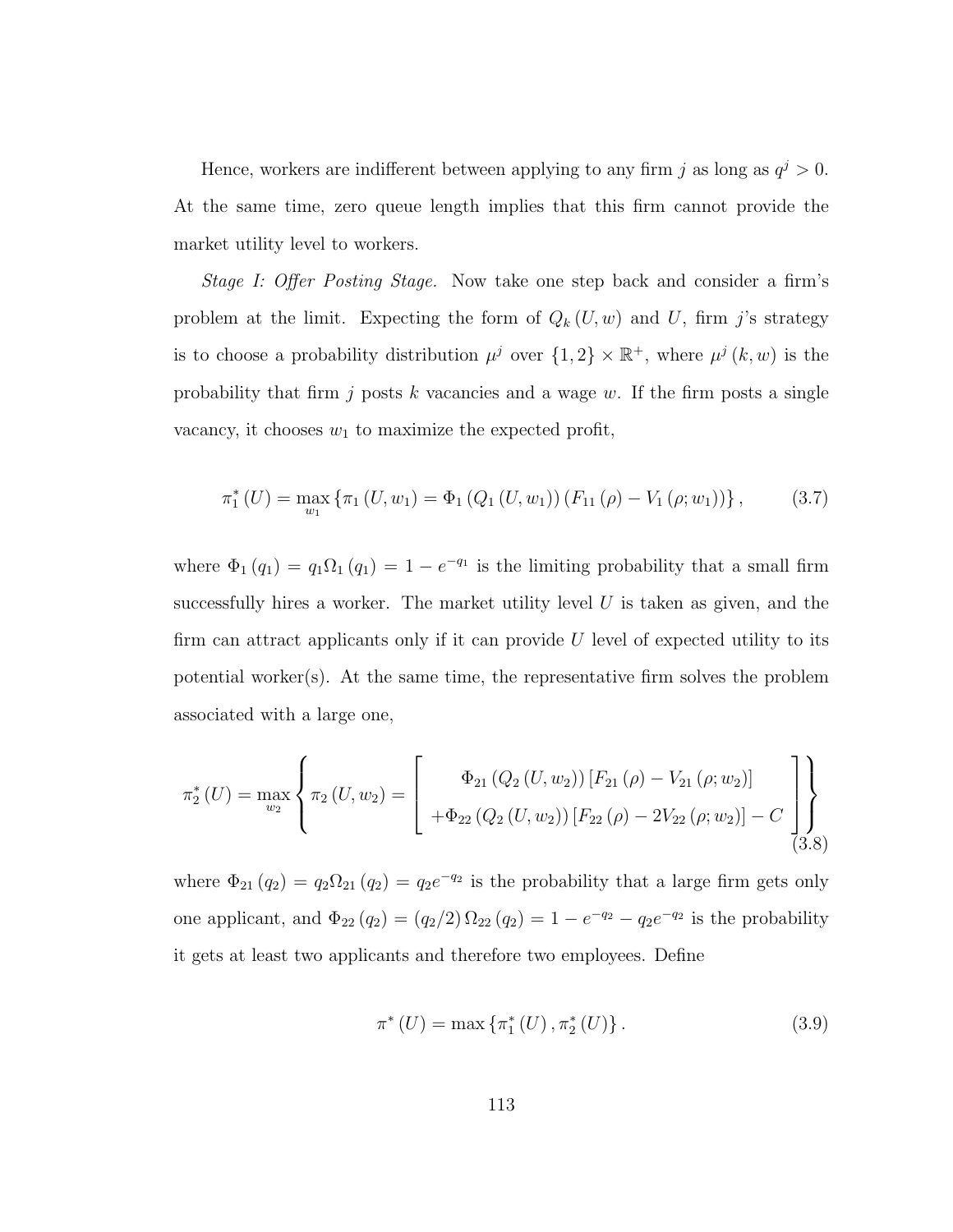Naturally, to get the coexistence of both small and large firms, it requires that  $\pi^* = \pi_1^* = \pi_2^*$ , which is feasible in certain parameter subspaces.

Definition 3. A symmetric equilibrium of the Stage I game consists of a distribution  $\mu^*(k, w)$ , a market utility level  $U^*$ , and queue lengths  $q^j$ , satisfying

- 1.  $\mu^{j}(k, w) = \mu^{*}(k, w),$
- 2.  $\pi_{k^j}(U^*, w^j) = \pi^*(U^*)$  if  $d\mu^*(k^j, w^j) > 0$ ,

3. 
$$
\pi_{k^j}(U^*, w^j) \leq \pi^*(U^*)
$$
 if  $d\mu^*(k^j, w^j) = 0$ ,

4.  $(q^j, U^*)$  is the equilibrium of the job application game.

Equilibrium Characterization. In the following proposition, we show that in the unique equilibrium, the only realized history contains identical small firms and/or identical large ones: in a small firm's contract, the proposed wage is  $w_1^*$ ; in a large firm's contract, it is  $w_2^*$ ; and the associated equilibrium queue lengths in small and large firms are  $q_1^*$  and  $q_2^*$ , respectively. Let  $\phi^*$  be the equilibrium probability of becoming a small firm. As a result, the proportion of small firms is  $\mu(1, w_1^*) = \phi^*$ , and  $\mu(2, w_2^*) = 1 - \phi^*$  for large ones. Since workers play a symmetric strategy, they will ignore firms' identity if they proposed the same contract. Hence, we can use  $\sigma^*$ as the probability of applying to the group of small firms, and  $1 - \sigma^*$  to the large firms. Immediately, we have

$$
\sigma^* = \lambda \phi^* q_1^*
$$
, and  $1 - \sigma^* = \lambda (1 - \phi^*) q_2^*$ ,

where  $\phi^*$  is the equilibrium probability that a firm becomes a small firm. Given the equilibrium queue lengths  $q_1^*$  and  $q_2^*$ ,  $(\phi^*, \sigma^*)$  can be uniquely pinned down.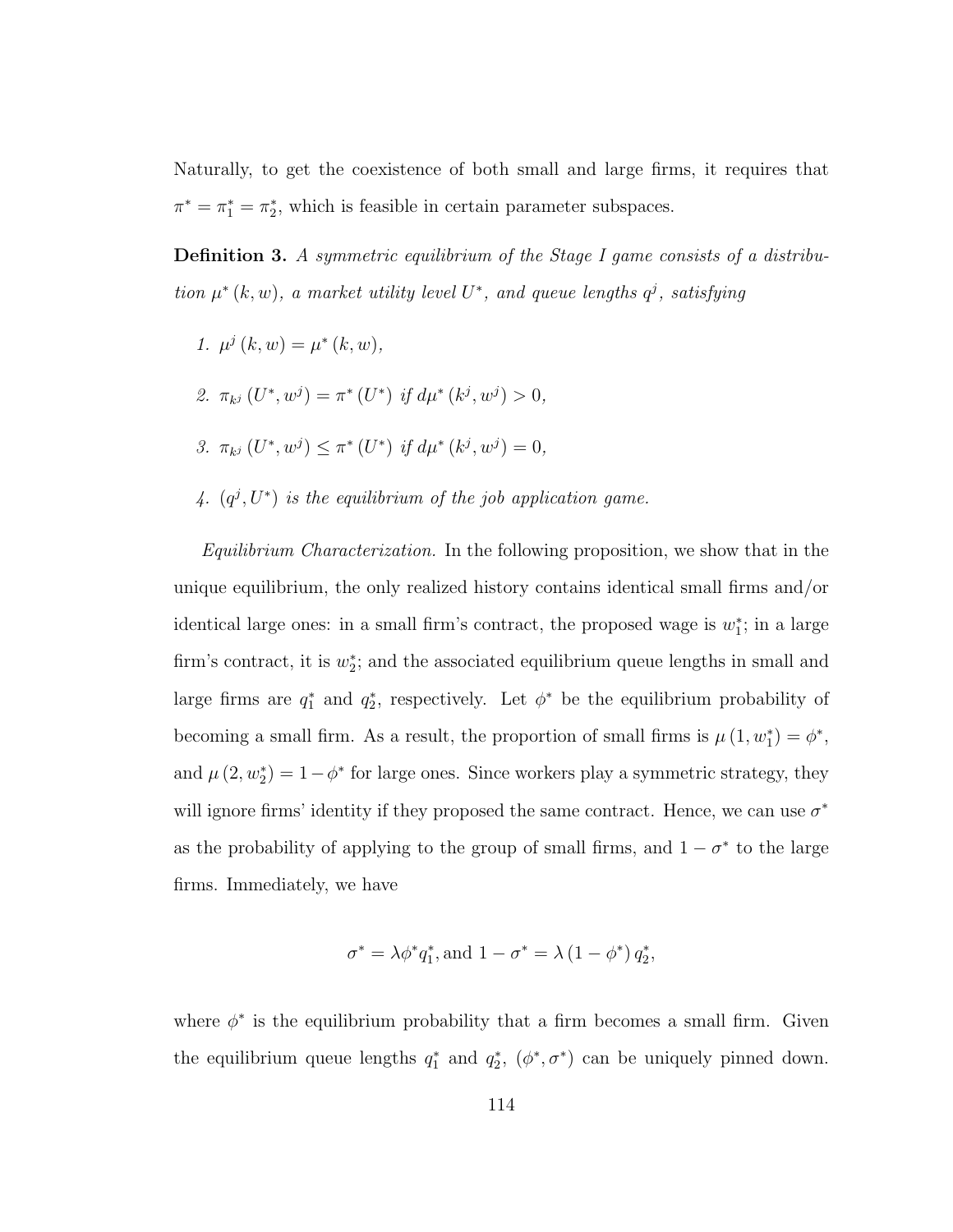Combining all of the four stages, we can characterize the equilibrium in the following proposition.

**Proposition 5.** There exists a list of functions:  $\underline{c}(\rho) \in (0, \rho), \underline{\lambda}(C, \rho) > 0$ , and  $\bar{\lambda}(C, \rho) > 0$ . Fix a set of parameters  $(\lambda, C, \rho)$  such that  $C \in (\underline{c}(\rho), \rho)$  and  $\lambda \in (\underline{\lambda}(C,\rho), \overline{\lambda}(C,\rho))$ . There exists a unique symmetric equilibrium in which large firms and small ones coexist. The equilibrium can be characterized by a list of functions  $(\phi^*, w_1^*, w_2^*, \sigma^*)$  satisfying the following: there exists a unique pair of  $(q_1^*, q_2^*)$ , and a pair of  $(\phi^*, \sigma^*) \in (0, 1) \times (0, 1)$  such that

$$
\phi^* = \frac{q_2^* - 1/\lambda}{q_2^* - q_1^*}, \sigma^* = \lambda q_1^* \phi^* = \frac{\lambda q_1^* \left( q_2^* - 1/\lambda \right)}{q_2^* - q_1^*}, q_2^* > q_1^* > 0,
$$

and the wages in small and large firm markets are given by

$$
w_1^* = \frac{F_{11}(\rho) q_1^* e^{-q_1^*}}{(1 + F_{11}(\rho)) (1 - e^{-q_1^*})},
$$
  
\n
$$
w_2^* = \frac{F_{21}(\rho) + q_2^* [F_{22}(\rho) - F_{21}(\rho)]}{1 + F_{21}(\rho) + (e^{q_2^*} - 1 - q_2^*) (F_{22}(\rho) + 2) / q_2^*}.
$$

If  $C, \rho$  and/or  $\lambda$  lie outside the specified region, which can be decomposed into three regions, there is no heterogeneity in realized firm sizes. The intuition behind these three situations is simple. If  $C \in (\underline{c}(\rho), \rho)$  and  $\lambda$  is either too small or too large, firms are also the same size. When  $\lambda$  is too small, there are so few firms in the market relative to workers that it is easy to hire two workers and to take advantage of job rotation. In equilibrium, no firm chooses to become a small one. Similarly, when  $\lambda$  is too large, there are so many firms and vacancies that it is not only costly to post an extra vacancy, but it is also hard to fill both of them in a large firm. In equilibrium, no firm wants to be a large one. The coexistence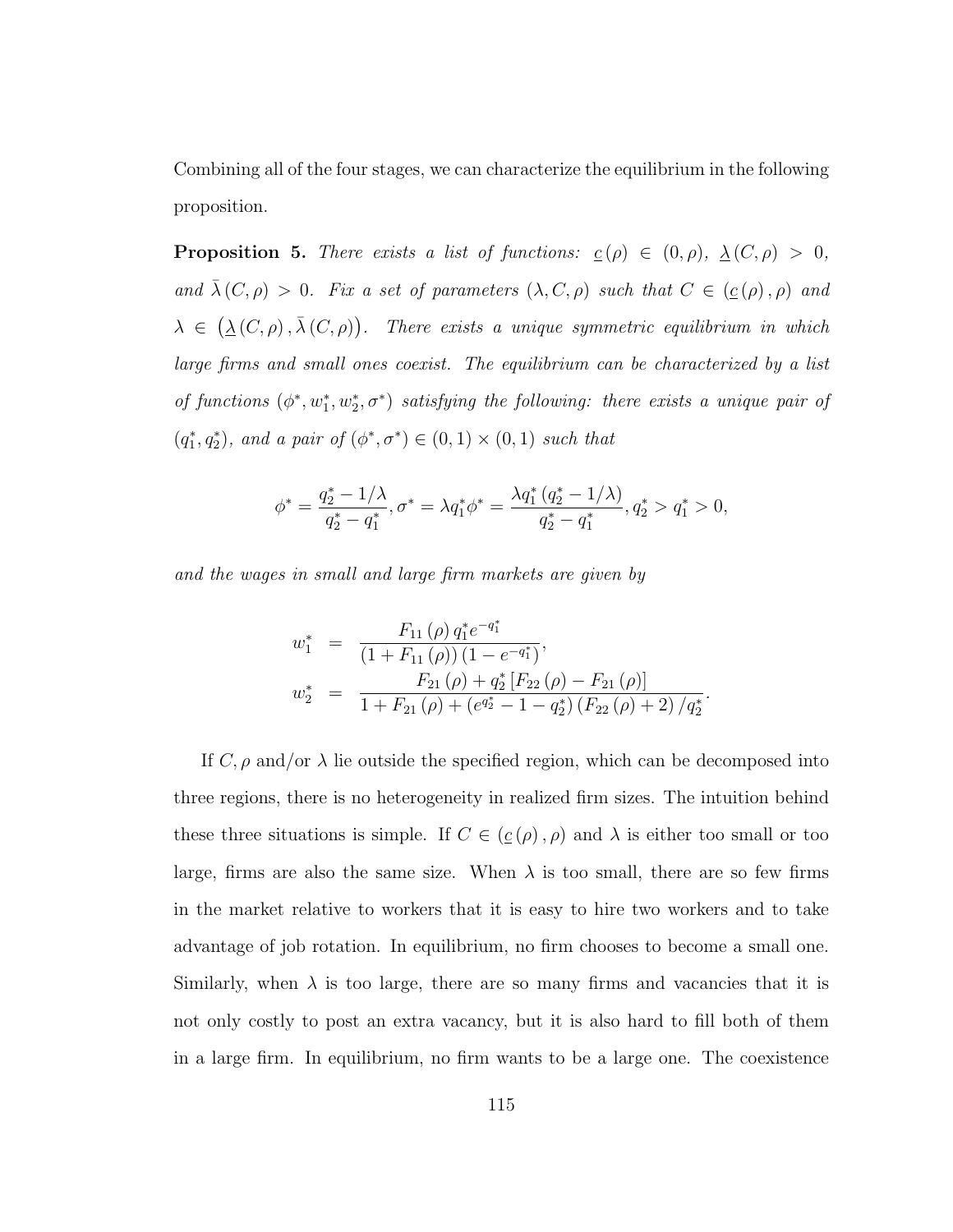of small and large firms is only possible when C is high enough compared to  $\rho$ , and  $\lambda \in (\underline{\lambda}(C,\rho), \overline{\lambda}(C,\rho))$ . The region in which  $C \leq \underline{c}(\rho)$  corresponds to the case of  $U^* \ge \rho = F_{11}(\rho)$ , and the market utility is so high that a small firm cannot earn a positive profit. As a result, in this region, all firms are the same size. There are two possible cases here: either all firms choose to randomize between being large and not entering by paying an unacceptable wage, or all firms choose to randomize between being small and not entering. The outcome relies on the value of  $\lambda$ . Neither of these two possibilities is of interest. In the following subsection, we focus on the coexistence case and characterize the impact of job rotation on labor market variables.

#### 3.2.3 Implications

In this subsection, we look at the implications of the unique symmetric equilibrium. The model simultaneously gives predictions on relationships between firm size and productivity, separation rate, and wage, which are roughly in line with empirical findings.

Size and Job Rotation Rate. In our model, the job rotation rate is trivially increasing in firm size. We can generalize our model one step further and allow firms to post  $1, 2, \ldots, K$  vacancies. Now that a larger firm can overcome the mismatch loss even more via reassignment of jobs, a higher rotation rate will appear. This is consistent with the empirical finding of Papageorgiou (2011). We will see how this higher job rotation benefit of larger firms affects the labor market.

Size and Labor Productivity. The average labor productivity of a small firm is simply  $F_{11}(\rho) = \rho$ , and that of a large firm is a convex combination  $\Phi_{22}F(\rho; 2, 2)/2+$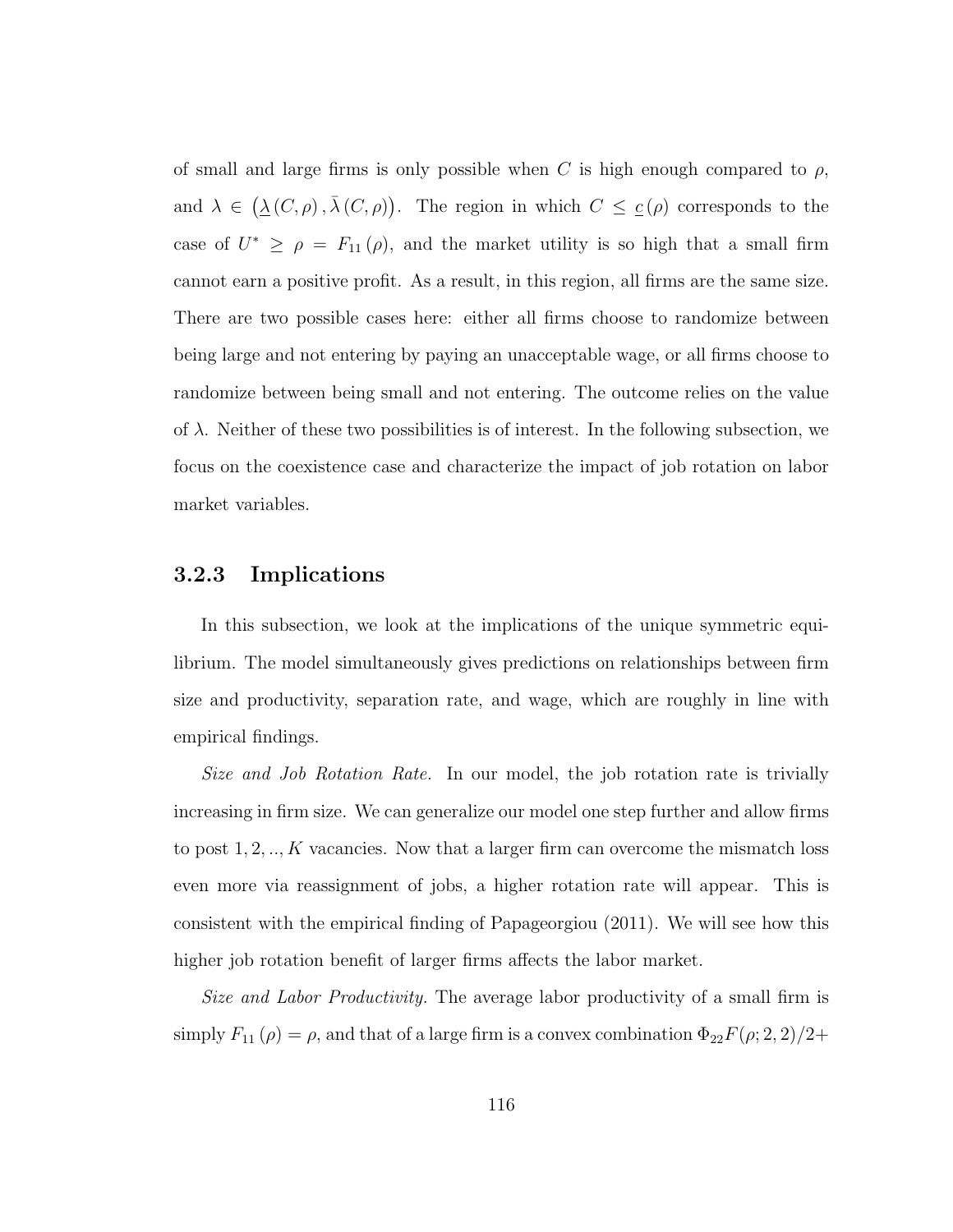$\Phi_{21}F(\rho; 2, 1)$ , which is greater than  $\rho$  since  $F(\rho; 2, 2) > 2\rho$  and  $F(\rho; 2, 1) > \rho$  for any  $\rho \in (0,1)$ . As stated before, the marginal labor productivity of a large firm is decreasing in size measured as the number of employees,  $F(\rho; 2, 2) < 2F(\rho; 2, 1)$ , and therefore the production function of a large firm is concave in labor.

Size and Separation Rate. In a recent empirical work, Papageorgiou (2011) analyzes the Survey of Income and Program Participation data and finds that workers in larger firms are less likely to be separated from their firms even conditional on workers' wages. In our paper, for tractability, we assume that after a firm learns the quality of all possible matches between its workers and positions, it has the option to fire incapable employees and create separations. Due to the job rotation feature, large firms have a lower overall separation rate than small firms in our model. In particular, given the specific form of contract, as discussed in the previous section, workers in small firms suffer a separation rate at  $\phi_{11}(\rho)$  in Stage IV, and those in large firms working without or with co-workers face the separation rate at  $\phi_{21}(\rho)$  or  $\phi_{22}(\rho)$ . It is obvious that  $\phi_{21}(\rho) < \phi_{22}(\rho) < \phi_{11}(\rho)$  for any  $\rho \in (0,1)$ . Therefore, we have the following result established.

## **Proposition 6.** The separation rate in a large firm is smaller than that in a small firm.

Size and Wage Differential. In standard directed search models with multivacancy firms, it is well known that small firms always post higher wages in the unique equilibrium.<sup>[6](#page-129-0)</sup> However, this contradicts the observations on the labor mar-ket;<sup>[7](#page-129-1)</sup> it is the large firms that pay higher wages to workers. In our model, large

<span id="page-129-1"></span><span id="page-129-0"></span> ${}^{6}$ See the discussion in Shi (2002) and Tan (2012).

<sup>7</sup>For example, Brown and Medoff (1989) and Oi and Idson (1999) point out that there exists a positive size-wage differential in the labor market.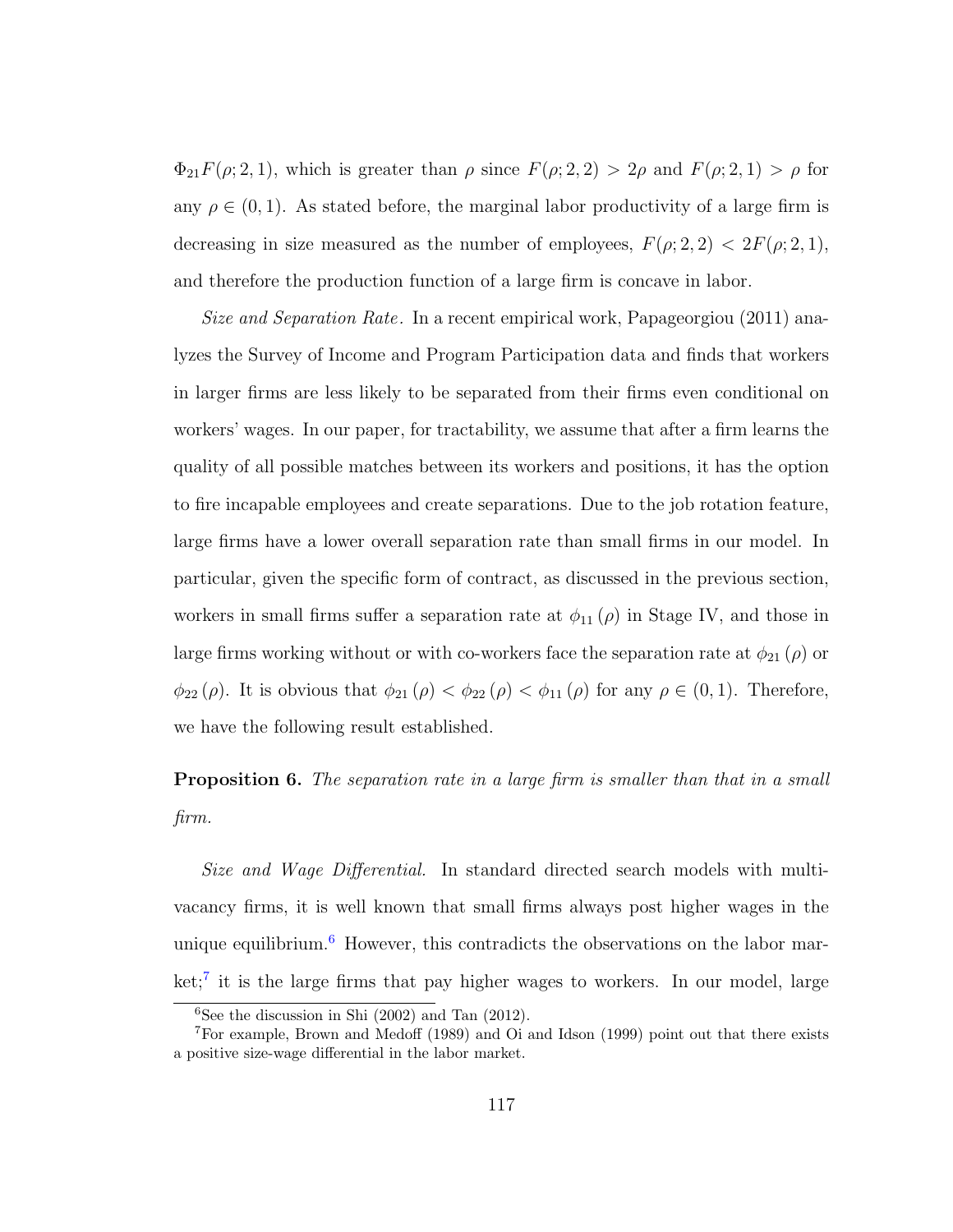firms have the opportunity to reallocate workers over jobs and partially overcome the mismatch between workers and jobs. This job rotation feature creates two simultaneous forces that drive the size-wage differential in different directions. The first effect lies in the increased expected productivity of large firms. When their expected productivity is higher, large firms may be able and willing to pay higher wages to their workers, which makes their job offers more attractive to workers. The second effect is due to the reduced job separation rate in large firms. Lower unemployment risk in large firms works together with the first effect to pull up the expected utility that large firms promise to their applicants, that is,  $V_2 = (\Omega_{21}V_{21} + \Omega_{22}V_{22}) / (\Omega_{21} + \Omega_{22}) > V_1$ . However, the smaller separation rate can potentially push wages down. Taking both effects into consideration, we claim that, when the mismatch risk is high compared to the extra cost of becoming a large firm, large firms can provide higher promised utility; and when the mismatch risk is even higher so that the first effect dominates, large firms pay higher wages.

**Result 2.** Large firms offer lower wages than small firms if there is no mismatch,  $\rho = 1$ . For any  $\rho \in (0, 1)$ , there exists a  $\bar{c}(\rho) \in (\underline{c}(\rho), \rho]$  such that for any  $C \in (\underline{c}(\rho), \overline{c}(\rho)), V_2 > V_1$ . Furthermore, when  $\rho$  and  $C$  are small enough, there exist a set of  $(\rho, C)$  such that  $w_2^* > w_1^*$ .

We provide a numerical illustration of this result due to the difficult derivation of an analytical proof. In Figure [3.1,](#page-131-0) we illustrate how  $w_1/w_2$  and  $V_1/V_2$  depend on C and  $\rho$ . When  $\rho = 1$ , we replicate the result of a standard directed search model with multi-vacancy firms, simply because there is no risk of mismatch. In this case, large firms offer lower wages for any positive C. When  $\rho$  is small, it is possible to obtain the wage premium of large firms. The intuition is as follows.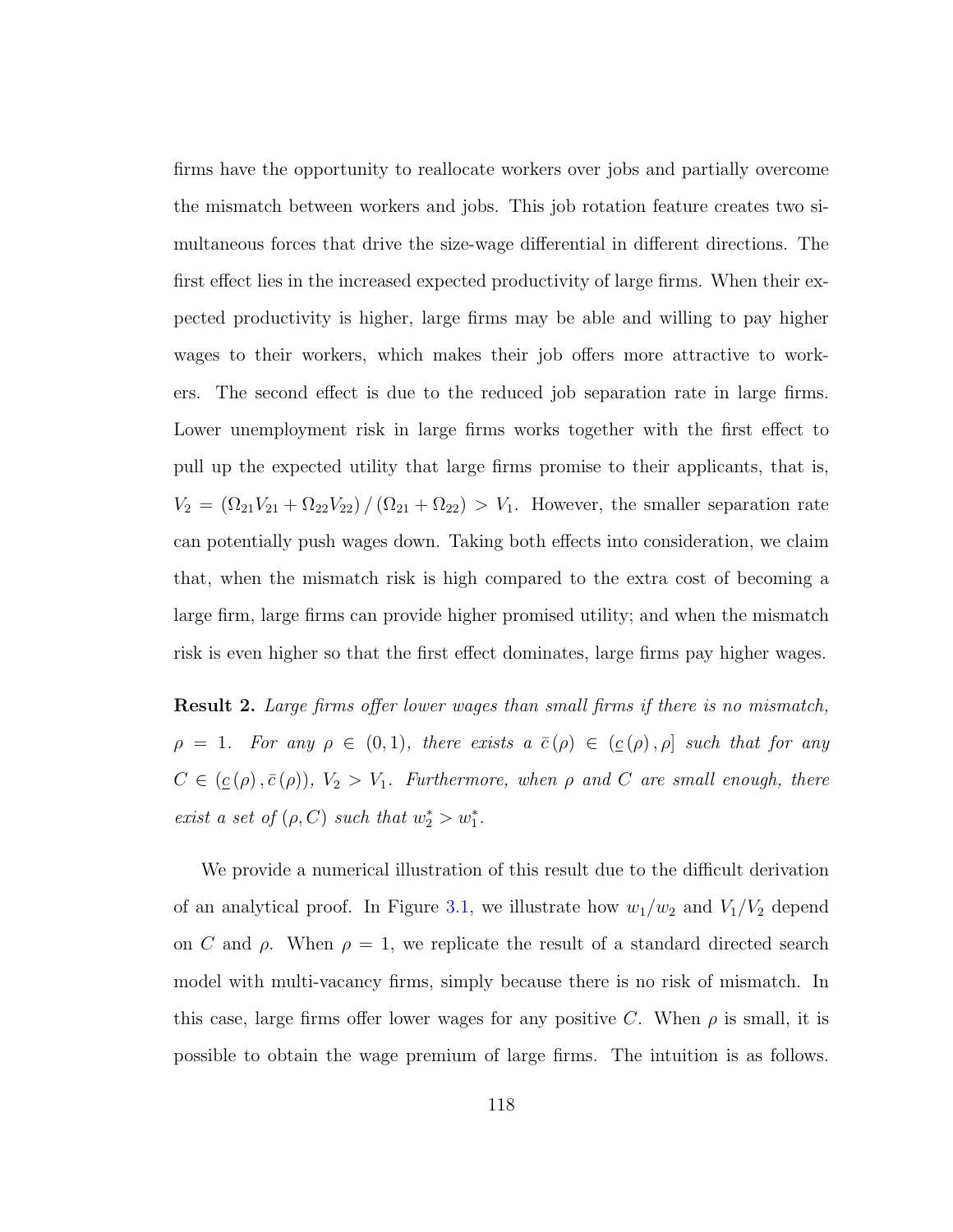<span id="page-131-0"></span>

Figure 3.1: Decomposition of  $(\rho, C)$ -space. I:  $C \leq \underline{c}(\rho)$ , no co-existence of firms of two sizes. II  $V_1 > V_2$  and  $w_1 > w_2$ . III  $V_1 < V_2$  and  $w_1 > w_2$ . IV  $V_1 < V_2$  and  $w_1 < w_2$ .

Smaller  $\rho$  implies a higher probability of mismatch and, consequently, a greater job rotation benefit and a higher wage premium; thus the wage premium is decreasing in  $\rho$ . There are four relevant regions. Region I corresponds to the case of  $C \leq \underline{c}(\rho)$ , which is not of interest. In region II,  $C$  is relatively high so becoming a large firm is costly, and  $\rho$  is large and the advantage of rotation is limited; thus, small firms provide more promising offers in the equilibrium,  $V_1 > V_2$ . In region III,  $(\rho, C)$  is moderate and the advantage of rotation raises large firms' expected productivity so that their offer becomes more attractive than those of small firms, and  $V_2 > V_1$ . However, since workers in large firms face a smaller unemployment risk, when  $(\rho, C)$ belongs to this region, to provide higher expected utility, large firms do not need to pay high wages, so  $w_2^* < w_1^*$ . In region IV,  $(\rho, C)$  is small enough, and the difference in unemployment risk is limited, hence  $w_2^* > w_1^*$ .

Decomposition of  $(\rho, C)$ -space. I:  $C \leq \underline{c}(\rho)$ , no co-existence of firms of two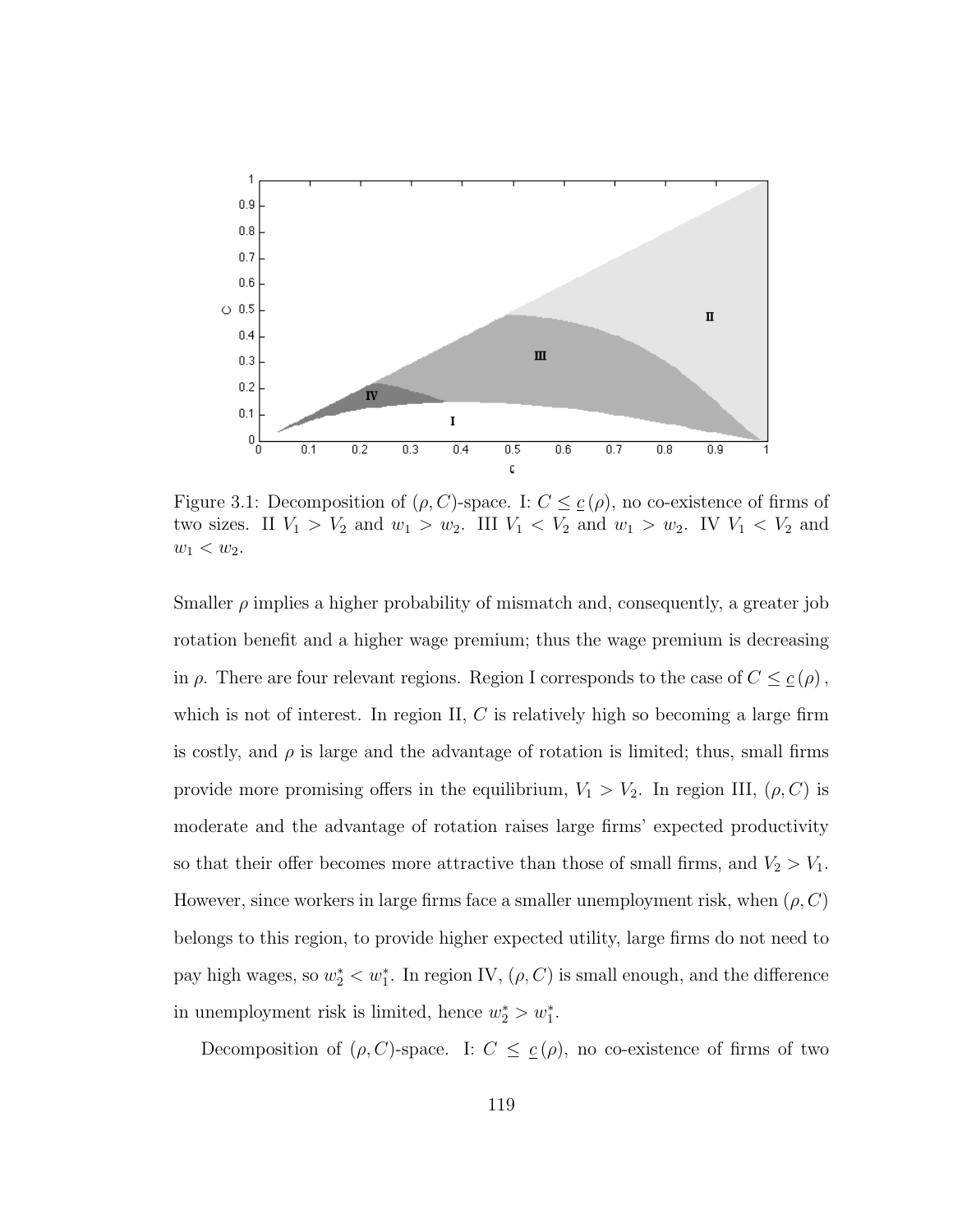sizes. II  $V_1 > V_2$  and  $w_1 > w_2$ . III  $V_1 < V_2$  and  $w_1 > w_2$ . IV  $V_1 < V_2$  and  $w_1 < w_2$ .

For standard directed search models to generate a positive correlation between firm size and wage, an exogenous productivity difference is required. In particular, Kaas and Kircher (2011) and Lester (2010) assume that firms randomly draw their productivity levels from a pre-determined distribution before they enter the labor market, and high productivity firms decide to be large and low productivity firms choose otherwise. If the ex ante distribution of productivity is dispersed enough, this technology difference can overcome the frictional effect of coordination failure and can generate a reasonable size-wage differential. In their models, large firm size and a wage premium are the consequence of high productivity. Our model suggests a somewhat reversed direction of such a relationship: even with ex ante homogeneity assumed, large firms may emerge, taking advantage of the opportunity of job rotation, which in turn induces high productivity and a wage premium.

### 3.3 Vacancy Yield and Informative Interview

In this section, we study the vacancy yield<sup>[8](#page-132-0)</sup>. In our baseline model, we assume vacancies are ex ante homogeneous across firms. Let  $v_k$  be the equilibrium vacancy yield of firms posting  $k$  vacancies in our benchmark model, which is the probability of filling a position in these firms, then we have  $v_1 = \Phi_1(q_1^*)$ . In a large firm, it is straightforward to see that  $\Phi_{21} (q_2^*) = 2v_2 (1 - v_2)$  and  $\Phi_{22} (q_2^*) = (v_2)^2$ , so  $v_2 = \Phi_{22}(q_2^*) + \Phi_{21}(q_2^*)/2$ . Our simulation shows  $v_1 < v_2$  for any  $\rho \in (0,1]$  and  $C \in (\underline{c}(\rho), \rho)$ , but it is inconsistent with the empirical relation between vacancy yield and firm size, which is negative. This inconsistency is a typical result in

<span id="page-132-0"></span><sup>8</sup>We thank an associate editor for encouraging us to investigate this issue in our framework.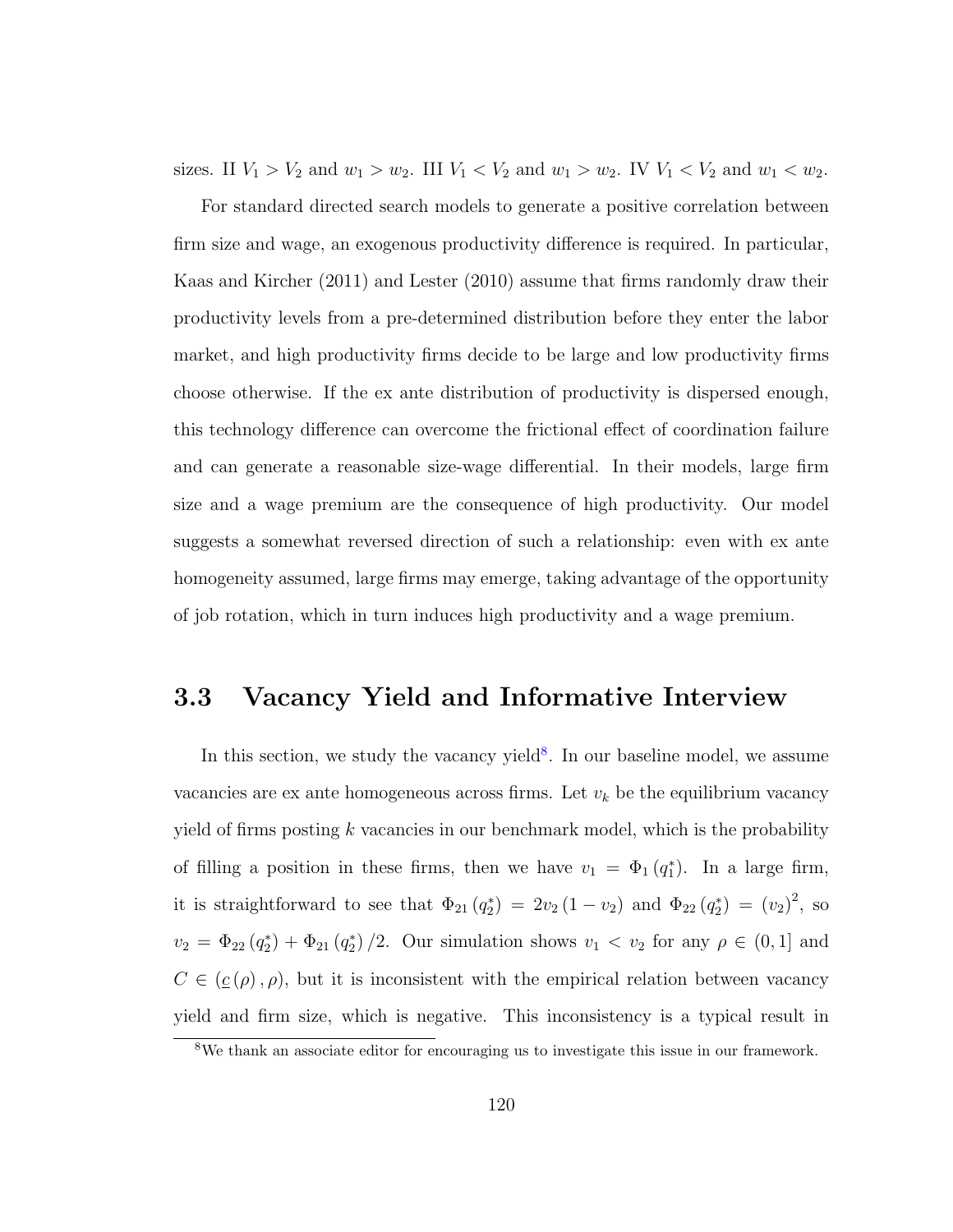directed search models, for example, Lester (2010), because wages play an allocative role in the workers' application decision. Nonetheless, in comparison to a model without the opportunity of job rotation,  $\rho = 1$ , our model here predicts a greater disparity between the vacancy yields of firms with one vacancy and those with multiple vacancies, i.e., the difference between  $v_2$  and  $v_1$  is amplified as  $\rho$  becomes smaller.

An important factor, however, is missing in our main model, as well as in most directed search models. As argued by Davis, Faberman, and Haltiwanger(2010), firms of different sizes have heterogeneous job recruiting standards due to the preexisting heterogeneity on both sides of the labor market. Acknowledging this, we now extend our main model to investigate the possibility that large firms have a different job recruiting standard from small firms.

Suppose a large firm, by paying the extra cost  $C$ , can afford a more sophisticated human resources department and, therefore, can draw an informative but noisy sig-nal about the match quality between potential employees and their positions.<sup>[9](#page-133-0)</sup> We introduce a heterogeneity of interview technology among firms of different sizes to capture the idea that large firms have higher job recruiting standards than small firms. To simplify the analysis, we focus on the following signal-generating technology. If a worker is good at neither position, a bad signal is realized with probability 1−δ, where  $\delta \in (0,1)$ .<sup>[10](#page-133-1)</sup> Hence, conditional on being matched with a large firm, the probability that a worker passes the interview is  $\eta = 1 - (1 - \rho)^2 (1 - \delta)$  which is

<span id="page-133-0"></span><sup>9</sup>We fold the cost of the additional screening technology into the second vacancy posting cost. Hence, large firms are equipped with this technology automatically. It is, however, possible to endogenize this decision; see, for example, Galenianos (2012).

<span id="page-133-1"></span><sup>10</sup>We assume that large firms cannot acquire workers' match quality information position by position, which implies that firms will randomly allocate a qualified employee over positions. Since our interest is not in studying the effect of interviews on firms' job assignment to new workers, we believe this assumption does not lose any generality.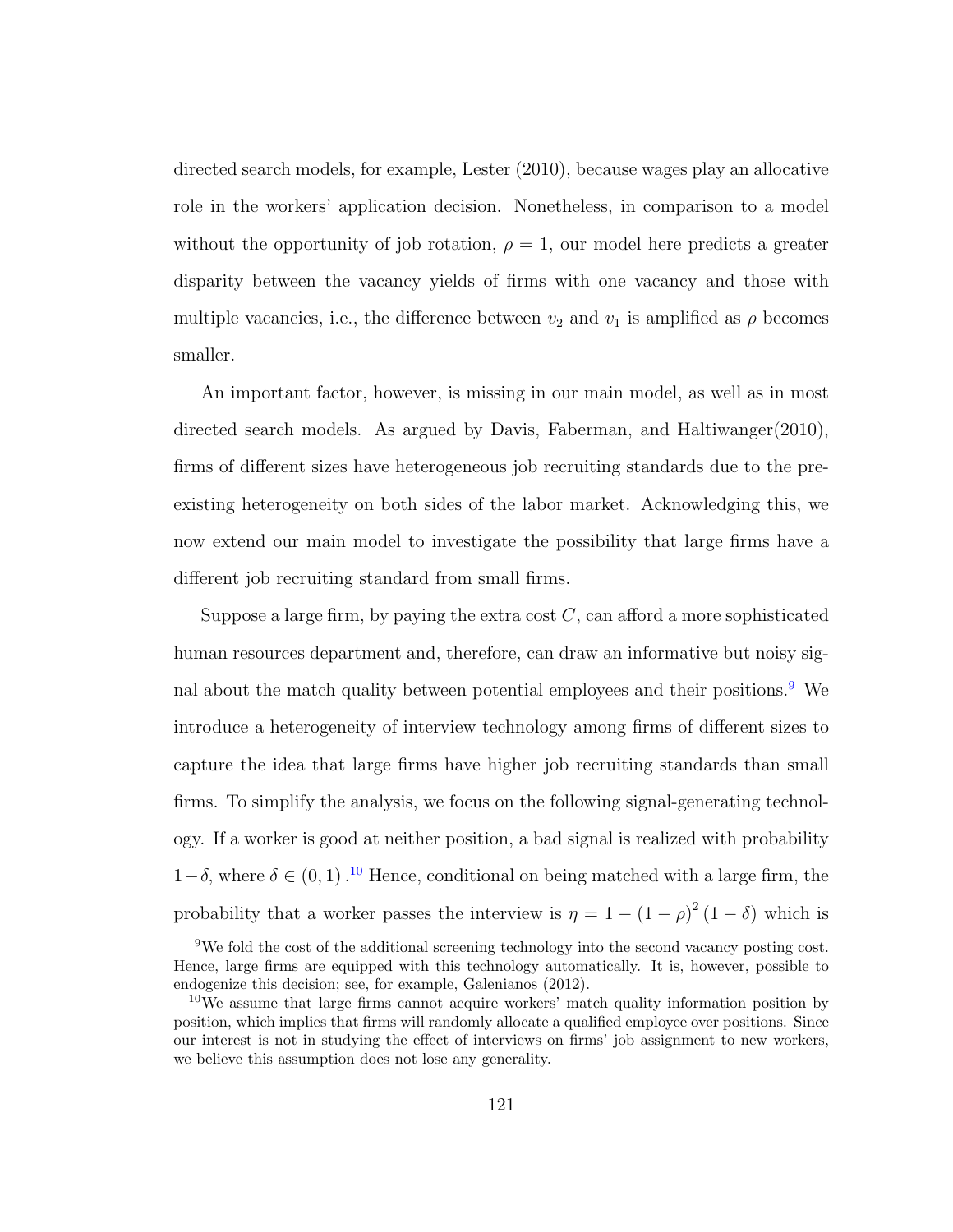close to zero when  $\rho, \delta \to 0$ . If a worker passes the interview, his posterior of being good at each position is given by  $\bar{\rho} = \frac{\rho}{\rho + (1-\rho)(\delta + \rho(1-\delta))} \in (\rho, 1)$ . Similar analysis yields the equilibrium wages  $w_1^*$  in small firms and  $w_2^*(\bar{\rho})^{11}$  $w_2^*(\bar{\rho})^{11}$  $w_2^*(\bar{\rho})^{11}$  in large ones, and vacancy yields in small and large firms are given by  $v_1 = \Phi_1$  and  $v_2 = \eta (\Phi_{22} + \Phi_{21}/2)$ . When  $\delta$  is small (the signal is precise), large firms are very selective, and therefore, the vacancy yield in large firms can be smaller than that in small firms. Figure 2 shows some numerical examples. For small  $\rho$  and C, when  $\delta$  is small,  $v_1 < v_2$ , and  $w_1^* < w_2^*$ . Since a match is good with probability  $\bar{\rho} > \rho$  in large firms, both the productivity difference and the separation rate difference between large firms and small firms are amplified. On the other hand, the interview effect will decrease the possibility of job rotation. However, in our model, since the job rotation rate in small firms is always zero, our prediction on the relation between job rotation rate and firm size still holds.

We assume that large firms can only draw signals from matched workers. What if they could draw signals from all applicants? The result will not change qualitatively. The reason is as follows. In equilibrium, a large firm faces finitely many applicants. Even though there are more than 2 applicants, the probability that the firm cannot hire enough workers is always positive if  $\delta \in (0,1)$ . When both  $\rho$  and  $\delta$  are small, the vacancy yield can be arbitrarily small. Hence, our prediction on the relation between vacancy yield and firm size still holds.

<span id="page-134-0"></span><sup>&</sup>lt;sup>11</sup>The wage in large firms,  $w_2^*(\bar{\rho})$  is obtained by replacing  $\rho$  by  $\bar{\rho}$  in the expression of  $w_2^*$  in Proposition 1.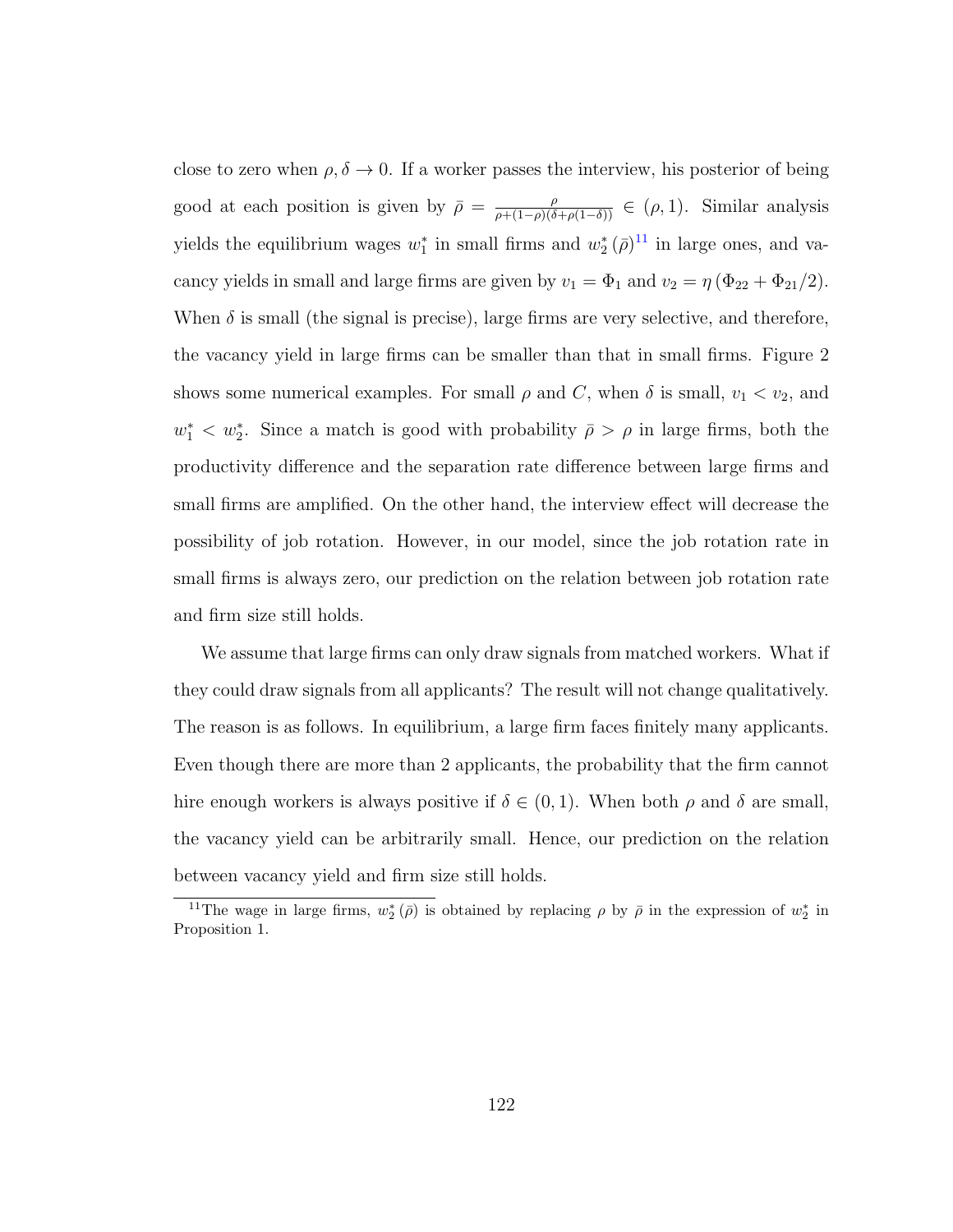

Figure 3.2: Vacancy Yield and Wage Ratio at Different  $\rho$ , C, and  $\delta$ .

## 3.4 Conclusion

We modified a standard directed search model to explain the size-wage differential observed in the labor market, highlighting the effect of the practice of job rotation. However, in contrast to the standard directed search model with multivacancy firms, our modified model can generate a positive correlation between firm size and wage without introducing any ex ante exogenous productivity heterogeneity or imposing any non-concave production function assumptions. We assume ex ante homogeneous firms and workers and initially unknown match quality that determines labor productivity. Firm sizes are endogenously determined. By paying an extra cost, a large firm benefits from the opportunity to rotate workers so as to partially overcome the loss of mismatch. As a result, in the unique symmetric equilibrium, large firms have higher labor productivity and wages, and a lower sep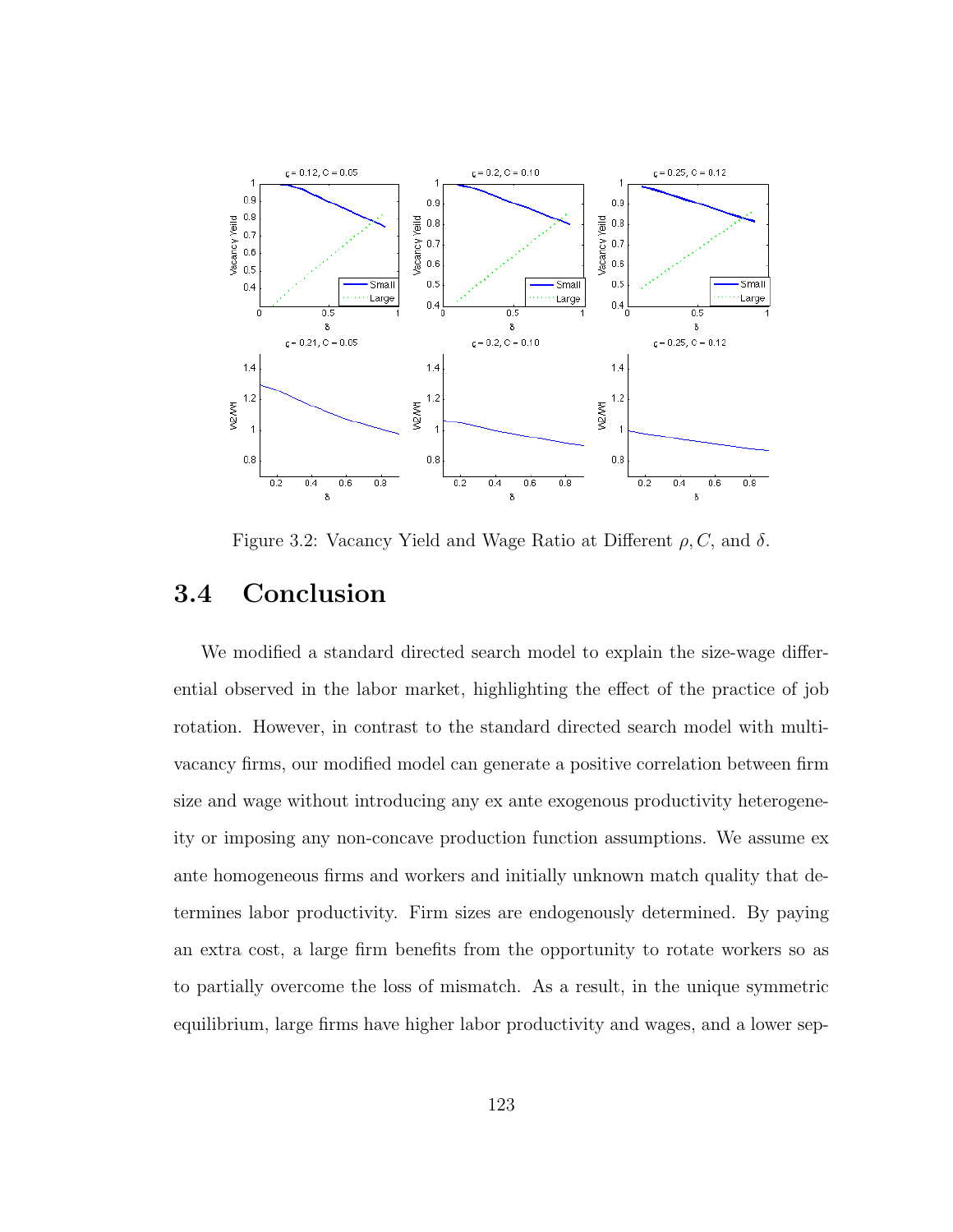aration rate. In future research, we would like to study the interaction between internal labor markets and external labor markets in a fully dynamic model.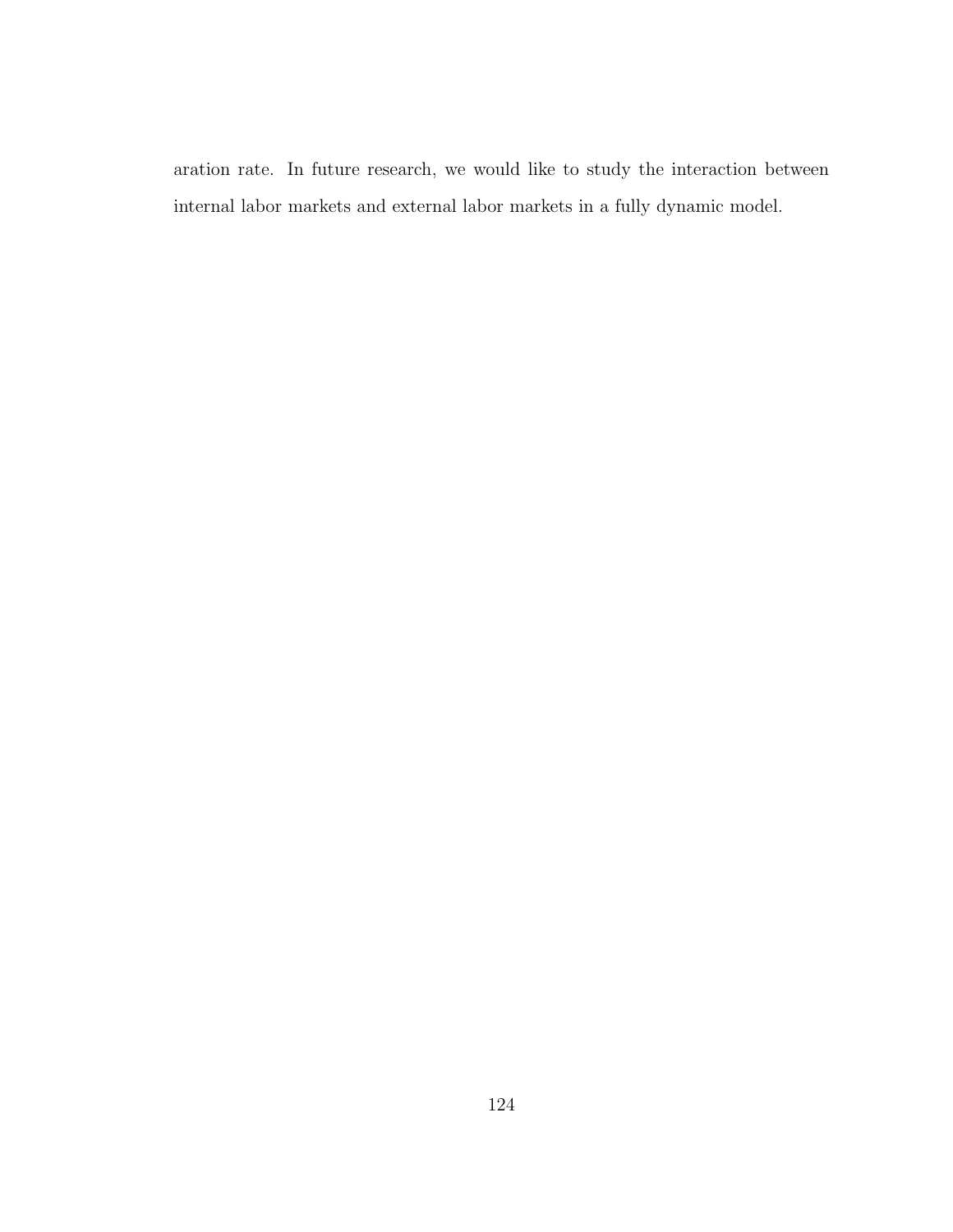# Appendix A

# Appendix for Chapter 1

## A.1 Appendix: Omitted Proofs

This part of the appendix contains the proofs that are omitted from the main context.

## A.1.1 Derivation of Price Indices

Household's FOC

$$
\beta^t \eta_t \theta_{it} = \lambda_t p_{it} c_{it}
$$

So

$$
\frac{p_{it}c_{it}}{\theta_{it}} = \sum p_{it}c_{it}
$$

since  $\sum \theta_{it} = 1$ ,

$$
\sum p_{it} c_{it} = \prod \left( \sum p_{it} c_{it} \right)^{\theta_{it}} = \prod \left( \frac{p_{it} c_{it}}{\theta_{it}} \right)^{\theta_{it}} = P_t^C C_t.
$$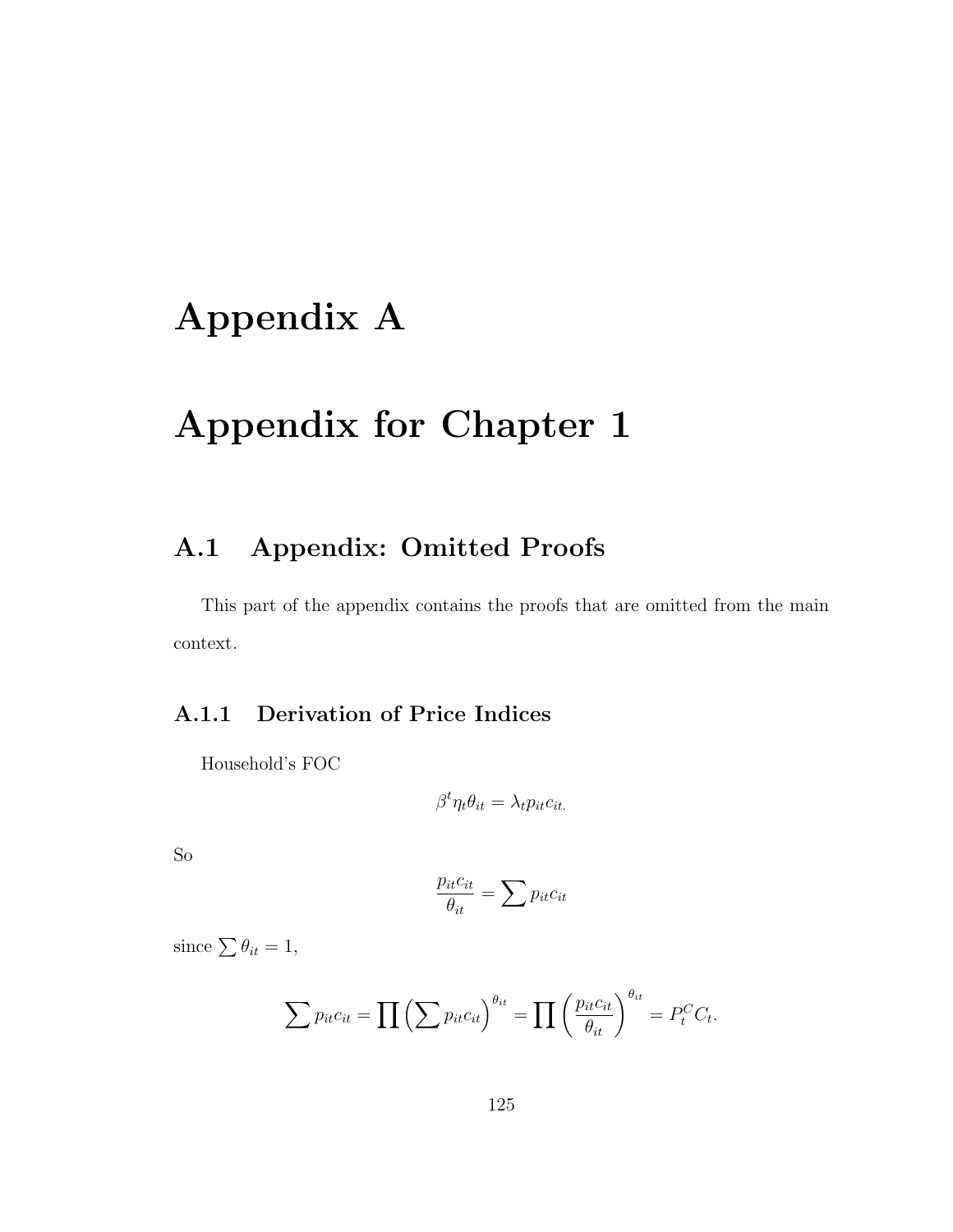Plugging the indices back into the household's FOC's yields equations [\(1.4\)](#page-27-0), [\(1.5\)](#page-27-0), and [\(1.6\)](#page-27-0).

Similarly, firm i's FOC:

$$
p_{jt}x_{ijt} = \alpha_i \omega_{ij} E_t \left( \Lambda_{t,t+1} s_{i,t+1} \right)
$$

so

$$
\frac{p_{jt}x_{ijt}}{\omega_{ij}} = \sum_j p_{jt}x_{ijt}
$$

and since  $\sum \omega_{ij} = 1$ 

$$
\sum_{j} p_{jt} x_{ijt} = \prod \left( \sum_{j} p_{jt} x_{ijt} \right)^{\omega_{ij}} = \prod \left( \frac{p_{jt} x_{ijt}}{\omega_{ij}} \right)^{\omega_{ij}} = P_{it}^{X} X_{it}.
$$

#### A.1.2 Proof of Proposition 1

*Proof.* Firm  $i$ 's FOC for labor demand

$$
w_{it}h_{it} = (1 - \alpha_i) s_{it}.
$$

HH's budget constraint

$$
\sum p_{it} c_{it} = \sum (1 - \alpha_i) s_{it} + \sum \pi_{it}.
$$

Market clearing

$$
p_{it}c_{it} + \sum_{j} p_{it}x_{jit} = \theta_{it}P_t^C C_t + \sum_{j} \alpha_j \omega_{ji} \tilde{f}_{jt} P_t^C C_t = s_{it}
$$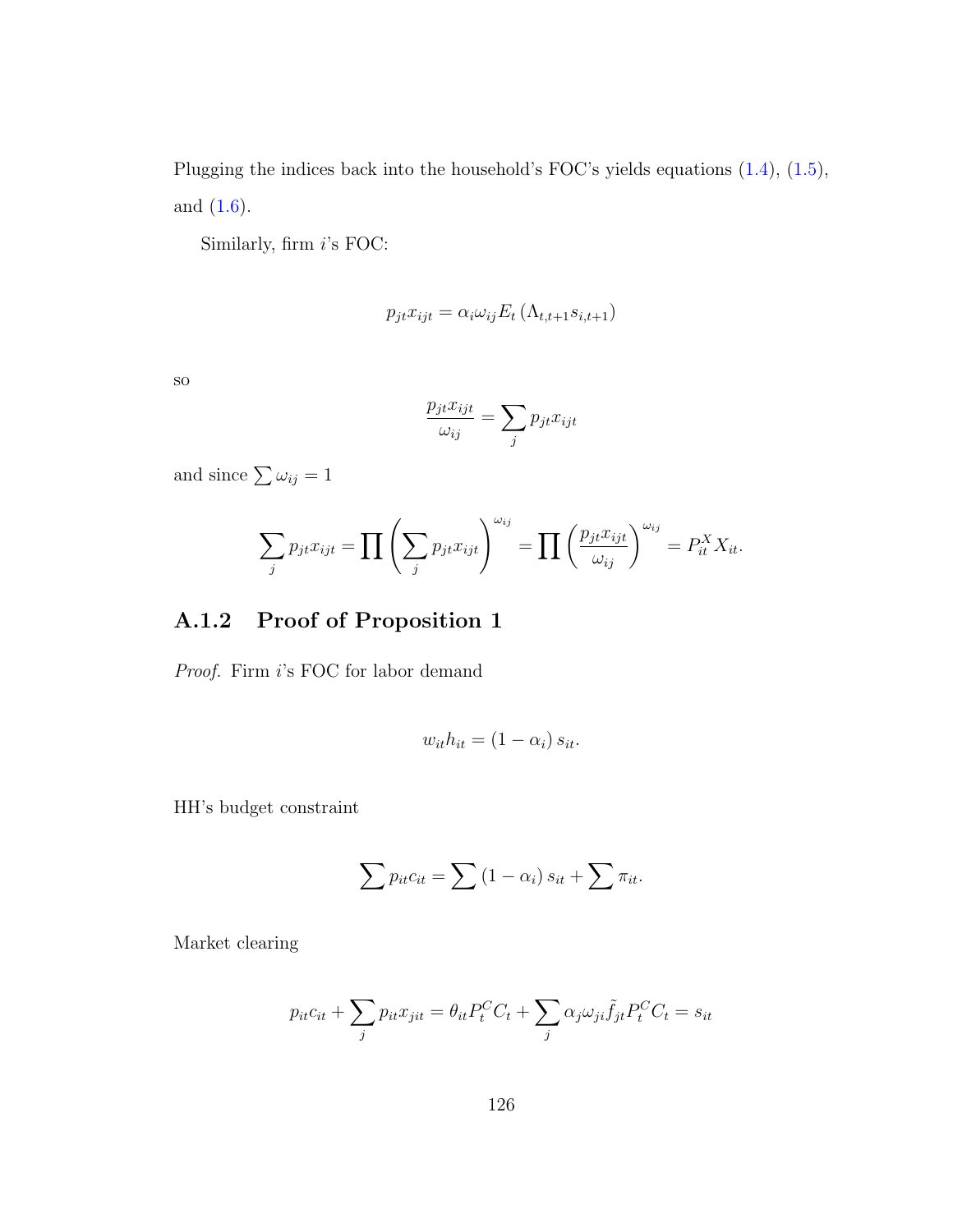$$
\frac{s_{it}}{P_t^C C_t} = \theta_{it} + \sum_j \alpha_j \omega_{ji} \tilde{f}_{jt}
$$

$$
\frac{\sum s_{it}}{P_t^C C_t} = 1 + \sum_j \alpha_j \tilde{f}_{jt}.
$$

 $\Box$ 

Note that the proof also implies

$$
\frac{c_{it}}{y_{it}} = \frac{\theta_{it}}{\theta_{it} + \sum_{j} \alpha_{j} \omega_{ji} \tilde{f}_{jt}}
$$

$$
\frac{x_{jit}}{y_{it}} = \frac{\alpha_{j} \omega_{ji} \tilde{f}_{jt}}{\theta_{it} + \sum_{j} \alpha_{j} \omega_{ji} \tilde{f}_{jt}}.
$$

and HH labor supply condition

$$
h_{it}^{\varepsilon} = \eta_t \frac{w_{it}}{P_t^C C_t}
$$
  

$$
h_{it}^{1+\varepsilon} = \eta_t \frac{(1-\alpha_i)s_{it}}{P_t^C C_t} = \eta_t (1-\alpha_i) \left(\theta_{it} + \sum_j \alpha_j \omega_{ji} \tilde{f}_{jt}\right).
$$

## A.2 Appendix: Data and Estimation

#### A.2.1 Data Description and Transformation

The U.S. data used in this paper are from the Industry Economic Accounts of the Bureau of Economic Analysis. Specifically, I take the Use tables and Make tables (before redefinition) between 1997 and 2012, also the GDP by industry tables of the same time. I exploit the information on 65 private industries in each table.

So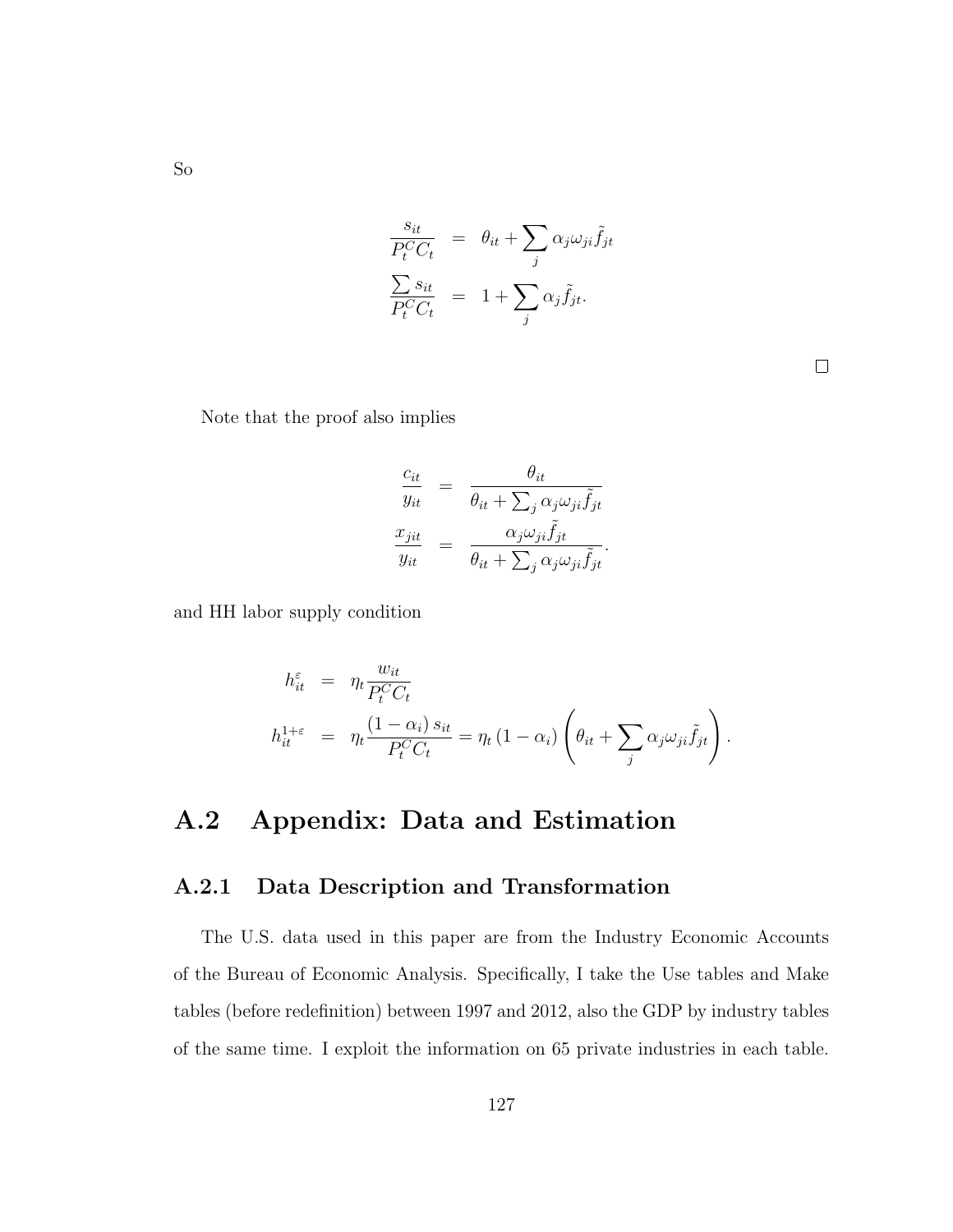Industries are defined according to the 2007 NAICS, roughly at the three digit level. The detailed information on these industries is included in subsection [A.2.3.](#page-147-0)

The GDP by industry (value added) tables contain value added, gross output, intermediate inputs expenditure by industry data, as well as corresponding price indices, for 69 industries (65 private and 4 non-private). The Make table of a given year documents the production of each commodity by each industry, measured in millions of dollars. A Make table is a 69 industries by 71 commodities matrix (*Make*). The Use table of a given year records the expenditure made by each industry on each commodity used as input, measured in millions of dollars, while it also records the final demand of each commodity. A Use table consists of a 71 commodities by 69 industries matrix  $(Use)$  and 71 commodities by 11 groups of final users matrix.

To get consistent industry-by-industry data on value added, gross output, detailed input uses, and final demand for 65 private industries, the Make table of year 2007 is used to transform the commodity-by-industry/final-user Use tables into industry-by-industry/final-user tables. Let  $Make_{2007}$  be the original 2007 Make table and define  $\mathit{Make}_{2007}^I$  such that each  $(i, j)$  element is given by

$$
Make_{2007}^{I}(i,j) = \frac{Make_{2007}(i,j)}{\sum_{k} Make_{2007}(k,j)}
$$
  
= 
$$
\frac{\text{Industry } i\text{'s production of Commodity } j}{\text{Total output of Commodity } j}.
$$

Therefore each column of  $Make_{2007}^I$  sums up to 1. The Use table of the year 2007 are used to calibrate the production technoloy parameters,  $\Omega$ . Let  $Use_{2007}$  be the origianl 2007 Use table (71 commodities by 69 industries) and define  $Use_{2007}^{IxI}$  such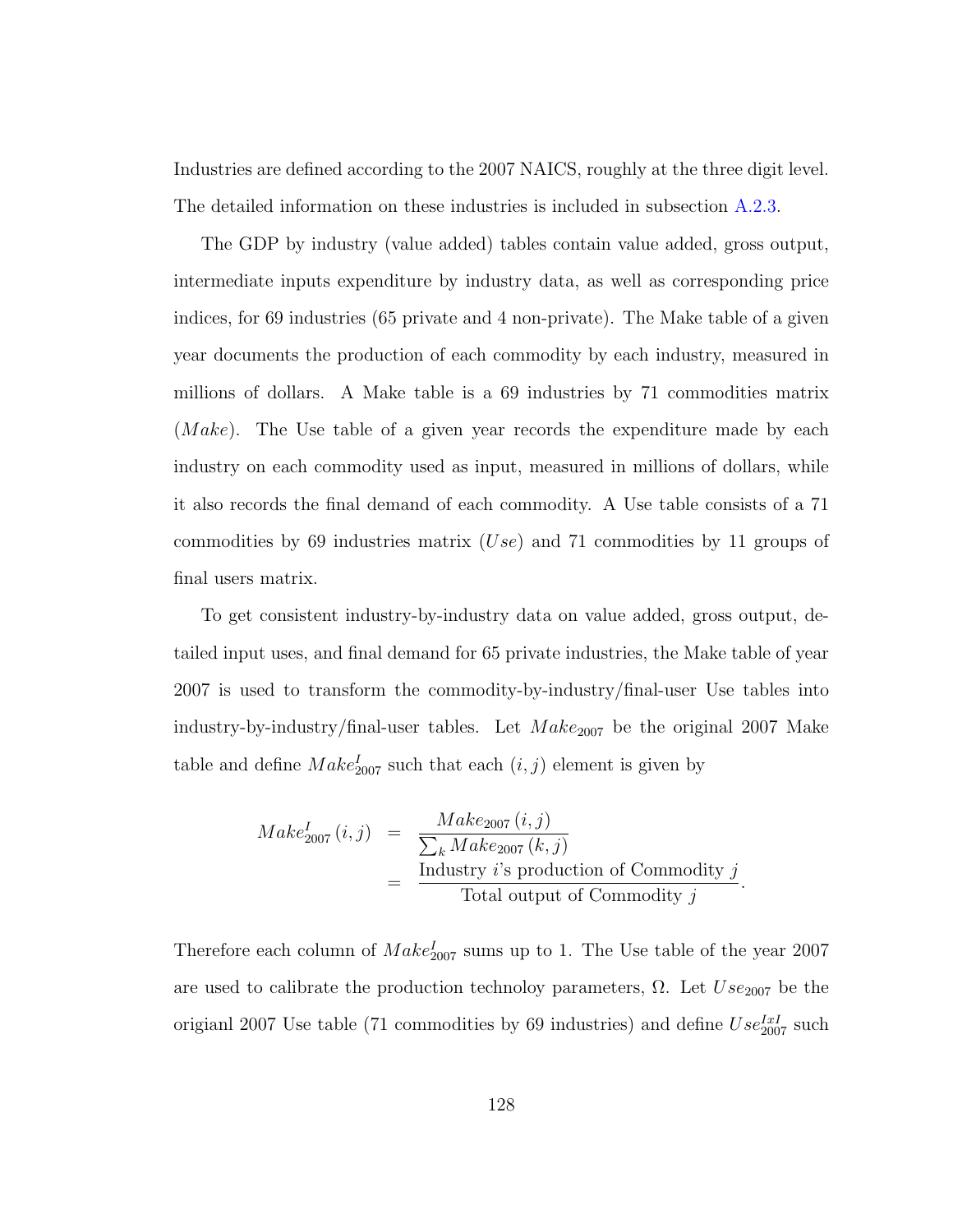that

$$
Use_{2007}^{IxI} = Make_{2007}^{I} \times Use_{2007},
$$

then each element  $Use_{2007}^{IxI}(i,j)$  is industry j's use of industry i's output. Then each  $(i, j)$  element of  $\Omega$  is simply

$$
\Omega\left(i,j\right) = \frac{Use_{2007}^{IxI, \text{ Private}}\left(j,i\right)}{\sum_{k}Use_{2007}^{IxI, \text{ Private}}\left(k,i\right)}
$$

where  $Use_{2007}^{IxI, Private}$  is the transformed Use table for the private industries, first 65-by-65 block of  $Use_{2007}^{IxI}$ .

For each year, the final demand for each commodity is a 71-by-1 vector, calculated as the total final use for each commodity adding back the imports. Adjusting each vector with  $\mathit{Make}^I_{2007}$  yields the final demand for each industry's output in every year, the first 65 elements of which are the private sector. Normalizing each year's total final demand to be 1 gives the consumption shares,  $\theta_t$ , from 1997 to 2012. Similarly,  $\theta$  is obtained averaging the final demand over the sample period.

### **A.2.2** Estimation of  $(\kappa, N, T)$

Denote the unconditional variance-covariance matrix of  $\theta_t$  as  $\Sigma^{\theta}(\kappa)$ , such that:

$$
\Sigma^{\theta}(\kappa) = Var(\theta_t; \kappa),
$$
  
\n
$$
\Sigma_{ii}^{\theta}(\kappa) = Var(\theta_{it}; \kappa) = \frac{\theta_i (1 - \theta_i)}{\kappa + 1}, \forall i
$$
  
\n
$$
\Sigma_{ij}^{\theta}(\kappa) = Cov(\theta_{it}, \theta_{jt}; \kappa) = -\frac{\theta_i \theta_j}{\kappa + 1}, \forall i \neq j.
$$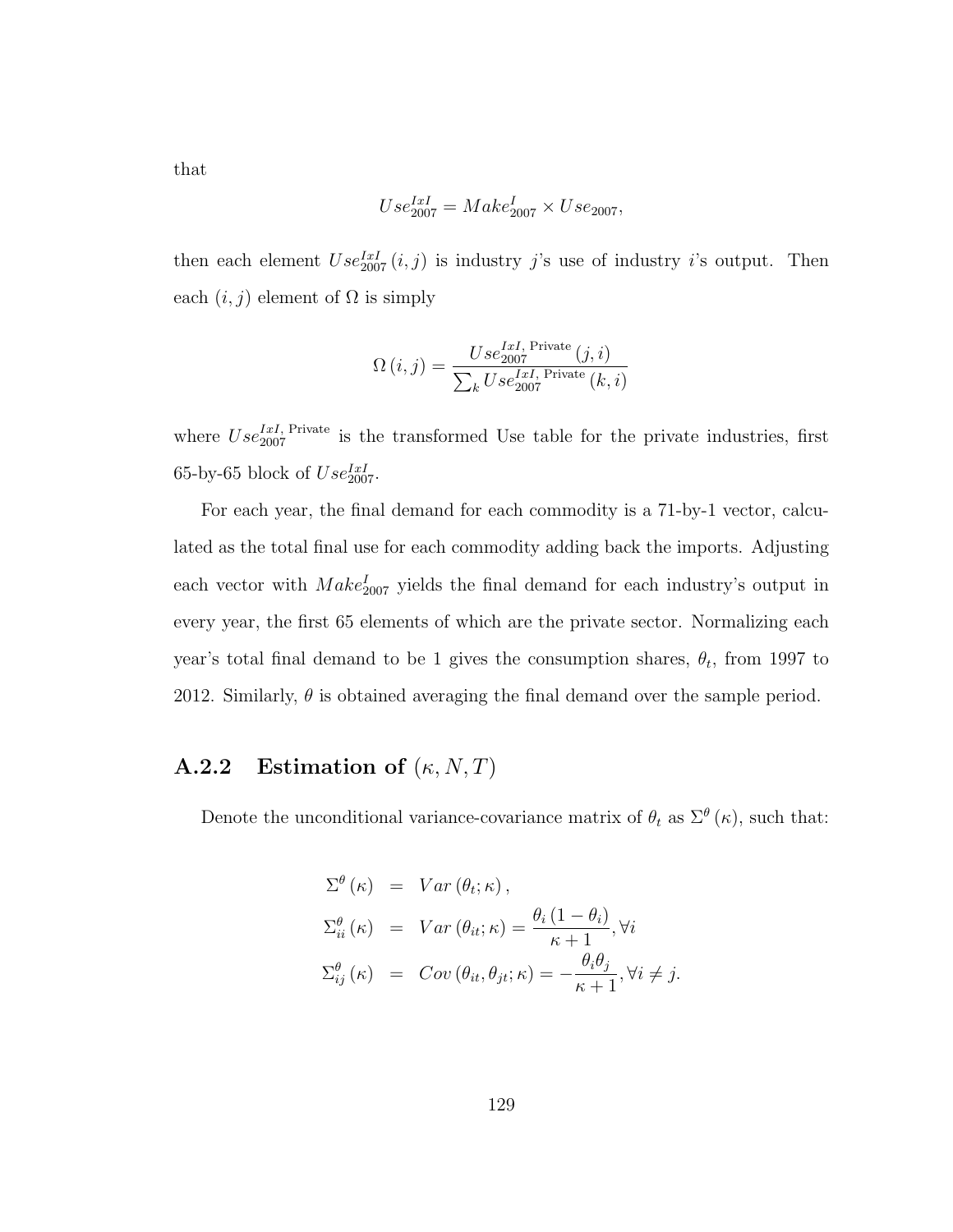By the independence assumption,

$$
\Sigma^{\Delta\theta}(\kappa) = Var(\Delta\theta_t) = Var(\theta_t - \theta_{t-1}) = 2\Sigma^{\theta}(\kappa).
$$

The news about  $\theta_t$  received in period s,  $\forall s < t$ , is independently drawn from the multinomial distribution wiht  $N$  trials,

$$
\mathbf{m}_t^s := (m_{1t}^s, ..., m_{nt}^s)' \sim Multinomial\left(N, \theta_t\right).
$$

Conditional on  $\theta_t$ , the moments of the news satisfies

$$
E(\mathbf{m}_t^s | \theta_t) = N\theta_t
$$
  
\n
$$
Var(m_{it}^s | \theta_t) = N\theta_{it} (1 - \theta_{it}), \forall i, \forall s
$$
  
\n
$$
Cov(m_{it}^s, m_{jt}^s | \theta_t) = -N\theta_{it}\theta_{jt}, \forall i \neq j, \forall s.
$$

Therefore, the unconditional variance-covariance matrix of the news, denoted as  $\Sigma^m$ , is such that

$$
\Sigma^{m}(\kappa, N) = E(E(\mathbf{m}_{t}^{s}\mathbf{m}_{t}^{s}|\theta_{t})) - E(E(\mathbf{m}_{t}^{s}|\theta_{t}))E(E(\mathbf{m}_{t}^{s}|\theta_{t}))
$$
  
=  $N(N + \kappa) \Sigma^{\theta}(\kappa), \forall t, \forall s < t.$ 

Note that, for each piece of news, the unconditional variance-covariance matrix  $\Sigma^m(\kappa, N)$  is the same, namely,  $\Sigma^m(\kappa, N)$  depends neither on the target time t nor on the news arrival time  $s < t$ . In fact,  $\Sigma^m (\kappa, N)$  remains the same for any T.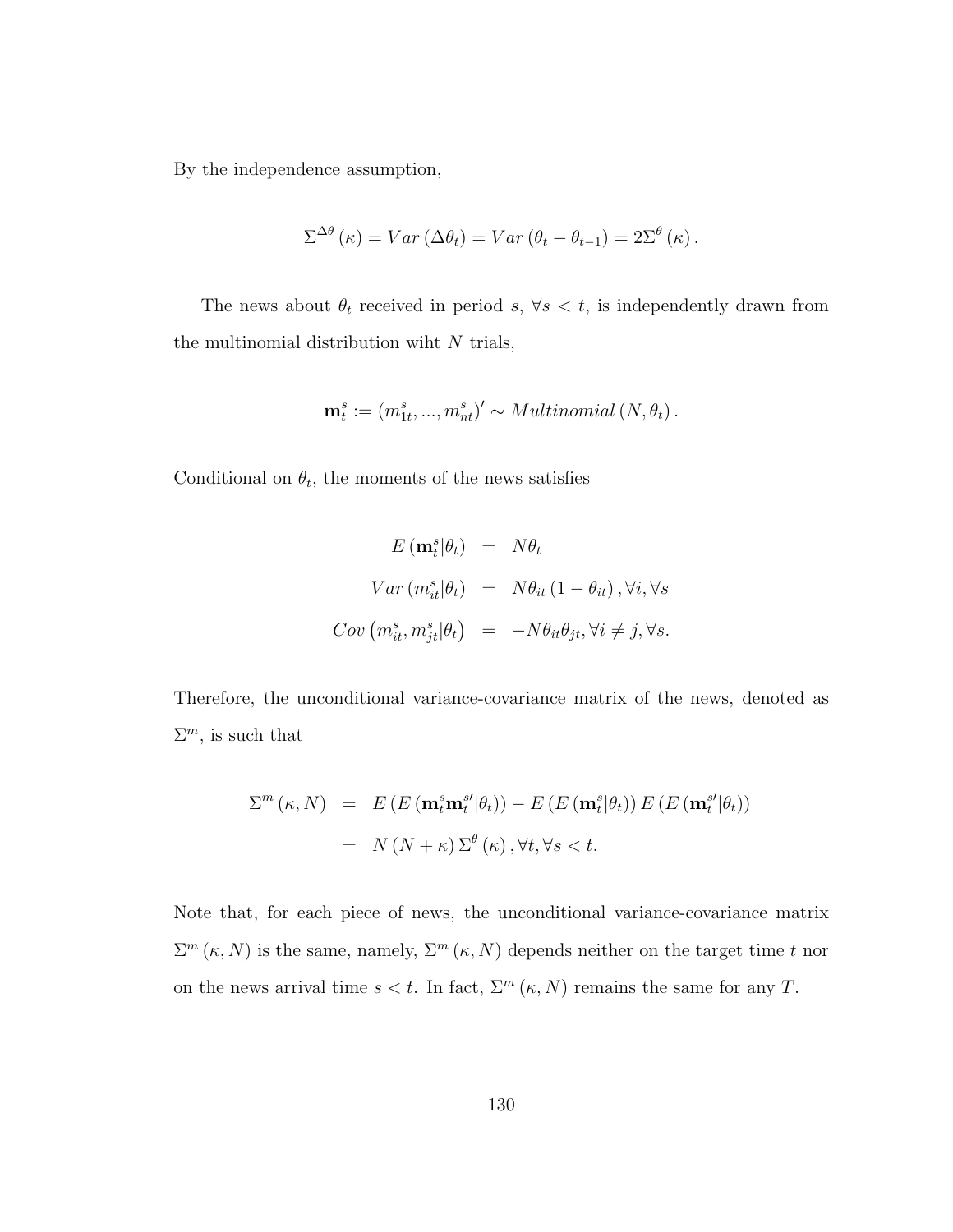For a given  $T$ , the forecast vector at each time  $t$  can be written as

$$
\tilde{\mathbf{f}}_t = Const + \sum_{\tau=1}^T \beta^{\tau-1} (\Omega' \mathbf{A})^{\tau-1} \frac{\sum_{\tau'=0}^{T-\tau} \mathbf{m}_{t+\tau}^{t-\tau'}}{\kappa + (T+1-\tau) N},
$$

where *Const* is a time-invariant constant vector. Consequently, due to the independence assumption on the news, the unconditional variance-covariance matrix of  $\tilde{\mathbf{f}}_t, \Sigma^f(\kappa, N, T)$ , has the following form

$$
\Sigma^{f}(\kappa, N, T) = Var\left(\tilde{\mathbf{f}}_{t}; \kappa, N, T\right)
$$
  
=  $N(N + \kappa) \sum_{\tau=1}^{T} \frac{\beta^{2(\tau-1)} (T - \tau + 1)}{(\kappa + (T + 1 - \tau) N)^{2}} (\Omega' \mathbf{A})^{\tau-1} \Sigma^{\theta}(\kappa) (\mathbf{A} \Omega)^{\tau-1}.$ 

Now I look at the observable variables. Denote the input use by industry  $i$  at time t as  $u_{it}$ ,  $u_{it} = P_{it}^X X_{it}$ , and  $\mathbf{u}_t = (u_{1t}, ..., u_{nt})'$ . Hence industry i's value added at t is  $v_{it} := s_{it} - u_{it}$ ,  $\mathbf{v}_{t} = (v_{1t}, ..., v_{nt})'$ , and the aggregate value added, namely GDP, is  $V_t = P_t^C C_t = \sum_i v_{it}$ . By Proposition 1, we have the following ratios,

$$
\frac{\mathbf{s}_t}{V_t} = \theta_t + \beta \Omega' A \tilde{\mathbf{f}}_t = \theta_t + \Omega' \frac{\mathbf{u}_t}{V_t}
$$
\n
$$
\frac{\mathbf{u}_t}{V_t} = \beta A \tilde{\mathbf{f}}_t
$$
\n
$$
\frac{\mathbf{v}_t}{V_t} = \theta_t + \beta \Omega' A \tilde{\mathbf{f}}_t - \beta A \tilde{\mathbf{f}}_t = \theta_t + \beta (\Omega' - I) A \tilde{\mathbf{f}}_t.
$$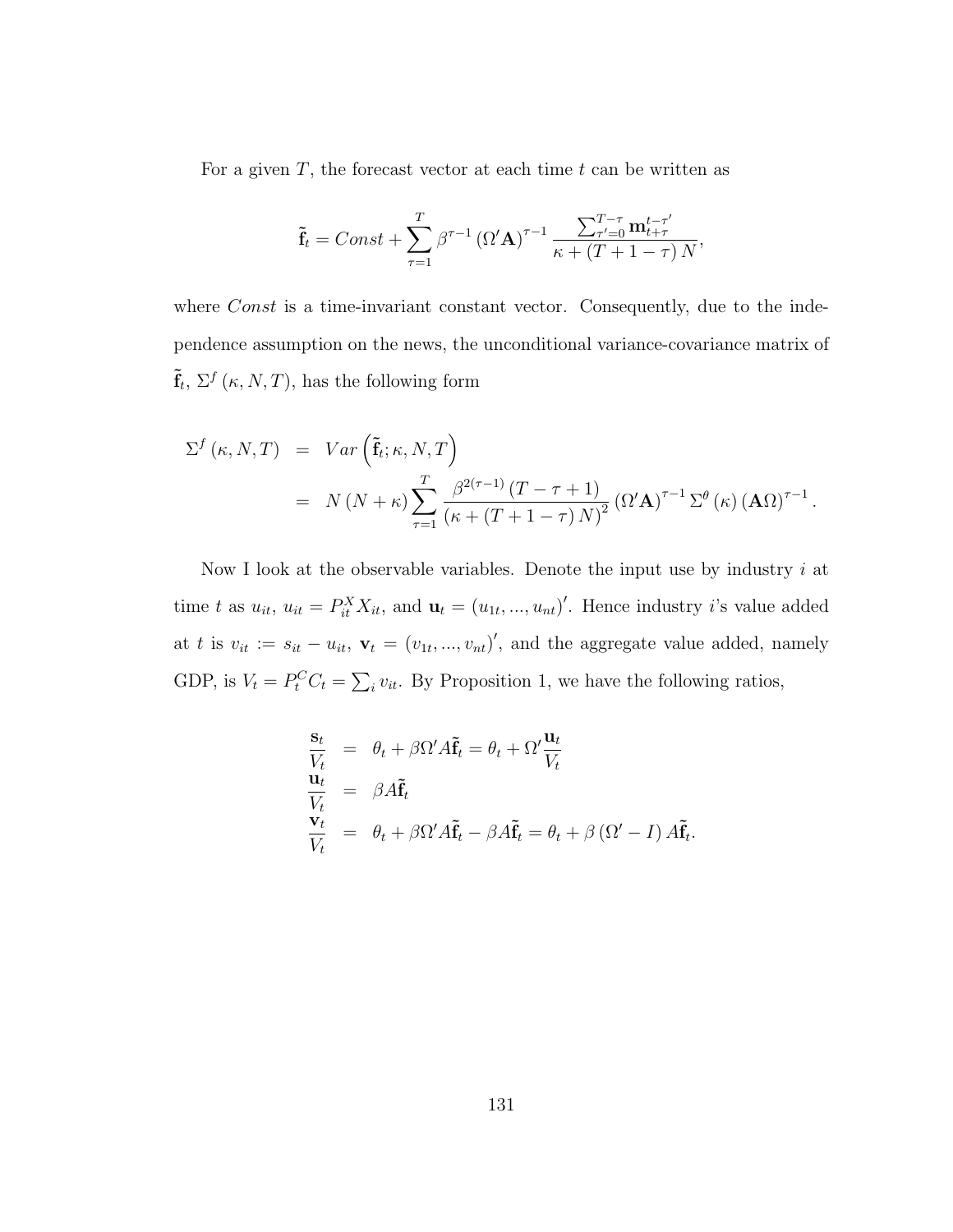| Tapic III. QOOGIICSS OF FIG |                                                                                                        |                         |                              |
|-----------------------------|--------------------------------------------------------------------------------------------------------|-------------------------|------------------------------|
|                             |                                                                                                        | Data $(\times 10^{-4})$ | Estimated $(\times 10^{-4})$ |
| Step 1                      | $\bar{\sigma_i^{\theta}}$                                                                              | 5.29                    | 8.44                         |
|                             | std $(\sigma_i^{\theta})$                                                                              | 6.59                    | 5.07                         |
| Step 2                      | $\overline{\sigma^{u/V}}$                                                                              | 12.76                   | 3.36                         |
|                             | $\frac{std\left(\sigma^{u/V}\right)}{\sigma^{s/V}}$                                                    | 13.76                   | 2.11                         |
|                             |                                                                                                        | 14.74                   | 11.89                        |
|                             |                                                                                                        | 15.91                   | 7.08                         |
|                             |                                                                                                        | 8.13                    | 13.19                        |
|                             | $\frac{std\left(\sigma^{s/V}\right)}{\sigma^{v/V}} \label{eq:relax}$<br>$std\left(\sigma^{v/V}\right)$ | 7.63                    | 7.77                         |

Table A1. Goodness of Fit

The variation in each variable over time is then

$$
\Sigma^{s/V} (\kappa, N, T) = Var \left( \frac{\mathbf{s}_t}{V_t} \right) = \Sigma^{\theta} + \beta^2 \Omega' A \Sigma^f A \Omega
$$
  
\n
$$
\Sigma^{u/V} (\kappa, N, T) = Var \left( \frac{\mathbf{u}_t}{V_t} \right) = \beta^2 A \Sigma^f A
$$
  
\n
$$
\Sigma^{v/V} (\kappa, N, T) = Var \left( \frac{\mathbf{v}_t}{V_t} \right) = \Sigma^{\theta} + \beta^2 (\Omega' - I) A \Sigma^f A (\Omega - I).
$$

All the variables,  $\mathbf{s}_t/V_t$ ,  $\mathbf{u}_t/V_t$ , and  $\mathbf{v}_t/V_t$ , can be directly calculated from data, so are the variances. However, in order to eliminate the time trend, I use the changes instead:  $\Delta s_t/V_t = s_t/V_t - s_{t-1}/V_{t-1}$ ,  $\Delta u_t/V_t$ , and  $\Delta v_t/V_t$  similarly defined. Starting from  $\Sigma^{\Delta u/V}$ ,

$$
\Sigma^{\Delta u/V} = \beta^2 A \Sigma^{\Delta f} A
$$

where

$$
\Sigma^{\Delta f} = Var\left(\tilde{\mathbf{f}}_t - \tilde{\mathbf{f}}_{t-1}\right)
$$
  
=  $2\Sigma^f - Cov\left(\tilde{\mathbf{f}}_t, \tilde{\mathbf{f}}_{t-1}\right) - Cov\left(\tilde{\mathbf{f}}_{t-1}, \tilde{\mathbf{f}}_t\right)$   
=  $2\Sigma^f - \Gamma^f - (\Gamma^f)'$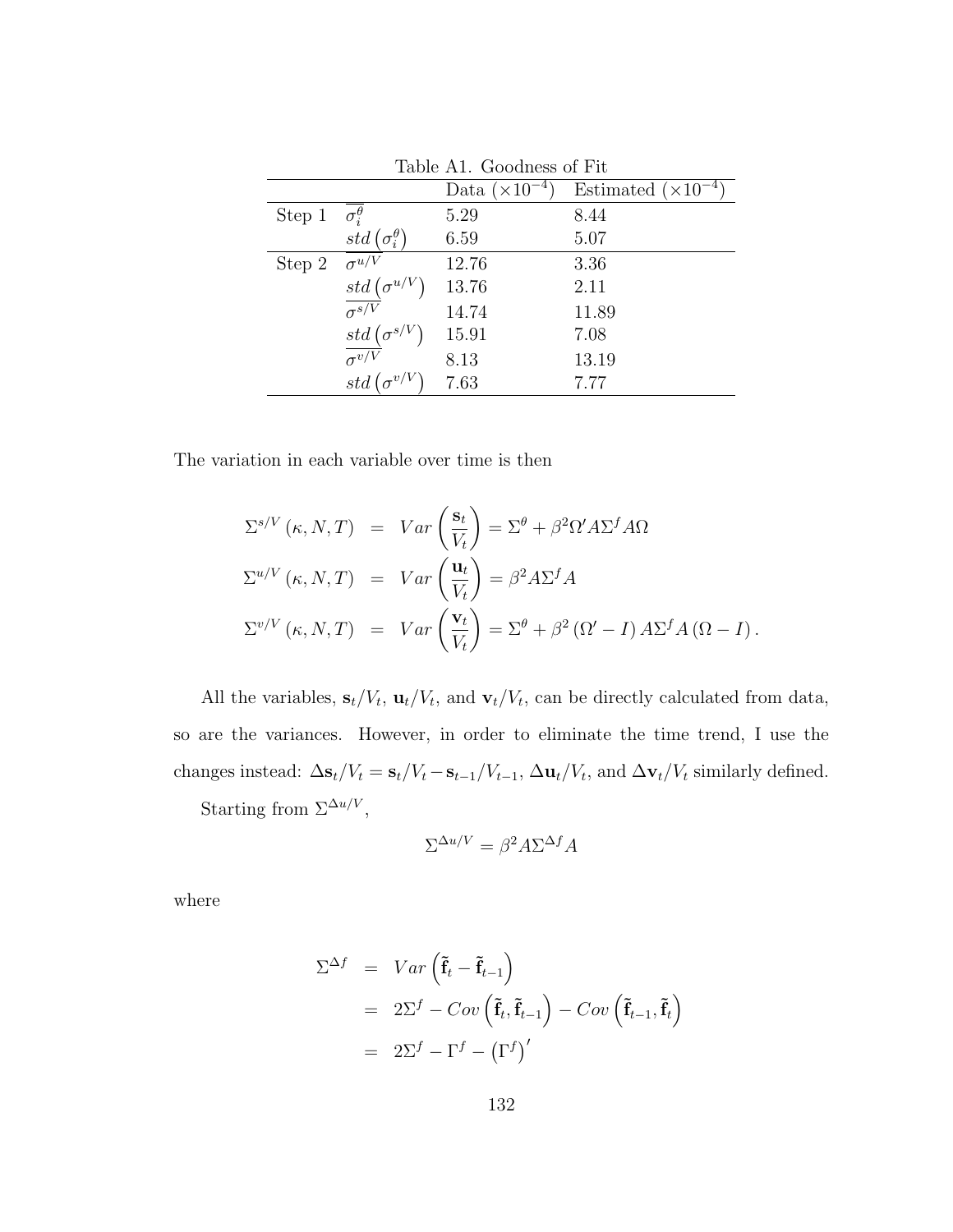with  $\Gamma^f = Cov\left(\tilde{\mathbf{f}}_t, \tilde{\mathbf{f}}_{t-1}\right) = \left[Cov\left(\tilde{\mathbf{f}}_{t-1}, \tilde{\mathbf{f}}_t\right)\right]'$  being the  $(t, t-1)$  covariance matrix. Note that, when  $T = 1$ ,  $\tilde{\mathbf{f}}_t$  and  $\tilde{\mathbf{f}}_{t-1}$  are independent, so  $\Sigma^{\Delta f}$   $(T = 1) = 2\Sigma^f$ . For other  $\cal T,$ 

$$
\Gamma^{f} = Cov\left(\tilde{\mathbf{f}}_{t}, \tilde{\mathbf{f}}_{t-1}\right)
$$
  
= 
$$
\frac{T-1}{\left(\kappa + TN\right)\left(\kappa + \left(T-1\right)N\right)} \Sigma^{m} \beta A\Omega
$$
  
+ 
$$
\frac{T-2}{\left(\kappa + \left(T-1\right)N\right)\left(\kappa + \left(T-2\right)N\right)} \beta \Omega' A \Sigma^{m} \left(\beta A\Omega\right)^{2}
$$
  
+ 
$$
\dots + \frac{1}{\left(\kappa + 2N\right)\left(\kappa + N\right)} \left(\beta \Omega' A\right)^{T-2} \Sigma^{m} \left(\beta A\Omega\right)^{T-1}.
$$

Next, the other two variances.

$$
\Sigma^{\Delta s/V} = Var \left( \theta_t - \theta_{t-1} + \beta \Omega' A \tilde{\mathbf{f}}_t - \beta \Omega' A \tilde{\mathbf{f}}_{t-1} \right)
$$
  
\n
$$
= Var (\Delta \theta_t) + Var \left( \beta \Omega' A \Delta \tilde{\mathbf{f}}_t \right)
$$
  
\n
$$
- Cov \left( \theta_t, \beta \Omega' A \tilde{\mathbf{f}}_{t-1} \right) - Cov \left( \beta \Omega' A \tilde{\mathbf{f}}_{t-1}, \theta_t \right)
$$
  
\n
$$
= 2\Sigma^{\theta} + \beta^2 \Omega' A \Sigma^{\Delta f} A \Omega - \beta \Gamma^{\theta, f} A \Omega - \beta \Omega' A \left( \Gamma^{\theta, f} \right)'
$$
  
\n
$$
\Sigma^{\Delta v/V} = Var \left( \theta_t - \theta_{t-1} + \beta (\Omega' - I) A \left( \tilde{\mathbf{f}}_t - \tilde{\mathbf{f}}_{t-1} \right) \right)
$$
  
\n
$$
= 2\Sigma^{\theta} + \beta^2 (\Omega' - I) A \Sigma^{\Delta f} A (\Omega - I) - \beta \Gamma^{\theta, f} A (\Omega - I)
$$
  
\n
$$
+ \beta (\Omega' - I) A (\Gamma^{\theta, f})'
$$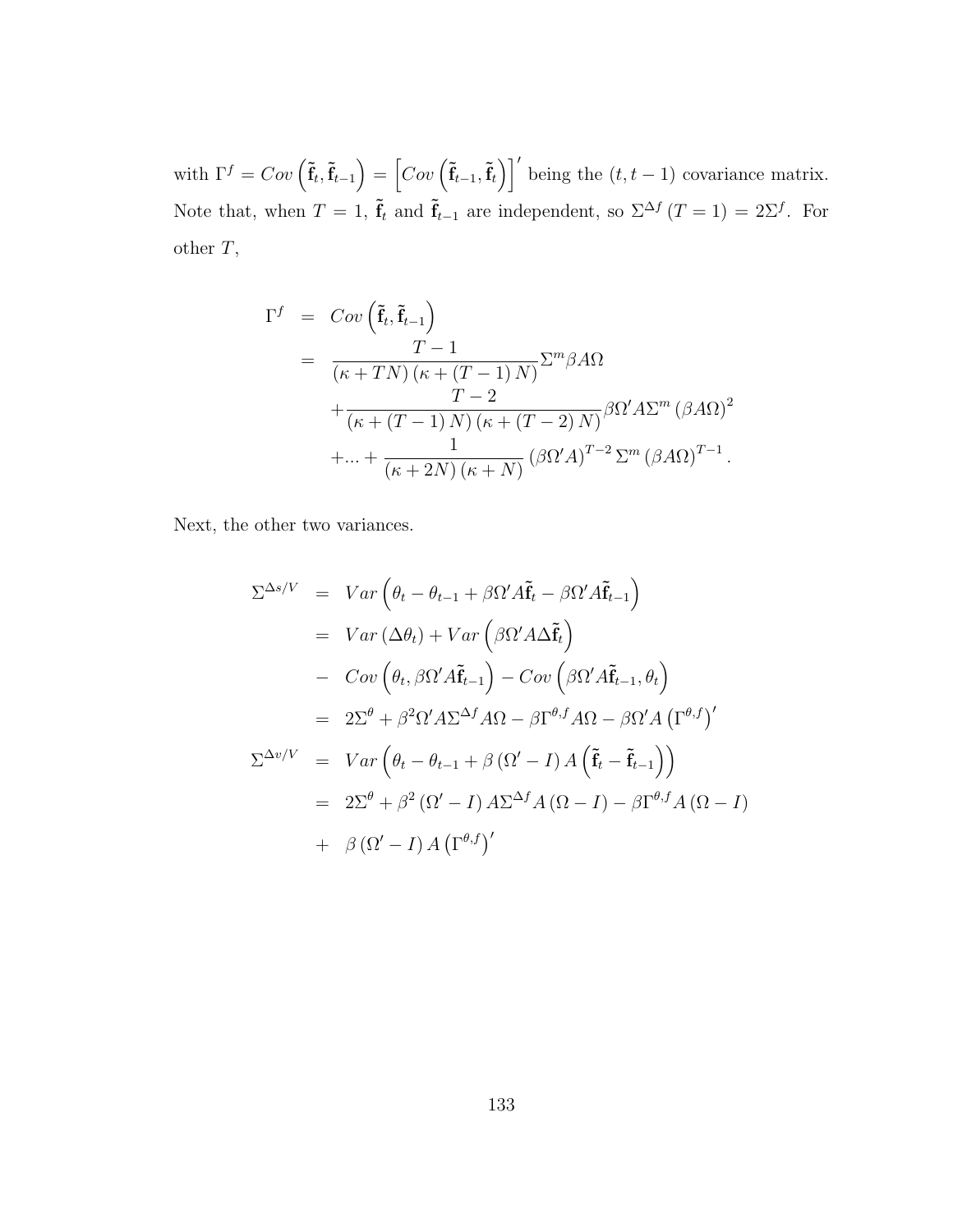where  $\Gamma^{\theta,f} = Cov\left(\theta_t, \tilde{\mathbf{f}}_{t-1}\right)$  is the covariance matrix between  $\theta_t$  and  $\tilde{\mathbf{f}}_{t-1}$ ,

$$
\Gamma^{\theta,f} = Cov\left(\theta_t, \tilde{\mathbf{f}}_{t-1}\right)
$$
  
=  $Cov\left(\theta_t, \frac{\sum_{s=1}^T \mathbf{m}_{t-s}^t}{\kappa + TN}\right) = \frac{T}{\kappa + TN}Cov\left(\theta_t, \mathbf{m}_{t-s}^t\right)$   
=  $\frac{TN}{\kappa + TN}\Sigma^{\theta} = (\Gamma^{\theta,f})'.$ 

Therefore,

$$
\Sigma^{\Delta s/V} = 2\Sigma^{\theta} + \beta^2 \Omega' A \Sigma^{\Delta f} A \Omega - \frac{\beta T N}{\kappa + T N} \left( \Sigma^{\theta} A \Omega + \Omega' A \Sigma^{\theta} \right)
$$
  

$$
\Sigma^{\Delta v/V} = 2\Sigma^{\theta} + \beta^2 (\Omega' - I) A \Sigma^{\Delta f} A (\Omega - I)
$$
  

$$
- \frac{\beta T N}{\kappa + T N} \left( \Sigma^{\theta} A (\Omega - I) + (\Omega' - I) A \Sigma^{\theta} \right).
$$

The data counterparts of the unconditional variance-covariance matrices  $\Sigma^{\Delta s/V}$ ,  $\Sigma^{\Delta u/V}$ ,  $\Sigma^{\Delta v/V}$  can be directly calculated. Similarly, the unconditional variancecovariance matrix of changes in the product-specific preference  $\Sigma^{\Delta\theta}$  can also be calculated using the realized  $\theta_t$ . The estimation strategy consists of two steps and picks  $\kappa$  and  $(N, T)$  sequentially. Step one picks  $\kappa$  to minimize the distance between model and data variables  $\Sigma^{\Delta\theta}$ , specifically,

$$
\hat{\kappa} = \arg \min_{\kappa} \sum_{i=1}^{n} \left( \sum_{i,i}^{\Delta \theta, Model} (\kappa) - \sum_{i,i}^{\Delta \theta, Data} \right)^2
$$

where  $\Sigma_{i,i}^{\Delta\theta} = Var(\Delta\theta_{it})$ , the *i*-th element on the diagnal. And the second step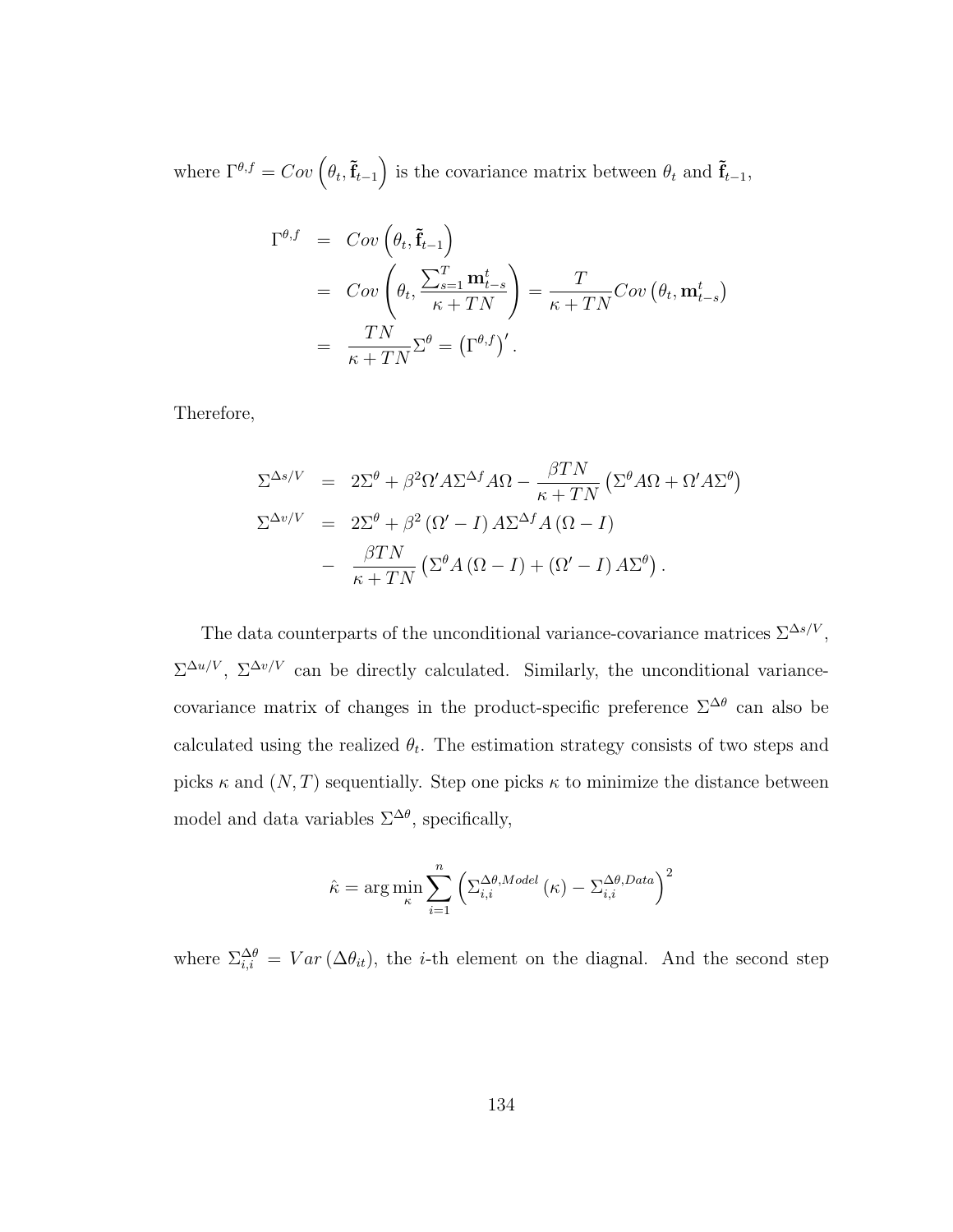finds  $(N, T)$  in an analogous way with  $\hat{\kappa}$  given,

$$
\left(\hat{N},\hat{T}\right) = \arg\min_{N,T} \sum_{i=1}^{n} \left[ \begin{array}{c} \left(\sum_{i,i}^{\Delta s/V, Model}\left(N,T;\hat{\kappa}\right) - \sum_{i,i}^{\Delta s/V, Data}\right)^{2} \\ + \left(\sum_{i,i}^{\Delta u/V, Model}\left(N,T;\hat{\kappa}\right) - \sum_{i,i}^{\Delta u/V, Data}\right)^{2} \\ + \left(\sum_{i,i}^{\Delta v/V, Model}\left(N,T;\hat{\kappa}\right) - \sum_{i,i}^{\Delta v/V, Data}\right)^{2} \end{array} \right].
$$

The results, as shown in Table 2, are  $\kappa = 15300$ ,  $N = 9100$ , and  $T = 1$ . Table A1 summarizes the goodness of fit.

#### A.2.3 NAICS Code and Industry Description

The 2007 NAICS code and description of each of the 65 private industries are listed in the following table.

|       | NAICS Code Industry Description           |
|-------|-------------------------------------------|
| 111CA | Farms                                     |
| 113FF | Forestry, fishing, and related activities |
| 211   | Oil and gas extraction                    |
| 212   | Mining, except oil and gas                |
| 213   | Support activities for mining             |
| 22    | Utilities                                 |
| 23    | Construction                              |
| 321   | Wood products                             |
| 327   | Nonmetallic mineral products              |
| 331   | Primary metals                            |
| 332   | Fabricated metal products                 |
| 333   | Machinery                                 |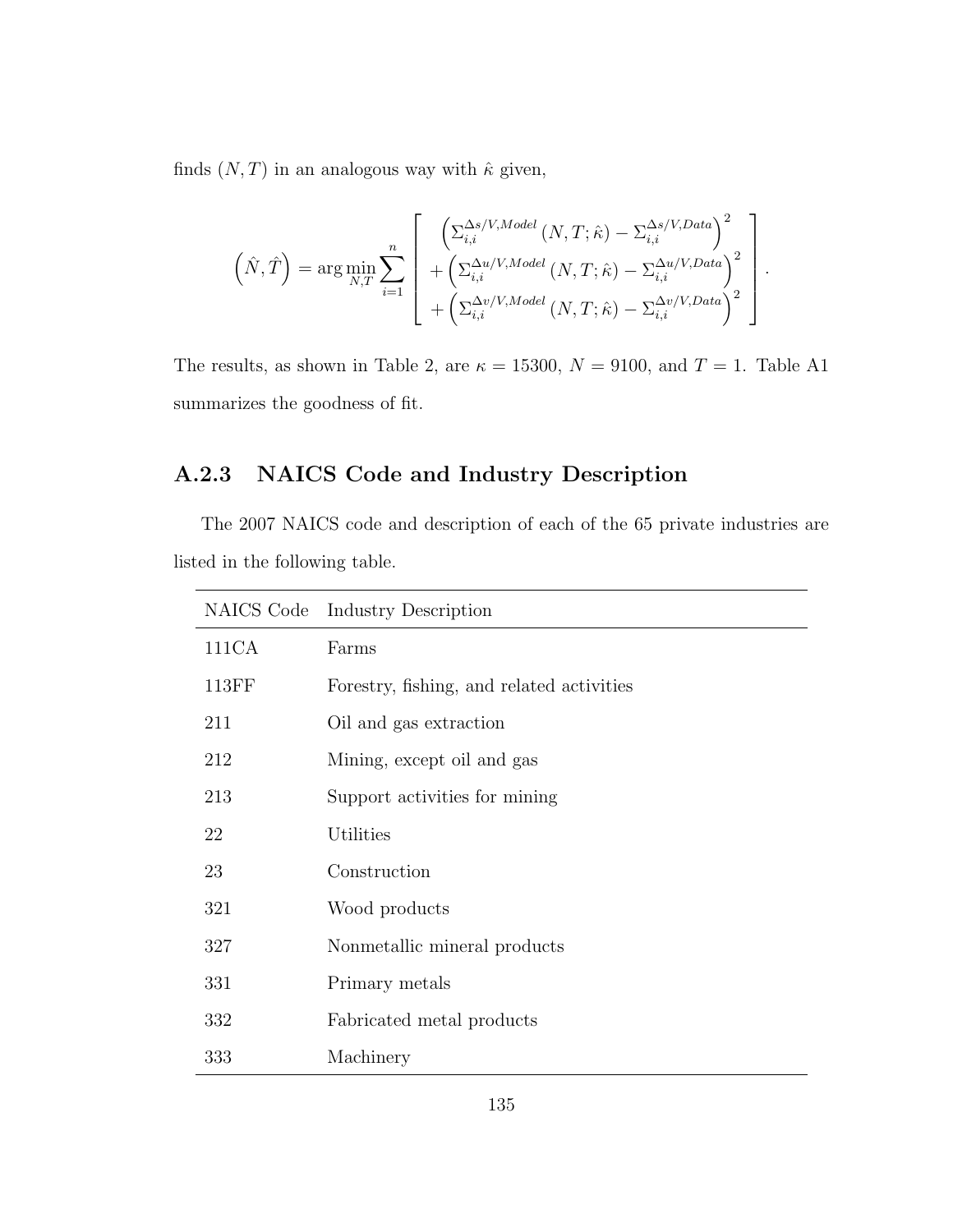| NAICS Code | <b>Industry Description</b>                      |
|------------|--------------------------------------------------|
| 334        | Computer and electronic products                 |
| 335        | Electrical equipment, appliances, and components |
| 3361MV     | Motor vehicles, bodies and trailers, and parts   |
| 3364OT     | Other transportation equipment                   |
| 337        | Furniture and related products                   |
| 339        | Miscellaneous manufacturing                      |
| 311FT      | Food and beverage and tobacco products           |
| 313TT      | Textile mills and textile product mills          |
| 315AL      | Apparel and leather and allied products          |
| 322        | Paper products                                   |
| 323        | Printing and related support activities          |
| 324        | Petroleum and coal products                      |
| 325        | Chemical products                                |
| 326        | Plastics and rubber products                     |
| 42         | Wholesale trade                                  |
| 441        | Motor Vehicle and Parts Dealers                  |
| 445        | Food and Beverage Stores                         |
| 452        | General Merchandise Stores                       |
| 4A0        | Other Retail                                     |
| 481        | Air transportation                               |
| 482        | Rail transportation                              |
| 483        | Water transportation                             |
| 484        | Truck transportation                             |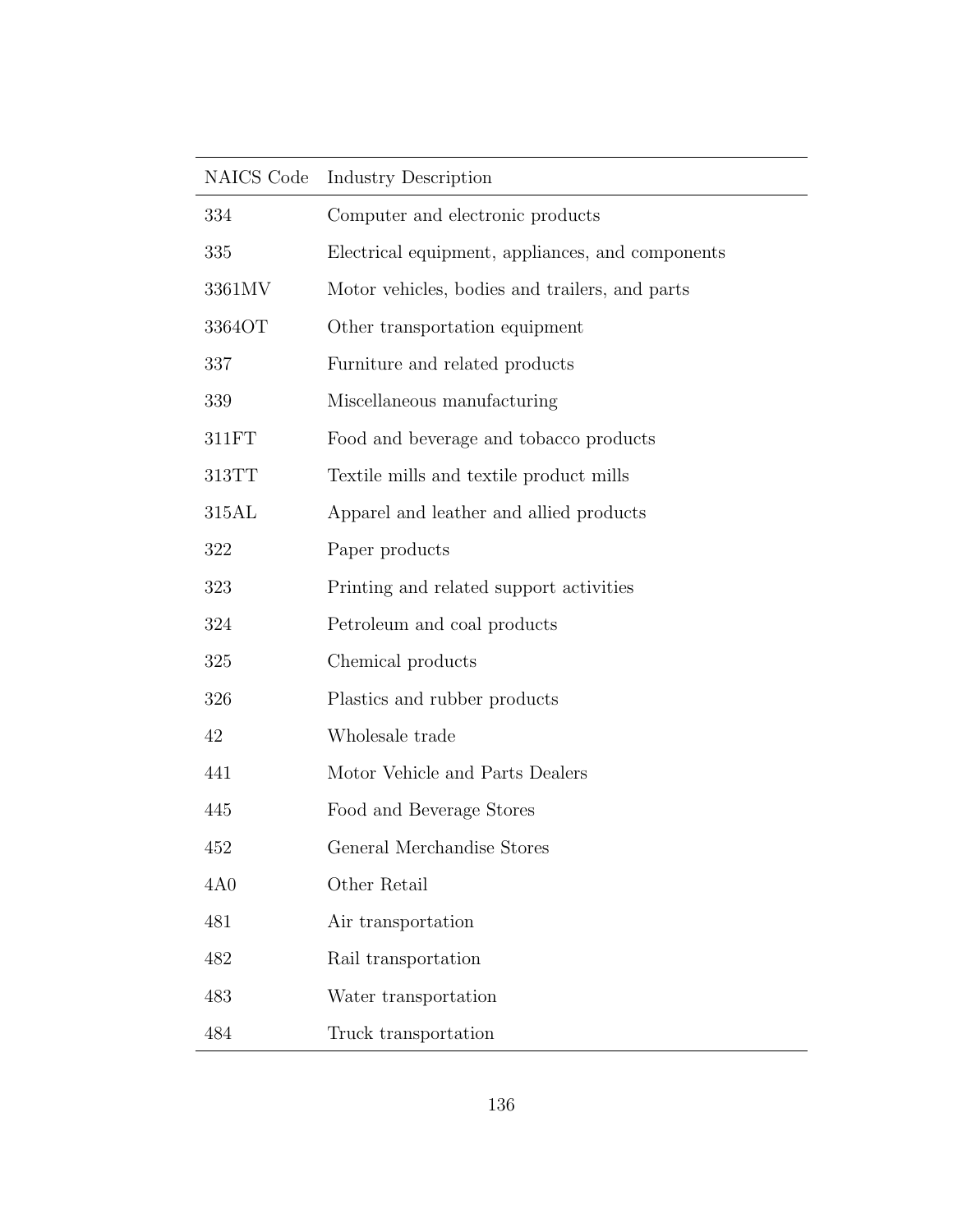| NAICS Code       | Industry Description                                           |
|------------------|----------------------------------------------------------------|
| 485              | Transit and ground passenger transportation                    |
| 486              | Pipeline transportation                                        |
| 487OS            | Other transportation and support activities                    |
| 493              | Warehousing and storage                                        |
| 511              | Publishing industries (includes software)                      |
| 512              | Motion picture and sound recording industries                  |
| 513              | Broadcasting and telecommunications                            |
| 514              | Information and data processing services                       |
| 521CI            | Federal Reserve banks, credit intermediation,                  |
|                  | and related activities                                         |
| 523              | Securities, commodity contracts, and investments               |
| 524              | Insurance carriers and related activities                      |
| 525              | Funds, trusts, and other financial vehicles                    |
| $531\,$          | Real estate                                                    |
| $532\mathrm{RL}$ | Rental and leasing services and lessors of intangible assets   |
| 5411             | Legal services                                                 |
| 5415             | Computer systems design and related services                   |
| 5412OP           | Miscellaneous professional, scientific, and technical services |
| 55               | Management of companies and enterprises                        |
| 561              | Administrative and support services                            |
| 562              | Waste management and remediation services                      |
| 61               | Educational services                                           |
| 621              | Ambulatory health care services                                |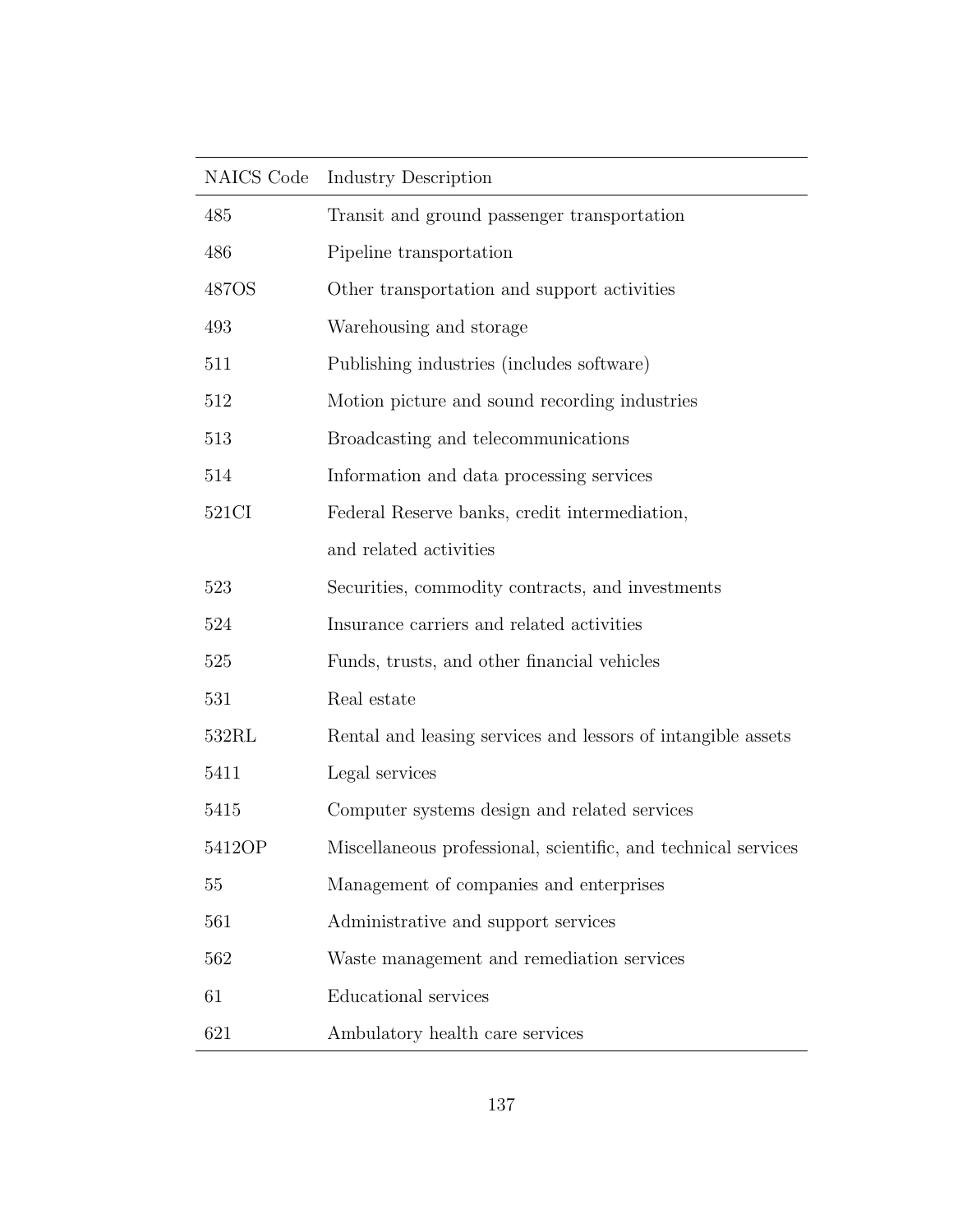|       | NAICS Code Industry Description                 |
|-------|-------------------------------------------------|
| 622   | Hospitals                                       |
| 623   | Nursing and residential care facilities         |
| 624   | Social assistance                               |
| 711AS | Performing arts, spectator sports, museums,     |
|       | and related activities                          |
| 713   | Amusements, gambling, and recreation industries |
| 721   | Accommodation                                   |
| 722   | Food services and drinking places               |
| 81    | Other services, except government               |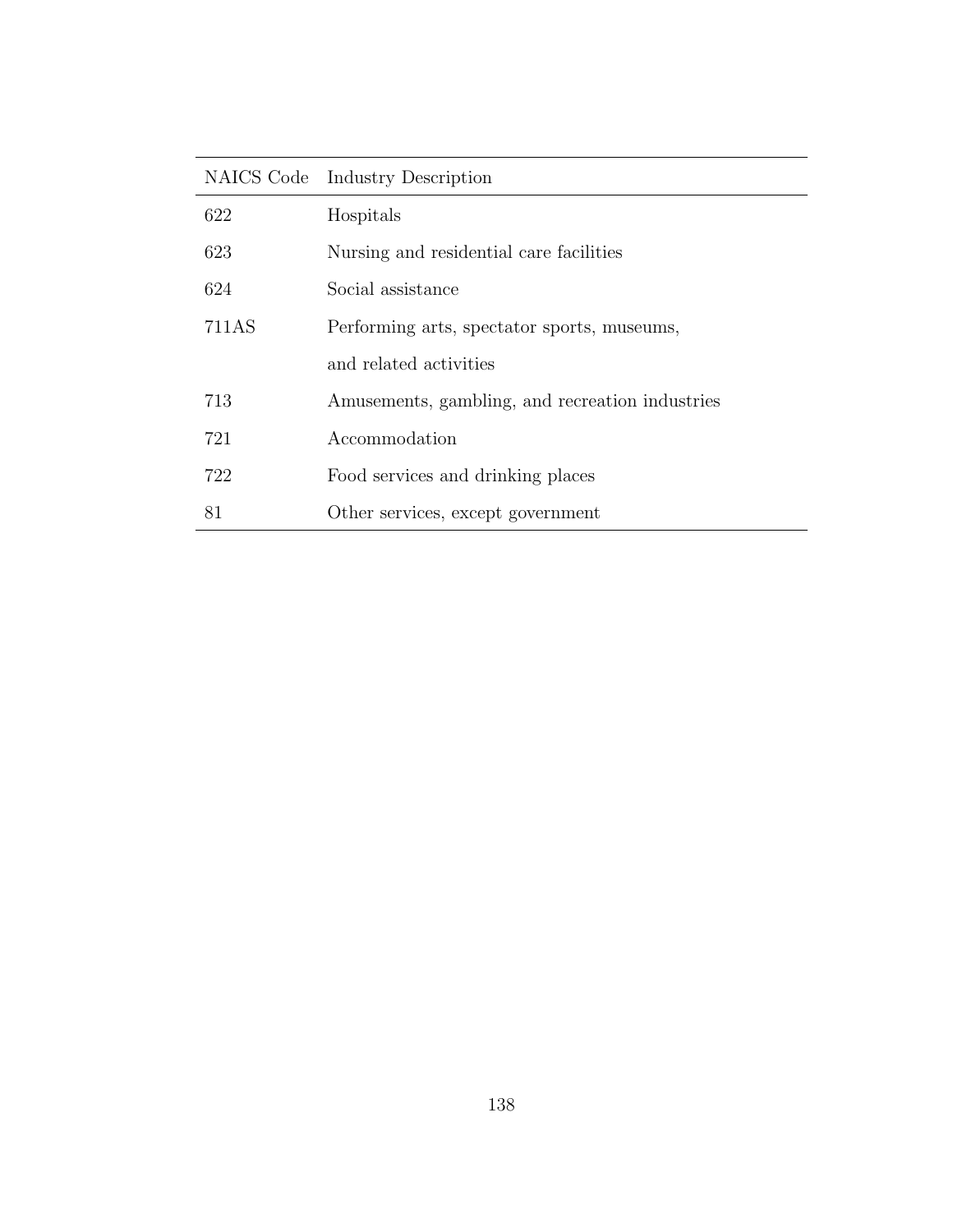# Appendix B

# Appendix for Chapter 2

### Proof of Proposition [3](#page-81-0)

Let  $k_0^A$  be such that  $A(k_0^A)^\alpha = k^*$ , where  $k^* = (\alpha \beta A)^{1/(1-\alpha)}$ , then,

$$
k_0^A = (\alpha \beta)^{\frac{1}{\alpha(1-\alpha)}} A^{\frac{1}{1-\alpha}} < k^*.
$$

Similarly, let  $k_0^{\bar{z}}$  be such that  $\bar{z}$   $(k_0^{\bar{z}})^{\alpha} = k^*$ , that is

$$
k_0^{\bar{z}} = (\alpha \beta p)^{\frac{1}{\alpha(1-\alpha)}} \bar{z}^{\frac{1}{1-\alpha}} < k_0^A.
$$

When  $k_0 < k_0^{\bar{z}}$ , the firm that stays in period 1 will further invest all  $w_1$  in a safe project since  $w_1 \, \langle \, k^* \rangle$ . Let  $k_0^{\text{II}}$  be the investment level at which a firm is indifferent between investing in a safe project and a risky one, meaning  $V_1^1(Ak_0^{II\alpha}) =$  $pV_1^1(\bar{z}k_0^{II\alpha}) + (1-p)V^0$ . When Condition 1 holds, it is straightforward to show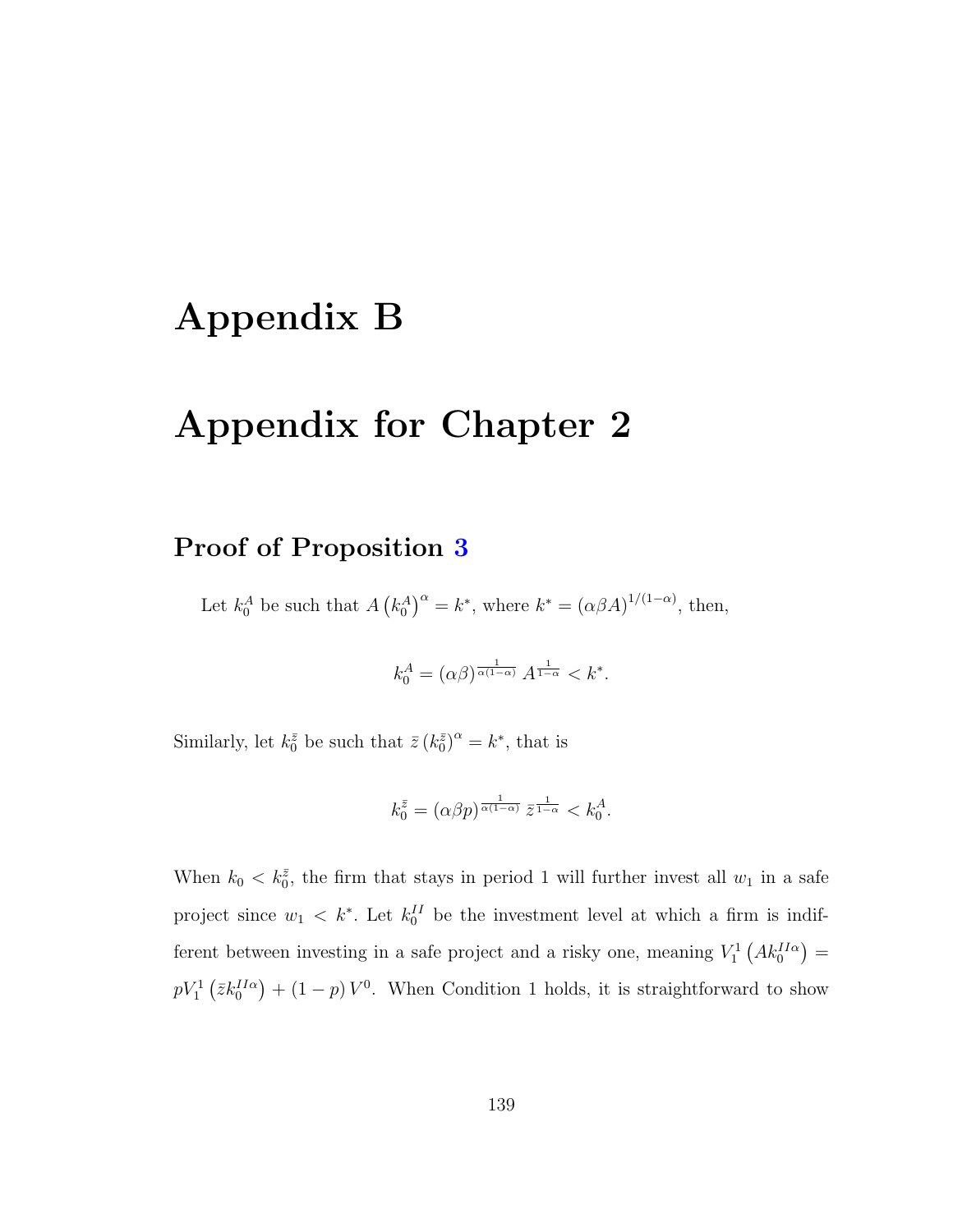that

$$
k_0^{II}=\left[\frac{\left(1-p\right)V^0}{\beta\bar{z}^{1+\alpha}\left(p^{1+\alpha}-p^2\right)}\right]^{\frac{1}{\alpha^2}}
$$

Let  $k_0^I$  be the investment level at which a firm is indifferent between exiting and investing in a risky project, that is,  $V^0 = pV_1^1 (\bar{z}k_0^{I\alpha}) + (1 - p)V_0^0$ , then

$$
k_0^I = \left[\frac{V^0}{\beta A \bar{z}^\alpha}\right]^{\frac{1}{\alpha^2}} < k_0^{II}.
$$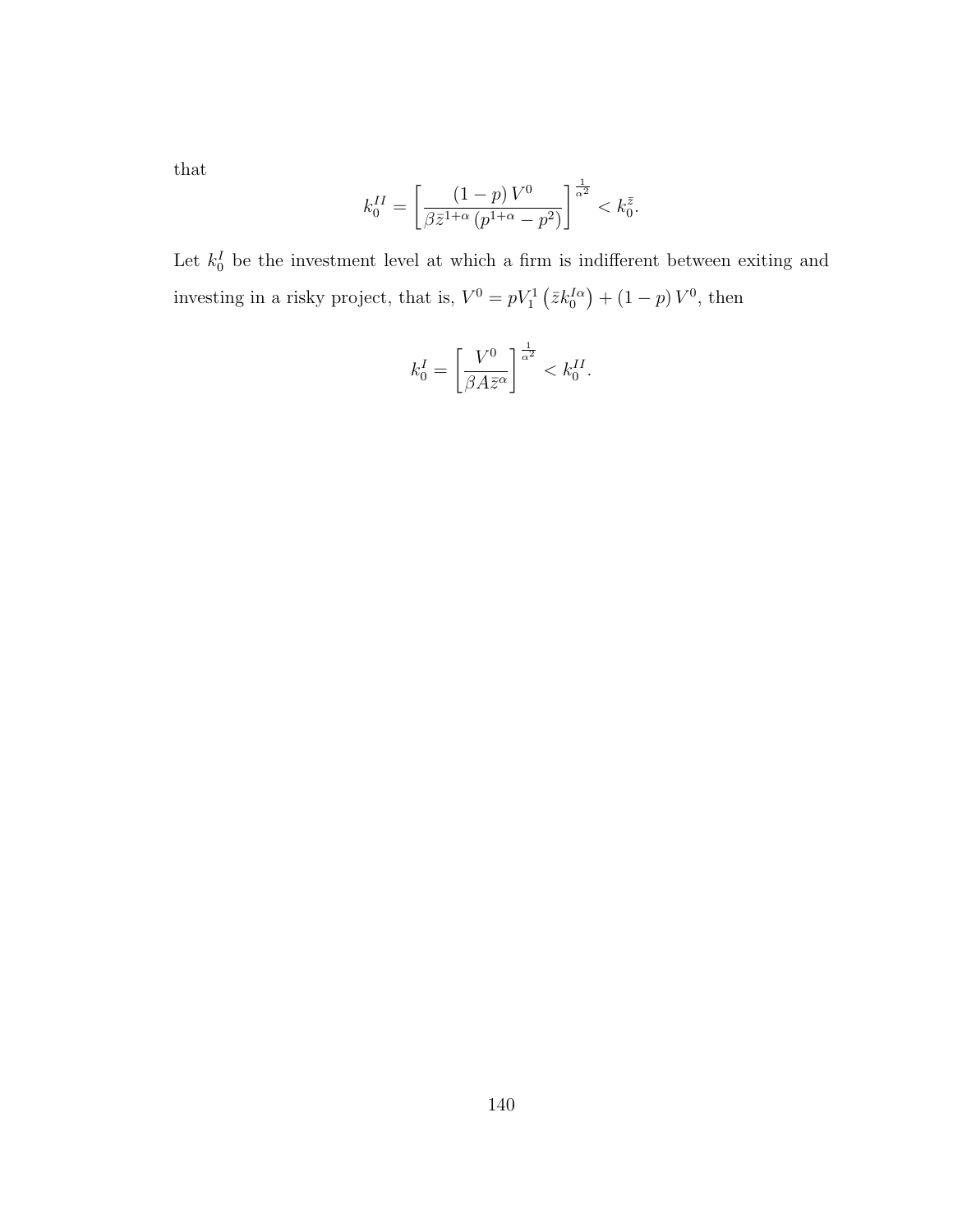# Appendix C

# Appendix for Chapter 3

Proof of Proposition 1. By  $(3.5)$ , we have

$$
w_1 = \frac{q_1 U^*}{(1+\rho)(1-e^{-q_1})} \text{ for } q_1 > 0,
$$

and  $w_1$  is not well-defined when  $q_1 = 0$ . So there is a one-to-one and negative relation between  $w_1$  and  $q_1$  when  $q_1 > 0$ . The maximization problem [\(3.7\)](#page-125-0) is therefore equivalent to the following,

<span id="page-153-0"></span>
$$
\pi_1^* = \max_{q_1 > 0} \{ \rho \Phi_1 \left( q_1 \right) - q_1 U^* \} \tag{C.1}
$$

Similarly, by  $(3.6)$ , we have

$$
w_2 = U^* \left[ e^{-q_2} \left( F_{21}(\rho) + 1 \right) + \frac{1}{q_2} \left( 1 - e^{-q_2} - q_2 e^{-q_2} \right) \left( F_{22}(\rho) + 2 \right) \right]^{-1} \text{ for } q_2 > 0
$$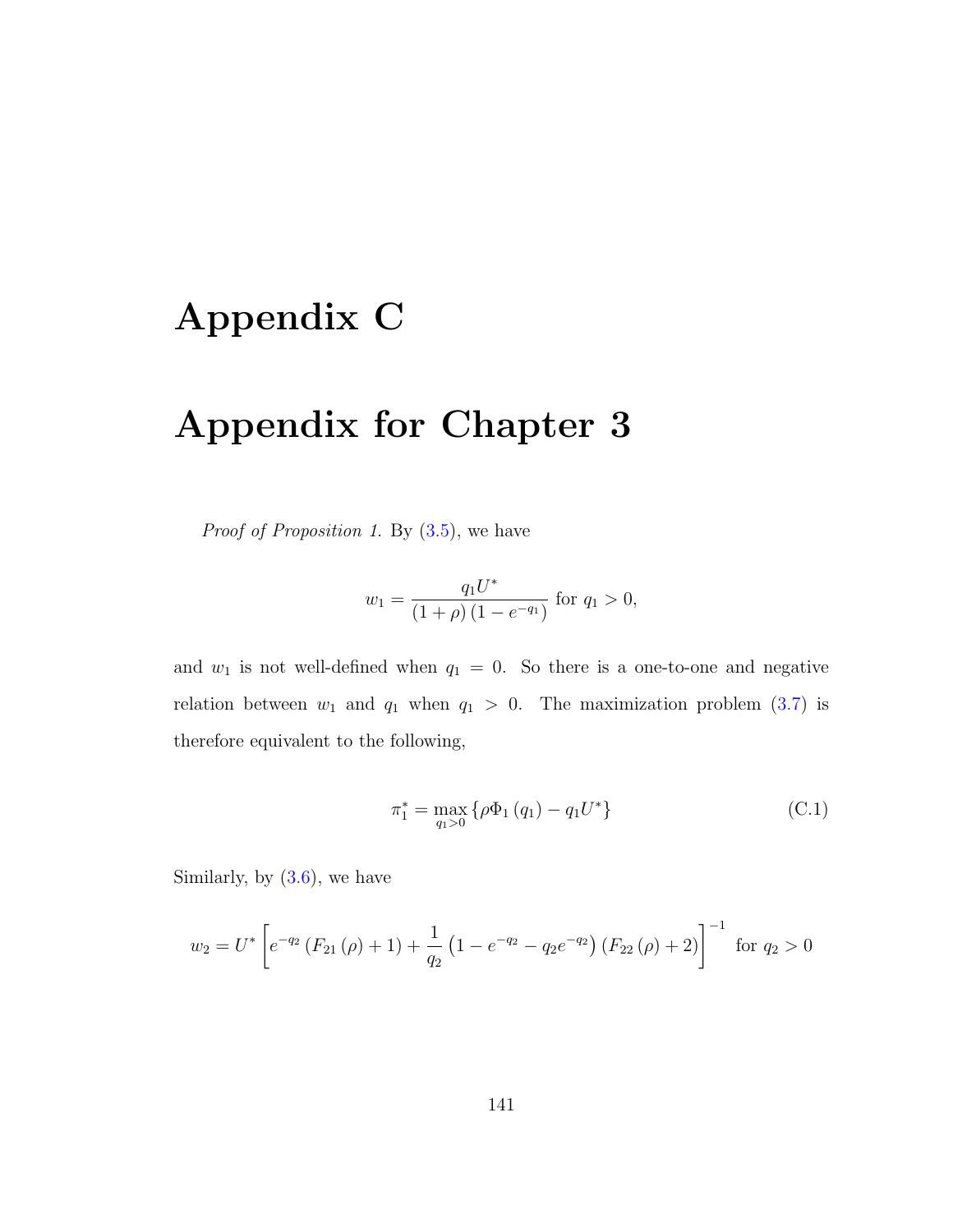So the problem of  $(3.8)$  can also be re-written so that  $q_2$  is the control variable,

<span id="page-154-0"></span>
$$
\pi_2^* = \max_{q_2 > 0} \left\{ \Phi_{21}(q_2) F_{21}(\rho) + \Phi_{22}(q_2) F_{22}(\rho) - q_2 U^* - C \right\}.
$$
 (C.2)

The first-order conditions to  $(C.1)$  and  $(C.2)$  are

<span id="page-154-1"></span>
$$
U^* \ge \rho e^{-q_1}, \tag{C.3}
$$

$$
U^* \ge e^{-q_2} F_{21}(\rho) + q_2 e^{-q_2} (F_{22}(\rho) - F_{21}(\rho)), \qquad (C.4)
$$

where the equalities hold when  $q_1, q_2 > 0$ . We focus on the situation where both small and large firms coexist, so we combine  $(C.3)$  and  $(C.4)$  at equalities and obtain the necessary condition for interior solutions  $(q_1^*, q_2^*)$ ,

$$
q_1^* = q_2^* - \ln\left(\frac{1}{\rho} \left[F_{21}\left(\rho\right) + q_2^*\left(F_{22}\left(\rho\right) - F_{21}\left(\rho\right)\right)\right]\right), \text{ and } q_1^* > 0. \tag{C.5}
$$

This also implies that  $q_2^* > q_1^*$ . Moreover, the necessary condition for coexistence requires  $\pi^* = \pi_1^* = \pi_2^*$ , which implies

$$
\rho \left( 1 - e^{-q_1^*} - q_1^* e^{-q_1^*} \right)
$$
  
= 
$$
\left( 1 - e^{-q_2^*} - q_2^* e^{-q_2^*} \right) F_{22} (\rho) - \left( q_2^* \right)^2 e^{-q_2^*} \left( F_{22} (\rho) - F_{21} (\rho) \right) - C. \quad (C.6)
$$

These two equations give the unique solution  $(q_1^*, q_2^*)$  when it exists. Then  $(w_1^*, w_2^*)$ can be expressed as functions of  $(q_1^*, q_2^*)$  by using  $(3.5)$ ,  $(3.6)$ ,  $(C.3)$  and  $(C.4)$ . Q.E.D.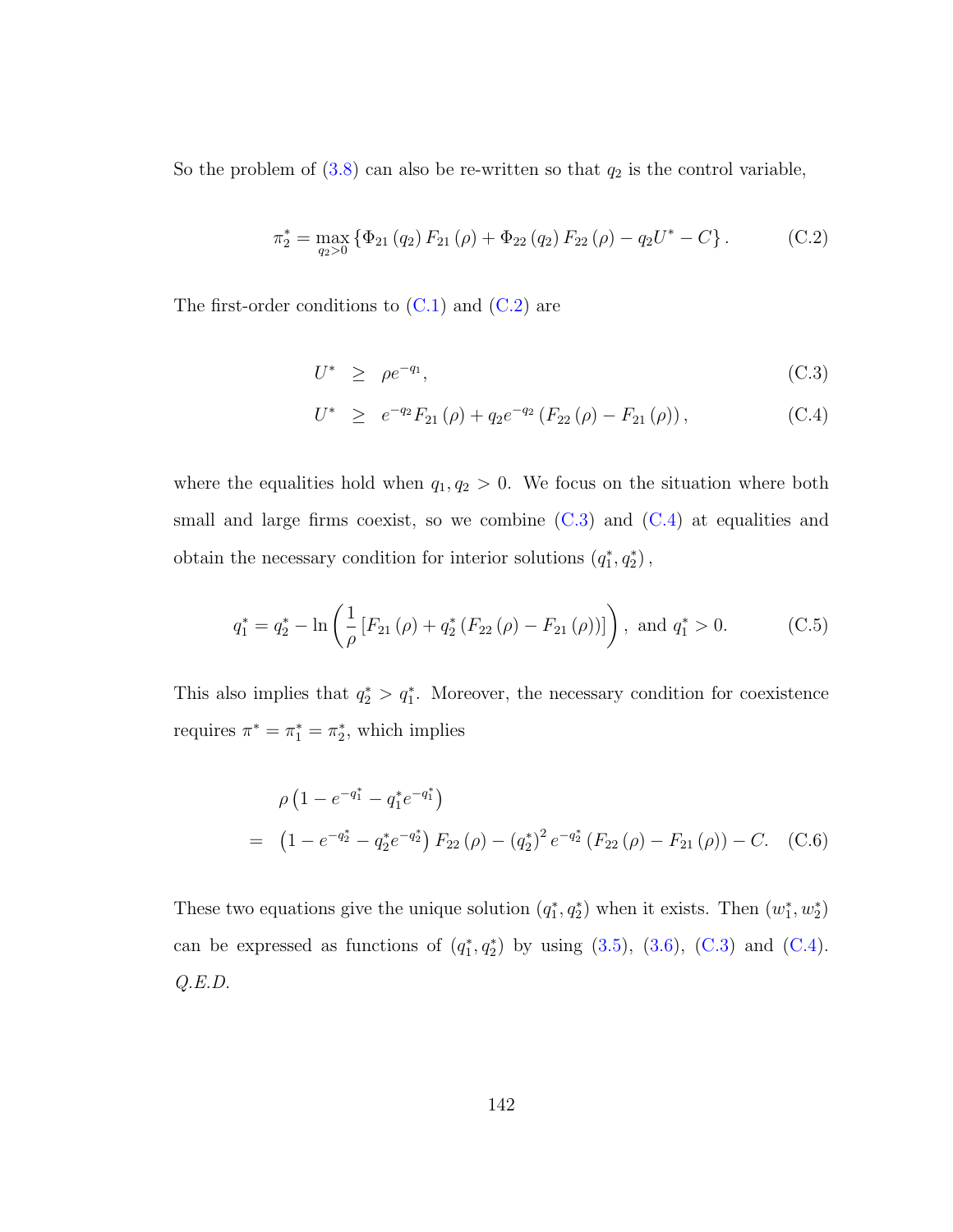# Bibliography

- [1] Acemoglu, D., U. Akcigit, N. Bloom, and W. Kerr (2011): "Innovation, Reallocation and Growth," Working Paper, University of Pennsylvania.
- [2] Acemoglu, D. V., Carvalho, A., Ozdaglar, and A. Tahbaz-Salehim (2012): "The Network Origins of Aggregate Fluctuations," Econometrica, 80, 1977-2016.
- [3] Angeletos, G., and J. La'O (2013): "Sentiments," Econometrica, 81, 739–779.
- [4] Arellano, C., Y. Bai, and P. Kehoe (2009): "Financial Markets and Fluctuations in Uncertainty," Working Paper, Federal Reserve Bank of Minneapolis.
- [5] Atalay, E. (2013): "How Important Are Sectoral Shocks?" Working Paper.
- [6] Bachmann, R., and C. Bayer (2011): "Uncertain Business Cycles Really?" NBER Working Paper.
- [7] Bachmann, R., and S. Elstner and E. Sims (2011): "Uncertainty and Economic Activity: Evidence from Business Survey Data," Working Paper, University of Michigan.
- [8] Bachmann, R., R. Caballero, and E. Engel (2011): "Aggregate Implications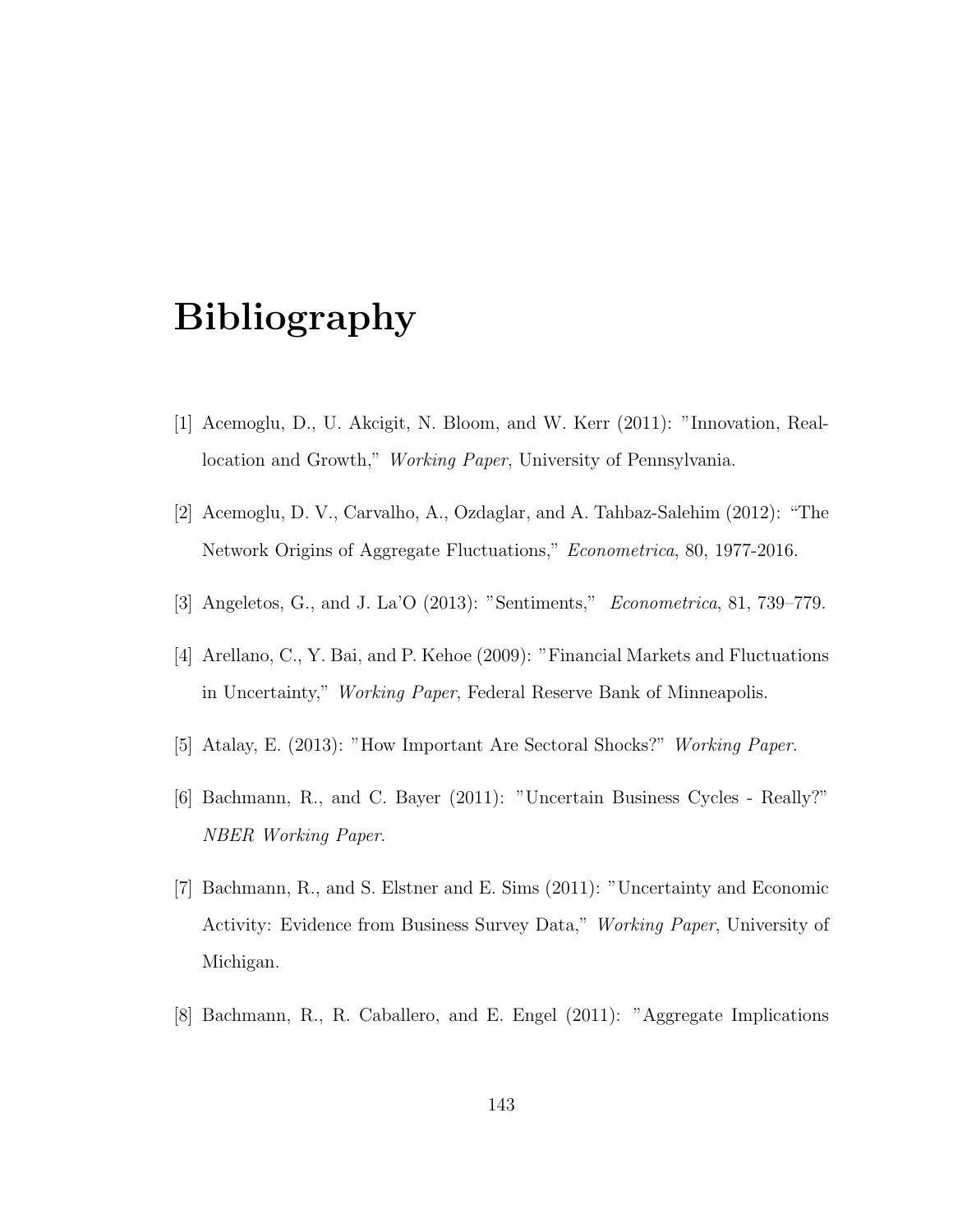of Lumpy Investment: New Evidence and a DSGE Model," Working Paper, University of Michigan.

- [9] Bachmann, R., and G. Moscarini (2011): "Business Cycles and Endogenous Uncertainty," Working Paper, University of Michigan.
- [10] Balasubramanian, N., and J. Sivadasan (2009): "Capital Resalability, Productivity Dispersion, and Market Structure," Review of Economics and Statistics, Vol. 91, 547–557.
- [11] Berger, D., and J. Vavra (2011): "Dynamics of the U.S. Price Distribution," Working Paper, Yale University.
- [12] Bigio, S., and J. La'O (2013): "Financial Frictions in Production Networks," Working Paper.
- [13] Bloom, N. (2009): "The Impact of Uncertainty Shocks," Econometrica, Vol. 77, 623-685.
- [14] Bloom, N., M. Floetotto, and N. Jaimovich (2010): "Really Uncertain Business Cycles," Working Paper, Stanford University.
- [15] Brown, C. and J. Medoff, The Employer Size-Wage Effect, J. Polit. Economy 97 (1989) 1027–1059
- [16] Burdett, K., S. Shi, and R. Wright (2001): "Pricing and Matching with Frictions," J. Polit. Economy 109, 1260-1085.
- [17] Campbell, J. R., (1998): "Entry, Exit, Embodied Technology, and Business Cycles," Review of Economic Dynamics, Vol. 1, 371-408.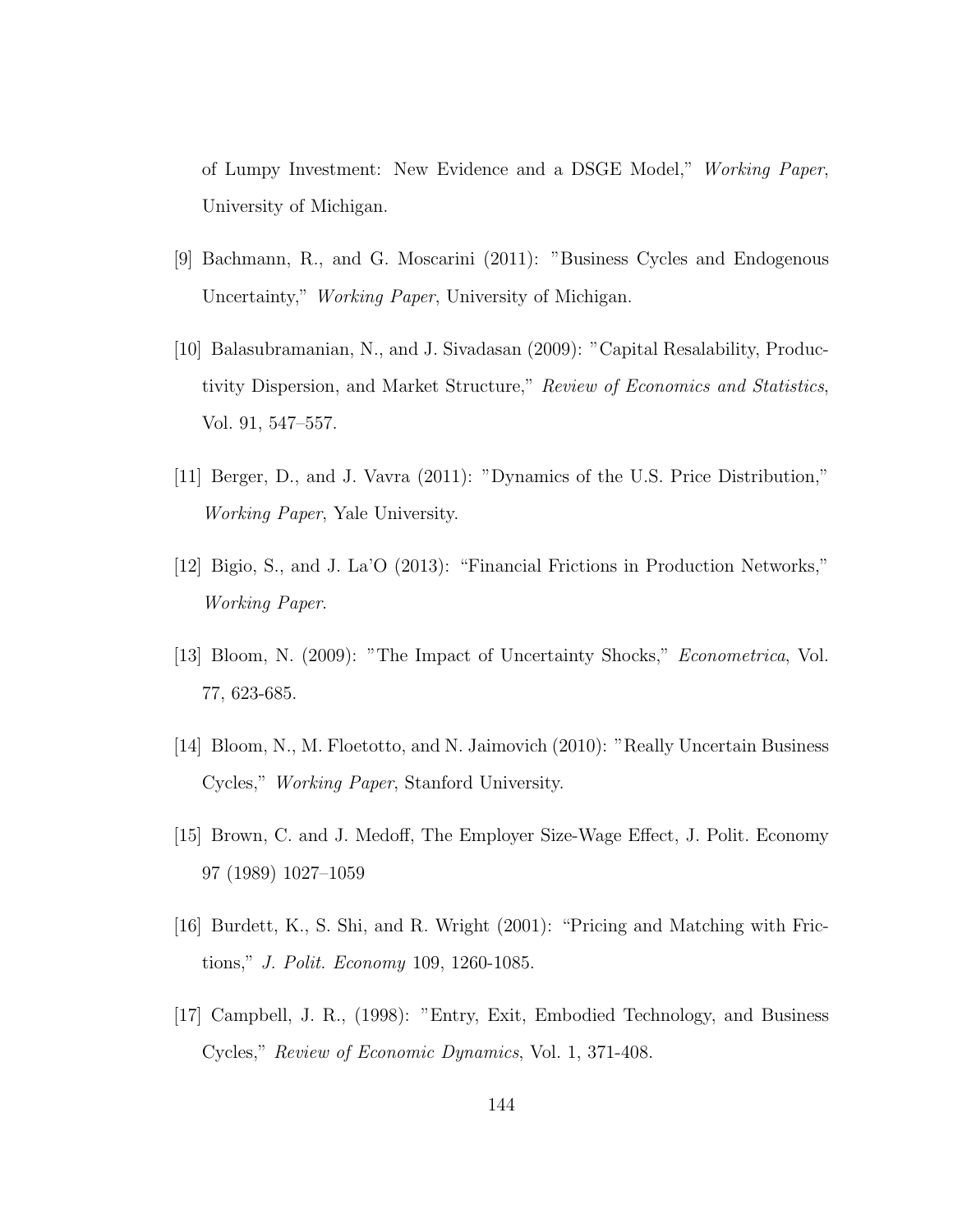- [18] Chugh, S. (2010): "Firm Risk and Leverage-Based Business Cycles," Working Paper, Univeristy of Maryland.
- [19] Clementi, G.L., and D. Palazzo (2010): "Entry, Exit, Firm Dynamics, and Aggregate Fluctuations," Working Paper, New York University.
- [20] Cooper, R., and J. Haltiwanger (2006): "On the Nature of Capital Adjustment Costs," Review of Economic Studies, Vol. 73, 611-633.
- [21] Conley, T., and B. Dupor (2003): "A Spatial Analysis of Sectoral Complementarity," Journal of Political Economy, 111, 311–351.
- [22] Cohen, L., and A. Frazzini (2008): "Economic Links and Predictable Returns," Journal of Finance, 63, 1977-2011.
- [23] Dhawan, R. (2001): "Firm Size and Productivity Differential: Theory and Evidence from a Panel of US Firms," Journal of Economic Behavior & Organization, Vol. 44, 269-293.
- [24] Dunne, T., M. Roberts, and L. Samuelson (1988): "Patterns of Firm Entry and Exit in U.S. Manufacturing Industries," RAND Journal of Economics, Vol. 19, 495-515.
- [25] Davis, S., R. Faberman, and J. Haltiwanger (2010): "The Establishment-Level Behavior of Vacancies and Hiring," NBER working paper No. 16265 .
- [26] Dupor, B., (1999): "Aggregation and Irrelevance in Multi-Sector Models," Journal of Monetary Economics, 43, 391–409.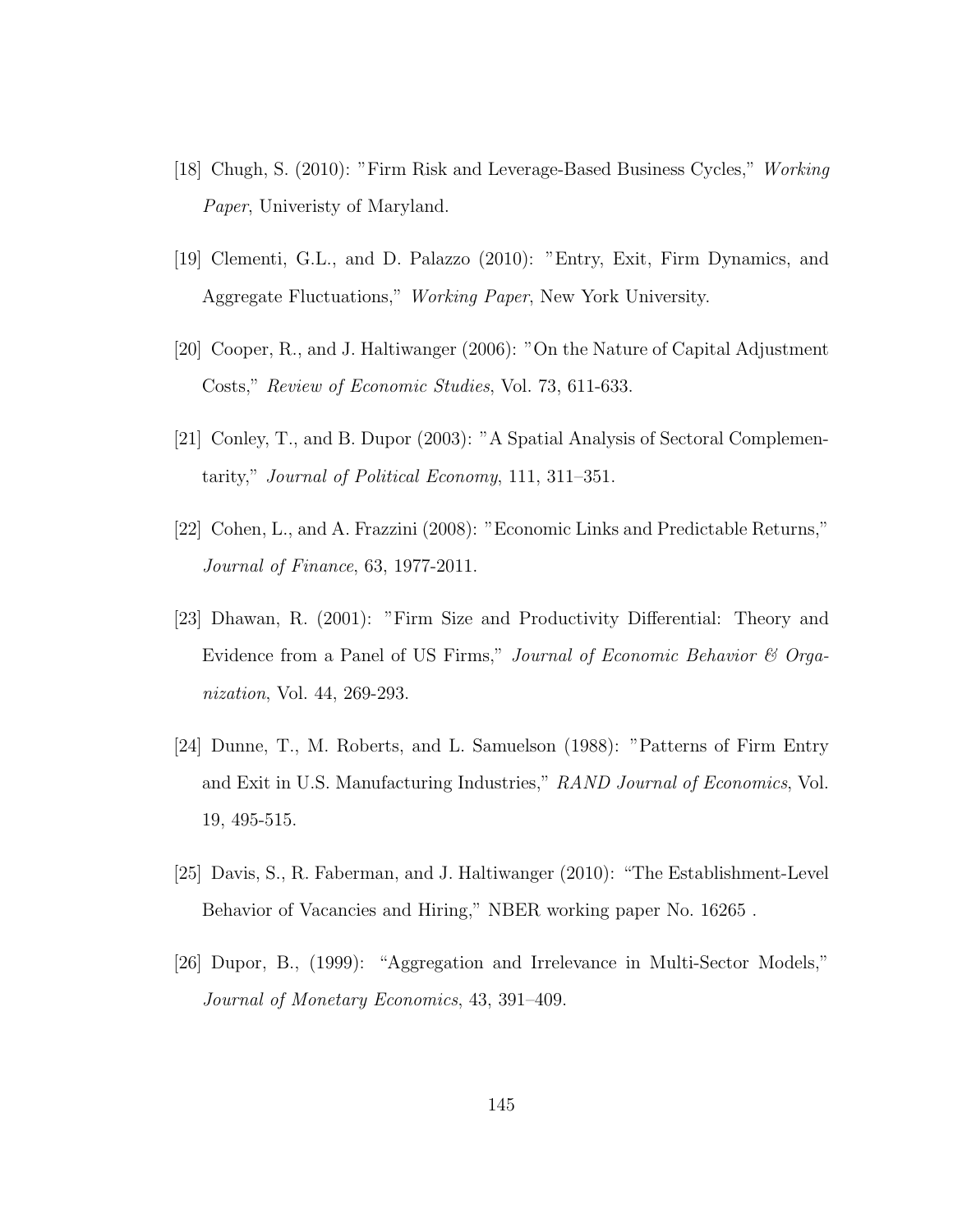- [27] Eisfeldt, A.L., and A.A. Rampini (2006): "Capital Reallocation and Liquidity," Journal of Monetary Economics, Vol. 53, 369-399.
- [28] Foerster, A., P. Sarte, and M. Watson (2011): "Sectoral versus Aggregate Shocks: A Structural Factor Anslysis of Industrial Production," Journal of Political Economy, 119, 1–38.
- [29] Gabaix, X. (2011): The Granular Origins of Aggregate Fluctuations, Econometrica, 79, 733–772.
- [30] Galenianos, M. (2012): "Learning About Match Quality and the Use of Referrals", Working Paper, Penn State University.
- [31] Gertler, M., and S. Gilchrist (1994): "Monetary Policy, Business Cycles, and the Behavior of Small Manufacturing Firms," Quarterly Journal of Economics, Vol. 109, 309-340.
- [32] Hamilton, B.H. (2000): "Does Entrepreneurship Pay? An Empirical Analysis of the Returns to Self-employment." Journal of Political Econnomy, Vol. 108, 604–631.
- [33] Hawkins, W., Competitive Search, Efficiency, and Multi-worker Firms, Working Paper, University of Rochester, 2011.
- [34] Herranz, N., S. Krasa, and A. Villamil (2009): "Small Firms in the SSBF," Annals of Finance, Vol. 5, 341-359.
- [35] Higson, C., S. Holly and P. Kattuman (2002): "The Cross-sectional Dynamics of the US Business Cycle: 1950–1999," Journal of Economic Dynamics & Control, Vol. 26, 1539-1555.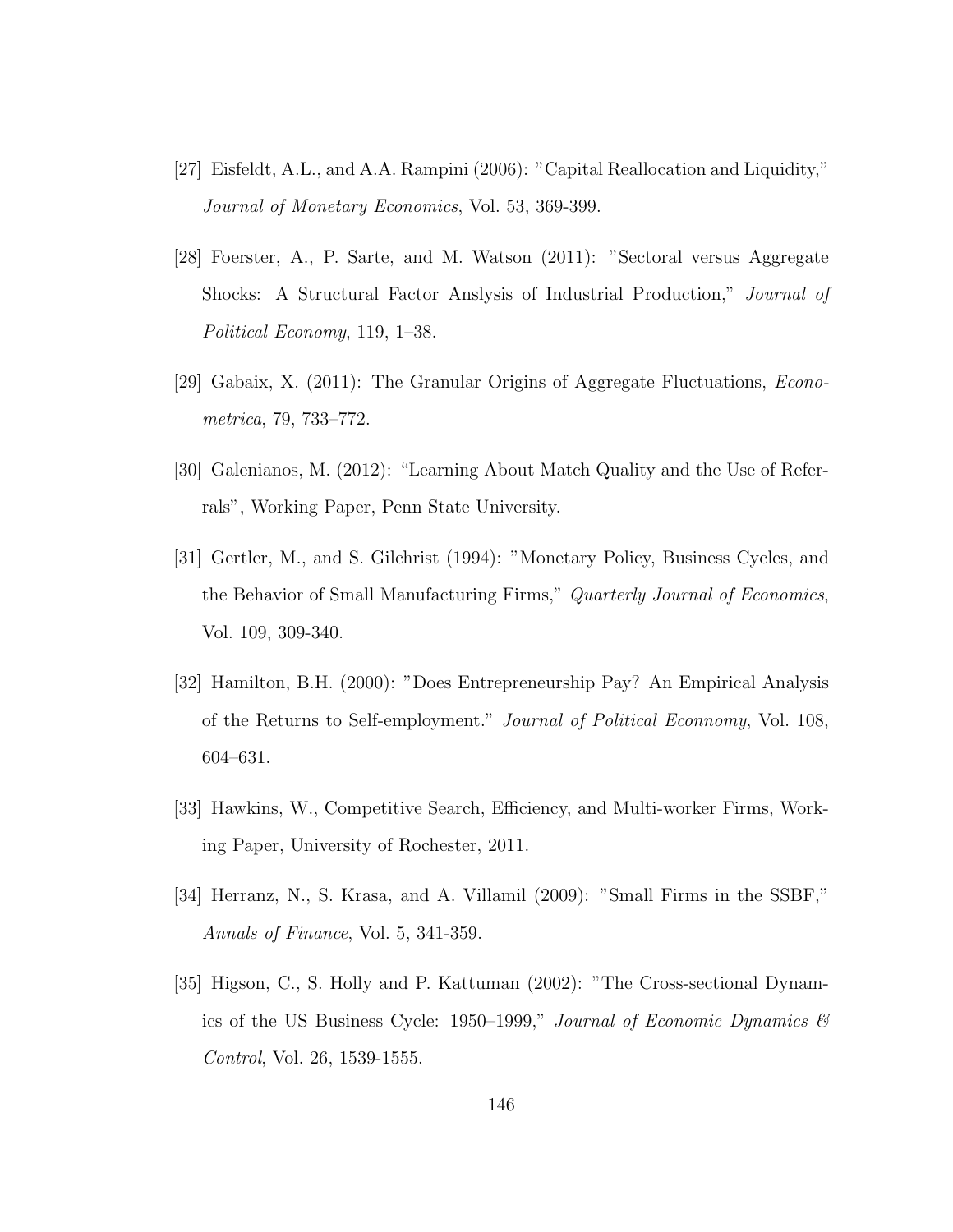- [36] Higson, C., S. Holly, P. Kattuman, and S. Platis (2004): "The Business Cycle, Macroeconomic Shocks and the Cross-section: the Growth of UK Quoted Companies," Economica, Vol. 71, 299-318.
- [37] Hopenhayn, H. (1992): "Entry, Exit, and Firm Dynamics in Long Run Equilibrium," Econometrica, Vol. 60, 1127-1150.
- [38] Kaas, L., and P. Kircher, Efficient Firm Dynamics in a Frictional Labor Market, Working Paper, LSE, 2011.
- [39] Lester, B.(2010) "Directed Search with Multi-vacancy Firms," J. Econ. Theory 149, 2108-2132.
- [40] Long, J. B., and C. I. Plosser (1983): "Real Business Cycles," Journal of Political Economy, 91, 39–69.
- [41] Lorenzoni, G. (2011): "News and Aggregate Demand Shocks," Annual Review of Economics, 3, 537-557.
- [42] Horvath, M. (1998): "Cyclicality and Sectorial Linkages: Aggregate Fluctuations From Sectorial Shocks," Review of Economic Dynamics, 1, 781–808.
- [43] Horvath, M. (2000): "Sectorial Shocks and Aggregate Fluctuations," Journal of Monetary Economics, 45, 69–106.
- [44] Jackson, M. O. (2008): Social and Economic Networks. Princeton, NJ: Princeton University Press.
- [45] Jaimovich, N., and M. Floetotto (2008): "Firm Dynamics, Markup Variations, and the Business Cycle," Journal of Monetary Economics, Vol. 55, 1238-1252.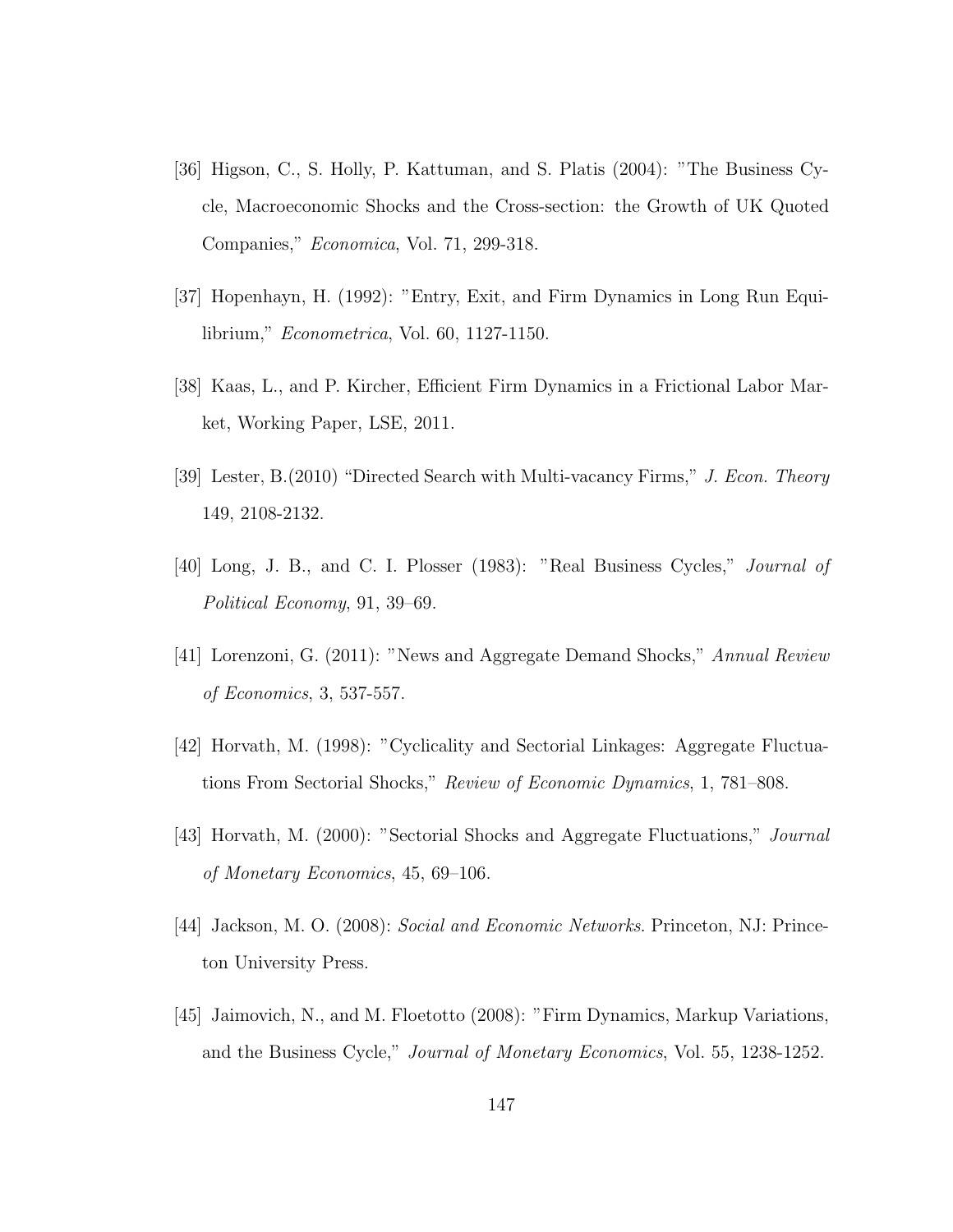- [46] Jovanovic, B. (1987): "Micro Shocks and Aggregate Risk," Quarterly Journal of Economics, 102, 395–409.
- [47] Kehrig, M. (2011): "The Cyclicality of Productivity Dispersion," Working Paper, Northwestern University.
- [48] Kelly, B, Lustig, H, and Van Nieuwerburgh, S. (2013): "Firm Volatility in Granular Networks," Working Paper.
- [49] Khan, A., and J. Thomas (2008): "Idiosyncratic Shocks and the Role of Nonconvexities in Plant and Aggregate Investment Dynamics," Econometrica, Vol. 76, 395–436.
- [50] Lee, Y., and T. Mukoyama (2008): "Entry, Exit and Plant-level Dynamics over the Business Cycle," Working Paper, Federal Reserve Bank of Cleveland.
- [51] Meyer, M. (1994): "The Dynamics of Learning with Team Production: Implications for Task Assignment," Quart. J. Econ. 109, 1157-1184.
- [52] Montgomery, J. (1991): "Equilibrium Wage Dispersion and Interindustry Wage Differentials", Quart. J. Econ. 106, 163-179.
- [53] Moskowitz, T.J., and A. Vissing-Jorgensen (2002): "The Returns to Entrepreneurial Investment: A Private Equity Premium Puzzle?" American Economic Review, Vol. 92, 745–778.
- [54] Oberfield, E. (2013), "Business Networks, Production Chains, and Productivity: A Theory of Input-Output Architecture," Working Paper.